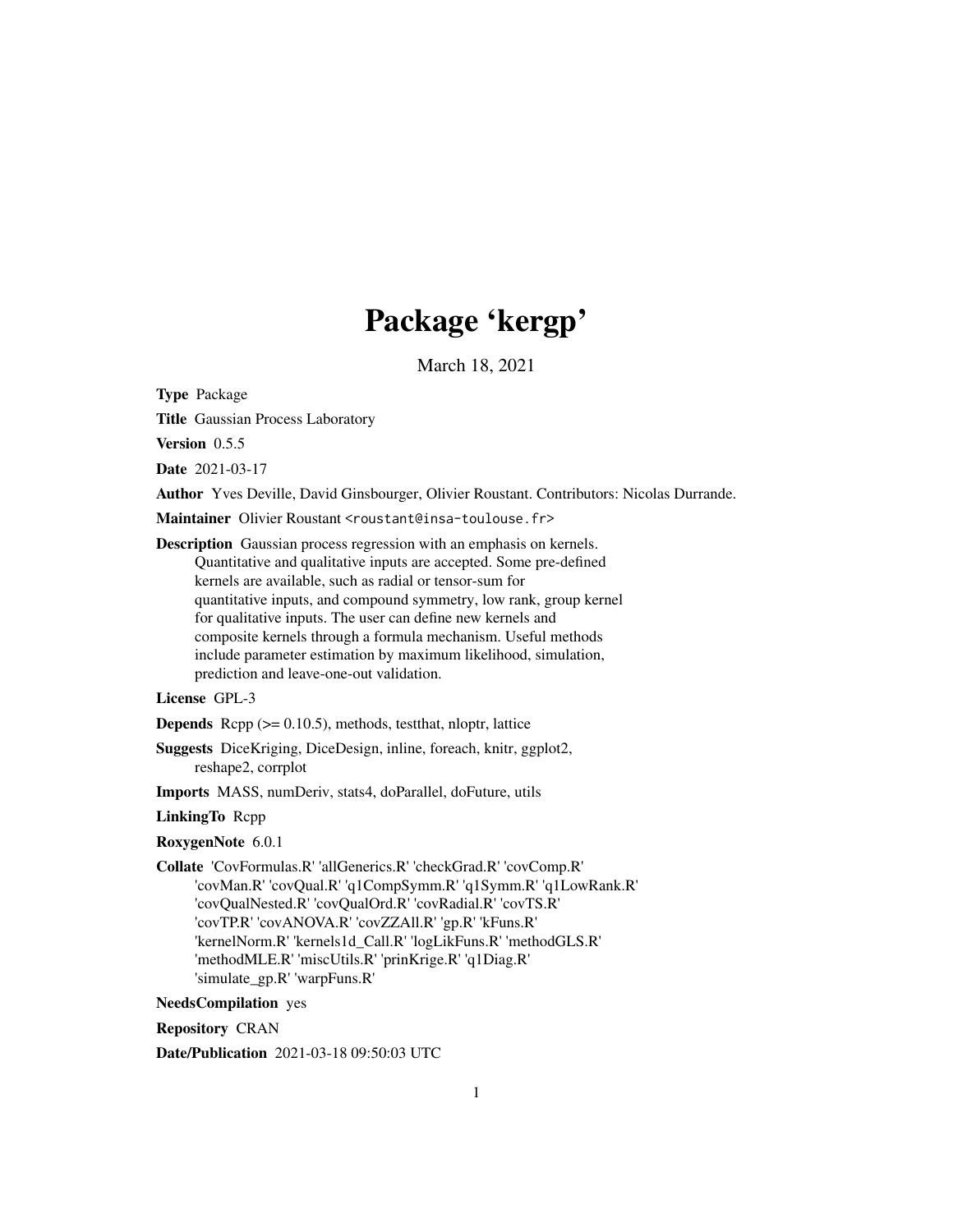# R topics documented:

|             | 3              |
|-------------|----------------|
|             | $\overline{7}$ |
|             | 8              |
|             | 10             |
|             | 11             |
|             | 11             |
|             | 12             |
|             | 13             |
|             | 14             |
|             | 14             |
|             | 15             |
|             | 17             |
|             | 18             |
|             | 19             |
|             | 22             |
|             | 23             |
|             | 25             |
|             | 27             |
|             | 28             |
|             | 30             |
|             | 33             |
|             | 35             |
|             | 35             |
|             | 37             |
|             | 39             |
|             | 41             |
|             | 43             |
|             | 46             |
|             | 47             |
|             | 50             |
|             | 52             |
|             |                |
|             | 54             |
|             | 55             |
|             | 57             |
|             | 59             |
|             | 60             |
|             | 61             |
| hasGrad     | 68             |
|             | 68             |
|             | 70             |
|             | 71             |
| k1Matern3 2 | 72             |
| kernelName  | 73             |
|             | 74             |
| kMatern     | 75             |
| mle         | 76             |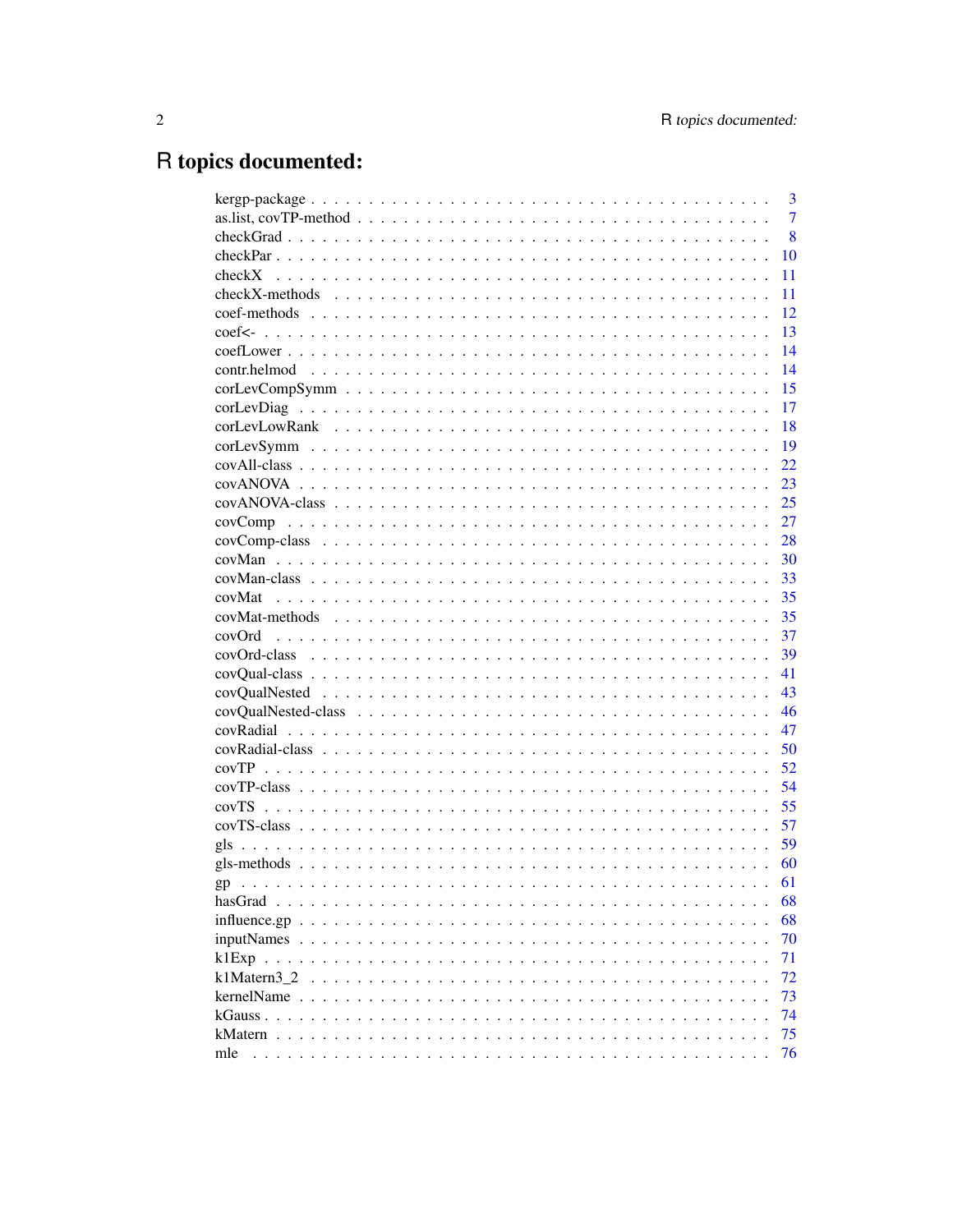<span id="page-2-0"></span>

|       | 76           |
|-------|--------------|
|       | 82           |
|       | 83           |
|       | 83           |
|       | 84<br>parMap |
|       | 85           |
|       | 86           |
|       | 86           |
|       | 88           |
|       | 89           |
|       | 90           |
|       | 91           |
|       | 93           |
|       | 94           |
|       | 96           |
|       | 97           |
|       | 98           |
|       | - 99         |
|       |              |
|       |              |
|       |              |
|       |              |
|       |              |
|       |              |
|       |              |
|       |              |
|       |              |
|       |              |
|       |              |
| Index | 111          |

kergp-package *Gaussian Process Laboratory*

# Description

Laboratory Package for Gaussian Process interpolation, regression and simulation, with an emphasis on user-defined covariance kernels.

# Details

| Package: | kergp                                                                              |
|----------|------------------------------------------------------------------------------------|
| Type:    | Package                                                                            |
| Title:   | Gaussian Process Laboratory                                                        |
| Version: | 0.5.5                                                                              |
| Date:    | 2021-03-17                                                                         |
| Author:  | Yves Deville, David Ginsbourger, Olivier Roustant, Contributors: Nicolas Durrande. |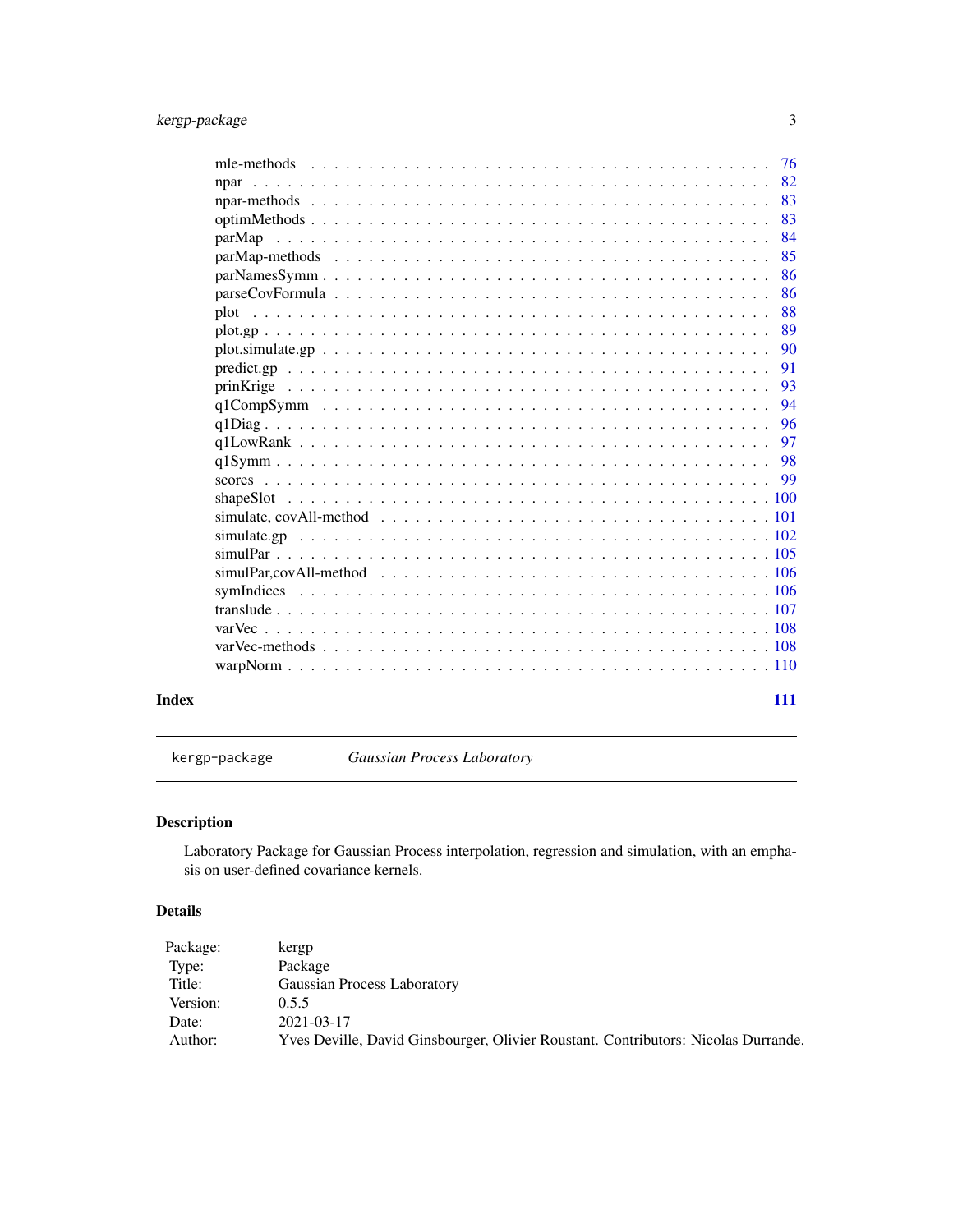4 kergp-package

|                    | Maintainer: Olivier Roustant < roustant@insa-toulouse.fr>                                                                 |
|--------------------|---------------------------------------------------------------------------------------------------------------------------|
|                    | Description: Gaussian process regression with an emphasis on kernels. Quantitative and qualitative inputs are accepted. S |
| License:           | GPL-3                                                                                                                     |
| Depends:           | $\mathbb{R}^p$ ( $\geq 0.10.5$ ), methods, test that, nloptr, lattice                                                     |
| Suggests:          | DiceKriging, DiceDesign, inline, foreach, knitr, ggplot2, reshape2, corrplot                                              |
| Imports:           | MASS, numDeriv, stats4, doParallel, doFuture, utils                                                                       |
| LinkingTo: Repp    |                                                                                                                           |
| RoxygenNote: 6.0.1 |                                                                                                                           |
| Collate:           | 'CovFormulas.R' 'allGenerics.R' 'checkGrad.R' 'covComp.R' 'covMan.R' 'covQual.R' 'q1CompSymm.R'                           |

#### Warning

As a lab, kergp may strongly evolve in its future life. Users interested in stable software for the Analysis of Computer Experiments are encouraged to use other packages such as **DiceKriging** instead.

# **Note**

This package was developed within the frame of the ReDice Consortium, gathering industrial partners (CEA, EDF, IFPEN, IRSN, Renault) and academic partners (Mines Saint-Étienne, INRIA, and the University of Bern) around advanced methods for Computer Experiments.

#### Author(s)

Yves Deville (Alpestat), David Ginsbourger (University of Bern), Olivier Roustant (Mines Saint-Étienne), with contributions from Nicolas Durrande (Mines Saint-Étienne).

Maintainer: Olivier Roustant, <olivier.roustant@mines-stetienne.fr>

#### References

Nicolas Durrande, David Ginsbourger, Olivier Roustant (2012). "Additive covariance kernels for high-dimensional gaussian process modeling". *Annales de la Faculté des Sciences de Toulouse*, 21 (3): 481-499. [link](https://afst.centre-mersenne.org/item/AFST_2012_6_21_3_481_0)

Nicolas Durrande, David Ginsbourger, Olivier Roustant, Laurent Carraro (2013). "ANOVA kernels and RKHS of zero mean functions for model-based sensitivity analysis". *Journal of Multivariate Analysis*, 115, 57-67. [link](https://www.sciencedirect.com/science/article/pii/S0047259X1200214X)

David Ginsbourger, Xavier Bay, Olivier Roustant, Laurent Carraro (2012). "Argumentwise invariant kernels for the approximation of invariant functions". *Annales de la Faculté des Sciences de Toulouse*, 21 (3): 501-527. [link](https://afst.centre-mersenne.org/item/AFST_2012_6_21_3_501_0/)

David Ginsbourger, Nicolas Durrande, Olivier Roustant (2013). "Kernels and designs for modelling invariant functions: From group invariance to additivity". *mODa 10 - Advances in Model-Oriented Design and Analysis. Contributions to Statistics*, 107-115. [link](https://link.springer.com/book/10.1007/978-3-319-00218-7)

Olivier Roustant, David Ginsbourger, Yves Deville (2012). "DiceKriging, DiceOptim: Two R Packages for the Analysis of Computer Experiments by Kriging-Based Metamodeling and Optimization". *Journal of Statistical Software*, 51(1), 1-55. [link](https://www.jstatsoft.org/v51/i01/)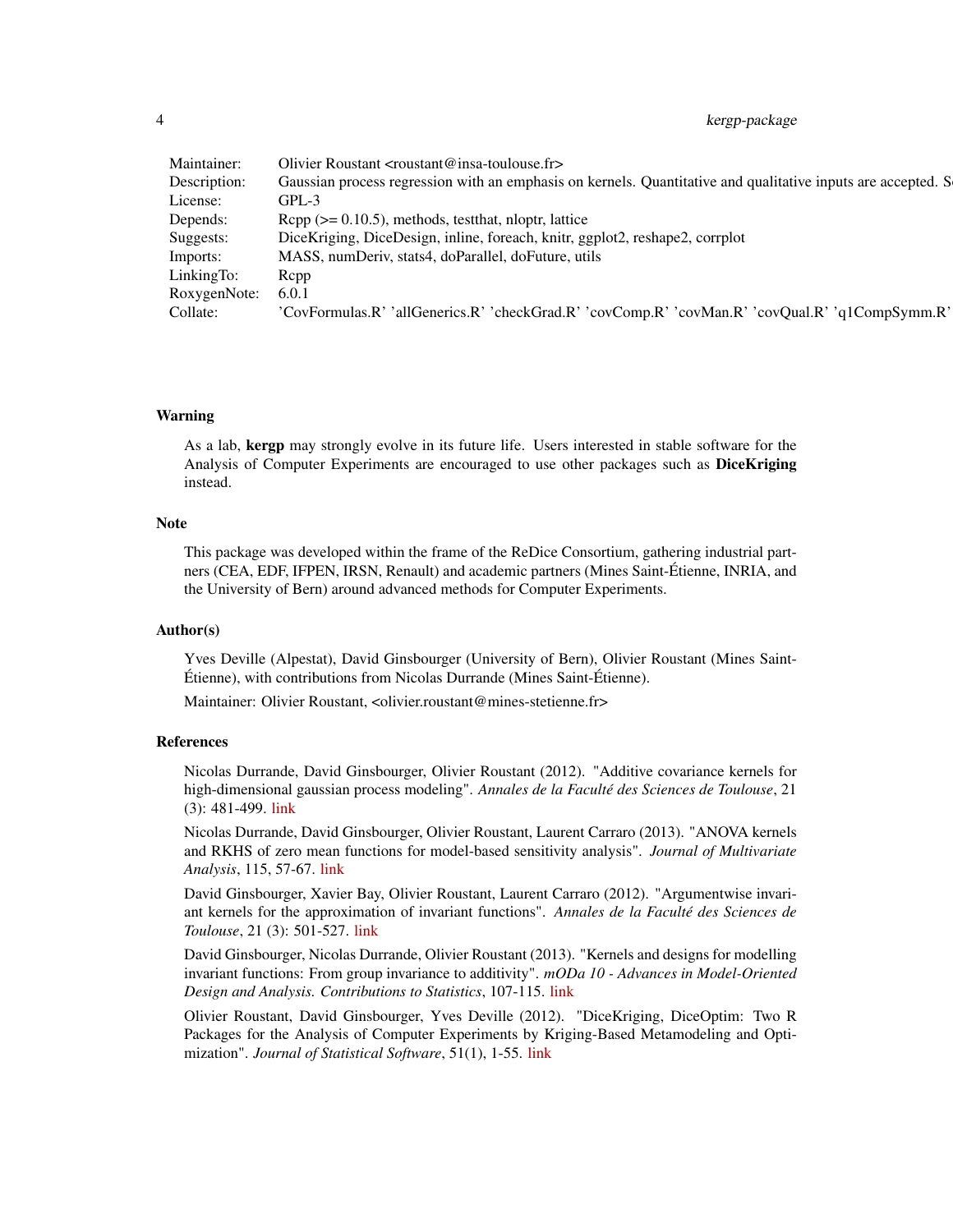# kergp-package 5

```
## ------------------------------------------------------------------
## Gaussian process modelling of function with invariance properties,
## by using an argumentwise invariant kernel
## ------------------------------------------------------------------
## -- define manually an argumentwise invariant kernel --
kernFun \leq function(x1, x2, par) {
  h \leftarrow (abs(x1) - abs(x2)) / par[1]S \leq sum(h^2)
 d2 \leq -\exp(-S)K \leq - par[2] \star d2
  d1 <- 2 * K * S / par[1]
  attr(K, "gradient") \leq c(theta = d1, sigma2 = d2)
  return(K)
}
## ---------------------------------------------------------------
## quicker: with Rcpp; see also an example with package inline
## in "gp" doc. file. Note that the Rcpp "sugar" fucntions are
## vectorized, so no for loops is required.
## ---------------------------------------------------------------
## Not run:
    cppFunction('
        NumericVector cppKernFun(NumericVector x1, NumericVector x2,
                                 NumericVector par){
        int n1 = x1.size();
        double S, d1, d2;
        NumericVector K(1), h(n1);
        h = (abs(x1) - abs(x2)) / par[0]; // sugar function "abs"S = sum(h * h); // sugar "*" and "sum"
        d2 = exp(-S);K[0] = par[1] * d2;d1 = 2 * K[0] * S / par[0];K.attr("gradient") = NumericVector::create(Named("theta", d1),
                                                   Named("sigma2", d2));
        return K;
     }')
## End(Not run)
## ---------------------------------------------------------------
## Below: with the R-based code for the kernel namely 'kernFun'.
## You can also replace 'kernFun' by 'cppKernFun' for speed.
## ---------------------------------------------------------------
covSymGauss <- covMan(kernel = kernFun,
                     hasGrad = TRUE,
```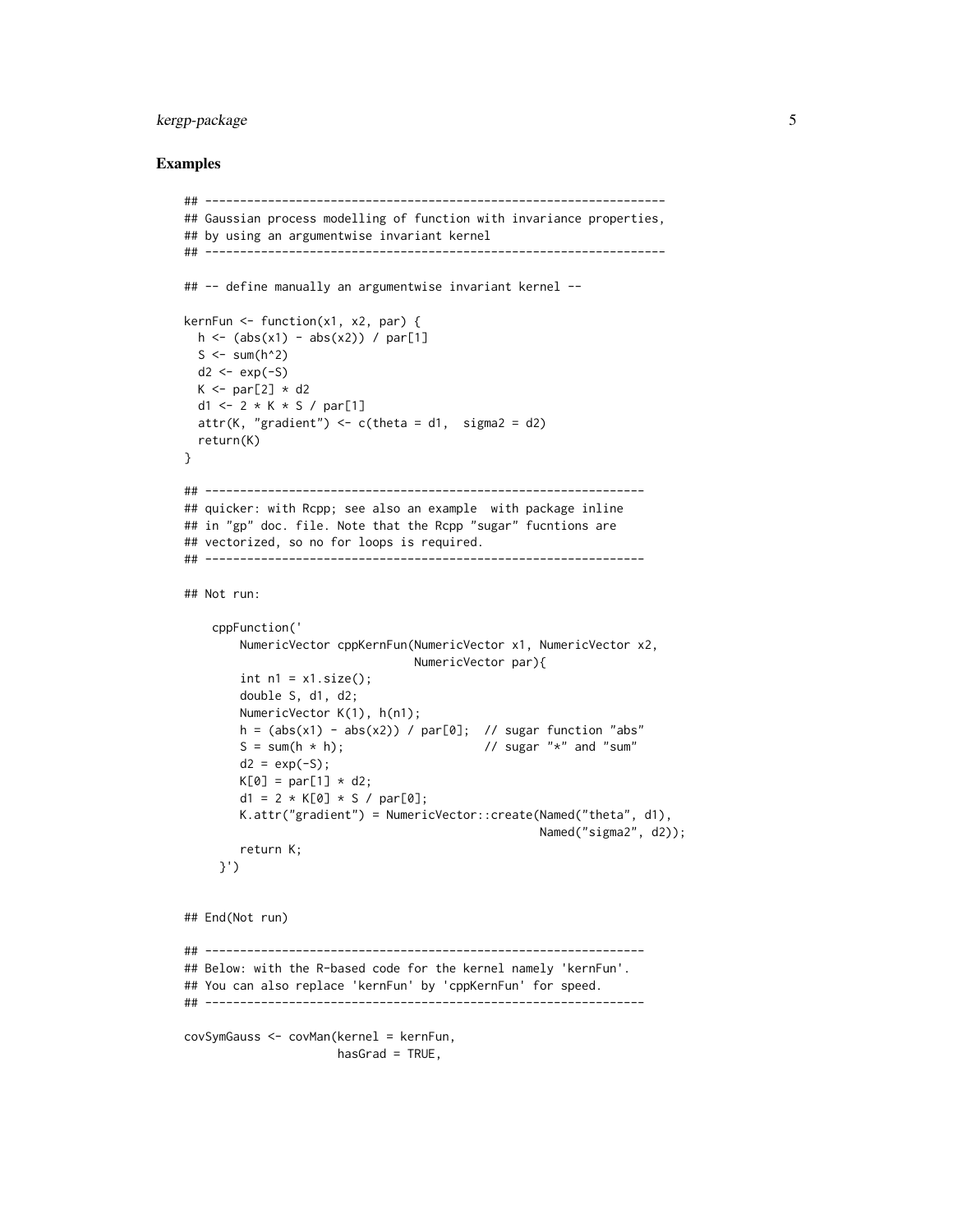```
label = "argumentwise invariant",
                      d = 2,
                      parLower = c(theta = 0.0, sigma2 = 0.0),
                      parUpper = c(theta = Inf, sigma2 = Inf),
                      parNames = c("theta", "sigma2"),
                      par = c(theta = 0.5, sigma2 = 2)covSymGauss
## -- simulate a path from the corresponding GP --
nGrid < -24; n < -nGrid^2; d <-2xGrid \leftarrow seq(from = -1, to = 1, length.out = nGrid)Xgrid \leftarrow expand.grid(x1 = xGrid, x2 = xGrid)Kmat <- covMat(object = covSymGauss, X = Xgrid,
               compGrad = FALSE, index = 1L)
library(MASS)
set.seed(1)
ygrid <- mvrnorm(mu = rep(0, n), Sigma = Kmat)
## -- extract a design and the corr. response from the grid --
nDesign <- 25
tab \le subset(cbind(Xgrid, ygrid), x1 > 0 & x2 > 0)
rowIndex <- seq(1, nrow(tab), length = nDesign)
X \le -\t{tab}[rowIndex, 1:2]
y <- tab[rowIndex, 3]
opar \leq par(mfrow = c(1, 3))
contour(x = xGrid, y = xGrid,z = matrix(ygrid, nrow = nGrid, ncol = nGrid),nlevels = 15)
abline(h = 0, v = 0, col = "SpringGreen3")points(x2 \sim x1, data = X, type = "p", pch = 21,
       col = "orangered", bg = "yellow", cex = 0.8)title("GRF Simulation")
## -- Fit the Gaussian process model (trend + covariance parameters) --
covSymGauss
symgp <- gp(formula = y \sim 1, data = data.frame(y, X),
            inputs = names(X),cov = covSymGauss,
            parCovIni = c(0.1, 2),varNoiseIni = 1.0e-8,
            varNoiseLower = 0.9e-8, varNoiseUpper = 1.1e-8)
# mind that the noise is not a symmetric kernel
# so varNoiseUpper should be chosen as small as possible.
```
summary(symgp)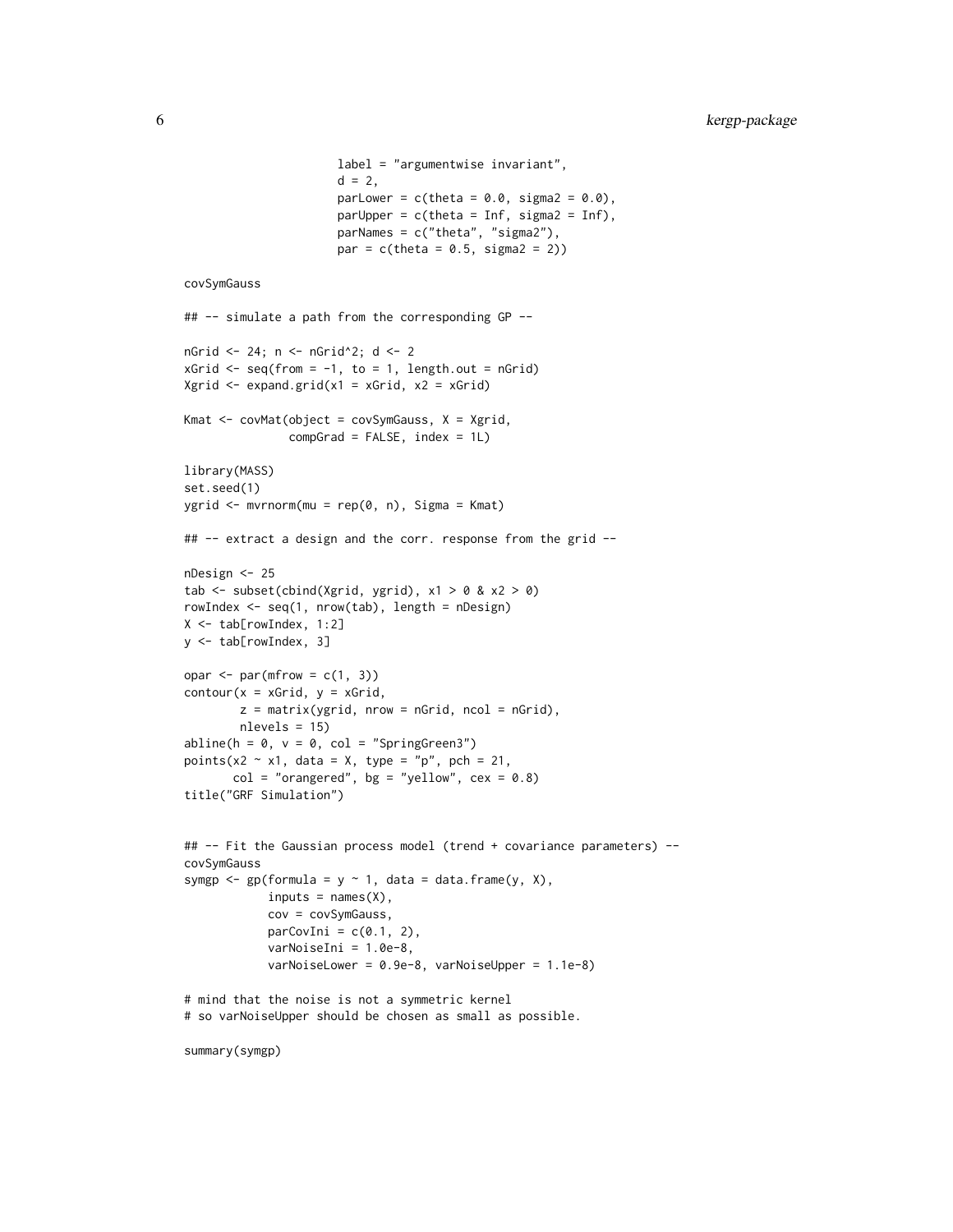```
## -- predict and compare --
predSymgp <- predict(object = symgp, newdata = Xgrid, type = "UK")
contour(x = xGrid, y = xGrid,z = matrix(predSymgp$mean, nrow = nGrid, ncol = nGrid),nlevels = 15)
abline(h = 0, v = 0, col = "SpringGreen3")points(x2 \sim x1, data = X, type = "p", pch = 21,
      col = "orangered", bg = "yellow", cex = 0.8)title("Kriging mean")
contour(x = xGrid, y = xGrid,z = matrix(predSymgp$sd, nrow = nGrid, ncol = nGrid),
       nlevels = 15)
abline(h = 0, v = 0, col = "SpringGreen3")points(x2 \sim x1, data = X, type = "p", pch = 21,
      col = "orangered", bg = "yellow", cex = 0.8)title("Kriging s.d.")
par(opar)
```
as.list, covTP-method *Coerce a* covTP *Object into a List*

#### Description

Coerce a covTP object representing a Tensor-Product covariance kernel on the d-dimensional Euclidean space into a list containing  $d$  one-dimensional kernels.

#### Usage

## S4 method for signature 'covTP' as.list(x)

#### Arguments

x A covTP object representing a Tensor-Product covariance kernel.

### Value

A list with length d or  $d + 1$  where d is the "dimension" slot xed of the object x. The first d elements of the list are one-dimensional *correlation* kernel objects with class "covTP". When x is a *covariance* kernel (as opposed to a *correlation* kernel), the list contains one more element which gives the variance.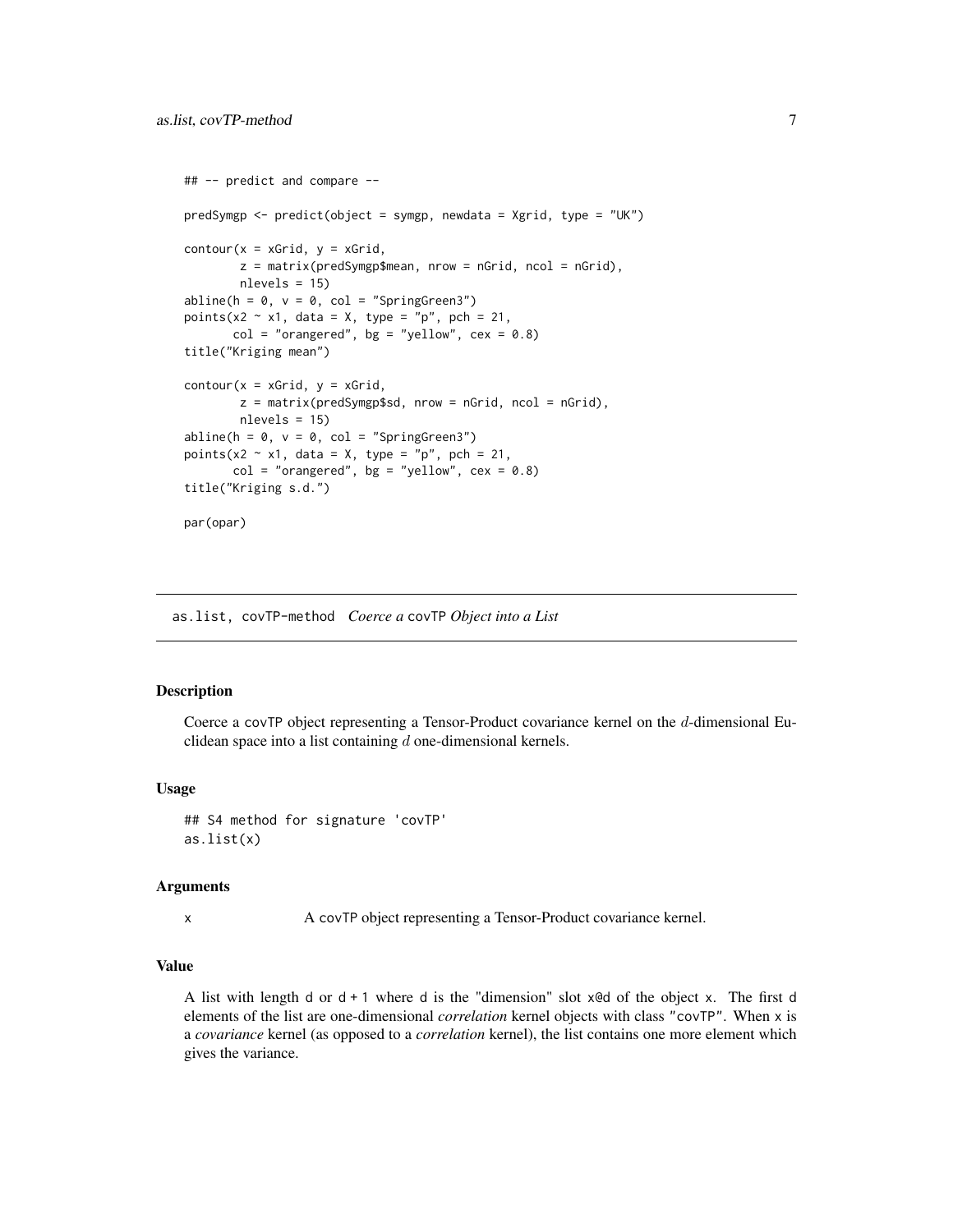#### <span id="page-7-0"></span>Caution

When  $x$  is not a correlation kernel the  $(d + 1)$ -th element of the returned list may be different in future versions: it may be a constant covariance kernel.

# See Also

[covTP](#page-51-1) and [covTP-class](#page-53-1).

```
set.seed(123)
d \leq -6myCov1 \leq -covTP(d = d, cov = "corr")coef(myCov1) <- as.vector(simulPar(myCov1, nsim = 1))
as.list(myCov1)
## more examples and check the value of a 'covMat'
L \leftarrow list()myCov <- list()
myCov[[1]] \leftarrow covTP(d = d, cov = "corr")coef(myCov[[1]]) <- as.vector(simulPar(myCov[[1]], nsim = 1))
L[[1]] <- as.list(myCov[[1]])
myCov[[2]] <- covTP(k1Fun1 = k1Fun1PowExp, d = d, cov = "corr")
coef(myCov[[2]]) <- as.vector(simulPar(myCov[[2]], nsim = 1))
L[[2]] <- as.list(myCov[[2]])
myCov[[3]] <- covTP(k1Fun1 = k1Fun1PowExp, d = d, iso1 = 0L, cov = "corr")
coef(myCov[[3]]) <- as.vector(simulPar(myCov[[3]], nsim = 1))
L[[3]] <- as.list(myCov[[3]])
n < -10X \leq - matrix(runif(n * d), nrow = n,
            dimnames = list(NULL, paste("x", 1:d, sep = ""))for (iTest in 1:3) {
   C \leftarrow \text{covMat}(L[[iTest]][[1]], X[, 1, drop = FALSE])for (j in 2:d) {
      C \leftarrow C * covMat(L[[iTest]][[j]], X[, j, drop = FALSE])}
   CTest <- covMat(myCov[[iTest]], X)
   print(max(abs(abs(C - CTest))))
}
```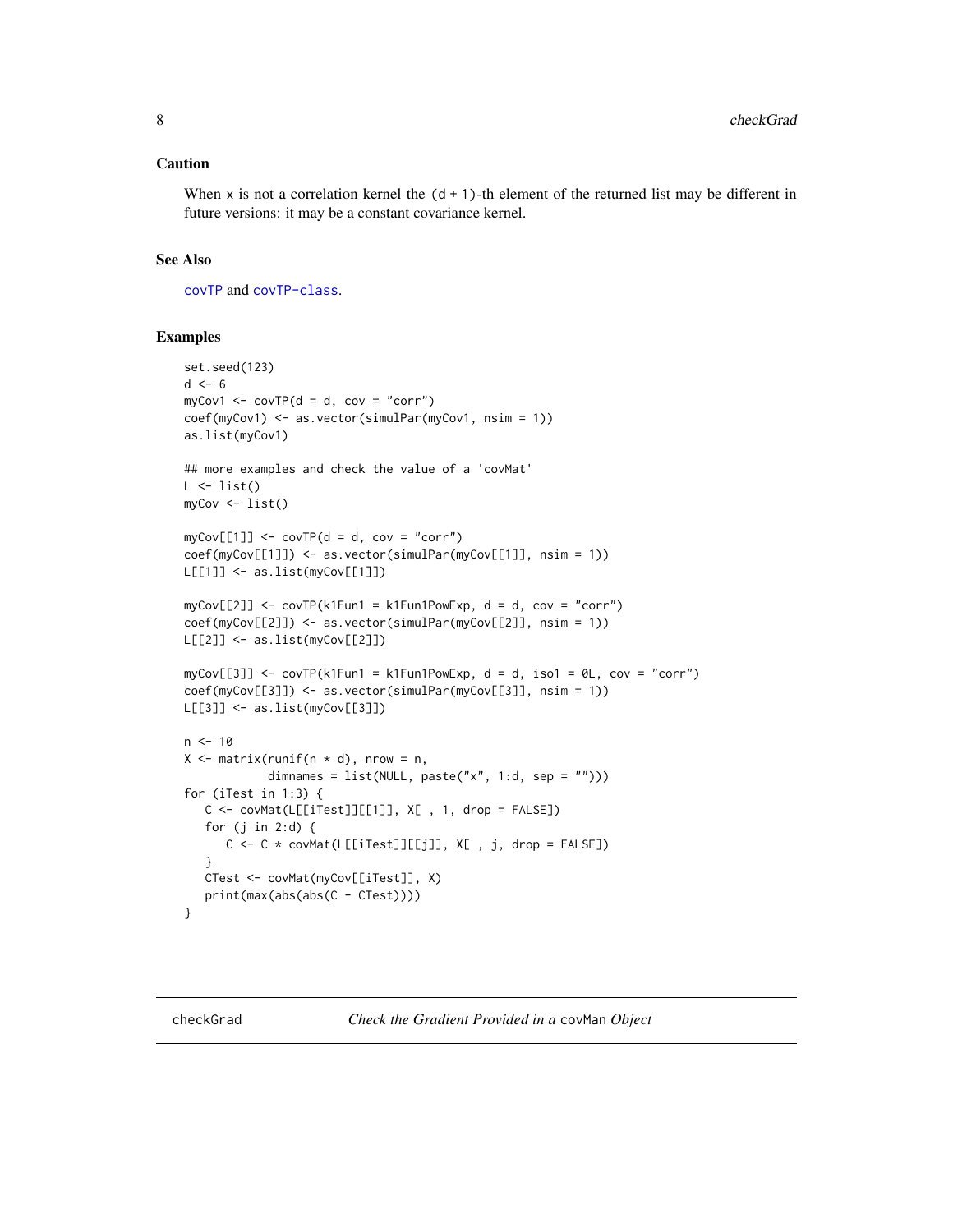#### checkGrad 9

#### Description

Check the gradient provided in a covMan object.

#### Usage

```
checkGrad(object, sym = TRUE,
         x1 = NULL, n1 = 10,x2 = NULL, n2 = NULL,XLower = NULL, XUpper = NULL,
          plot = TRUE)
```
# Arguments

| object         | A covMan object.                                                                                                                                  |
|----------------|---------------------------------------------------------------------------------------------------------------------------------------------------|
| sym            | Logical. If TRUE, the check is done assuming that $x^2$ is identical to $x^1$ , so the<br>provided values for x2 and n2 (if any) will be ignored. |
| x1             | Matrix to be used as the first argument of the kernel.                                                                                            |
| n1             | Number of rows for the matrix x1. Used only when x1 is not provided.                                                                              |
| x <sub>2</sub> | Matrix to be used as the second argument of the kernel.                                                                                           |
| n2             | Number of rows for the matrix x2. Used only when x2 is not provided.                                                                              |
| XLower         | Vector of lower bounds to draw x1 and x2 when needed.                                                                                             |
| XUpper         | Vector of upper bounds to draw x1 and x2 when needed.                                                                                             |
| plot           | Logical. If TRUE, a plot is shown comparing the two arrays of gradients.                                                                          |
|                |                                                                                                                                                   |

# Details

Each of the two matrices x1 and x2 with n1 and n2 rows can be given or instead be drawn at random. The matrix of kernel values with dimension  $c(n1, n2)$  is computed, together with its gradient with dimension c(n1,n2,npar) where npar is the number of parameters of the kernel. A numerical differentiation w.r.t. the kernel parameters is performed for the kernel value at x1 and x2, and the result is compared to that provided by the kernel function (the function described in the slot named "kernel" of object). Note that the value of the parameter vector is the value provided by coef(object) and it can be changed by using the replacement method `coef<-` if needed.

#### Value

A list of results related to the Jacobians

- test Max of the absolute difference between the gradient obtained by numeric differentiation and the gradient provided by the kernel object.
- Jnum, J Jacobians (arrays) computed with numDeriv::jacobian and provided by the kernel object.
- x1, x2, K The matrices used for the check, and the matrix of kernel values with dimension  $c(n1, n2)$ . The element x2 can be NULL if the determination of the matrix x2 was not necessary.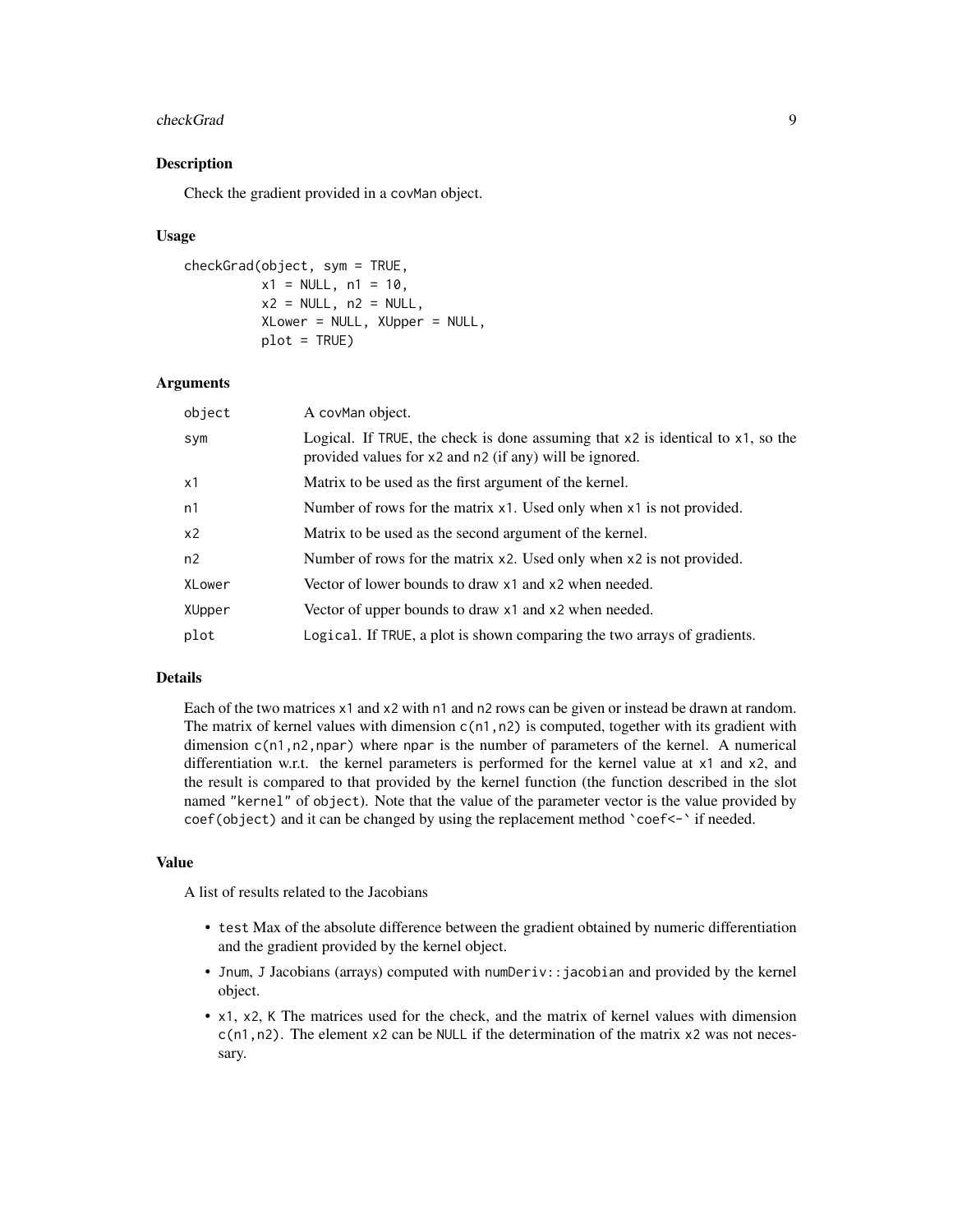# <span id="page-9-0"></span>Caution

For now the function only works when object has class "covMan".

#### Note

As a rule of thumb, a gradient coded without error gives a value of test less than 1e-4, and usually the value is much smaller than that.

# Author(s)

Yves Deville

| checkPar | Check Length and Names of a Vector of Values for Parameters or |
|----------|----------------------------------------------------------------|
|          | <i>Bounds</i>                                                  |

# Description

Check length/names for a vector of values for parameters or bounds.

#### Usage

checkPar(value, parN, parNames, default)

# Arguments

| value    | Numeric vector of values.              |
|----------|----------------------------------------|
| parN     | Number of wanted values.               |
| parNames | character. Names of the wanted values. |
| default  | numeric. Default value.                |

#### Value

A numeric vector.

```
checkPar(value = c(1, 2), parN = 2L, parNames = c("theta", "sigma2"),
        default = 1.0)checkPar(value = NULL, parN = 2L, parNames = c("theta", "sigma2"),default = 1.0checkPar(value = c("sigma2" = 100, "theta" = 1),parN = 2L, parNames = c("theta", "sigma2"),
        default = 1.0)
```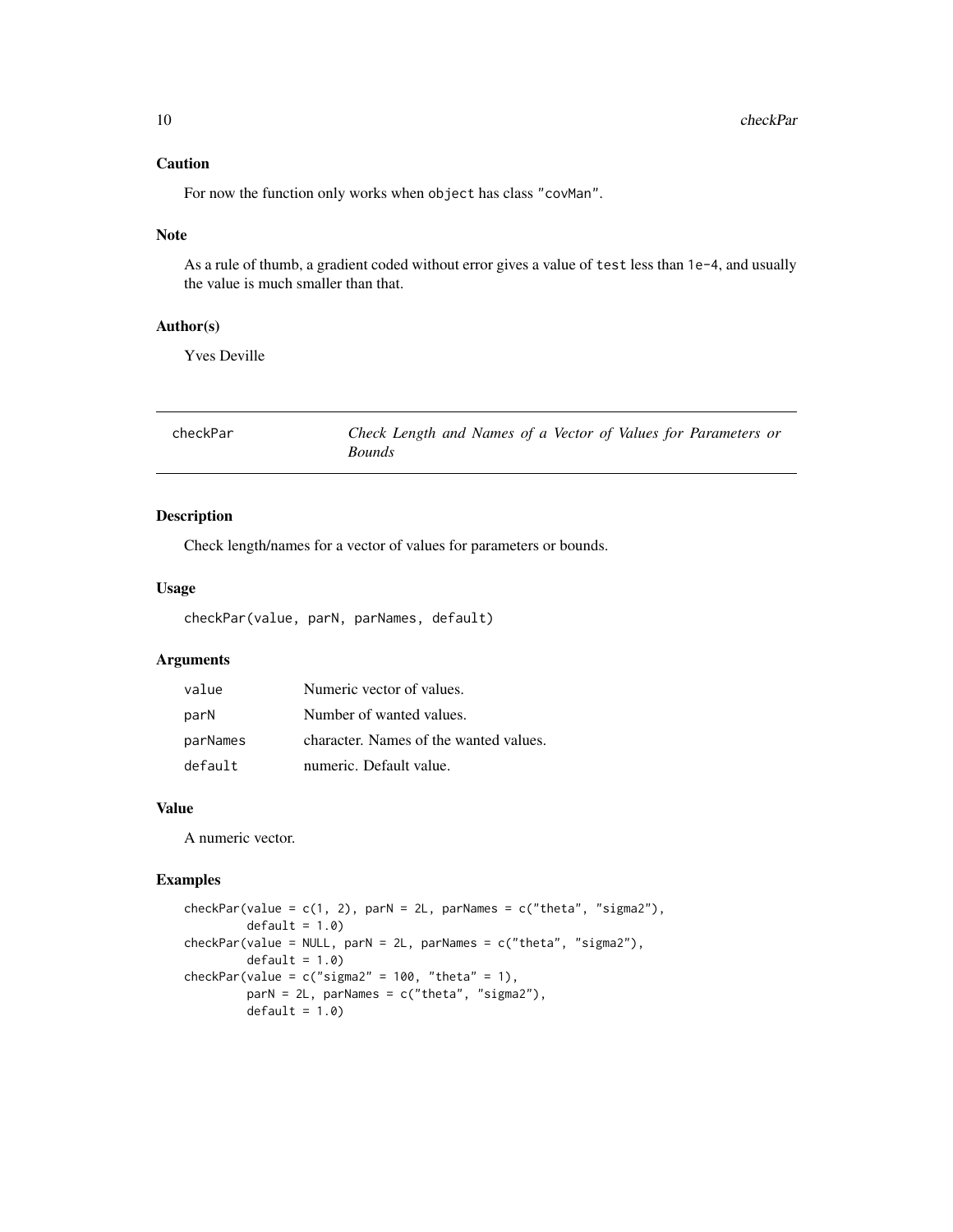<span id="page-10-1"></span><span id="page-10-0"></span>checkX *Generic function: Check the Compatibility of a Design Matrix with a Given Covariance Object*

# Description

Generic function to check the compatibility of a design matrix with a covariance object.

#### Usage

```
checkX(object, X, ...)
```
# Arguments

| object | A covariance kernel object.  |
|--------|------------------------------|
| X      | A design matrix.             |
|        | Other arguments for methods. |

#### Value

A matrix with columns taken from X and with column names identical to inputNames(object).

#### See Also

The [inputNames](#page-69-1) method.

checkX-methods *Check the Compatibility of a Design with a Given Covariance Object*

# Description

Check the compatibility of a design matrix with a covariance object.

# Usage

```
## S4 method for signature 'covAll'
checkX(object, X, strict = FALSE, ...)
```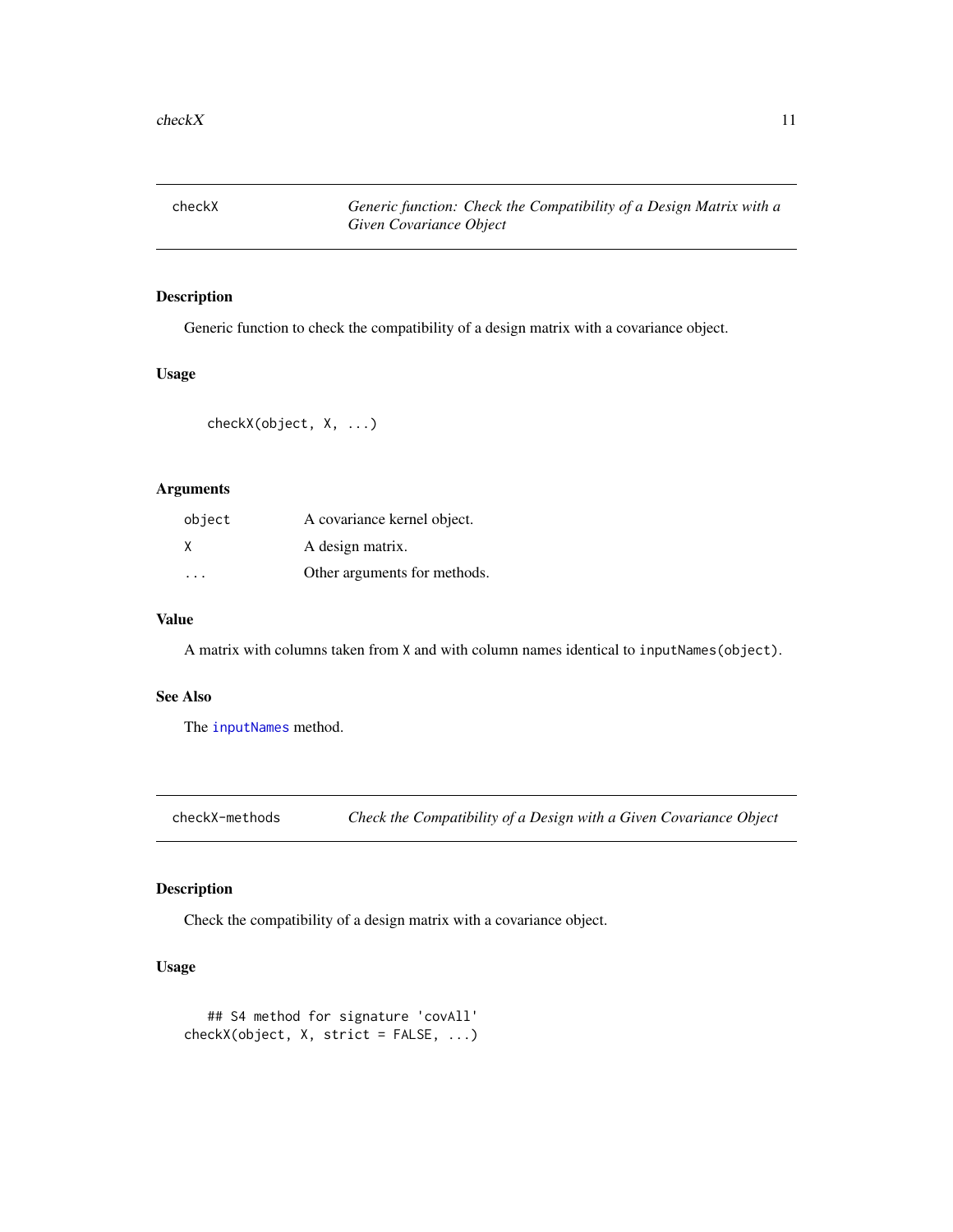#### <span id="page-11-0"></span>**Arguments**

| object   | A covariance kernel object.                                                                                                                                                                                                                                 |
|----------|-------------------------------------------------------------------------------------------------------------------------------------------------------------------------------------------------------------------------------------------------------------|
| Χ        | A design matrix or data frame.                                                                                                                                                                                                                              |
| strict   | Logical. If TRUE, the character vectors colnames (X) and input Names (object)<br>must be the same sets, and hence have the same length. If FALSE the vector<br>inputNames(object) must be a subset of colnames $(Y)$ which then can have<br>unused columns. |
| $\cdots$ | Not used yet.                                                                                                                                                                                                                                               |

# Details

The matrix X must have the number of columns expected from the covariance kernel object description, and it must have named columns conforming to the kernel input names as returned by the [inputNames](#page-69-1) method. If the two sets of names are identical but the names are in a different order, the columns are permuted in order to be in the same order as the input names. If the names sets differ, an error occurs.

# Value

A matrix with columns names identical to the input names attached with the kernel object, i.e. inputNames(object). The columns are copies of those found under the same names in X, but are put in the order of inputNames(object). When an input name does not exist in colnames(X) an error occurs.

#### See Also

The [inputNames](#page-69-1) method.

coef-methods *Extract Coefficients of a Covariance Kernel Object as Vector, List or Matrix*

# Description

Extract some of or all the coefficients of a covariance kernel object as vector, list or matrix.

#### Usage

```
## S4 method for signature 'covMan'
coef(object)
## S4 method for signature 'covTS'
coef(object, type = "all", as = "vector")
```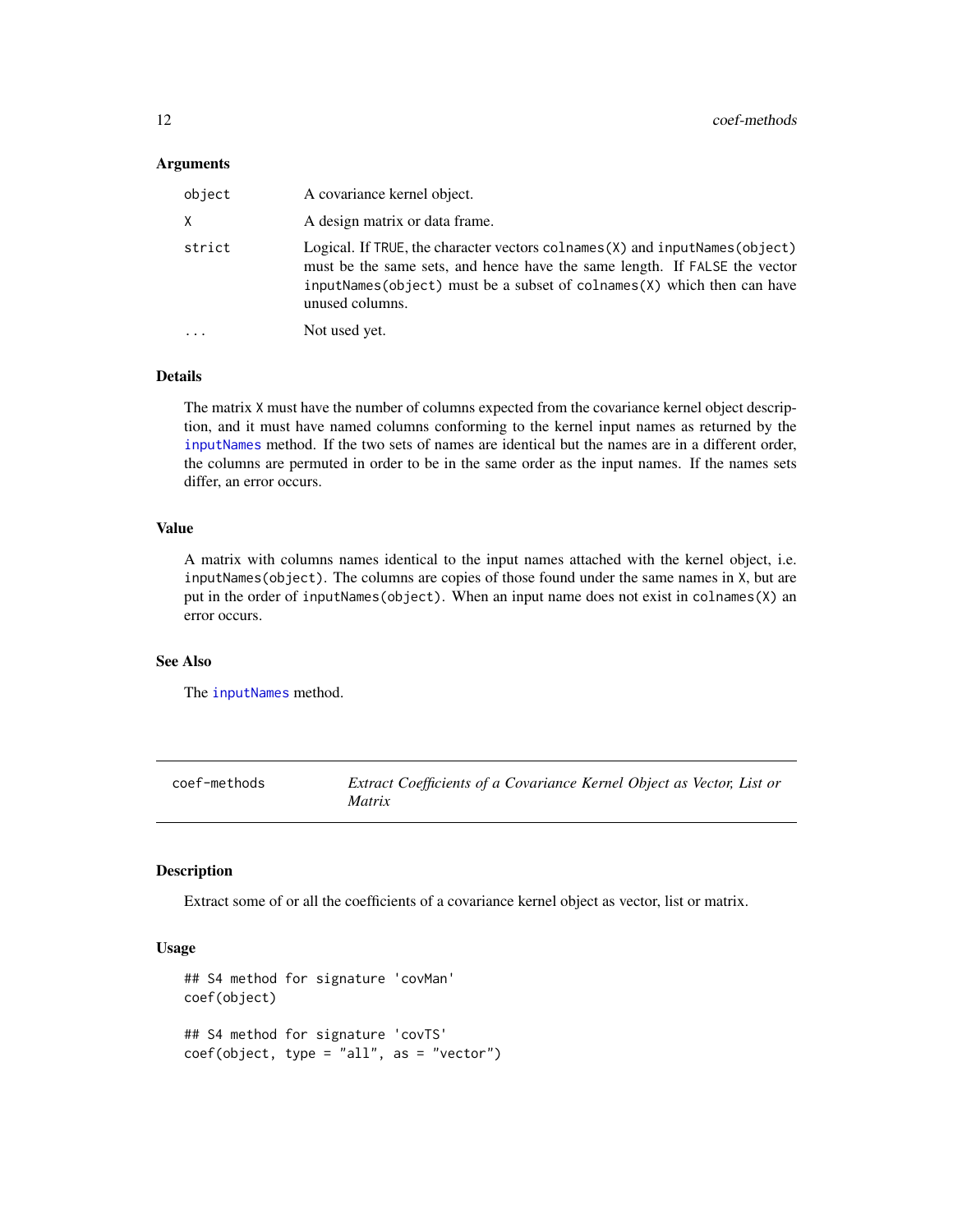#### <span id="page-12-0"></span> $\text{coeff}$  - 13

#### Arguments

| object | An object representing a covariance kernel, the coefficient of which will be ex-<br>tracted.                                                                                                                                                                                                                                        |
|--------|-------------------------------------------------------------------------------------------------------------------------------------------------------------------------------------------------------------------------------------------------------------------------------------------------------------------------------------|
| type   | Character string or vector specifying which type(s) of coefficients in the struc-<br>ture will be extracted. Can be "all" (all coefficients are extracted) or any pa-<br>rameter name(s) of the corresponding kernel.                                                                                                               |
| as     | Character string specifying the output structure to be used. The default is "vector",<br>leading to a numeric vector. Using "list" one gets a list of numeric vectors,<br>one by kernel parameter. Finally, using "matrix" one gets a matrix with one<br>row by input (or dimension) and one column by (selected) kernel parameter. |

#### Value

A numeric vector of coefficients or a structure as specified by as containing the coefficients selected by type.

# See Also

The [coef<-](#page-12-1) replacement method which takes a vector of replacement values.

# Examples

```
d \leq -3myCov1 <- covTS(d = d, kernel = "k1Exp", dep = c(range = "input"),
                      value = c(range = 1.1))
myCov1
## versatile 'coef' method
coef(myCov1)
coef(myCov1, as = "matrix")
coef(myCov1, as = "list")
\csc<sup>7</sup> \csc<sup>7</sup> \sin<sup>7</sup> \sin<sup>7</sup> \sin<sup>7</sup> \sin<sup>7</sup> \sin<sup>7</sup> \sin<sup>7</sup> \sin<sup>7</sup> \sin<sup>7</sup>
coef(myCov1) <- c(0.2, 0.3, 0.4, 4, 16, 25)
coef(myCov1, as = "matrix")
```
<span id="page-12-1"></span>coef<- *Generic Function: Replacement of Coefficient Values*

#### Description

Generic function for the replacement of coefficient values.

#### Usage

`coef<-`(object, ..., value)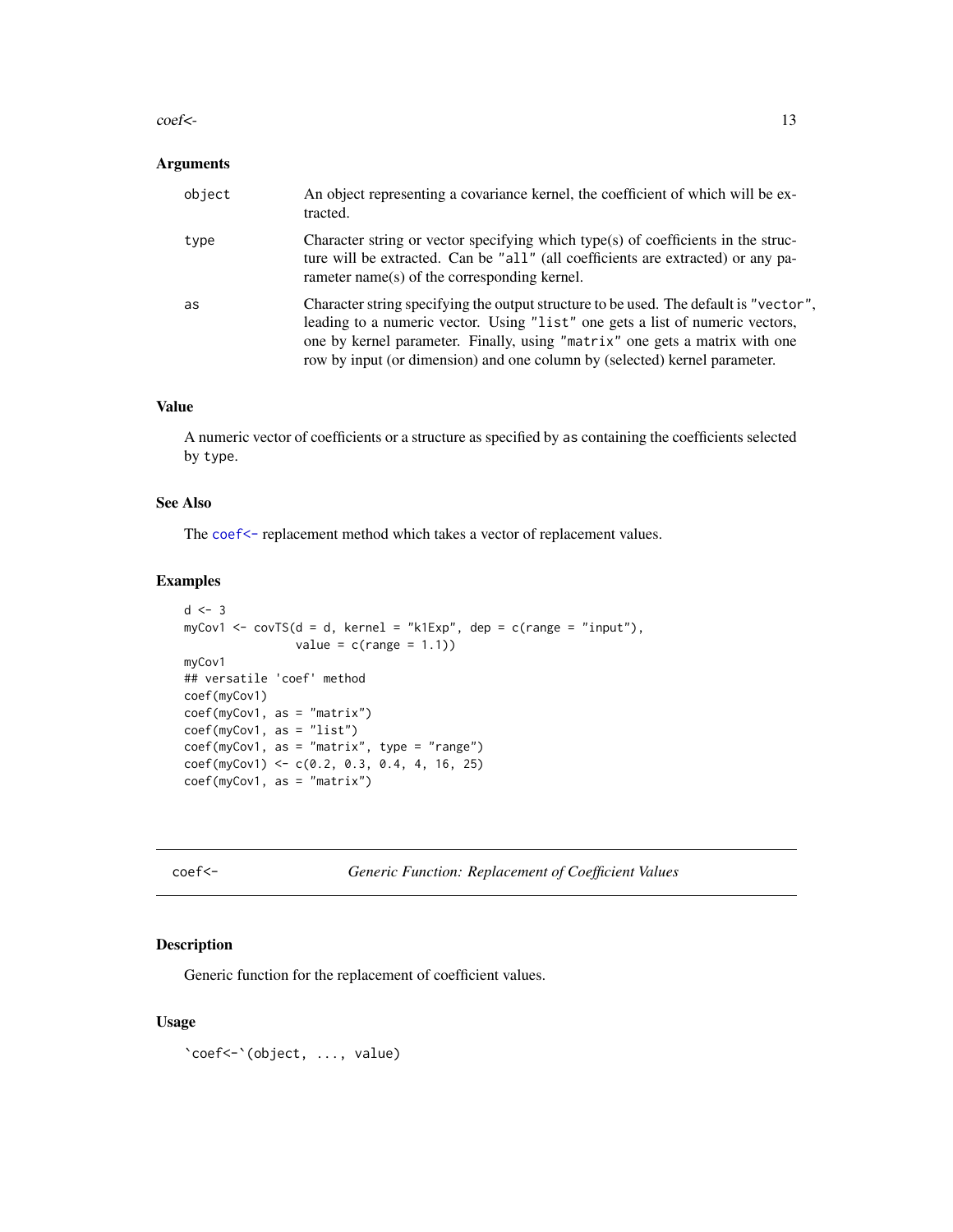# <span id="page-13-0"></span>Arguments

| object                  | Object having a numeric vector of coefficients, typically a covariance kernel<br>object. |
|-------------------------|------------------------------------------------------------------------------------------|
| $\cdot$ $\cdot$ $\cdot$ | Other arguments for methods.                                                             |
| value                   | The value of the coefficients to be set.                                                 |

# Value

The modified object.

coefLower *Extract or Set Lower/Upper Bounds on Coefficients*

# Description

Extract or set lower/upper bounds on coefficients for covariance kernel objects.

# Usage

coefLower(object, ...) coefUpper(object, ...)

# Arguments

| object   | A covariance kernel object.  |
|----------|------------------------------|
| $\cdots$ | Other arguments for methods. |

# Value

The lower or upper bounds on the covariance kernel parameters.

contr.helmod *Modified Helmert Contrast Matrix*

# Description

Modified Helmert contrast (or coding) matrix.

# Usage

```
contr.helmod(n)
```
# Arguments

n Integer.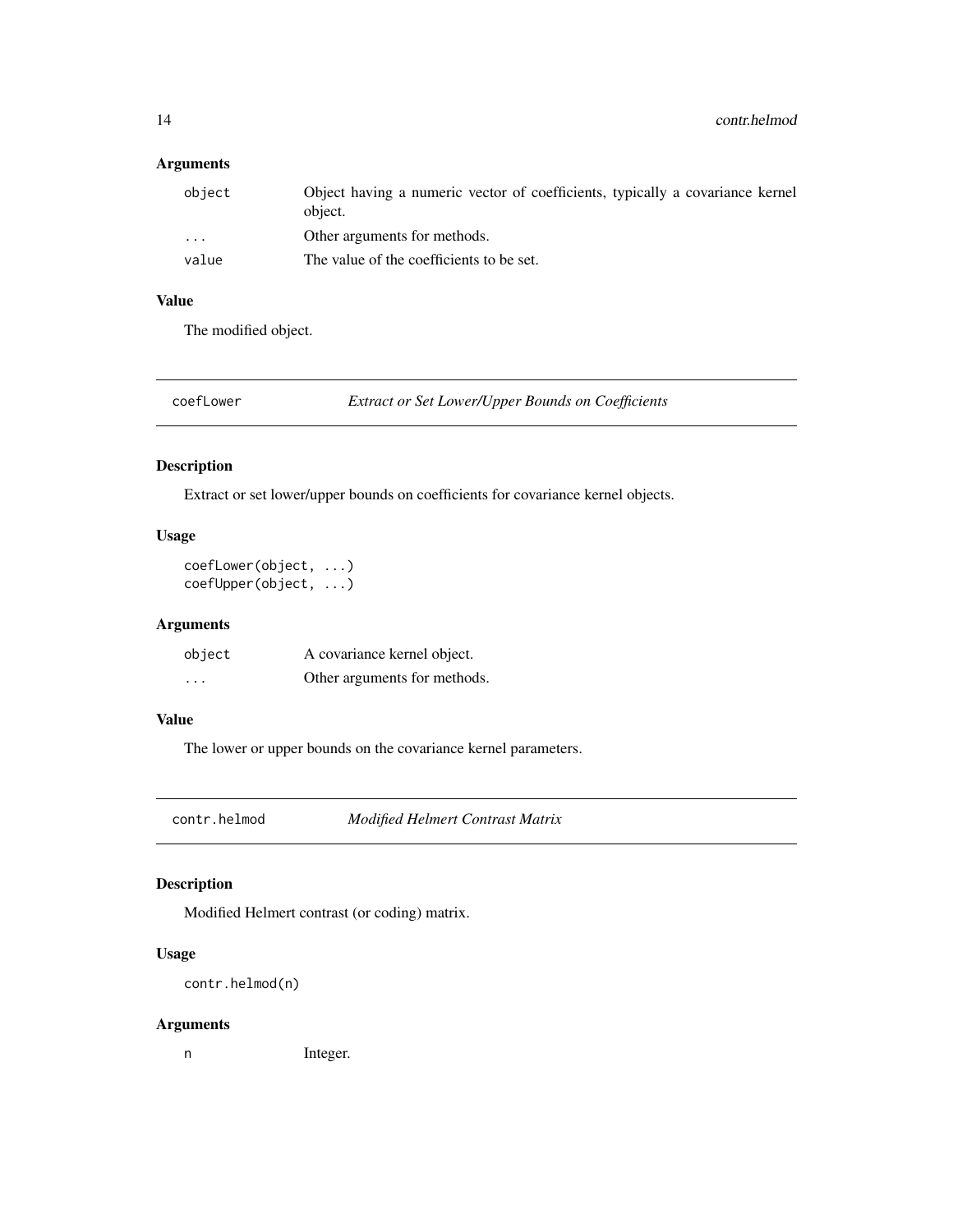# <span id="page-14-0"></span>corLevCompSymm 15

# Details

The returned matrix is a scaled version of contr.helmert(A).

#### Value

An orthogonal matrix with n rows and n -1 columns. The columns form a basis of the subspace orthogonal to a vector of n ones.

#### Examples

```
A <- contr.helmod(6)
crossprod(A)
```
corLevCompSymm *Correlation Matrix for the Compound Symmetry Structure*

# Description

Compute the correlation matrix for a the compound symmetry structure.

#### Usage

```
corLevCompSymm(par, nlevels, levels, lowerSQRT = FALSE, compGrad = TRUE,
 cov = FALSE, impl = c("C", "R")
```
#### Arguments

| par       | Numeric vector of length 1 if cov is TRUE or with length 2 else. The first element<br>is the correlation coefficient and the second one (when it exists) is the variance. |
|-----------|---------------------------------------------------------------------------------------------------------------------------------------------------------------------------|
| nlevels   | Number of levels.                                                                                                                                                         |
| levels    | Character representing the levels.                                                                                                                                        |
| lowerSORT | Logical. When TRUE the (lower) Cholesky root $L$ of the correlation matrix $C$ is<br>returned instead of the correlation matrix.                                          |
| compGrad  | Logical. Should the gradient be computed?                                                                                                                                 |
| COV       | Logical.<br>If TRUE the matrix is a covariance matrix (or its Cholesky root) rather than a<br>correlation matrix and the last element in par is the variance.             |
| impl      | A character telling which of the C and R implementations should be chosen.                                                                                                |

#### Value

A correlation matrix (or its Cholesky root) with the optional gradient attribute.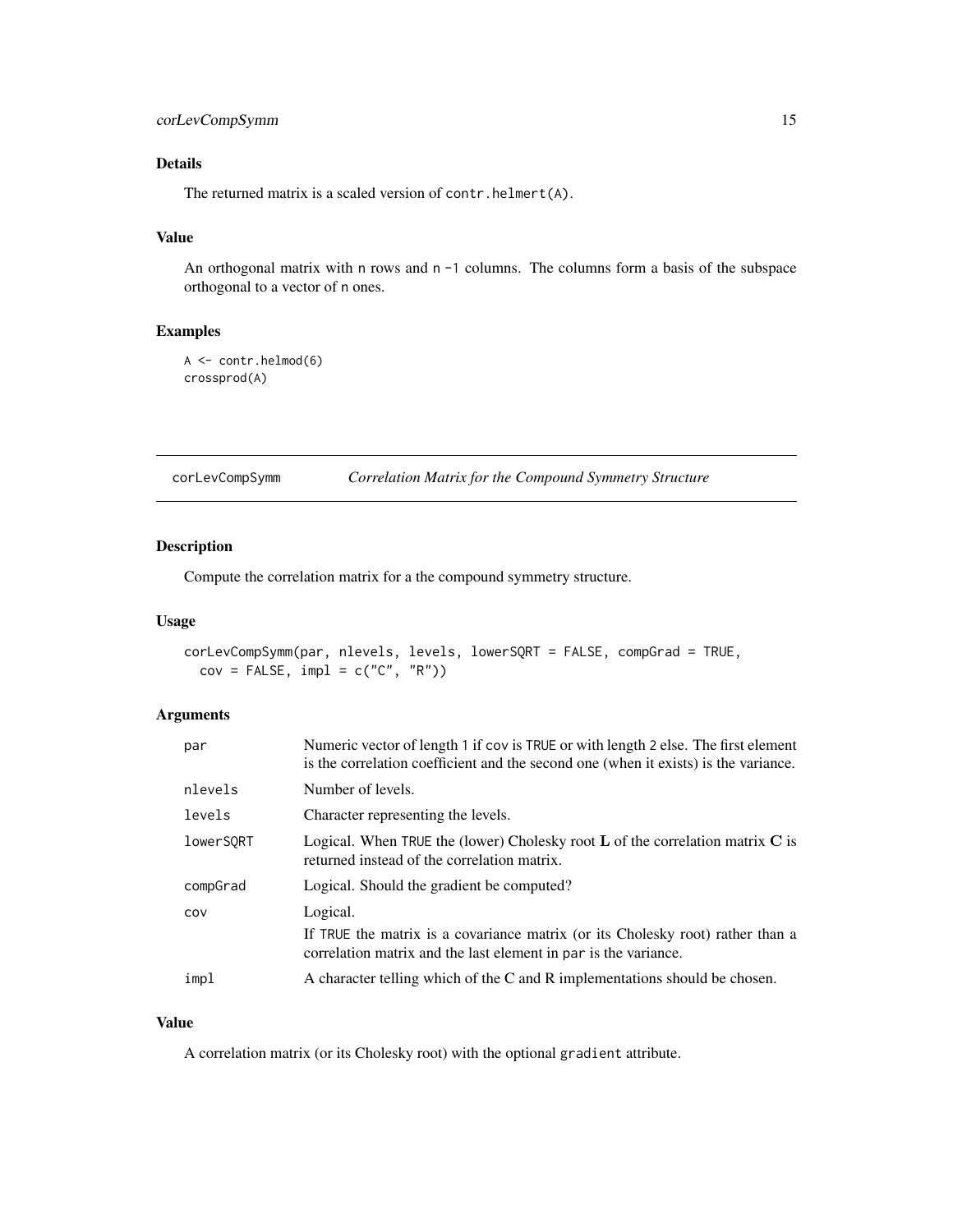When lowerSQRT is FALSE, the implementation used is always in R because no gain would then result from an implementation in C.

#### Author(s)

Yves Deville

```
checkGrad <- TRUE
lowerSQRT <- FALSE
nlevels <- 12
set.seed(1234)
par \leq runif(1L, min = 0, max = pi)
##============================================================================
## Compare R and C implementations for 'lowerSQRT = TRUE'
##============================================================================
tR <- system.time(TR <- corLevCompSymm(nlevels = nlevels, par = par,
                                       lowerSQRT = lowerSQRT, impl = "R")tC <- system.time(T <- corLevCompSymm(nlevels = nlevels, par = par,
                                      lowerSQRT = lowerSQRT))
tC2 <- system.time(T2 <- corLevCompSymm(nlevels = nlevels, par = par,
                                       lowerSQRT = lowerSQRT, compGrad = FALSE))
## time
rbind(R = tR, C = tC, C2 = tC2)
## results
max(abs(T - TR))max(abs(T2 - TR))##===========================================================================
## Compare the gradients
##===========================================================================
if (checkGrad) {
    library(numDeriv)
    ##=======================
    ## lower SQRT case only
    ##========================
    JR \le jacobian(fun = corLevCompSymm, x = par, nlevels = nlevels,
                  lowerSQRT = lowerSQRT, impl = "R", method = "complex")J <- attr(T, "gradient")
    ## redim and compare.
    dim(JR) \leq dim(J)max(abs(J - JR))nG <- length(JR)
    plot(1:nG, as.vector(JR), type = "p", pch = 21, col = "SpringGreen3",
```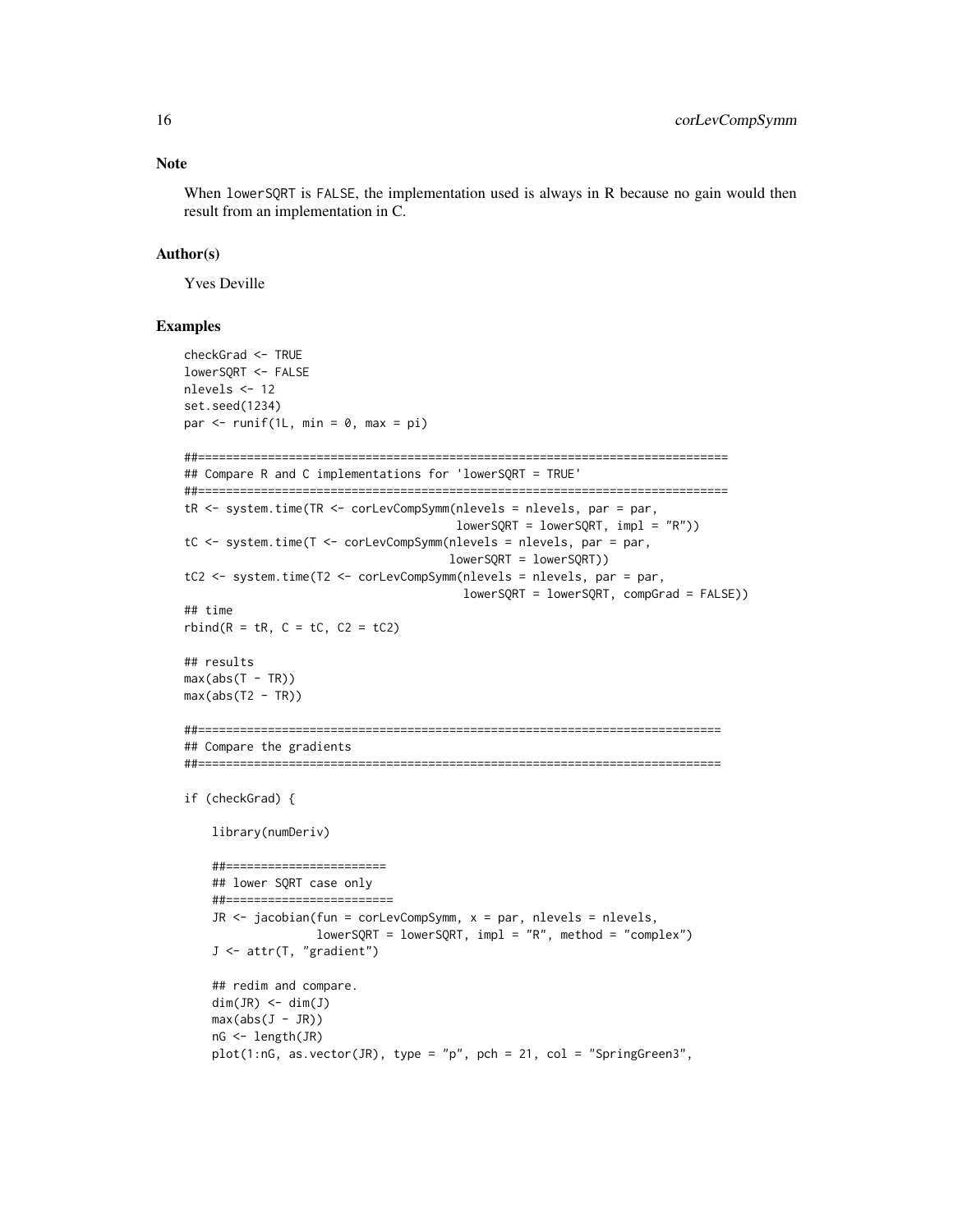```
cex = 0.8, ylim = range(J, JR),
        main = paste("gradient check, lowerSQRT =", lowerSQRT))
   points(x = 1:nG, y = asvector(J), pch = 16, cex = 0.6, col = "orange"}
```
corLevDiag *Correlation or Covariance Matrix for a Diagonal Structure*

# Description

Compute the correlation or covariance matrix for a diagonal structure.

# Usage

```
corLevDiag(par, nlevels, levels, lowerSQRT = FALSE, compGrad = TRUE,
 cov = 0
```
# Arguments

| par       | A numeric vector with length npVar where npVar is the number of variance<br>parameters, namely $\theta$ , 1 or nlevels corresponding to the values of cov: $\theta$ , 1<br>and $2$ .                                                                                                                                |
|-----------|---------------------------------------------------------------------------------------------------------------------------------------------------------------------------------------------------------------------------------------------------------------------------------------------------------------------|
| nlevels   | Number of levels.                                                                                                                                                                                                                                                                                                   |
| levels    | Character representing the levels.                                                                                                                                                                                                                                                                                  |
| lowerSORT | Logical. When TRUE the (lower) Cholesky root $L$ of the correlation or covariance<br>matrix $C$ is returned instead of the correlation matrix.                                                                                                                                                                      |
| compGrad  | Logical. Should the gradient be computed?                                                                                                                                                                                                                                                                           |
| COV       | Integer 0, 1 or 2. If cov is 0, the matrix is a <i>correlation</i> matrix (or its Cholesky<br>root) i.e. an identity matrix. If cov is 1 or 2, the matrix is a <i>covariance</i> (or<br>its square root) with constant variance vector for $\text{code} = 1$ and with arbitrary<br>variance vector for $code = 2$ . |

# Value

A correlation matrix (or its Cholesky root) with the optional gradient attribute.

```
set.seed(123)
checkGrad <- TRUE
nlevels <- 12
sigma2 < - rexp(n = nlevels)
T0 <- corLevDiag(nlevels = nlevels, par = sigma2, cov = 2)
L0 <- corLevDiag(nlevels = nlevels, par = sigma2, cov = 2,
                 lowerSQRT = TRUE)
```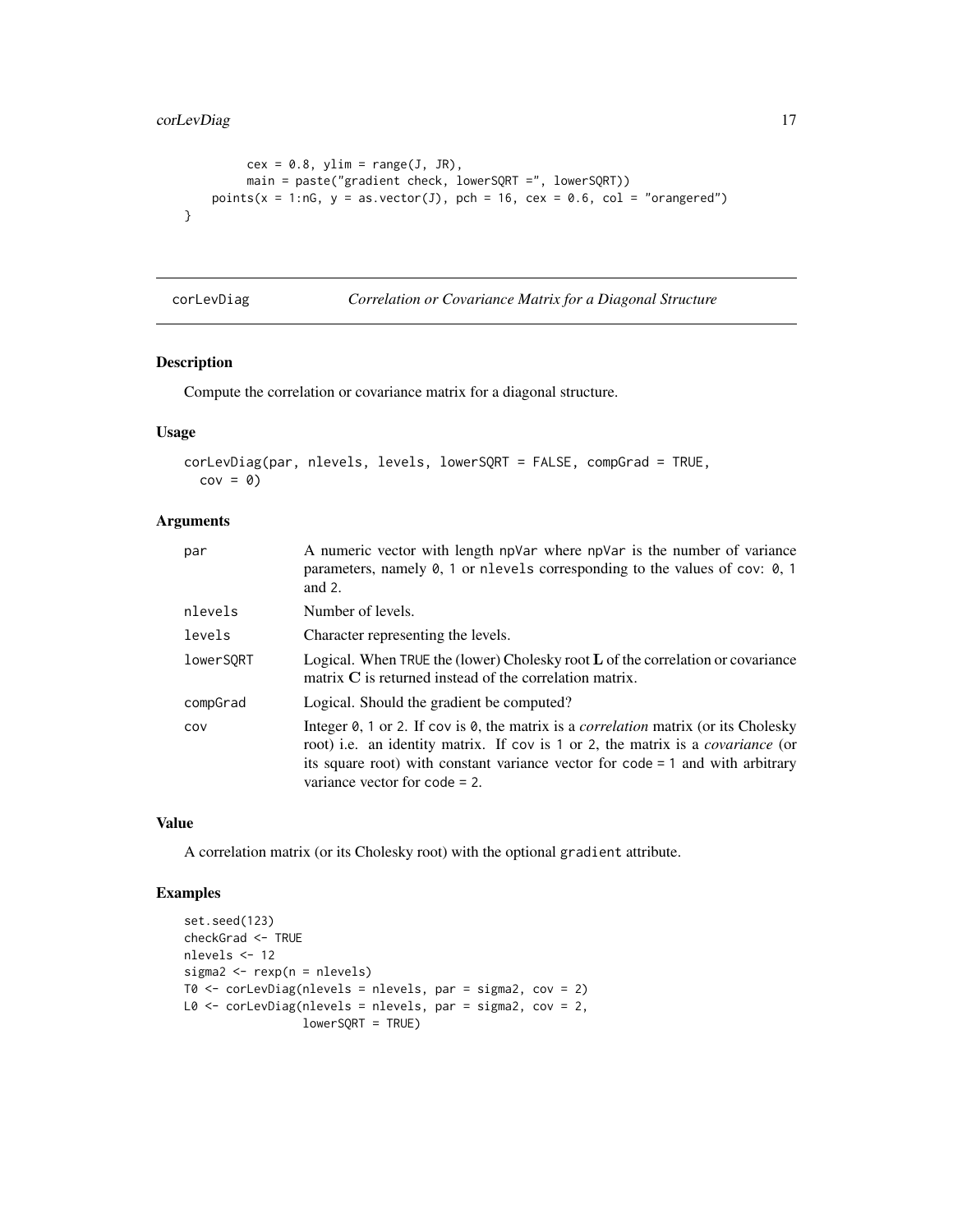<span id="page-17-0"></span>

#### Description

Compute the correlation matrix for a low-rank structure.

#### Usage

```
corLevLowRank(par, nlevels, rank, levels,
             lowerSQRT = FALSE, compGrad = TRUE,
             cov = 0, impl = c("C", "R")
```
### Arguments

| par       | A numeric vector with length npCor + npVar where npCor = $(rank -1) * (nlevels)$<br>$-$ rank $\ell$ 2) is the number of correlation parameters, and npVar is the number of<br>variance parameters, which depends on the value of cov. The value of npVar<br>is $\theta$ , 1 or nlevels corresponding to the values of cov: $\theta$ , 1 and 2. The corre-<br>lation parameters are assumed to be located at the head of par i.e. at indices 1<br>to npCor. The variance parameter(s) are assumed to be at the tail, i.e. at indices<br>npCor +1 to npCor + npVar. |
|-----------|-------------------------------------------------------------------------------------------------------------------------------------------------------------------------------------------------------------------------------------------------------------------------------------------------------------------------------------------------------------------------------------------------------------------------------------------------------------------------------------------------------------------------------------------------------------------|
| nlevels   | Number of levels $m$ .                                                                                                                                                                                                                                                                                                                                                                                                                                                                                                                                            |
| rank      | The rank, which must be $>1$ and $<$ nlevels.                                                                                                                                                                                                                                                                                                                                                                                                                                                                                                                     |
| levels    | Character representing the levels.                                                                                                                                                                                                                                                                                                                                                                                                                                                                                                                                |
| lowerSQRT | Logical. When TRUE a lower-triangular root $L$ of the correlation or covariance<br>matrix C is returned instead of the correlation matrix. Note that this matrix can<br>have negative diagonal elements hence is not a (pivoted) Cholesky root.                                                                                                                                                                                                                                                                                                                   |
| compGrad  | Logical. Should the gradient be computed? This is only possible for the C<br>implementation.                                                                                                                                                                                                                                                                                                                                                                                                                                                                      |
| COV       | Integer $\theta$ , 1 or 2. If cov is $\theta$ , the matrix is a <i>correlation</i> matrix (or its root). If cov<br>is 1 or 2, the matrix is a <i>covariance</i> (or its root) with constant variance vector<br>for $\text{code} = 1$ and with arbitrary variance for $\text{code} = 2$ . The variance parameters<br>par are located at the tail of the par vector, so at locations npCor + 1 to npCor +<br>nlevels when code = 2 where npCor is the number of correlation parameters.                                                                             |
| impl      | A character telling which of the C and R implementations should be chosen.<br>The R implementation is only for checks and should not be used.                                                                                                                                                                                                                                                                                                                                                                                                                     |

# Details

The correlation matrix with size m is the general symmetric correlation matrix with rank  $\leq r$  where r is given, as described by Rapisarda et al. It depends on  $(r - 1) \times (m - r/2)/2$  parameters  $\theta_{ij}$ where the indices i and j are such that  $1 \leq j < i$  for  $i \leq r$  or such that  $1 \leq j < r$  for  $r < i \leq n$ . The parameters  $\theta_{ij}$  are angles and are to be taken to be in  $[0, 2\pi)$  if  $j = 1$  and in  $[0, \pi)$  otherwise.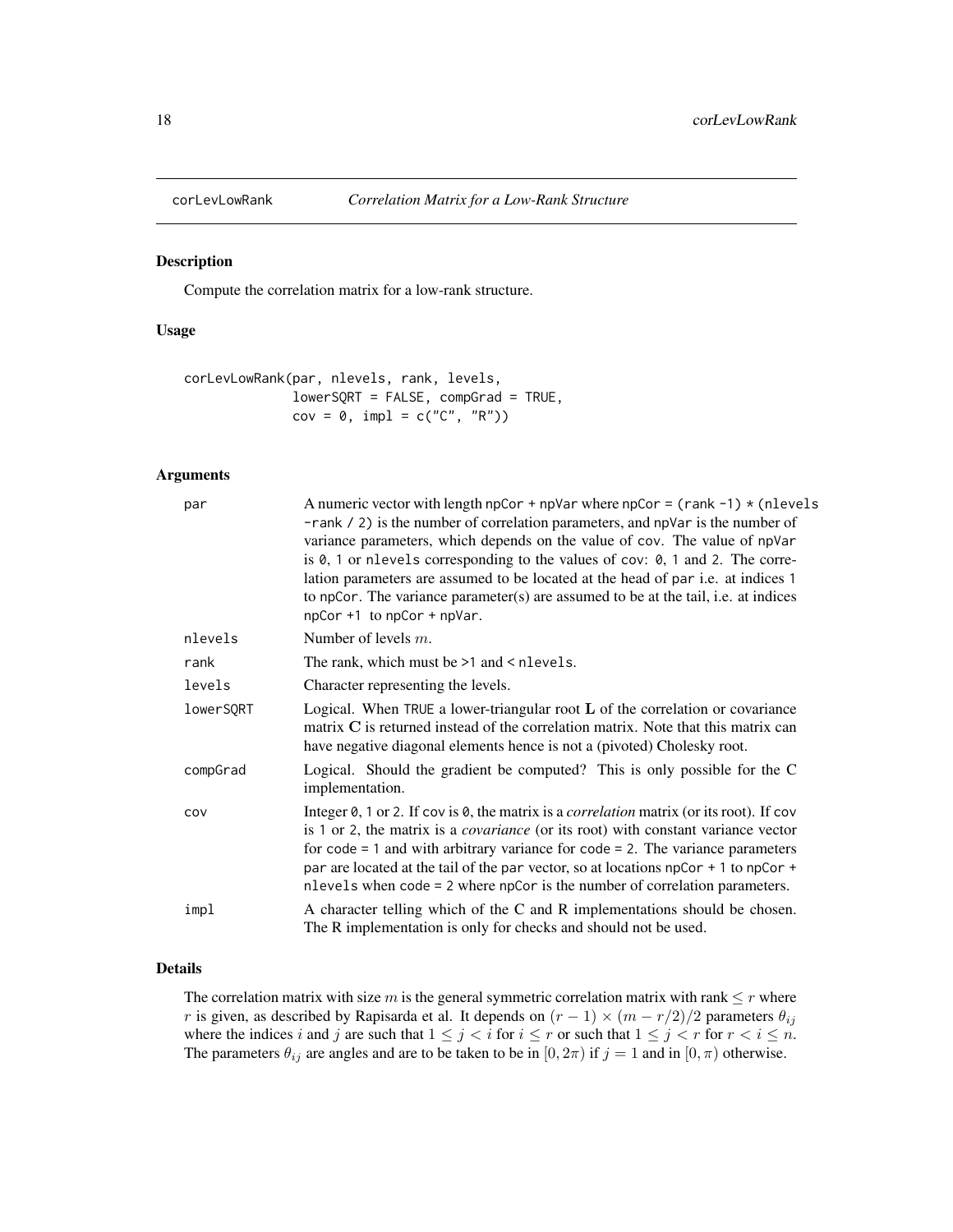# <span id="page-18-0"></span>corLevSymm 19

# Value

A correlation matrix (or its root) with the optional gradient attribute.

#### **Note**

This function is essentially for internal use and the corresponding correlation or covariance kernels are created as covQual objects by using the [q1LowRank](#page-96-1) creator.

Here the parameters  $\theta_{ij}$  are used *in row order* rather than in the column order. This order simplifies the computation of the gradient.

#### References

Francesco Rapisarda, Damanio Brigo, Fabio Mercurio (2007). "Parameterizing Correlations a Geometric Interpretation". *IMA Journal of Management Mathematics*, 18(1): 55-73.

Igor Grubišić, Raoul Pietersz (2007). "Efficient Rank Reduction of Correlation Matrices". *Linear Algebra and its Applications*, 422: 629-653.

#### See Also

The [q1LowRank](#page-96-1) creator of a corresponding kernel object with class "covQual", and the similar [corLevSymm](#page-18-1) function for the full-rank case.

<span id="page-18-1"></span>corLevSymm *Correlation Matrix for a General Symmetric Correlation Structure*

#### Description

Compute the correlation matrix for a general symmetric correlation structure.

# Usage

corLevSymm(par, nlevels, levels, lowerSQRT = FALSE, compGrad = TRUE,  $cov = 0$ ,  $impl = c("C", "R")$ 

#### Arguments

| par     | A numeric vector with length npCor + npVar where npCor = nlevels $\star$ (nlevels<br>$-1$ ) / 2 is the number of correlation parameters, and npVar is the number of<br>variance parameters, which depends on the value of cov. The value of npVar<br>is $\emptyset$ , 1 or nlevels corresponding to the values of cov: $\emptyset$ , 1 and 2. The corre-<br>lation parameters are assumed to be located at the head of par <i>i.e.</i> at indices 1<br>to npCor. The variance parameter(s) are assumed to be at the tail, i.e. at indices<br>$npCor + 1$ to $npCor + npVar$ . |
|---------|-------------------------------------------------------------------------------------------------------------------------------------------------------------------------------------------------------------------------------------------------------------------------------------------------------------------------------------------------------------------------------------------------------------------------------------------------------------------------------------------------------------------------------------------------------------------------------|
| nlevels | Number of levels.                                                                                                                                                                                                                                                                                                                                                                                                                                                                                                                                                             |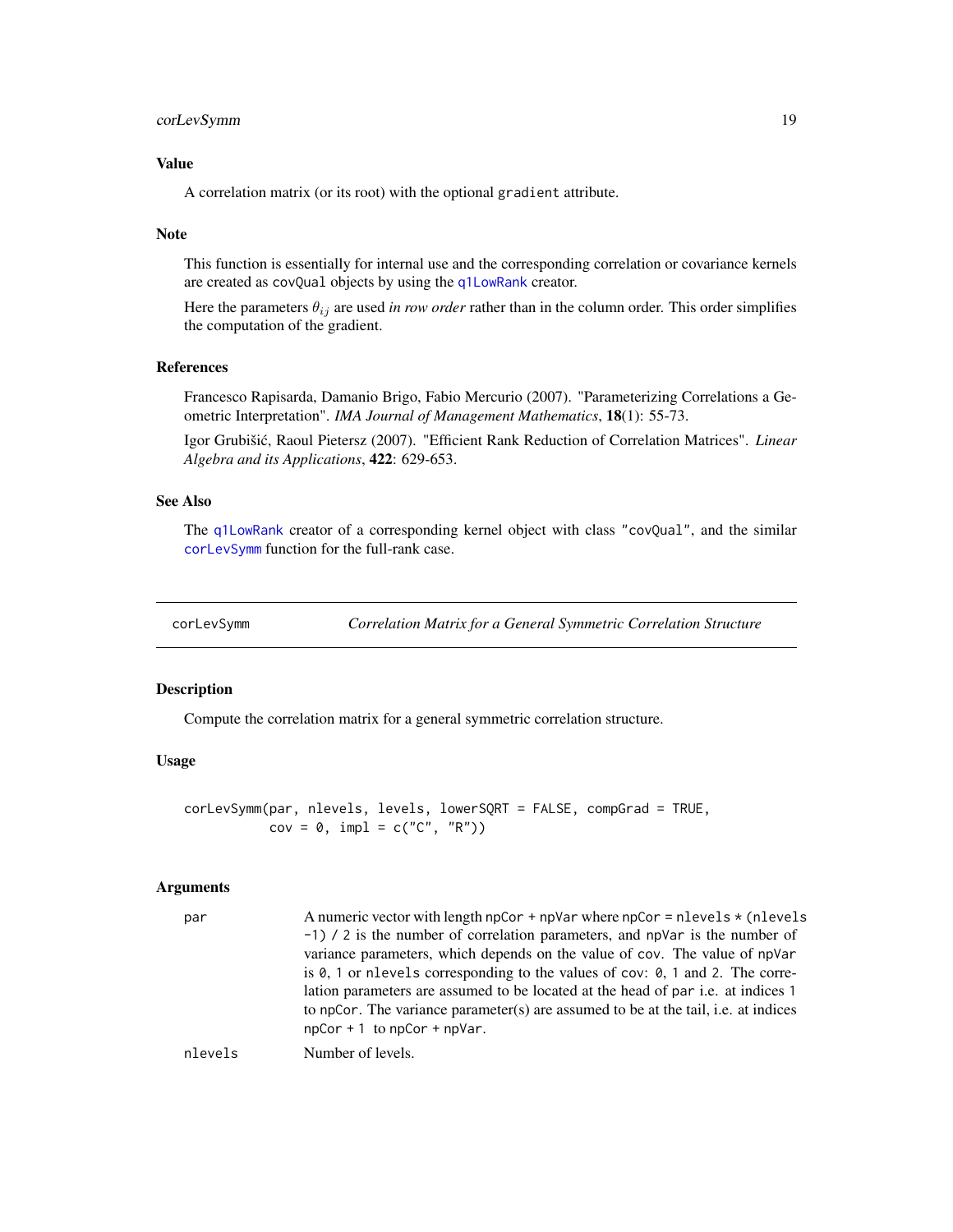| levels    | Character representing the levels.                                                                                                                                                                                                                                                                                                                                                                                                                                                                                                            |
|-----------|-----------------------------------------------------------------------------------------------------------------------------------------------------------------------------------------------------------------------------------------------------------------------------------------------------------------------------------------------------------------------------------------------------------------------------------------------------------------------------------------------------------------------------------------------|
| lowerSORT | Logical. When $TRUE$ the (lower) Cholesky root $L$ of the correlation or covariance<br>matrix $C$ is returned instead of the correlation matrix.                                                                                                                                                                                                                                                                                                                                                                                              |
| compGrad  | Logical. Should the gradient be computed? This is only possible for the C<br>implementation.                                                                                                                                                                                                                                                                                                                                                                                                                                                  |
| COV       | Integer $\theta$ , 1 or 2. If cov is $\theta$ , the matrix is a <i>correlation</i> matrix (or its Cholesky<br>root). If cov is 1 or 2, the matrix is a <i>covariance</i> (or its Cholesky root) with<br>constant variance vector for $\c{code} = 1$ and with arbitrary variance for $\c{code} = 2$ .<br>The variance parameters par are located at the tail of the par vector, so at loca-<br>tions npCor $+1$ to npCor $+$ n levels when code $=$ 2 where npCor is the number<br>of correlation parameters, i.e. nlevels * (nlevels -1) / 2. |
| impl      | A character telling which of the C and R implementations should be chosen.                                                                                                                                                                                                                                                                                                                                                                                                                                                                    |

### Details

The correlation matrix with dimension n is the *general symmetric correlation matrix* as described by Pinheiro and Bates and implemented in the **nlme** package. It depends on  $n \times (n-1)/2$  parameters  $\theta_{ij}$  where the indices i and j are such that  $1 \leq j \leq i \leq n$ . The parameters  $\theta_{ij}$  are angles and are to be taken to be in  $[0, \pi)$  for a one-to-one parameterisation.

# Value

A correlation matrix (or its Cholesky root) with the optional gradient attribute.

#### Note

This function is essentially for internal use and the corresponding correlation or covariance kernels are created as covQual objects by using the [q1Symm](#page-97-1) creator.

The parameters  $\theta_{ij}$  are used *in row order* rather than in the column order as in the reference or in the nlme package. This order simplifies the computation of the gradients.

# References

Jose C. Pinheiro and Douglas M. Bates (1996). "Unconstrained Parameterizations for Variance-Covariance matrices". *Statistics and Computing*, 6(3) pp. 289-296.

Jose C. Pinheiro and Douglas M. Bates (2000) *Mixed-Effects Models in S and S-PLUS*, Springer.

#### See Also

The corSymm correlation structure in the nlme package.

```
checkGrad <- TRUE
nlevels <- 12
npar <- nlevels * (nlevels - 1) / 2
par \leq runif(npar, min = 0, max = pi)
##============================================================================
```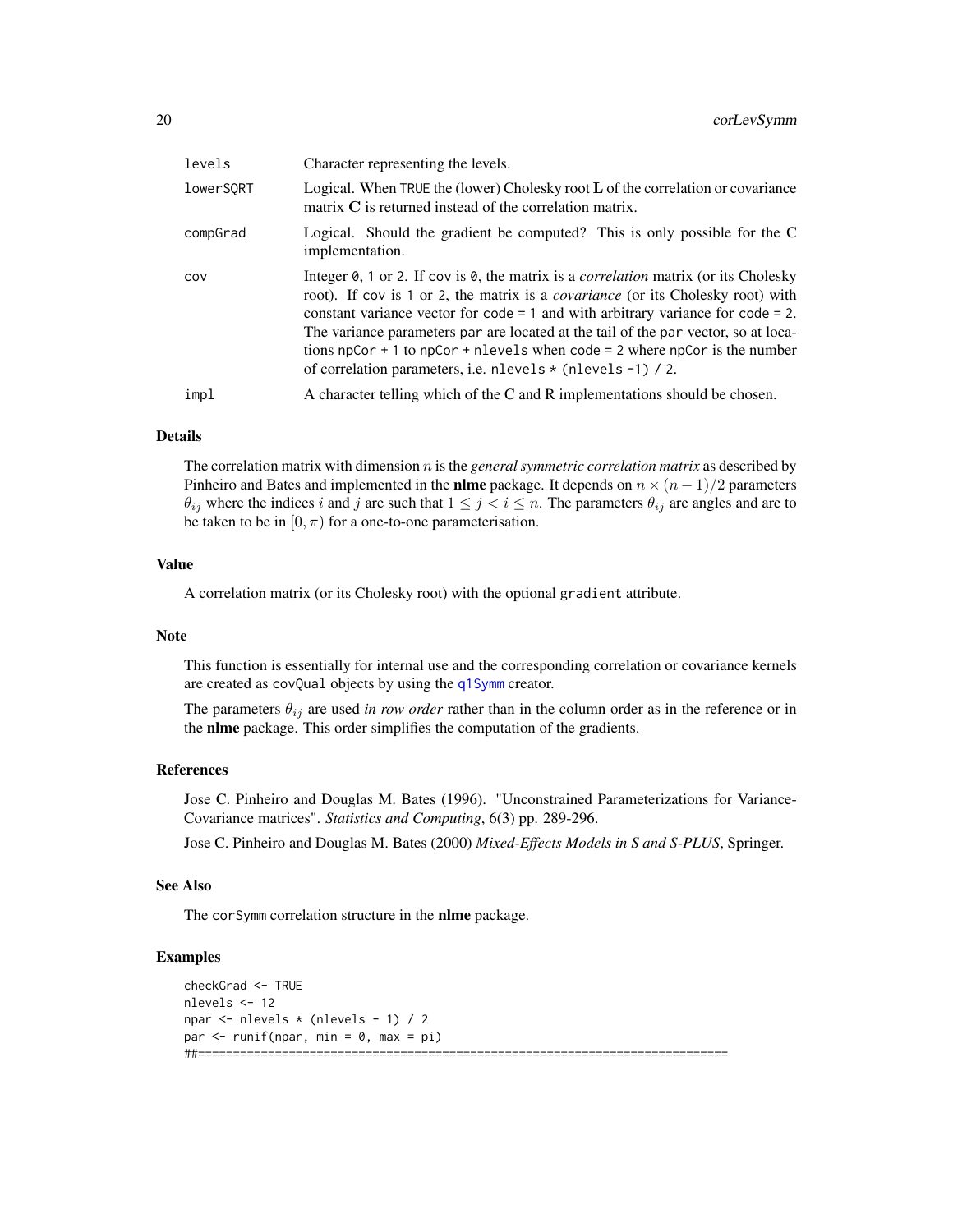```
## Compare R and C implementations for 'lowerSQRT = TRUE'
##============================================================================
tR <- system.time(TR <- corLevSymm(nlevels = nlevels,
                                   par = par, lowerSQRT = TRUE, impl = "R")tC <- system.time(T <- corLevSymm(nlevels = nlevels, par = par,
                                  lowerSQRT = TRUE))
tC2 <- system.time(T2 <- corLevSymm(nlevels = nlevels, par = par,
                                    lowerSQRT = TRUE, compGrad = FALSE))
## time
rbind(R = tR, C = tC, C2 = tC2)## results
max(abs(T - TR))max(abs(T2 - TR))##============================================================================
## Compare R and C implementations for 'lowerSQRT = FALSE'
##============================================================================
tR <- system.time(TRF <- corLevSymm(nlevels = nlevels, par = par,
                                   lowerSQRT = FALSE, impl = "R")tC <- system.time(TCF <- corLevSymm(nlevels = nlevels, par = par,
                                   compGrad = FALSE, lowerSQRT = FALSE))
tC2 <- system.time(TCF2 <- corLevSymm(nlevels = nlevels, par = par,
                                      compGrad = TRUE, lowerSQRT = FALSE))
rbind(R = tR, C = tC, C2 = tC2)max(abs(TCF - TRF))
max(abs(TCF2 - TRF))
##===========================================================================
## Compare the gradients
##===========================================================================
if (checkGrad) {
    library(numDeriv)
    ##==================
    ## lower SQRT case
    ##==================
    JR \le jacobian(fun = corLevSymm, x = par, nlevels = nlevels,
                   lowerSQRT = TRUE, method = "complex", impl = "R")J <- attr(T, "gradient")
    ## redim and compare.
    dim(JR) \leq dim(J)max(abs(J - JR))nG <- length(JR)
    plot(1:nG, as.vector(JR), type = "p", pch = 21, col = "SpringGreen3",cex = 0.8, ylim = range(J, JR),
         main = "gradient check, lowerSQRT = TRUE")
    points(x = 1:nG, y = asvector(J), pch = 16, cex = 0.6, col = "orangeed")##==================
```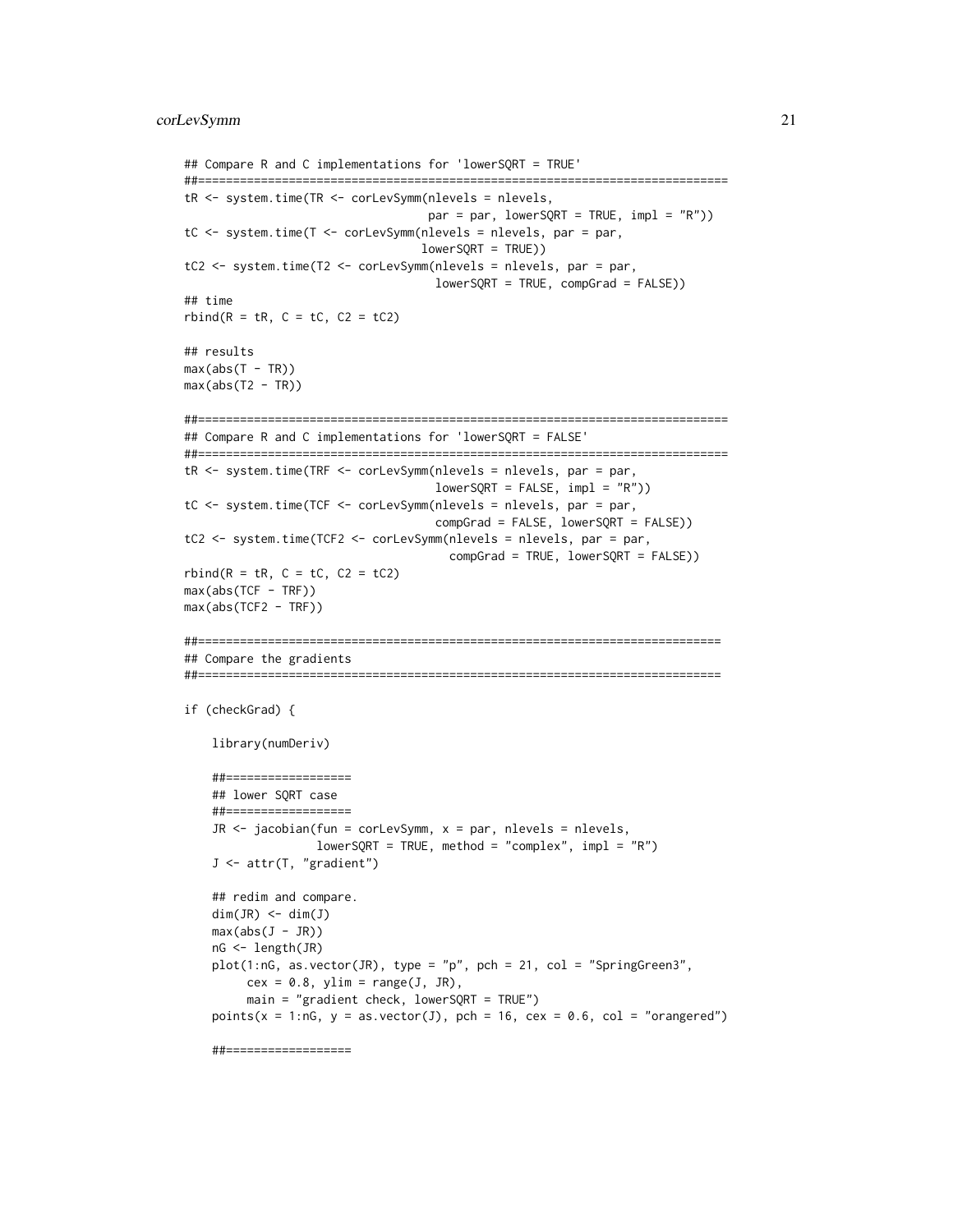```
## Symmetric case
    ##==================
    JR \le jacobian(fun = corLevSymm, x = par, nlevels = nlevels,
                  lowerSQRT = FALSE, impl = "R", method = "complex")J <- attr(TCF2, "gradient")
    ## redim and compare.
   dim(JR) \leq dim(J)max(abs(J - JR))nG <- length(JR)
   plot(1:nG, as.vector(JR), type = "p", pch = 21, col = "SpringGreen3",cex = 0.8,
        ylim = range(J, JR),main = "gradient check, lowerSQRT = FALSE")
   points(x = 1:nG, y = asvector(J), pch = 16, cex = 0.6, col = "orange'd")}
```
<span id="page-21-1"></span>

covAll-class *Virtual Class* "covAll"

#### Description

Virtual class "covAll", union of classes including "covTS", "covMan".

#### Methods

- checkX signature(object = "covAll",  $X =$  "matrix"): checks the compatibility of a design with a given covariance object.
- checkX signature(object = "covAll", $X =$  "data.frame"): checks the compatibility of a design with a given covariance object.
- inputNames signature(object = "covAll"): returns the character vector of input names.

hasGrad signature(object = "covAll"): returns the logical slot hasGrad.

simulPar signature(object = "covTS"): simulates random values for the parameters.

#### Examples

showClass("covAll")

<span id="page-21-0"></span>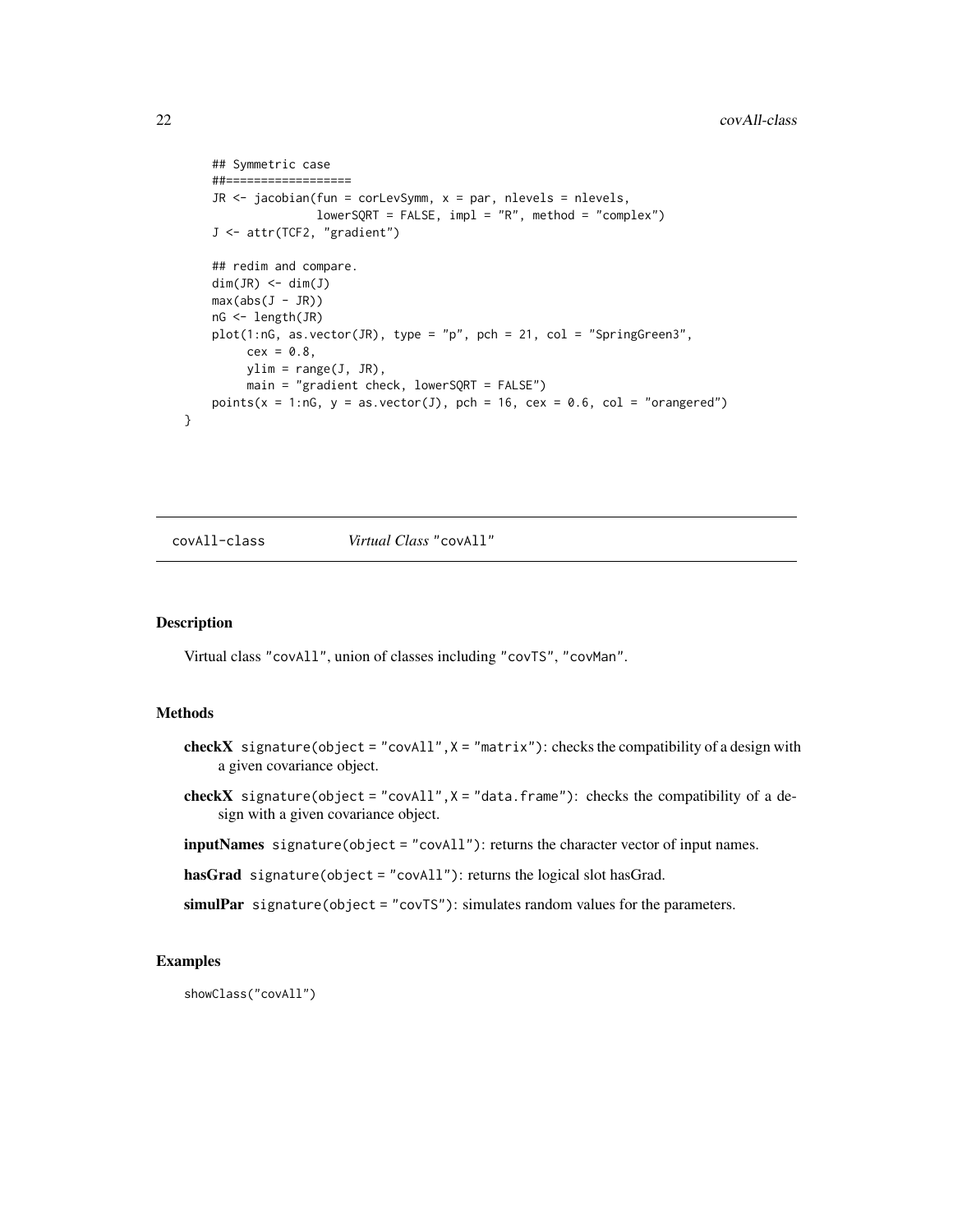<span id="page-22-1"></span><span id="page-22-0"></span>

# Description

Creator for the class "covANOVA".

# Usage

```
covANOVA(k1Fun1 = k1Fun1Gauss,
     cov = c("corr", "homo"),iso = 0, iso1 = 1L,
     hasGrad = TRUE,
     inputs = NULL,
     d = NULL,parNames,
     par = NULL, parLower = NULL, parUpper = NULL,
     label = "ANOVA kernel",
      ...)
```
# Arguments

| k1Fun1  | A kernel function of a <i>scalar</i> numeric variable, and possibly of an extra "shape"<br>parameter. This function can also return the first-order derivative or the two-first<br>order derivatives as an attribute with name "der" and with a matrix content.<br>When an extra shape parameter exists, the gradient can also be returned as an<br>attribute with name "gradient", see Examples later. The name of the function<br>can be given as a character string. |
|---------|-------------------------------------------------------------------------------------------------------------------------------------------------------------------------------------------------------------------------------------------------------------------------------------------------------------------------------------------------------------------------------------------------------------------------------------------------------------------------|
| COV     | A character string specifying the value of the variance parameter $\delta$ for the co-<br>variance kernel. Contrarily to other kernel classes, that parameter is not equal<br>to the variance. Thus, mind that choosing ("corr") corresponds to $\delta = 1$ but<br>does not correspond to a correlation kernel, see details below. Partial matching<br>is allowed.                                                                                                     |
| iso     | Integer. The value 1L corresponds to an isotropic covariance, with all the inputs<br>sharing the same range value.                                                                                                                                                                                                                                                                                                                                                      |
| iso1    | Integer. This applies only when k1Fun1 contains one or more parameters that<br>can be called 'shape' parameters. At now, only one such parameter can be found<br>in k1Fun1 and consequently iso1 must be of length one. With iso1 = $\theta$ the<br>shape parameter in k1Fun1 will generate d parameters in the covANOVA object<br>with their name suffixed by the dimension. When iso1 is 1 only one shape<br>parameter will be created in the covANOVA object.        |
| hasGrad | Integer or logical. Tells if the value returned by the function k1Fun1 has an<br>attribute named "der" giving the derivative(s).                                                                                                                                                                                                                                                                                                                                        |
| inputs  | Character. Names of the inputs.                                                                                                                                                                                                                                                                                                                                                                                                                                         |
| d       | Integer. Number of inputs.                                                                                                                                                                                                                                                                                                                                                                                                                                              |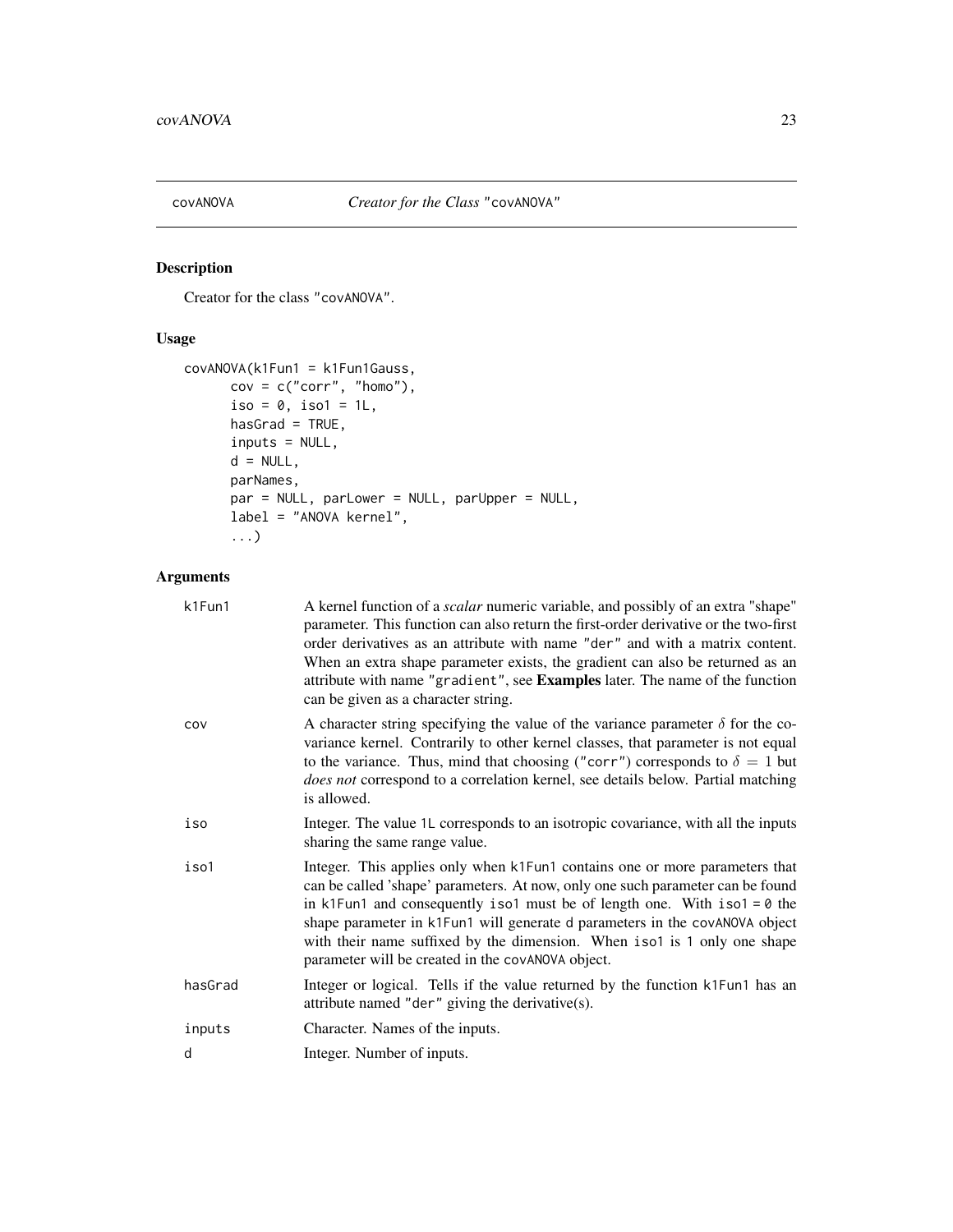| parNames  | Names of the parameters. By default, ranges are prefixed "theta_" in the non-<br>iso case and the range is named "theta" in the iso case. |
|-----------|-------------------------------------------------------------------------------------------------------------------------------------------|
| par       | Numeric values for the parameters. Can be NA.                                                                                             |
| parLower  | Numeric values for the lower bounds on the parameters. Can be -Inf.                                                                       |
| parUpper  | Numeric values for the upper bounds on the parameters. Can be Inf.                                                                        |
| label     | A short description of the kernel object.                                                                                                 |
| $\ddotsc$ | Other arguments passed to the method new.                                                                                                 |

#### **Details**

A ANOVA kernel on the d-dimensional Euclidean space takes the form

$$
K(\mathbf{x}, \mathbf{x}') = \delta^2 \prod_{\ell=1}^d (1 + \tau_\ell^2 \kappa(r_\ell))
$$

where  $\kappa(r)$  is a suitable correlation kernel for a one-dimensional input, and  $r_\ell$  is given by  $r_\ell :=$  $[x_{\ell} - x'_{\ell}] / \theta_{\ell}$  for  $\ell = 1$  to d.

In this default form, the ANOVA kernel depends on  $2d + 1$  parameters: the *ranges*  $\theta_{\ell} > 0$ , the *variance ratios*  $\tau_{\ell}^2$ , and the variance parameter  $\delta^2$ .

An *isotropic* form uses the same range  $\theta$  for all inputs, i.e. sets  $\theta_{\ell} = \theta$  for all  $\ell$ . This is obtained by using iso = TRUE.

A *correlation* version uses  $\delta^2 = 1$ . This is obtained by using cov = "corr". Mind that it does not correspond to a correlation kernel. Indeed, in general, the variance is equal to

$$
K(\mathbf{x}, \mathbf{x}) = \delta^2 \prod_{\ell=1}^d (1 + \tau_\ell^2).
$$

Finally, the correlation kernel  $\kappa(r)$  can depend on a "shape" parameter, e.g. have the form  $\kappa(r; \alpha)$ . The extra shape parameter  $\alpha$  will be considered then as a parameter of the resulting ANOVA kernel, making it possible to estimate it by ML along with the range(s) and the variance.

#### Value

An object with class "covANOVA".

```
## Not run:
if (require(DiceKriging)) {
    ## a 16-points factorial design and the corresponding response
    d <- 2; n <- 16; x <- seq(from = 0.0, to = 1.0, length.out = 4)
    X \leftarrow expand.grid(x1 = x, x2 = x)
    y <- apply(X, 1, DiceKriging::branin)
    ## kriging model with matern5_2 covariance structure, constant
    ## trend. A crucial point is to set the upper bounds!
    mycov \leq -\text{covANOVA}(k1Fun1 = k1Fun1Matern5_2, d = 2, cov = "homo")
```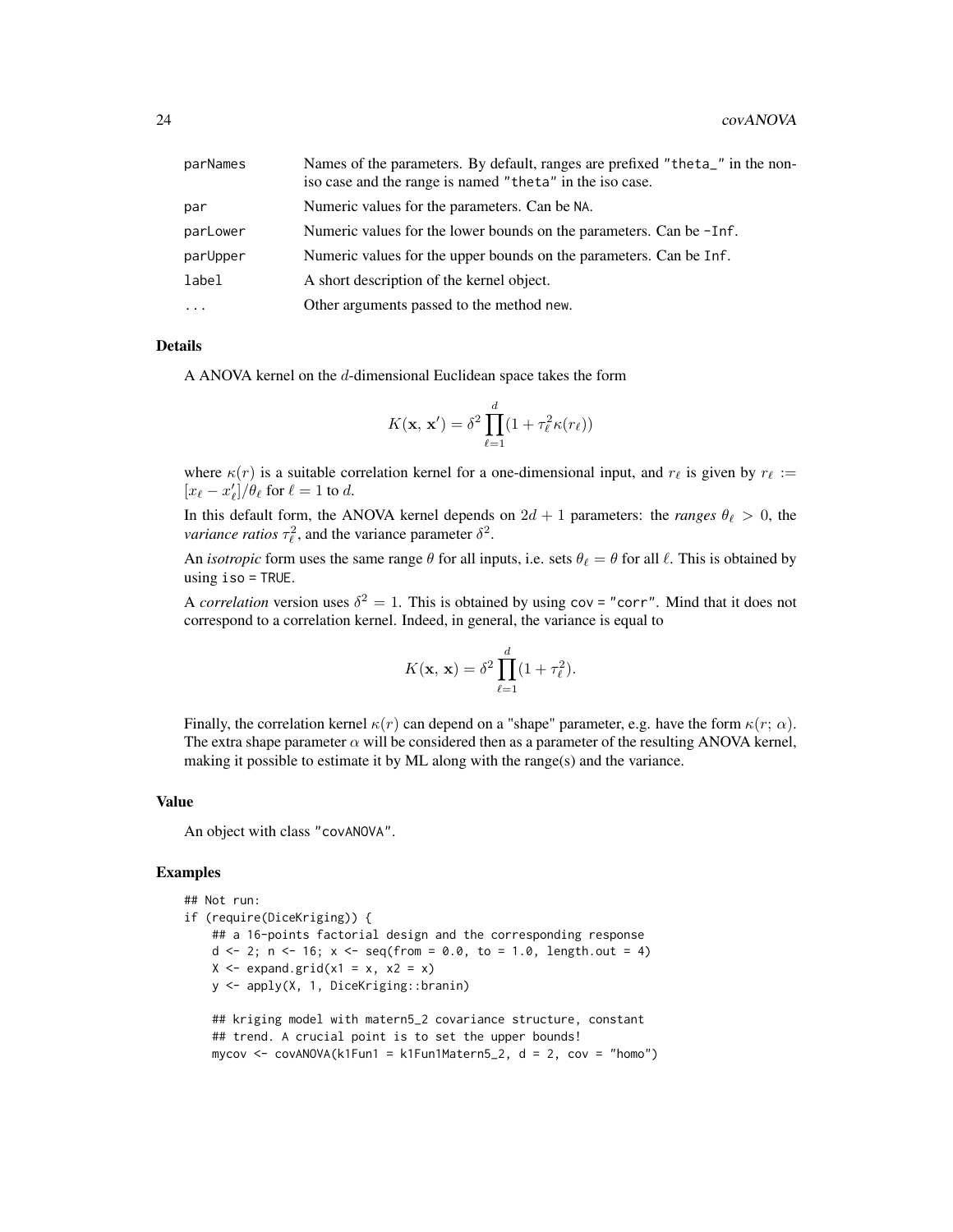```
coefUpper(mycov) <- c(2.0, 2.0, 5.0, 5.0, 1e10)
    mygp \leq gp(y \sim 1, data = data.frame(X, y),
               cov = mycov, multistart = 100, noise = TRUE)
    nGrid \leq 50; xGrid \leq seq(from = 0, to = 1, length.out = nGrid)
    XGrid \leftarrow expand.grid(x1 = xGrid, x2 = xGrid)yGrid <- apply(XGrid, 1, DiceKriging::branin)
    pgp <- predict(mygp, XGrid)$mean
    mykm \leq km(design = X, response = y)
    pkm <- predict(mykm, XGrid, "UK")$mean
    c("km" = sqrt(mean((yGrid - pkm)^2)),"gp" = sqrt(mean((yGrid - pgp)^2)))
}
## End(Not run)
```
covANOVA-class *Class* "covANOVA"

# Description

S4 class representing a Tensor Product (ANOVA) covariance kernel.

# Objects from the Class

Objects can be created by calls of the form new ( $"covANOVA", \ldots$  $"covANOVA", \ldots$  $"covANOVA", \ldots$ ) or by using the covANOVA function.

#### **Slots**

k1Fun1: Object of class "function" A function of a scalar numeric variable.

k1Fun1Char: Object of class "character" describing the function in the slot k1Fun1.

- hasGrad: Object of class "logical". Tells if the value returned by the function kern1Fun has an attribute named "der" giving the derivative(s).
- cov: Object of class "integer". The value 1L corresponds to a general covariance kernel. The value of 0L sets the variance parameter to 1, which does *not* correspond to a correlation kernel. See Section 'details' of [covANOVA](#page-22-1).
- iso: Object of class "integer". The value 1L corresponds to an isotropic covariance, with all the inputs sharing the same range value.
- iso1: Object of class "integer" used only when the function in the slot k1Fun1 depends on parameters i.e. has more than one formal argument. NOT IMPLEMENTED YET.
- label: Object of class "character". Short description of the object.
- d: Object of class "integer". Dimension, i.e. number of inputs.

inputNames: Object of class "optCharacter". Names of the inputs.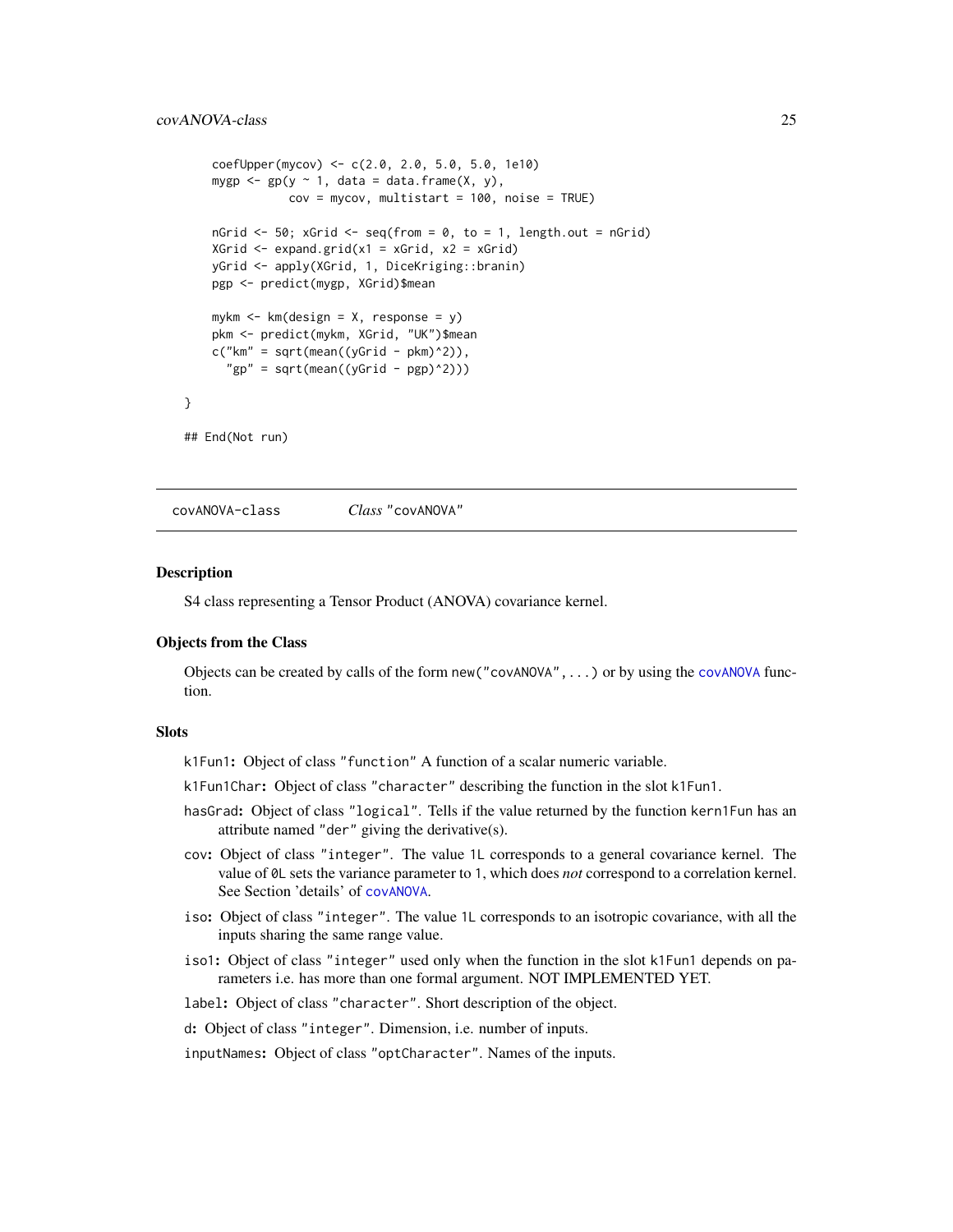- parLower: Object of class "numeric". Numeric values for the lower bounds on the parameters. Can be -Inf.
- parUpper: Object of class "numeric". Numeric values for the upper bounds on the parameters. Can be Inf.
- par: Object of class "numeric". Numeric values for the parameters. Can be NA.
- kern1ParN1: Object of class "integer". The number of parameters in k1Fun1 (such as a shape).
- parN1: Object of class "integer". Number of parameters of the function kern1Fun (such as a shape).
- parN: Object of class "integer". Number of parameters for the object. The include: *direct* parameters in the function kern1Fun, ranges, and variance.

kern1ParNames: Object of class "character". Names of the *direct* parameters.

kernParNames: Object of class "character". Names of the parameters.

#### Extends

Class ["covAll"](#page-21-1), directly.

#### Methods

coef signature(object = "covANOVA"): Get the vector of values for the parameters.

- coef<- signature(object = "covANOVA",value = "numeric"): Set the vector of values for the parameters.
- coefLower signature(object = "covANOVA"): Get the vector of lower bounds on the parameters.
- coefLower<- signature(object = "covANOVA"): Set the vector of lower bounds on the parameters.
- coefUpper signature(object = "covANOVA"): Get the vector of upper bounds on the parameters.
- coefUpper<- signature(object = "covANOVA"): Set the vector of upper bounds on the parameters.

covMat signature(object = "covANOVA"): Compute the covariance matrix for given sites.

npar signature(object = "covANOVA"): Get the number of parameters.

scores signature(object = "covANOVA"): Compute the scores i.e. the derivatives w.r.t. the parameters of the contribution of the covariance in the log-likelihood of a gp.

show signature(object = "covANOVA"): Print or show the object.

**varVec** signature(object = "covANOVA"): Compute the variance vector for given sites.

#### See Also

[covTP](#page-51-1).

#### Examples

showClass("covANOVA")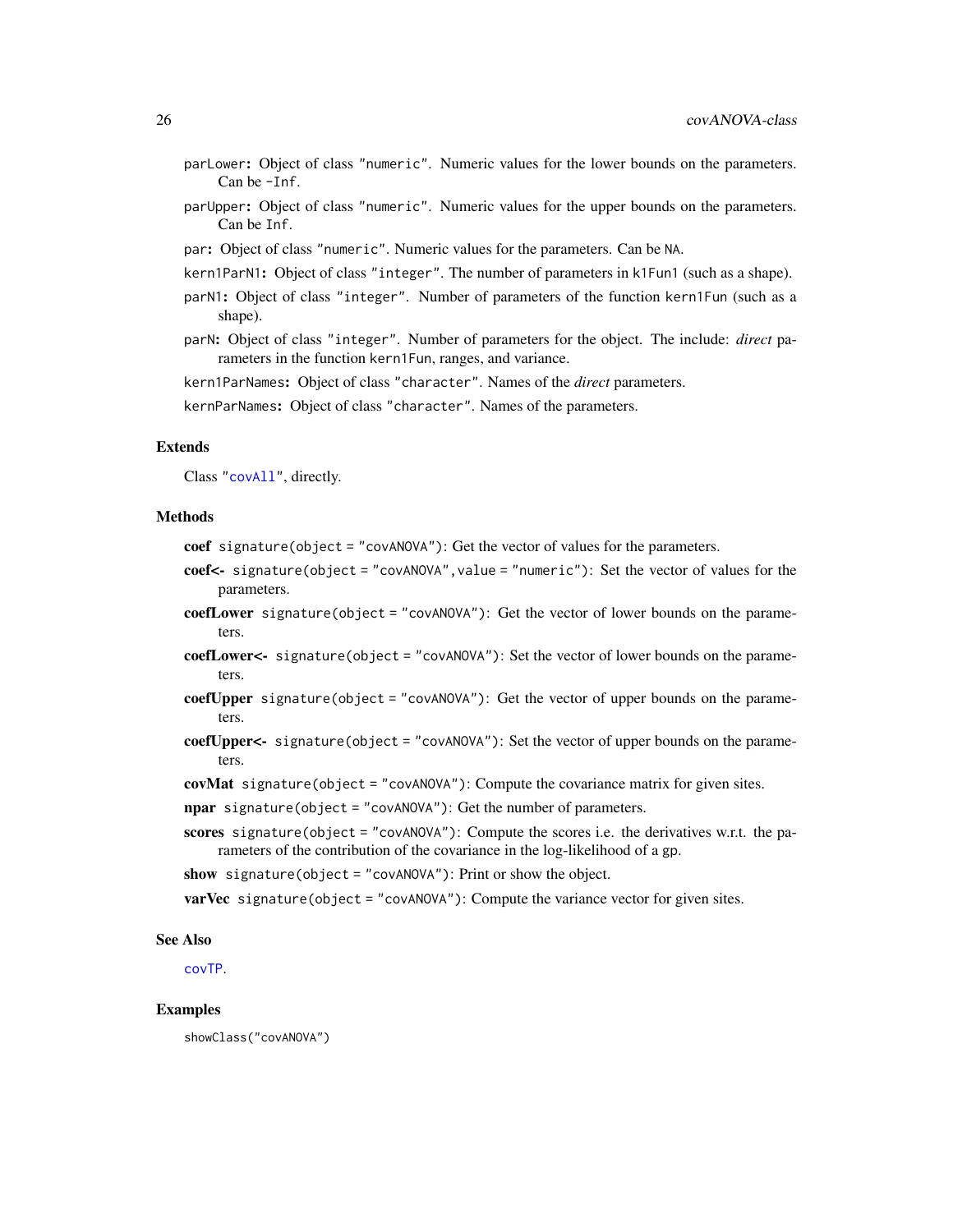<span id="page-26-1"></span><span id="page-26-0"></span>

#### Description

Creator for the class "covComp" for Composite Covariance kernels.

#### Usage

```
covComp(formula, where = .GlobalEnv, topParLower = NULL,
  topParUpper = NULL, trace = 0, ...)
```
# Arguments

| formula     | A formula. See <b>Examples</b> .                                                              |
|-------------|-----------------------------------------------------------------------------------------------|
| where       | An environment where the covariance kernels objects and top parameters will<br>be looked for. |
| topParLower | A numeric vector of lower bounds for the "top" parameters.                                    |
| topParUpper | A numeric vector of upper bounds for the "top" parameters.                                    |
| trace       | Integer level of verbosity.                                                                   |
| $\cdots$    | Not used yet. For passing other slot values.                                                  |

#### Details

A covariance object is built using formula which involves kernel objects inheriting from the class "covAll" and possibly of other scalar numeric parameters called *top* parameters. The formula can be thought of as involving the covariance matrices rather than the kernel objects, each kernel object say obj being replaced by covMat(obj, X) for some design matrix or data frame X. Indeed, the sum or the product of two kernel objects lead to a covariance which is simply the sum or product of the kernel covariances. The top parameters are considered as parameters of the covariance structure, as well as the parameters of the covariance objects used in the formula. Their value at the creation time will be used and thus will serve as initial value in estimation.

#### Value

An object with S4 class "covComp".

## Caution

The class definition and its creator are to regarded as a DRAFT, many changes being necessary until a stable implementation will be reached. The functions relating to this class are not for final users of GP models, but rather to those interested in the conception and specification in view of a future release of the kergp package.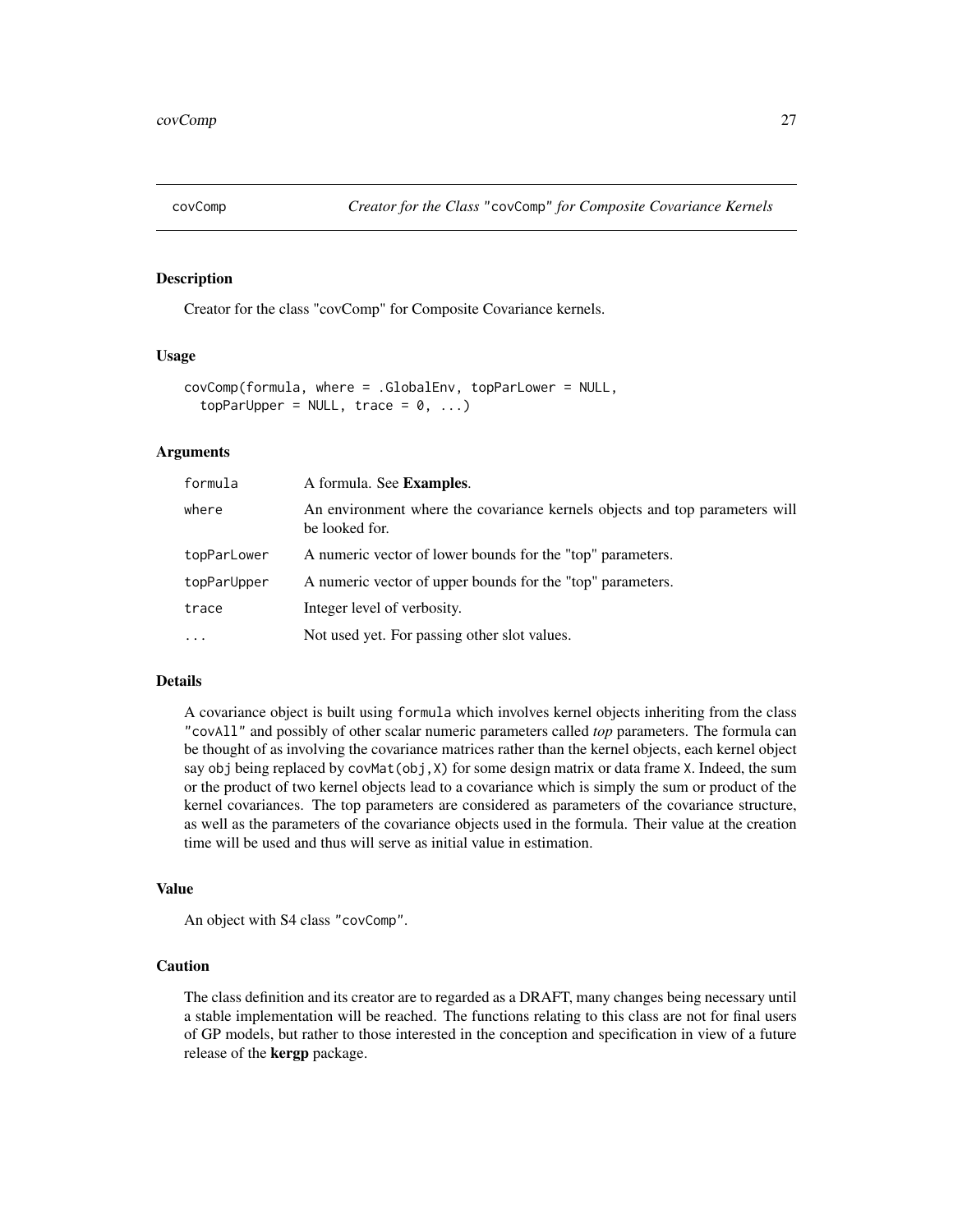#### Examples

```
## =========================================================================
## build some kernels (with their inputNames) in the global environment
## =========================================================================
myCovExp3 \leq KMatern(d = 3, nu = "1/2")inputNames(myCovExp3) <- c("x", "y", "z")
myCovGauss2 <- kGauss(d = 2)
inputNames(myCovGauss2) <- c("temp1", "temp2")
k \leq -kMatern(d = 1)inputNames(k) \leq - "x"
ell <- kMatern(d = 1)
inputNames(ell) <- "y"
tau2 < -100sigma2 < -4myCovComp <- covComp(formula = \sim tau2 * myCovGauss2() * myCovExp3() + sigma2 * k())
myCovComp1 \leq-covComp(formula = ~myCovGauss2() * myCovExp3() + k())inputNames(myCovComp)
coef(myCovComp)
n < -5set.seed(1234)
X \leq data.frame(x = runif(n), y = runif(n), z = runif(n),
                temp1 = runif(n), temp2 = runif(n))C \leq covMat(myCovComp, X = X)
Cg \leq covMat(myCovComp, X = X, compGrad = TRUE)
## Simulation: purely formal example, not meaningful.
Y \le - \sin( \text{index}(myCovComp, X = X, \text{nsim} = 100))
```
covComp-class *Class* "covComp"

#### Description

Class "covComp" representing a composite kernel combining several kernels objects inheriting from the class "covAll".

<span id="page-27-0"></span>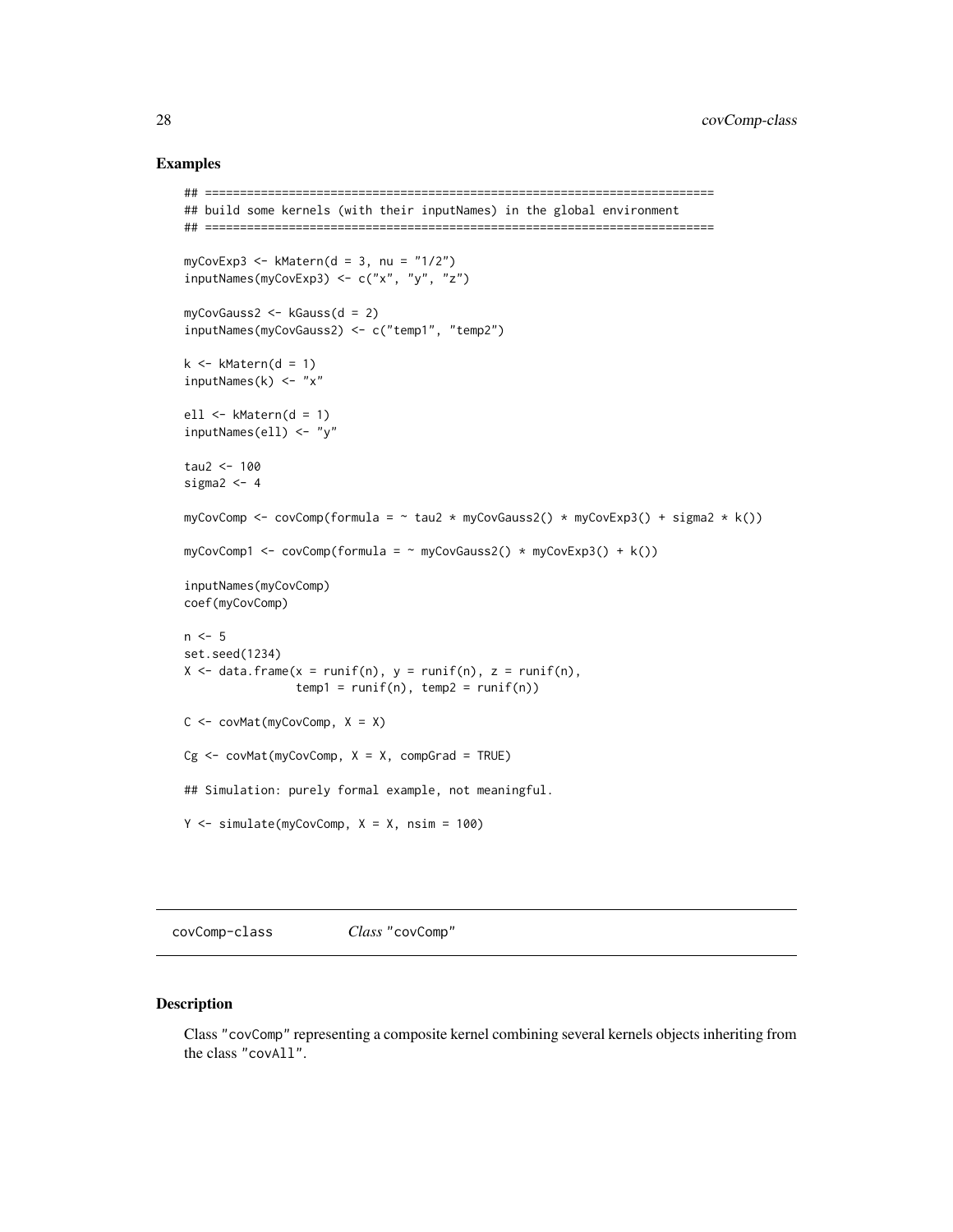#### Objects from the Class

Objects can be created by calls of the form new("covComp",...) or by using covComp.

#### **Slots**

- def: Object of class "expression" defining the This is a parsed and cleaned version of the value of the formula formal in [covComp](#page-26-1).
- covAlls: Object of class "list" containing the kernel objects used by the formula. The coefficients of these kernels can be changed.

hasGrad: Object of class "logical": can we differentiate the kernel w.r.t. all its parameters?

label: Object of class "character" A label attached to the kernel to describe it.

d: Object of class "integer": dimension (or number of inputs).

parN: Object of class "integer": number of parameters.

parNames: Object of class "character": vector of parameter names. Its length is in slot parN.

inputNames: Object of class "character": names of the inputs used by the kernel.

topParN: Object of class "integer": number of *top* parameters.

topParNames: Object of class "character". Names of the top parameters.

topPar: Object of class "numeric". Values of the top parameters.

topParLower: Object of class "numeric". Lower bounds for the top parameters.

topParUpper: Object of class "numeric". Upper bounds for the top parameters.

parsedFormula: Object of class "list". Ugly draft for some slots to be added in the next versions.

#### Extends

Class ["covAll"](#page-21-1), directly.

#### **Methods**

- as.list signature(object = "covComp"): coerce object into a list of covariance kernels, each inheriting from the virual class "covAll". This is useful e.g., to extract the coefficients or to plot a covariance component.
- **checkX** signature(object = "covComp",  $X =$  "data.frame"): check that the inputs exist with suitable column names and suitable *factor* content. The levels should match the prescribed levels. Returns a matrix with the input columns in the order prescribed by object.
- coef, coef<- signature(object = "covComp"): extract or replace the vector of coefficients.
- coefLower, coefUpper signature(object = "covComp"): extract the vector of Lower or Upper bounds on the coefficients.
- scores signature(object = "covComp"): return the vector of scores, i.e. the derivative of the log-likelihood w.r.t. the parameter vector at the current parameter values.

#### See Also

The [covComp](#page-26-1) creator.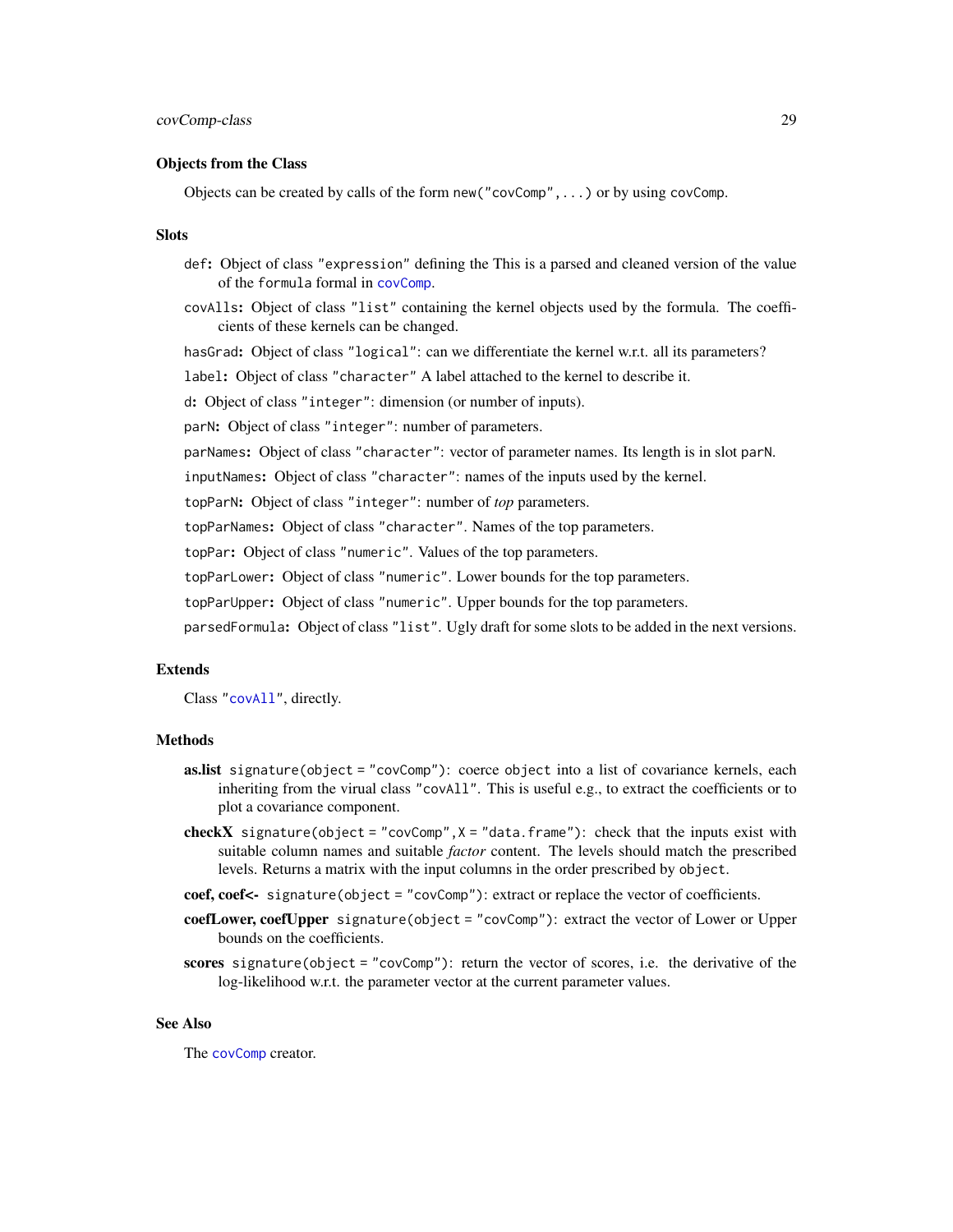# <span id="page-29-0"></span>Examples

showClass("covComp")

# <span id="page-29-1"></span>covMan *Creator Function for* covMan *Objects*

# Description

Creator function for covMan objects representing a covariance kernel entered manually.

# Usage

```
covMan(kernel, hasGrad = FALSE, acceptMatrix = FALSE,
       inputs = paste("x", 1:d, sep = ""),
       d = length(inputs), parNames,
       par = NULL, parLower = NULL, parUpper = NULL,
       label = "covMan", ...
```
# Arguments

| kernel                  | A (semi-)positive definite function. This must be an object of class "function"<br>with formal arguments named "x1", "x2" and "par". The first two formal argu-<br>ments are locations vectors or matrices. The third formal is for the vector $\theta$ of<br>all covariance parameters. An analytical gradient can be computed and returned<br>as an attribute of the result with name "gradient". See Details. |  |
|-------------------------|------------------------------------------------------------------------------------------------------------------------------------------------------------------------------------------------------------------------------------------------------------------------------------------------------------------------------------------------------------------------------------------------------------------|--|
| hasGrad                 | Logical indicating whether the kernel function returns the gradient w.r.t. the<br>vector of parameters as a "gradient" attribute of the result. See Details                                                                                                                                                                                                                                                      |  |
| acceptMatrix            | Logical indicating whether kernel admits matrices as arguments. Default is<br>FALSE. See Examples below.                                                                                                                                                                                                                                                                                                         |  |
| inputs                  | Character vector giving the names of the inputs used as arguments of kernel.<br>Optional if d is given.                                                                                                                                                                                                                                                                                                          |  |
| d                       | Integer specifying the spatial dimension (equal to the number of inputs). Op-<br>tional if inputs is given.                                                                                                                                                                                                                                                                                                      |  |
| parNames                | Vector of character strings containing the parameter names.                                                                                                                                                                                                                                                                                                                                                      |  |
| par, parLower, parUpper |                                                                                                                                                                                                                                                                                                                                                                                                                  |  |
|                         | Optional numeric vectors containing the parameter values, lower bounds and<br>upper bounds.                                                                                                                                                                                                                                                                                                                      |  |
| label                   | Optional character string describing the kernel.                                                                                                                                                                                                                                                                                                                                                                 |  |
| .                       | Not used at this stage.                                                                                                                                                                                                                                                                                                                                                                                          |  |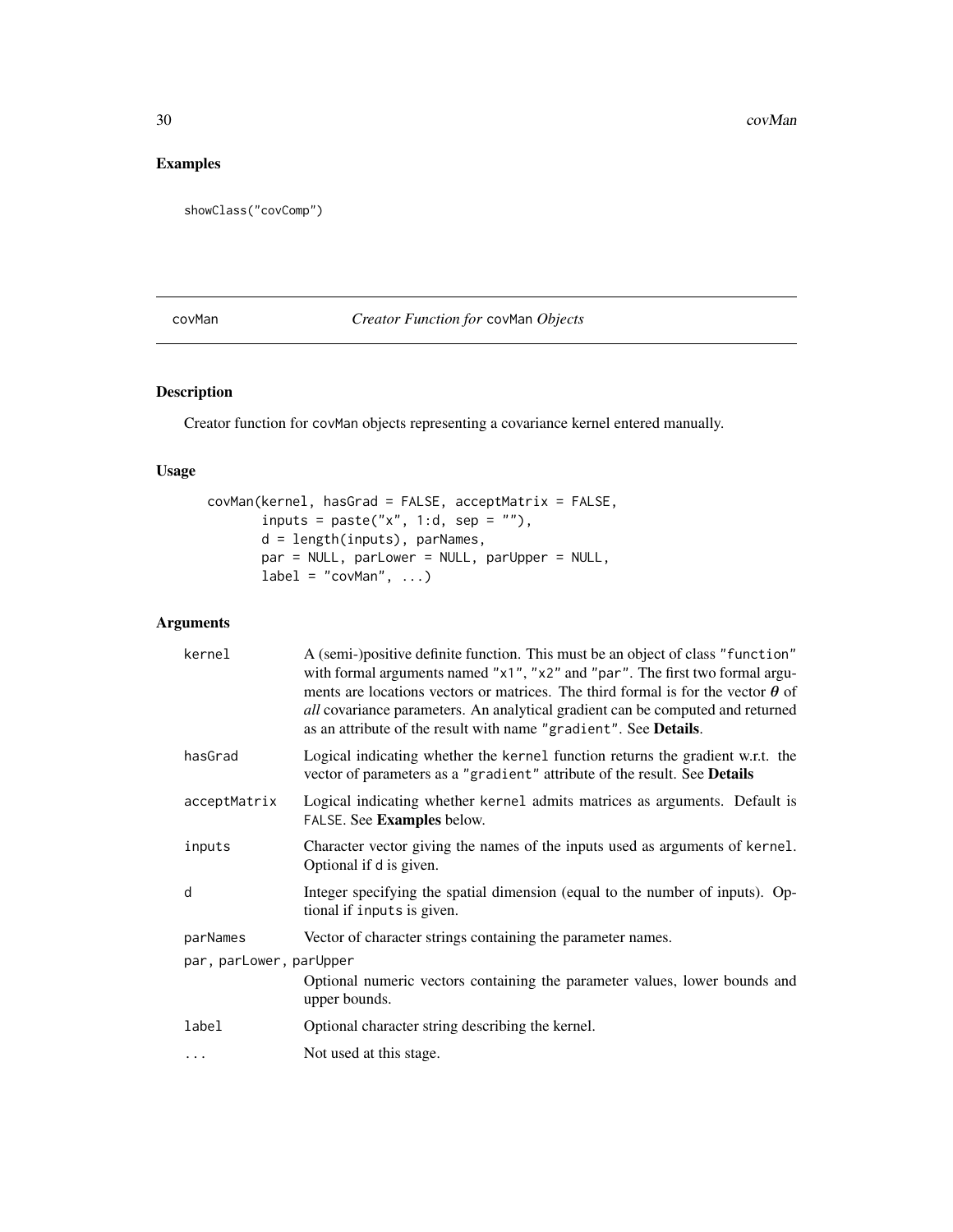#### $covMan$  31

#### Details

The formals and the returned value of the kernel function must be in accordance with the value of acceptMatrix.

- When acceptMatrix is FALSE, the formal arguments x1 and x2 of kernel are numeric vectors with length  $d$ . The returned result is a numeric vector of length 1. The attribute named "gradient" of the returned value (if provided in accordance with the value of hasGrad) must then be a numeric vector with length equal to the number of covariance parameters. It must contain the derivative of the kernel value  $K(\mathbf{x}_1, \mathbf{x}_2; \boldsymbol{\theta})$  with respect to the parameter vector θ.
- When acceptMatrix is TRUE, the formals  $x1$  and  $x2$  are matrices with d columns and with  $n_1$ and  $n_2$  rows. The result is then a covariance matrix with  $n_1$  rows and  $n_2$  columns. The gradient attribute (if provided in accordance with the value of hasGrad) must be a list with length equal to the number of covariance parameters. The list element  $\ell$  must contain a numeric matrix with dimension  $(n_1, n_2)$  which is the derivative of the covariance matrix w.r.t. the covariance parameter  $\theta_{\ell}$ .

#### **Note**

The kernel function must be symmetric with respect to its first two arguments, and it must be positive definite, which is not checked. If the function returns an object with a "gradient" attribute but hasGrad was set to FALSE, the gradient will *not* be used in optimization.

The name of the class was motivated by earlier stages in the development.

```
myCovMan <-
      covMan(
         kernel = function(x1, x2, par) {
         htilde <- (x1 - x2) / par[1]SS2 <- sum(htilde^2)
         d2 \leftarrow exp(-SS2)kern \le par[2] \star d2
         d1 <- 2 * kern * SS2 / par[1]
         attr(kern, "gradient") \leq c(theta = d1, sigma2 = d2)
         return(kern)
      },
      hasGrad = TRUE,
      d = 1,
      label = "myGauss",
      parLower = c(theta = 0.0, sigma2 = 0.0),
      parUpper = c(theta = Inf, sigma2 = Inf),
      parNames = c("theta", "sigma2"),
      par = c(NA, NA))
# Let us now code the same kernel in C
kernCode <- "
       SEXP kern, dkern;
       int nprotect = 0, d;
```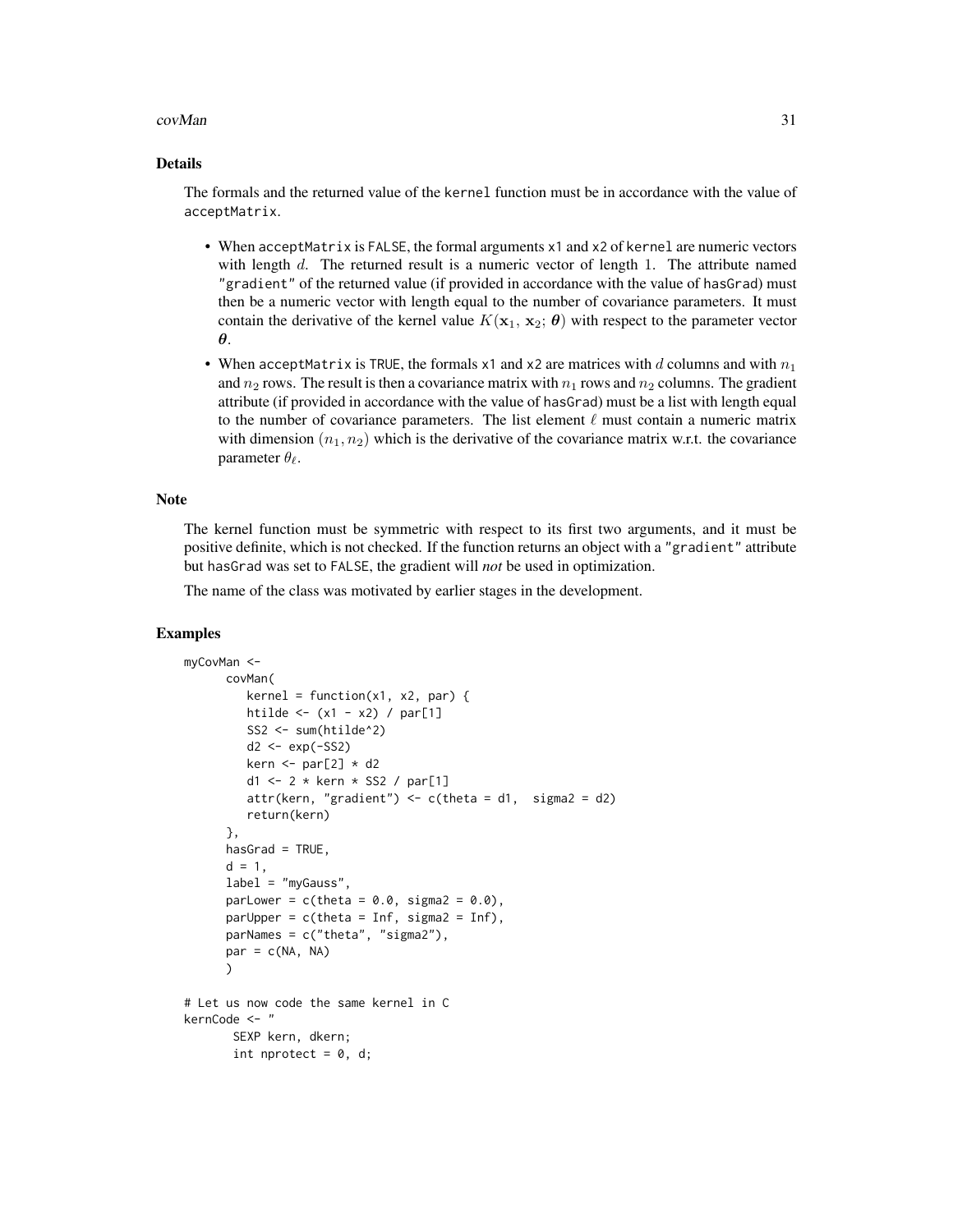```
double SS2 = 0.0, d2, z, *rkern, *rdkern;
 d = LENGTH(x1);PROTECT(kern = allocVector(REALSXP, 1)); nprotect++;
 PROTECT(dkern = allocVector(REALSXP, 2)); nprotect++;
 rkern = REAL(kern);
 rdkern = REAL(dkern);
 for (int i = 0; i < d; i^{++}) {
   z = ( REAL(x1)[i] - REAL(x2)[i]) / REAL(par)[0];SS2 += z * z;}
 d2 = exp(-SS2);r \text{kern[0]} = \text{REAL(par)[1]} * d2;rdkern[1] = d2;rdkern[0] = 2 * rkern[0] * SSS / REAL(par)[0];SET_ATTR(kern, install(\"gradient\"), dkern);
 UNPROTECT(nprotect);
 return kern;
"
```
#### myCovMan

```
## "inline" the C function into an R function: much more efficient!
## Not run:
require(inline)
kernC <- cfunction(sig = signature(x1 = "numeric", x2 = "numeric",
                                    par = "numeric"),
                    body = kernCode)
myCovMan \leq covMan(kernel = kernC, hasGrad = TRUE, d = 1,parNames = c("theta", "sigma2"))
myCovMan
## End(Not run)
## A kernel admitting matricial arguments
myCov <- covMan(
    kernel = function(x1, x2, par) {
      # x1 : matrix of size n1xd
      # x2 : matrix of size n2xd
      d \leftarrow \text{ncol}(x1)SS2 \leftarrow 0for (j in 1:d){
       Aj <- outer(x1[, j], x2[, j], "-")
       Aj2 <- Aj^2
        SS2 <- SS2 + Aj2 / par[j]^2
      }
```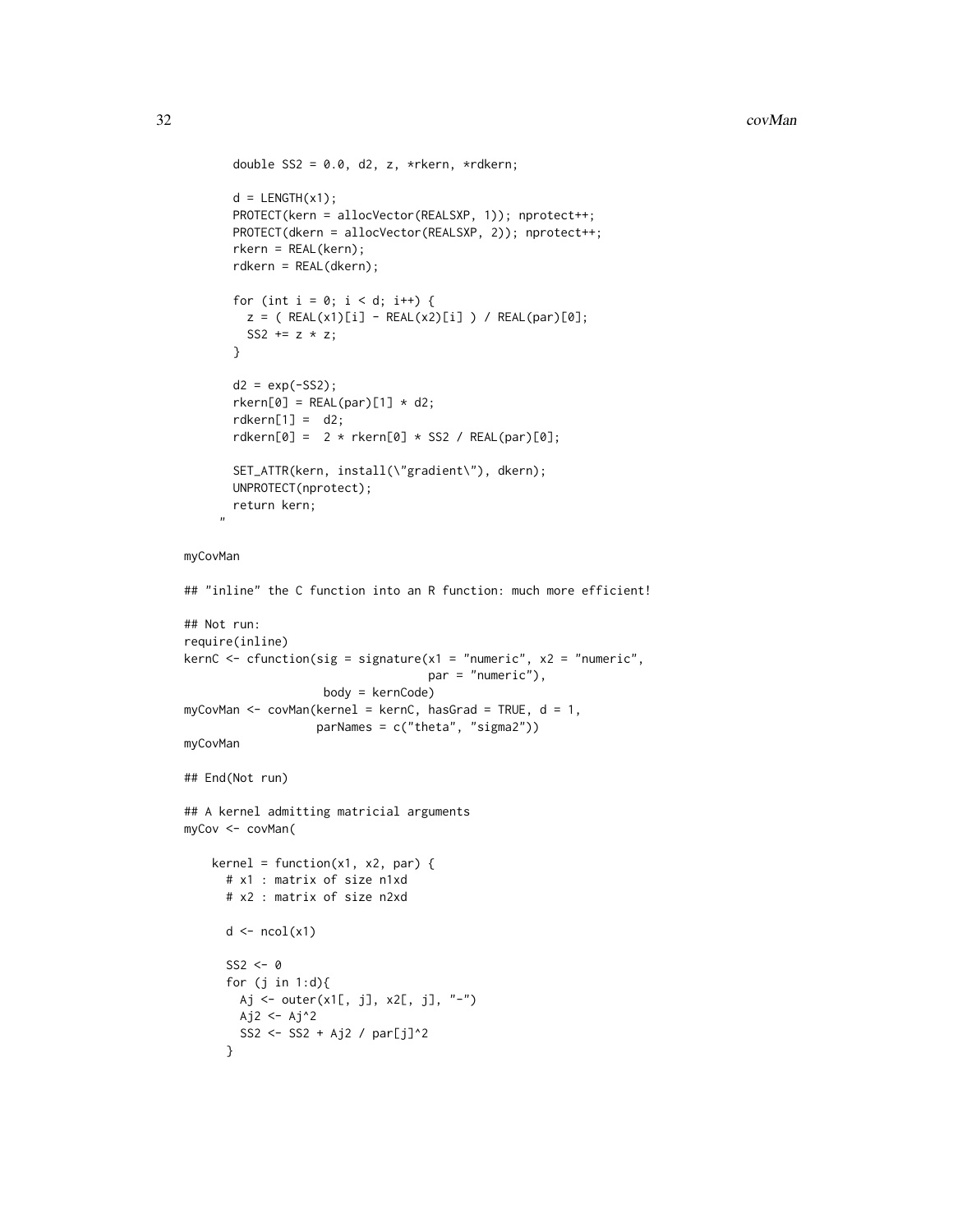# <span id="page-32-0"></span>covMan-class 33

```
D2 \le -exp(-SS2)kern \le par[d + 1] \star D2
    },
    acceptMatrix = TRUE,
    d = 2,label = "myGauss",
    parLower = c(theta1 = 0.0, theta2 = 0.0, signal2 = 0.0),parUpper = c(theta1 = Inf, theta2 = Inf, sigma2 = Inf),
    parNames = c("theta1", "theta2", "sigma2"),
   par = c(NA, NA, NA))
coef(myCov) \leq c(0.5, 1, 4)show(myCov)
## computing the covariance kernel between two points
X \leftarrow matrix(c(0, 0), ncol = 2)Xnew \leq matrix(c(0.5, 1), ncol = 2)
colnames(X) <- colnames(Xnew) <- inputNames(myCov)
covMat(myCov, X) ## same points
covMat(myCov, X, Xnew) ## two different points
# computing covariances between sets of given locations
X \leq matrix(c(0, 0.5, 0.7, 0, 0.5, 1), ncol = 2)
t \leq -\text{seq}(0, 1, \text{length.out} = 3)Xnew \leq as.matrix(expand.grid(t, t))
colnames(X) <- colnames(Xnew) <- inputNames(myCov)
covMat(myCov, X) ## covariance matrix
covMat(myCov, X, Xnew) ## covariances between design and new data
```
covMan-class *Class* "covMan"

#### Description

S4 class representing a covariance kernel defined manually by a (semi-)positive definite function.

#### Objects from the Class

Objects can be created by calling new ("[covMan](#page-29-1)", ...) or by using the covMan function.

#### Slots

kernel: object of class "function" defining the kernel (supposed to be (semi-)positive definite).

hasGrad: logical indicating whether kernel returns the gradient (w.r.t. the vector of parameters) as "gradient" attribute of the result.

acceptMatrix: logical indicating whether kernel admits matrix arguments. Default is FALSE.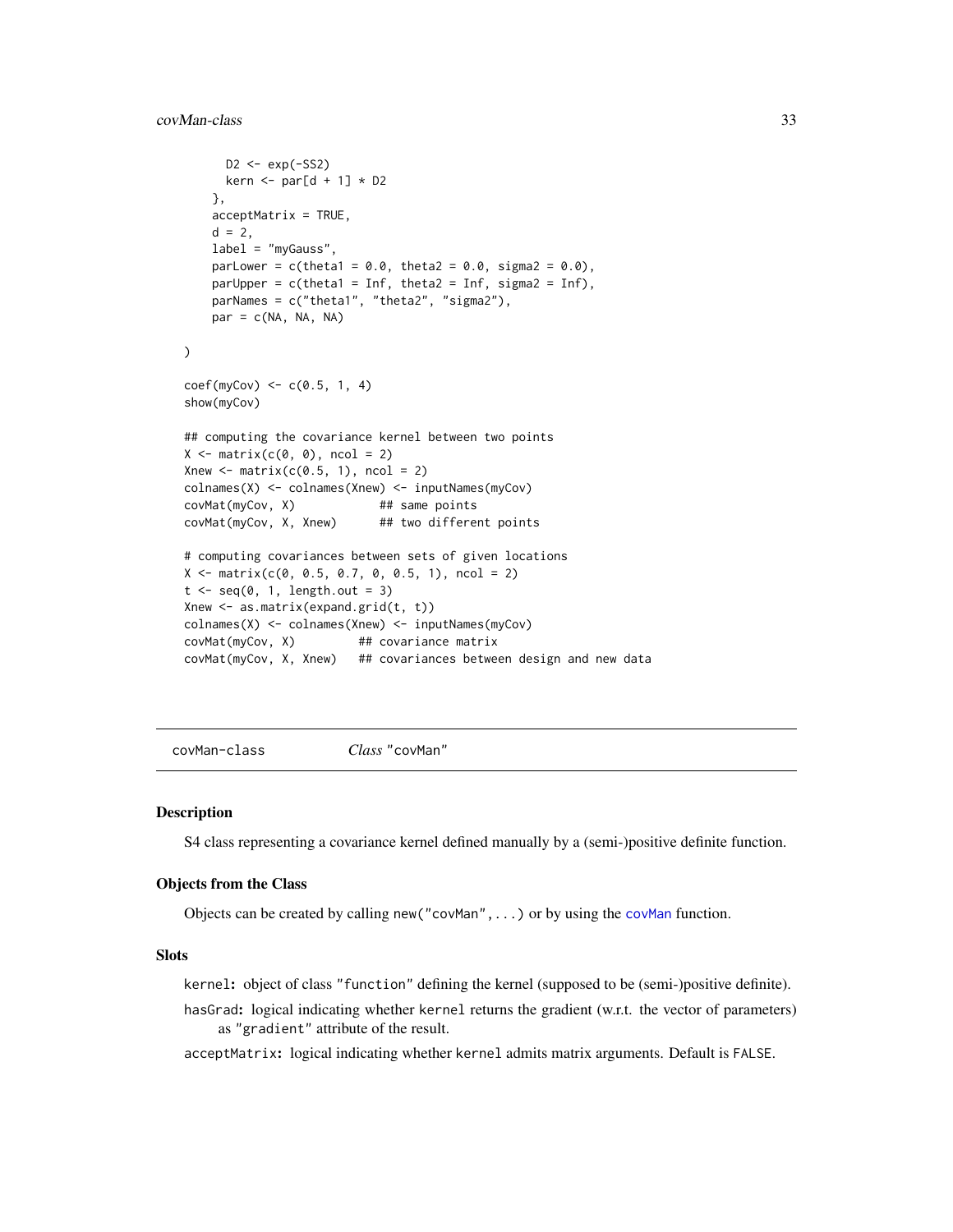label: object of class character, typically one or two words, used to describe the kernel.

d: object of class "integer", the spatial dimension or number of inputs of the covariance.

inputNames: object of class "character", vector of input names. Length d.

parLower: ,

parUpper: object of class "numeric", vector of (possibly infinite) lower/upper bounds on parameters.

par: object of class "numeric", numeric vector of parameter values.

parN: object of class "integer", total number of parameters.

kernParNames: object of class "character", name of the kernel parameters.

# Methods

- coef<- signature(object = "covMan"): replace the whole vector of coefficients, as required during ML estimation.
- coefLower<- signature(object = "covMan"): replacement method for lower bounds on cov-Man coefficients.

coefLower signature(object = "covMan"): extracts the numeric values of the lower bounds.

coef signature(object = "covMan"): extracts the numeric values of the covariance parameters.

coefUpper<- signature(object = "covMan"): replacement method for upper bounds on cov-Man coefficients.

coefUpper signature(object = "covMan"): ...

- covMat signature(object = "covMan"): builds the covariance matrix or the cross covariance matrix between two sets of locations for a covMan object.
- scores signature(object = "covMan"): computes the scores (derivatives of the log-likelihood w.r.t. the covariance parameters.

show signature(object = "covMan"): prints in a custom format.

# **Note**

While the coef <- replacement method is typically intended for internal use during likelihood maximization, the coefLower<- and coefUpper<- replacement methods can be used when some information is available on the possible values of the parameters.

#### Author(s)

Y. Deville, O. Roustant, D. Ginsbourger and N. Durrande.

# See Also

The [covMan](#page-29-1) function providing a creator.

#### Examples

showClass("covMan")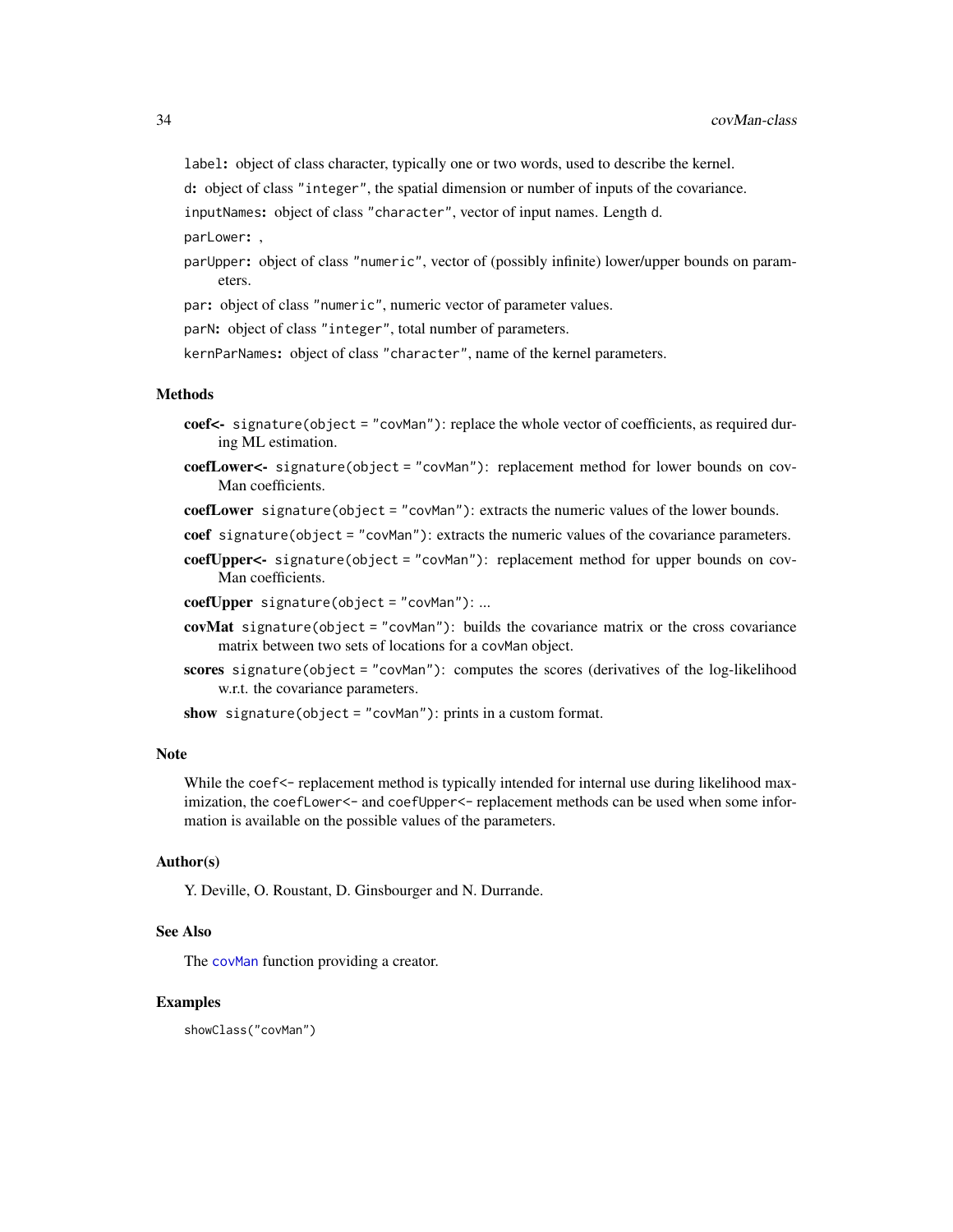<span id="page-34-0"></span>

#### Description

Generic function returning a covariance or a cross-covariance matrix between two sets of locations.

# Usage

covMat(object, X, Xnew, ...)

# Arguments

| object   | Covariance kernel object.                                                                                                                                                                                                                               |
|----------|---------------------------------------------------------------------------------------------------------------------------------------------------------------------------------------------------------------------------------------------------------|
| $\times$ | A matrix with d columns, where d is the number of inputs of the covariance<br>kernel. The $n_1$ rows define a first set of sites or locations, typically used for<br>learning.                                                                          |
| Xnew     | A matrix with d columns, where d is the number of inputs of the covariance<br>kernel. The $n_2$ rows define a second set of sites or locations, typically used for<br>testing or prediction. If $Xnew = NULL$ the same locations are used: $Xnew = X$ . |
| .        | Other arguments for methods.                                                                                                                                                                                                                            |

#### Value

A rectangular matrix with nrow(X) rows and nrow(Xnew) columns containing the covariances  $K(\mathbf{x}_1, \mathbf{x}_2)$  for all the couples of sites  $\mathbf{x}_1$  and  $\mathbf{x}_2$ .

covMat-methods *Covariance Matrix for a Covariance Kernel Object*

#### Description

Covariance matrix for a covariance kernel object.

#### Usage

```
## S4 method for signature 'covMan'
covMat(object, X, Xnew, compGrad = hasGrad(object),
       checkNames = NULL, index = 1L, ...)## S4 method for signature 'covTS'
covMat(object, X, Xnew, compGrad = FALSE,
       checkNames = TRUE, index = 1L, ...)
```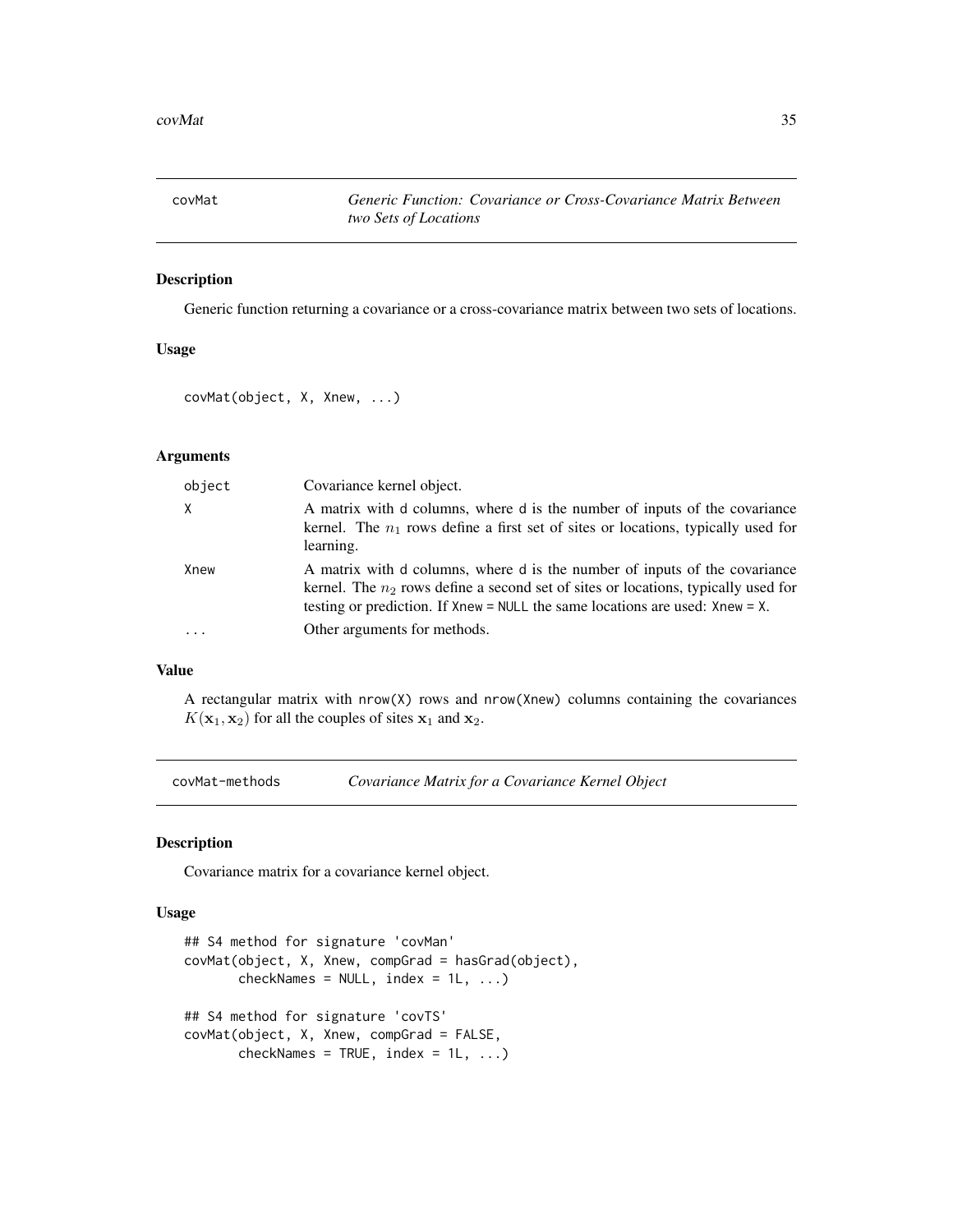#### Arguments

| object     | An object with S4 class corresponding to a covariance kernel.                                                                                                                                                                                                                   |
|------------|---------------------------------------------------------------------------------------------------------------------------------------------------------------------------------------------------------------------------------------------------------------------------------|
| χ          | The matrix (or data frame) of design points, with n rows and d cols where n is<br>the number of spatial points and $d$ is the 'spatial' dimension.                                                                                                                              |
| Xnew       | An optional new matrix of spatial design points. If missing, the same matrix is<br>used: $Xnew = X$ .                                                                                                                                                                           |
| compGrad   | Logical. If TRUE a derivative with respect to a parameter will be computed and<br>returned as an attribute of the result. For the covMan class, this is possible only<br>when the gradient of the kernel is computed and returned as a "gradient" at-<br>tribute of the result. |
| checkNames | Logical. If TRUE (default), check the compatibility of X with object, see checkX.                                                                                                                                                                                               |
| index      | Integer giving the index of the derivation parameter in the official order. Ignored<br>if $compGrad = FALSE$ .                                                                                                                                                                  |
| $\cdots$   | not used yet.                                                                                                                                                                                                                                                                   |

# Details

The covariance matrix is computed in a C program using the .Call interface. The R kernel function is evaluated within the C code using eval.

#### Value

A  $n_1 \times n_2$  matrix with general element  $C_{ij} := K(\mathbf{x}_{1,i}, \mathbf{x}_{2,j}; \boldsymbol{\theta})$  where  $K(\mathbf{x}_1, \mathbf{x}_2; \boldsymbol{\theta})$  is the covariance kernel function.

### Note

The value of the parameter  $\theta$  can be extracted from the object with the coef method.

#### Author(s)

Y. Deville, O. Roustant, D. Ginsbourger, N. Durrande.

#### See Also

[coef](#page-0-0) method

```
myCov <- covTS(inputs = c("Temp", "Humid", "Press"),
               kernel = "k1PowExp",
               dep = c(range = "cst", shape = "cst"),value = c(shape = 1.8, range = 1.1)n \le -100; X \le - matrix(runif(n \times 3), nrow = n, ncol = 3)
try(C1 <- covMat(myCov, X)) ## bad colnames
colnames(X) <- inputNames(myCov)
C2 <- covMat(myCov, X)
```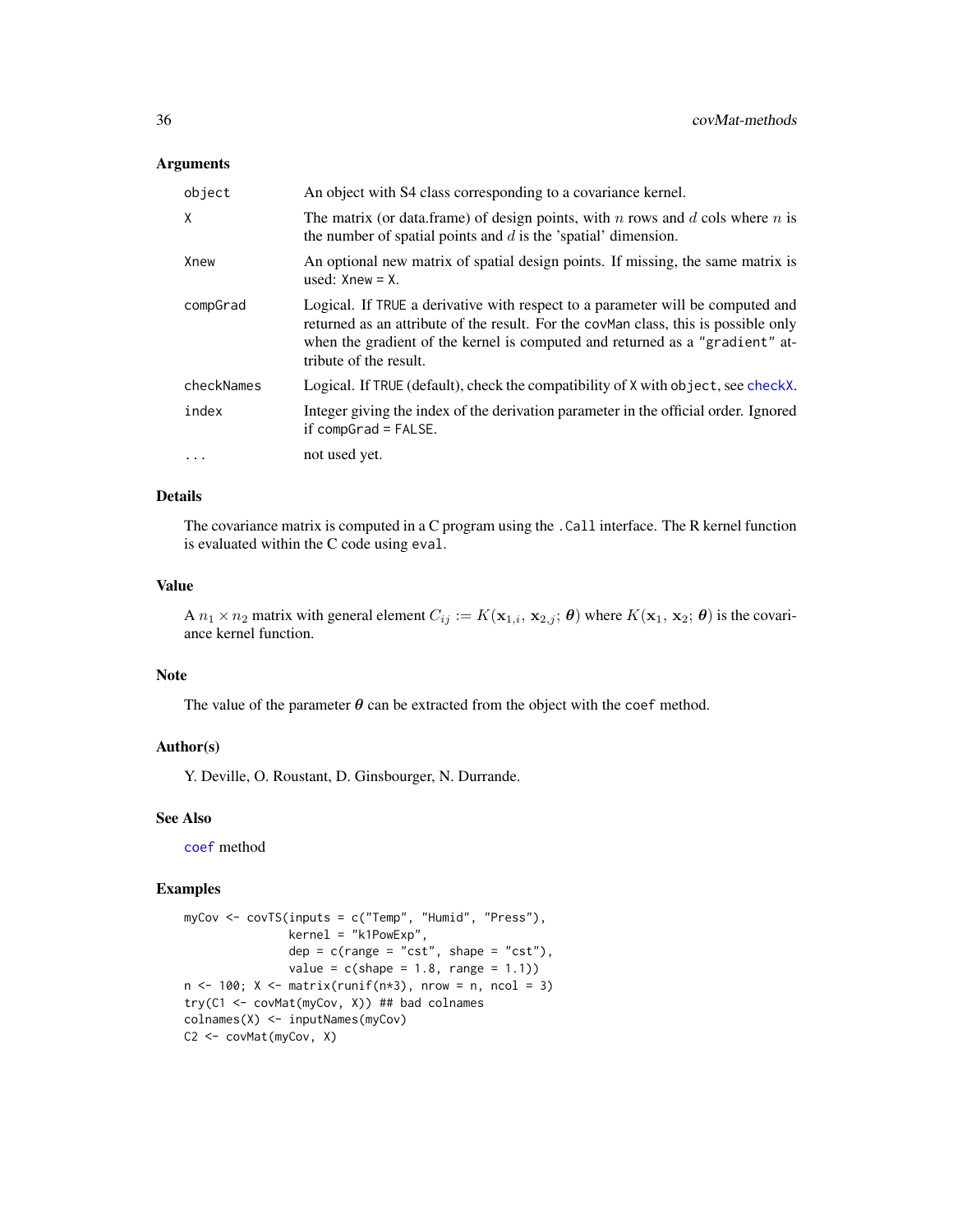### covOrd 37

```
Xnew \leq matrix(runif(n \neq 3), nrow = n, ncol = 3)
colnames(Xnew) <- inputNames(myCov)
C2 <- covMat(myCov, X, Xnew)
## check with the same matrix in 'X' and 'Xnew'
CMM <- covMat(myCov, X, X)
CM <- covMat(myCov, X)
max(abs(CM - CMM))
```
covOrd *Warping-Based Covariance for an Ordinal Input*

## Description

Creator function for the class [covOrd-class](#page-38-0)

## Usage

```
covOrd(ordered,
       k1Fun1 = k1Fun1Matern5_2,
       warpFun = c("norm", "unorm", "power", "spline1", "spline2"),
       cov = c("corr", "homo"),hasGrad = TRUE, inputs = "u",
       par = NULL, parLower = NULL, parUpper = NULL,
       warpKnots = NULL, nWarpKnots = NULL,
       label = "Ordinal kernel",
       intAsChar = TRUE,
       ...)
```
### Arguments

| ordered                 | An object coerced to ordered representing an ordinal input. Only the levels and<br>their order will be used.                                                                                                                          |
|-------------------------|---------------------------------------------------------------------------------------------------------------------------------------------------------------------------------------------------------------------------------------|
| k1Fun1                  | A function representing a 1-dimensional stationary kernel function, with no or<br>fixed parameters.                                                                                                                                   |
| warpFun                 | Character corresponding to an increasing warping function. See warpFun.                                                                                                                                                               |
| COV                     | Character indicating whether a correlation or homoscedastic kernel is used.                                                                                                                                                           |
| hasGrad                 | Object of class "logical". If TRUE, both k1Fun1 and warpFun must return the<br>gradient as an attribute of the result.                                                                                                                |
| inputs                  | Character: name of the ordinal input.                                                                                                                                                                                                 |
| par, parLower, parUpper |                                                                                                                                                                                                                                       |
|                         | Numeric vectors containing covariance parameter values/bounds in the follow-<br>ing order: warping, range and variance if required ( $cov == "homo"$ ).                                                                               |
| warpKnots               | Numeric vector containing the knots used when a spline warping is chosen. The<br>knots must be in $[0, 1]$ , and 0 and 1 are automatically added if not provided. The<br>number of knots cannot be greater than the number of levels. |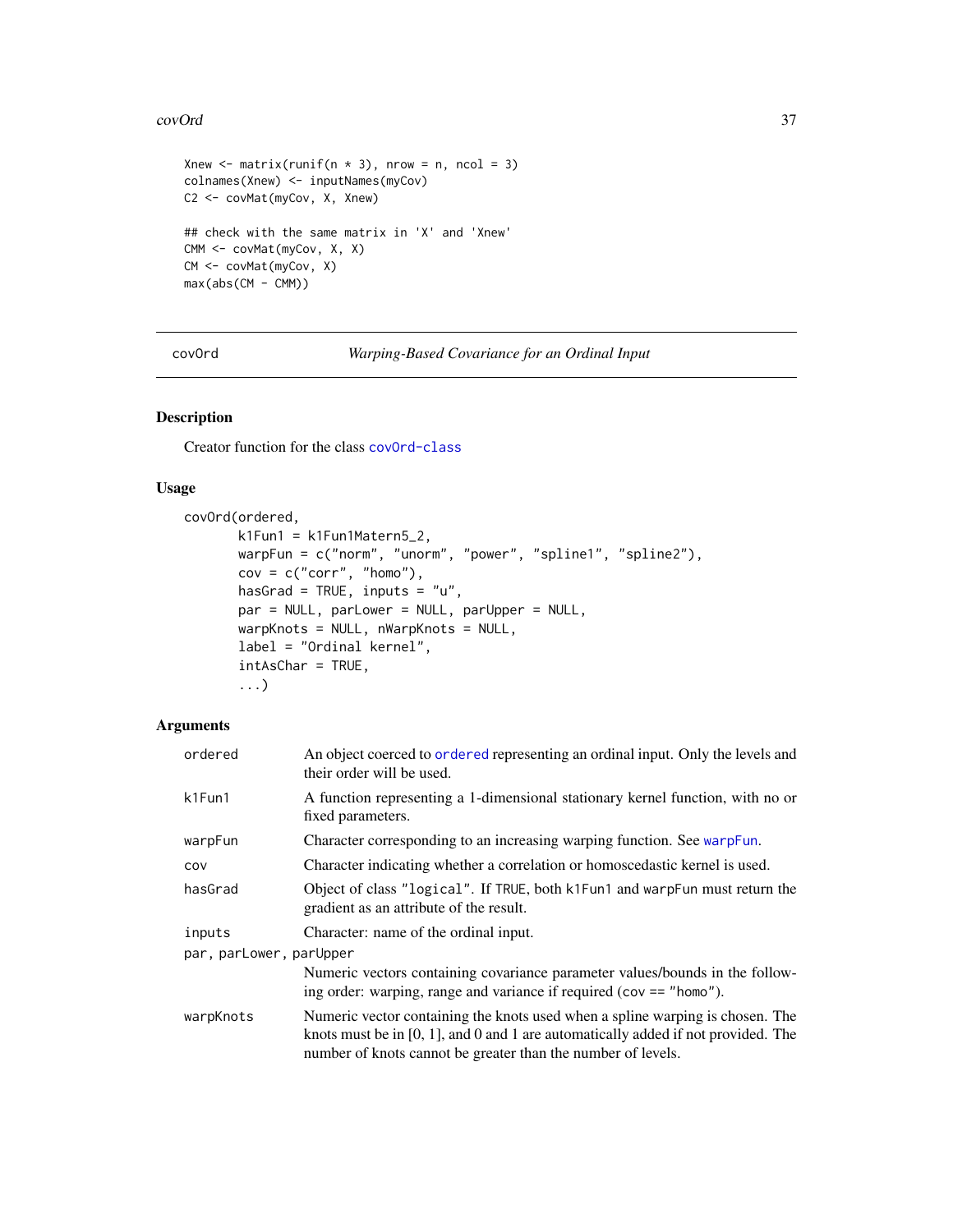| nWarpKnots | Number of knots when a spline warping is used. Ignored if warpKnots is given.<br>nWarpKnots cannot be greater than the number of levels. |
|------------|------------------------------------------------------------------------------------------------------------------------------------------|
| label      | Character giving a brief description of the kernel.                                                                                      |
| intAsChar  | Logical. If TRUE (default), an integer-valued input will be coerced into a charac-<br>ter. Otherwise, it will be coerced into a factor.  |
| $\ddots$   | Not used at this stage.                                                                                                                  |

### Details

Covariance kernel for qualitative ordered inputs obtained by warping.

Let u be an ordered factor with levels  $u_1, \ldots, u_L$ . Let  $k_1$  be a 1-dimensional stationary kernel (with no or fixed parameters), F a warping function i.e. an increasing function on the interval [0, 1] and  $\theta$ a scale parameter. Then  $k$  is defined by:

$$
k(u_i, u_j) = k_1([F(z_i) - F(z_j)]/\theta)
$$

where  $z_1, \ldots, z_L$  form a regular sequence from 0 to 1 (included). At this stage, the possible choices are:

- A distribution function (cdf) truncated to  $[0, 1]$ , among the Power and Normal cdfs.
- For the Normal distribution, an unnormalized version, corresponding to the restriction of the cdf on  $[0, 1]$ , is also implemented (warp = "unorm").
- An increasing spline of degree 1 (piecewise linear function) or 2. In this case,  $F$  is unnormalized. For degree 2, the implementation depends on scaling functions from DiceKriging package, which must be loaded here.

Notice that for unnormalized F, we set  $\theta$  to 1, in order to avoid overparameterization.

### Value

An object of class covOrd-class, inheriting from covQual-class.

### See Also

[covOrd-class](#page-38-0), [warpFun](#page-109-0)

### Examples

```
u \le - ordered(1:6, labels = letters[1:6])
```

```
myCov <- covOrd(ordered = u, cov = "homo", intAsChar = FALSE)
myCov
coef(myCov) \leq c(mean = 0.5, sd = 1, theta = 3, sigma2 = 2)myCov
check(XmyCov, X = data-frame(u = c(1L, 3L)))covMat(myCov, X = data.frame(u = c(1L, 3L)))myCov2 <- covOrd(ordered = u, k1Fun1 = k1Fun1Cos, warpFun = "power")
```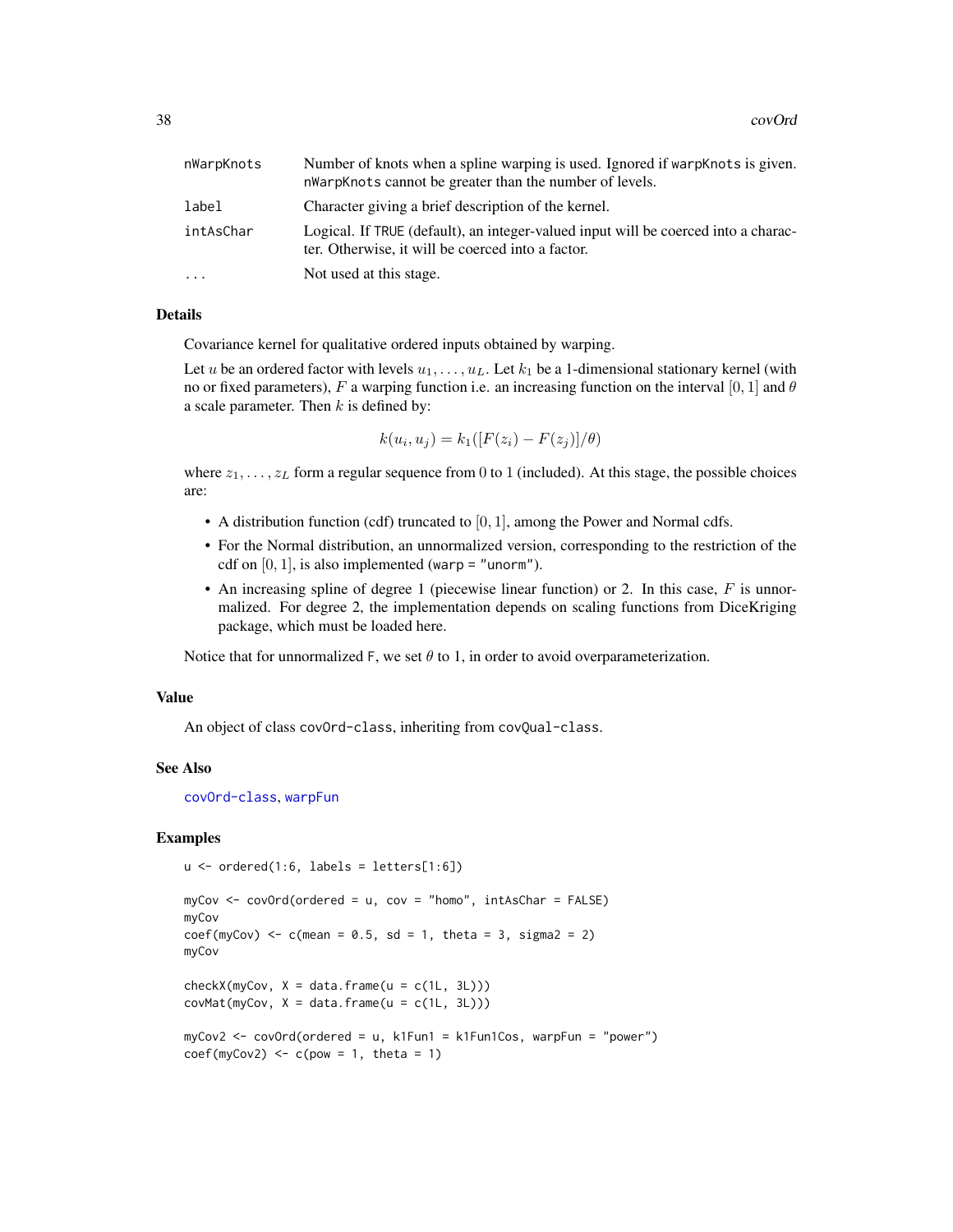#### covOrd-class 39

```
myCov2
plot(myCov2, type = "cor", method = "ellipse")
plot(myCov2, type = "warp", col = "blue", lwd = 2)myCov3 <- covOrd(ordered = u, k1Fun1 = k1Fun1Cos, warpFun = "spline1")
coef(myCov3) \leq c(rep(0.5, 2), 2, rep(0.5, 2))myCov3
plot(myCov3, type = "cor", method = "ellipse")
plot(myCov3, type = "warp", col = "blue", lwd = 2)str(warpPower) # details on the list describing the Power cdf
str(warpNorm) # details on the list describing the Normal cdf
```
<span id="page-38-0"></span>covOrd-class *Class* "covOrd"

#### Description

Covariance kernel for qualitative ordered inputs obtained by warping.

Let u be an ordered factor with levels  $u_1, \ldots, u_L$ . Let  $k_1$  be a 1-dimensional stationary kernel (with no or fixed parameters), F a warping function i.e. an increasing function on the interval [0, 1] and  $\theta$ a scale parameter. Then  $k$  is defined by:

$$
k(u_i, u_j) = k_1([F(z_i) - F(z_j)]/\theta)
$$

where  $z_1, \ldots, z_L$  form a regular sequence from 0 to 1 (included). Notice that an example of warping is a distribution function (cdf) restricted to  $[0, 1]$ .

### Objects from the Class

Objects can be created by calls of the form  $new("covOrd", \ldots)$ .

#### **Slots**

covLevels: Same as for [covQual-class](#page-40-0).

covLevMat: Same as for [covQual-class](#page-40-0).

hasGrad: Same as for [covQual-class](#page-40-0).

acceptLowerSQRT: Same as for [covQual-class](#page-40-0).

label: Same as for [covQual-class](#page-40-0).

d: Same as for [covQual-class](#page-40-0). Here equal to 1.

inputNames: Same as for [covQual-class](#page-40-0).

nlevels: Same as for [covQual-class](#page-40-0).

levels: Same as for [covQual-class](#page-40-0).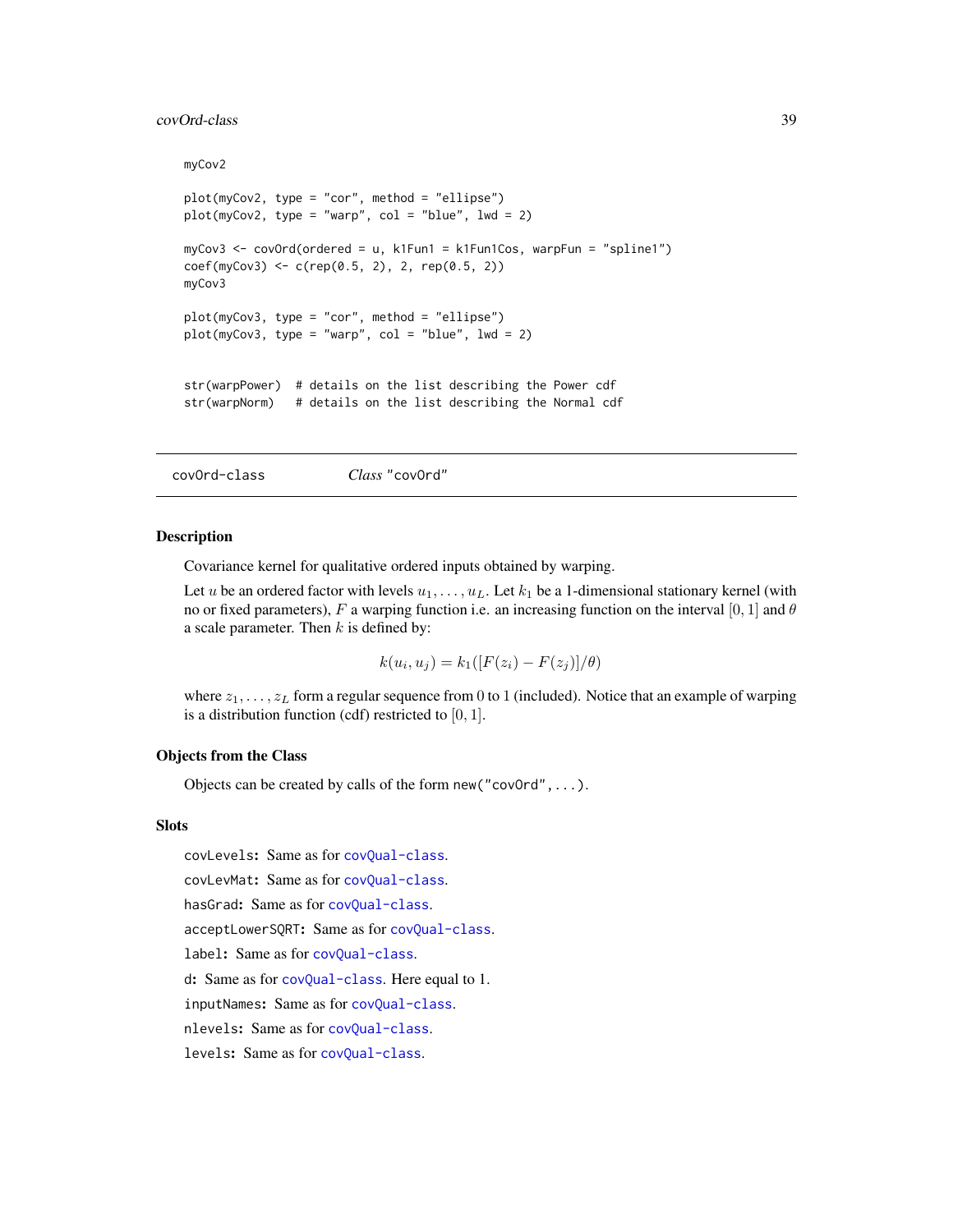- parLower: Same as for [covQual-class](#page-40-0).
- parUpper: Same as for [covQual-class](#page-40-0).
- par: Same as for [covQual-class](#page-40-0).
- parN: Same as for [covQual-class](#page-40-0).
- kernParNames: Same as for [covQual-class](#page-40-0).
- k1Fun1: A function representing a 1-dimensional stationary kernel function, with no or fixed parameters.
- warpFun: A cumulative density function representing a warping.
- cov: Object of class "integer". The value 0L corresponds to a correlation kernel while 1L is for a covariance kernel.
- parNk1: Object of class "integer". Number of parameters of k1Fun1. Equal to 0 at this stage.
- parNwarp: Object of class "integer". Number of parameters of warpFun.
- k1ParNames: Object of class "character". Parameter names of k1Fun1.
- warpParNames: Object of class "character". Parameter names of warpFun.
- warpKnots: Object of class "numeric". Parameters of warpFun.
- ordered: Object of class "logical". TRUE for an ordinal input.
- intAsChar: Object of class "logical". If TRUE (default), an integer-valued input will be coerced into a character. Otherwise, it will be coerced into a factor.

#### Methods

- checkX signature(object = "covOrd", $X =$  "data.frame"): check that the inputs exist with suitable column names and suitable *factor* content. The levels should match the prescribed levels. Returns a matrix with the input columns in the order prescribed by object.
	- signature(object = "cov0rd",  $X =$  "matrix"): check that the inputs exist with suitable column names and suitable *numeric* content for coercion into a factor with the prescribed levels. Returns a data frame with the input columns in the order prescribed by object.
- coef<- signature(object = "covOrd"): replace the whole vector of coefficients, as required during ML estimation.
- coefLower<- signature(object = "covOrd"): replacement method for lower bounds on covOrd coefficients.
- coefLower signature(object = "covOrd"): extracts the numeric values of the lower bounds.
- coef signature(object = "covOrd"): extracts the numeric values of the covariance parameters.
- coefUpper<- signature(object = "covOrd"): replacement method for upper bounds on covOrd coefficients.
- coefUpper signature(object = "covOrd"): ...
- covMat signature(object = "cov0rd"): build the covariance matrix or the cross covariance matrix between two sets of locations for a covOrd object.
- npar signature(object = "cov0rd"): returns the number of parameters.
- scores signature(object = "cov0rd"): return the vector of scores, i.e. the derivative of the loglikelihood w.r.t. the parameter vector at the current parameter values.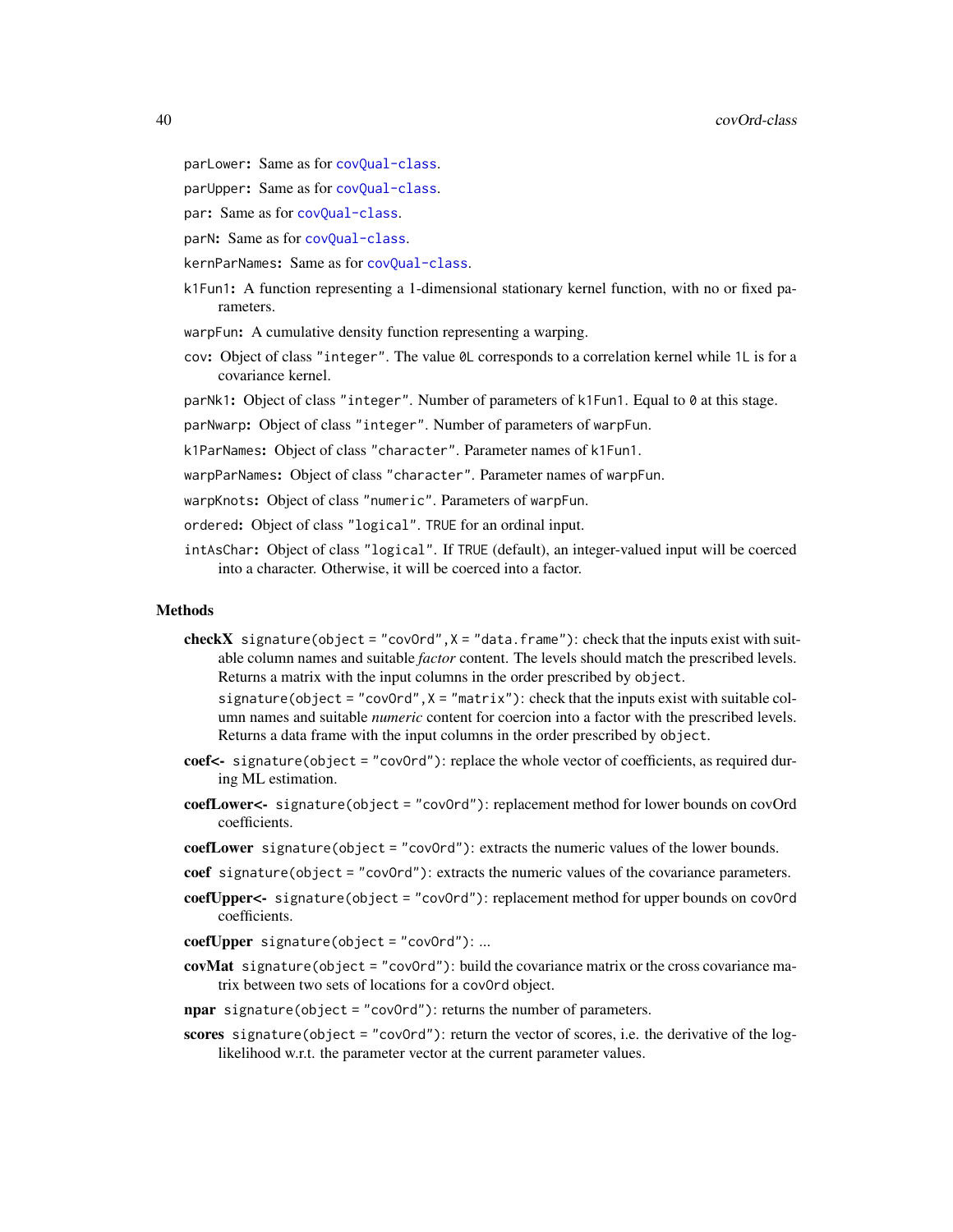#### covQual-class 41

- simulate signature(object = "cov0rd"): simulate nsim paths from a Gaussian Process having the covariance structure. The paths are indexed by the finite set of levels of factor inputs, and they are returned as columns of a matrix.
- **varVec** signature(object = "covOrd"): build the variance vector corresponding to a set locations for a covOrd object.

## Note

This class is to be regarded as experimental. The slot names or list may be changed in the future. The methods npar, inputNames or `inputNames<-` should provide a more robust access to some slot values.

## See Also

See [covMan](#page-32-0) for a comparable structure dedicated to kernels with continuous inputs.

#### Examples

showClass("covOrd")

<span id="page-40-0"></span>covQual-class *Class* "covQual"

#### Description

Covariance kernel for qualitative inputs.

## Objects from the Class

Objects can be created by calls of the form new("covQual",...).

#### **Slots**

- covLevels: Object of class "function". This function has arguments 'par' and optional arguments lowerSQRT and compGrad. It returns the covariance matrix for an input corresponding to all the levels.
- covLevMat: Object of class "matrix". This is the result returned by the function covLevels (former slot) with lowerSQRT = FALSE and gradient = FALSE.
- hasGrad: Object of class "logical". When TRUE, the covariance matrix returned by the function in slot covLevels must compute the gradients. The returned covariance matrix must have a "gradient" attribute; this must be an array with dimension  $c(m, m, np)$  where m stands for the number of levels and  $np$  is the number of parameters.
- acceptLowerSQRT: Object of class "logical". When TRUE, the function in slot covLevels must have a formal lowerSQRT which can receive a logical value. When the value is TRUE the Cholesky (lower) root of the covariance is returned instead of the covariance.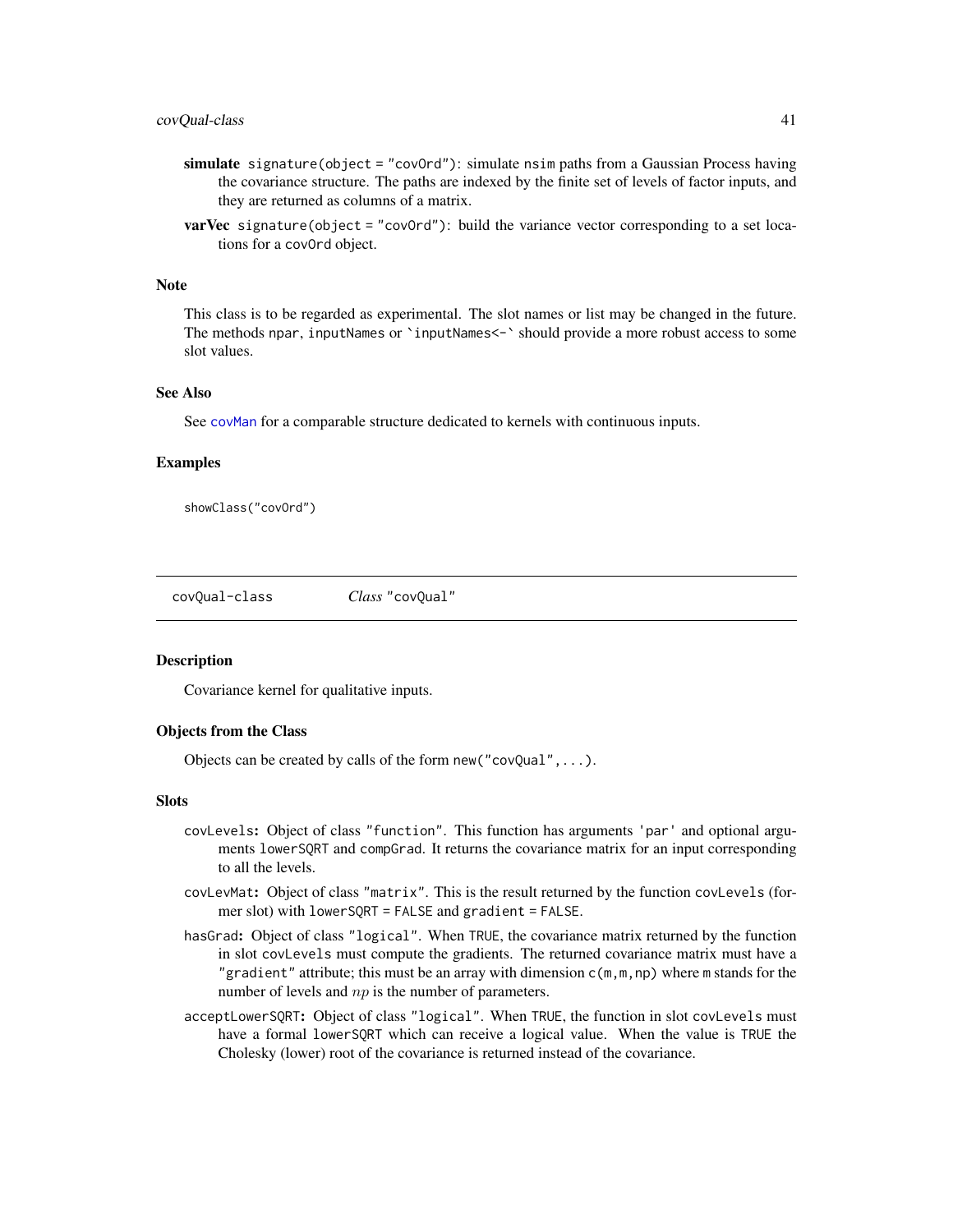- label: Object of class "character". A description of the kernel which will remained attached with it.
- d: Object of class "integer". The dimension or number of (qualitative) inputs of the kernel.
- inputNames: Object of class "character". The names of the (qualitative) inputs. These will be matched against the columns of a data frame when the kernel will be evaluated.
- nlevels: Object of class "integer". A vector with length d giving the number of levels for each of the d inputs.
- levels: Object of class "list". A list of length d containing the d character vectors of levels for the d (qualitative) inputs.
- parLower: Object of class "numeric". Vector of parN lower values for the parameters of the structure. The value -Inf can be used when needed.
- parUpper: Object of class "numeric". Vector of parN upper values for the parameters of the structure. The value Inf can be used when needed.
- par: Object of class "numeric". Vector of parN current values for the structure.
- parN: Object of class "integer". Number of parameters for the structure, as returned by the npar method.
- kernParNames: Object of class "character". Vector of length parN giving the names of the parameters. E.g. "range", "var", "sigma2" are popular names.
- ordered: Vector of class "logical" indicating whether the factors are ordered or not.
- intAsChar: Object of class "logical" indicating how to cope with an integer input. When intAsChar is TRUE the input is coerced into a character; the values taken by this character vector should then match the levels in the covQual object as given by levels(object)[[1]]. If instead intAsChar is FALSE, the integer values are assumed to correspond to the levels of the covQual object in the same order.

#### Methods

- checkX signature(object = "covQual",  $X =$  "data. frame"): check that the inputs exist with suitable column names and suitable *factor* content. The levels should match the prescribed levels. Returns a matrix with the input columns in the order prescribed by object.
	- signature(object = "covQual", $X =$  "matrix"): check that the inputs exist with suitable column names and suitable *numeric* content for coercion into a factor with the prescribed levels. Returns a data frame with the input columns in the order prescribed by object.
- coef<- signature(object = "covQual"): replace the whole vector of coefficients, as required during ML estimation.
- coefLower<- signature(object = "covQual"): replacement method for lower bounds on cov-Qual coefficients.
- coefLower signature(object = "covQual"): extracts the numeric values of the lower bounds.
- coef signature(object = "covQual"): extracts the numeric values of the covariance parameters.
- coefUpper<- signature(object = "covQual"): replacement method for upper bounds on covQual coefficients.
- coefUpper signature(object = "covQual"): ...
- covMat signature(object = "covQual"): build the covariance matrix or the cross covariance matrix between two sets of locations for a covQual object.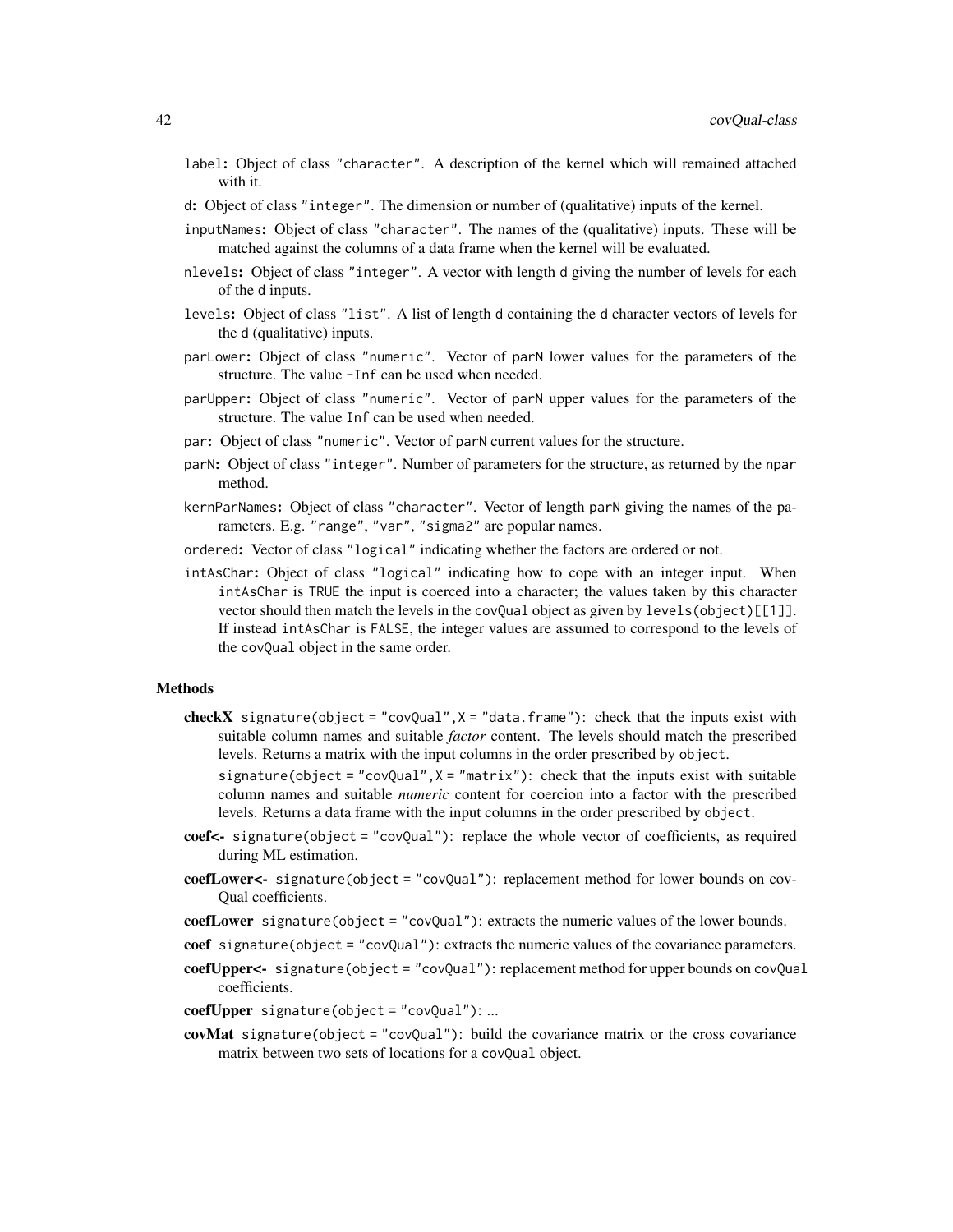## covQualNested 43

npar signature(object = "covQual"): returns the number of parameters.

- plot signature(x = "covQual"): see [plot,covQual-method](#page-0-0).
- scores signature(object = "covQual"): return the vector of scores, i.e. the derivative of the log-likelihood w.r.t. the parameter vector at the current parameter values.
- simulate signature(object = "covQual"): simulate nsim paths from a Gaussian Process having the covariance structure. The paths are indexed by the finite set of levels of factor inputs, and they are returned as columns of a matrix.
- varVec signature(object = "covQual"): build the variance vector corresponding to a set locations for a covQual object.

## Note

This class is to be regarded as experimental. The slot names or list may be changed in the future. The methods npar, inputNames or `inputNames<-` should provide a more robust access to some slot values.

## See Also

See [covMan](#page-32-0) for a comparable structure dedicated to kernels with continuous inputs.

## Examples

showClass("covQual")

covQualNested *Nested Qualitative Covariance*

## **Description**

Nested Qualitative Covariance

### Usage

```
covQualNested(input = "x",
             groupList = NULL,
              group = NULL,nestedLevels = NULL,
              between = "Symm",
              within = "Diag",
              covSet = c("corr", "homo", "hete"),covWith = c("corr", "homo", "hete"),compGrad = TRUE,
              contrasts = contr.helmod,
              intAsChar = TRUE)
```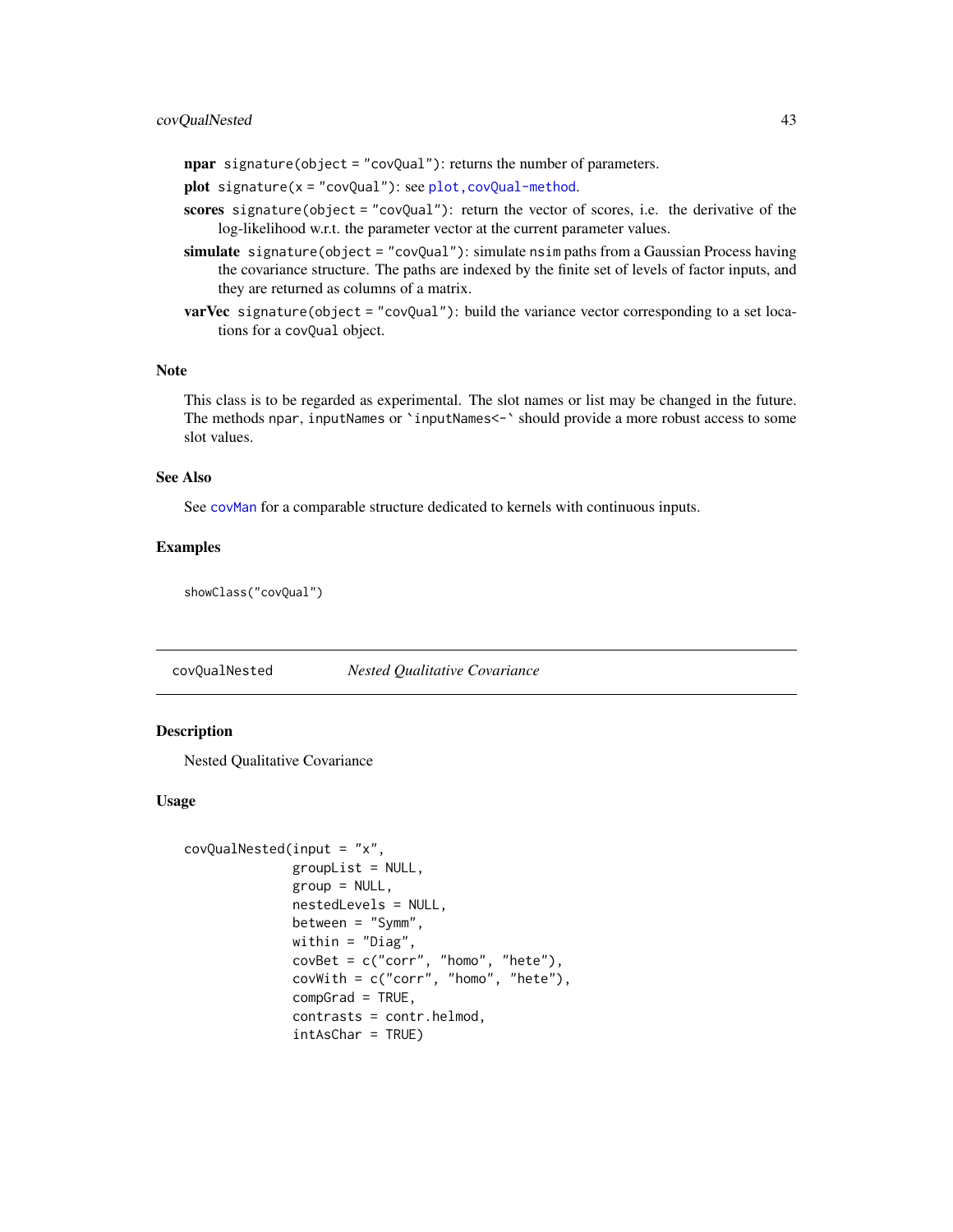# Arguments

| input        | Name of the input, i.e. name of the column in the data frame when the covari-<br>ance kernel is evaluated with the covMat, covQual-method method.                                                                                                                                                                                                                                                                                                                               |  |
|--------------|---------------------------------------------------------------------------------------------------------------------------------------------------------------------------------------------------------------------------------------------------------------------------------------------------------------------------------------------------------------------------------------------------------------------------------------------------------------------------------|--|
| groupList    | A list giving the groups, see Examples. Groups of size 1 are accepted. Note that<br>the group values should be given in some order, with no gap between repeated<br>values, see Examples.                                                                                                                                                                                                                                                                                       |  |
| group        | Inactive if groupList is used. A factor or vector giving the groups, see Exam-<br>ples. Groups of size 1 are accepted. Note that the group values should be given<br>in some order, with no gap between repeated values, see Examples.                                                                                                                                                                                                                                          |  |
| nestedLevels | Inactive if groupList is used. A factor or a vector giving the (nested) levels<br>within the group for each level of group. If this is missing, each element of<br>group is assumed to correspond to one nested level within the group and the<br>levels within the group are taken as integers in the order of group elements.                                                                                                                                                 |  |
| between      | Character giving the type of structure to use for the between part. For now<br>this can be one of the three choices "Diag", the diagonal structure of q1Diag,<br>"Symm" for the general covariance of q1Symm, or "CompSymm" for the Compound<br>Symmetry covariance of q1CompSymm. Default is Symm, corresponding to a spe-<br>cific correlation value for each pair of groups. On the other hand, Diag corre-<br>sponds to a common correlation value for all pairs of groups. |  |
| within       | Character vector giving the type of structure to use for the within part. The<br>choices are the same as for between. The character vector is recycled to have<br>length $G$ so the within covariances can differ across groups. Default is "Diag",<br>corresponding to a compound symmetry matrix.                                                                                                                                                                             |  |
| covBet       |                                                                                                                                                                                                                                                                                                                                                                                                                                                                                 |  |
| covWith      | Character vector indicating the type of covariance matrix to be used for the<br>generator between- or within- matrices, as in q1Diag, q1Symm or q1CompSymm:<br>correlation ("corr"), homoscedastic ("homo") or heteroscedastic ("hete"). Partial<br>matching is allowed. This is different from the form of the resulting covariance<br>matrix, see section <b>Caution</b> .                                                                                                    |  |
| compGrad     | Logical.                                                                                                                                                                                                                                                                                                                                                                                                                                                                        |  |
| contrasts    | Object of class "function". This function is similar to the contr.helmert<br>or contr. treatment functions, but it must return an orthogonal matrix. For a<br>given integer n, it returns a matrix with n rows and n -1 columns forming a basis<br>for the supplementary of a vector of ones in the $n$ -dimensional Euclidean space.<br>The contr. helmod can be used to obtain an orthogonal matrix hence defining<br>an orthonormal basis.                                   |  |
| intAsChar    | Logical. If TRUE (default), an integer-valued input will be coerced into a charac-<br>ter. Otherwise, it will be coerced into a factor.                                                                                                                                                                                                                                                                                                                                         |  |

# Value

An object with class "covQualNested".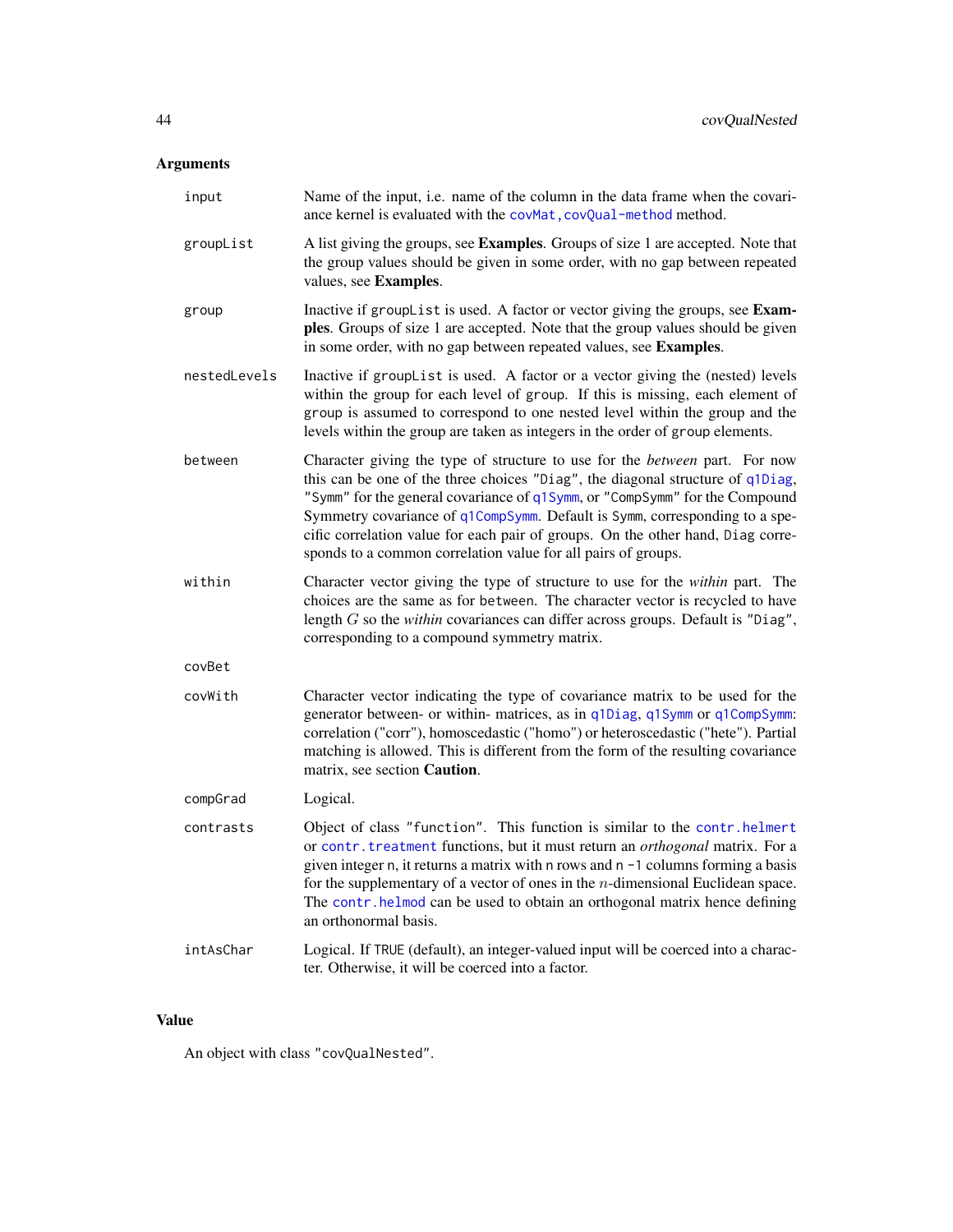#### covQualNested 45

### Caution

When covBet and covWith are zero, the resulting matrix *is not a correlation matrix*, due to the mode of construction. The "between" covariance matrix is a correlation but diagonal blocks are added to the extended matrix obtained by re-sizing the "between" covariance into a  $n \times n$  matrix.

## Note

For now the replacement method such as 'coef<-' are inherited from the class covQuall. Consequently when these methods are used they do not update the covariance structure in the between slot nor those in the within (list) slot.

This covariance kernel involves two categorical (i.e. factor) inputs, but these are nested. It could be aliased in the future as q1Nested or q2Nested.

#### Examples

```
### Ex 1. See the vignette "groupKernel" for an example
### inspired from computer experiments.
### Ex 2. Below an example in data analysis.
country <- c("B", "B", "B", "F", "F" ,"F", "D", "D", "D")
cities <- c("AntWerp", "Ghent" , "Charleroi", "Paris", "Marseille",
            "Lyon", "Berlin", "Hamburg", "Munchen")
myGroupList <- list(B = cities[1:3],
                    F = \text{cities}[4:6],D = \text{cities}[7:9])## create a nested covariance.
# first way, with argument 'groupList':
nest1 <- covQualNested(input = "ccities",
                       groupList = myGroupList,
                       between = "Symm", within = "Diag",
                       compGrad = TRUE,
                       covBet = "corr", covWith = "corr")
# second way, with arguments 'group' and 'nestedLevels'
nest2 <- covQualNested(input = "ccities",
                       group = country, nestedLevels = cities,
                       between = "Symm", within = "Diag",
                       compGrad = TRUE,
                       covBet = "corr", covWith = "corr")
## 'show' and 'plot' method as automatically invocated
nest2
plot(nest2, type = "cor")
## check that the covariance matrices match for nest1 and nest2
max(abs(covMat(nest1) - covMat(nest2)))
```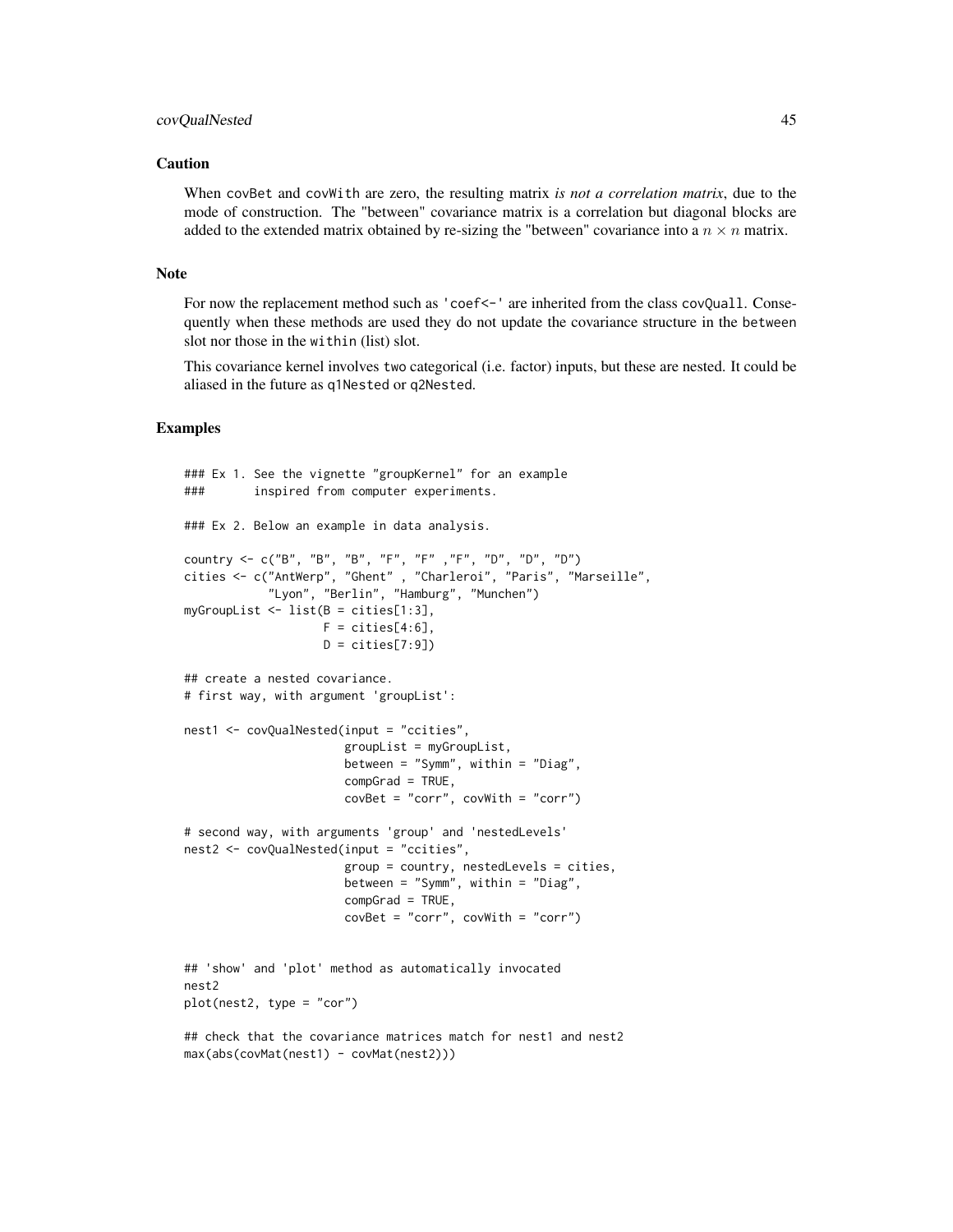```
## When the groups are not given in order, an error occurs!
countryBad <- c("B", "B", "F", "F", "F", "D", "D", "D", "B")
cities <- c("AntWerp", "Ghent", "Paris", "Marseille", "Lyon",
           "Berlin", "Hamburg", "Munchen", "Charleroi")
nestBad <- try(covQualNested(input = "ccities",
                            group = countryBad, nestedLevels = cities,
                            between = "Symm", within = "Diag",
                            compGrad = TRUE,
                            covSet = "corr", covWith = "corr")
```
covQualNested-class *Class* "covQualNested"

### Description

Correlation or covariance structure for qualitative inputs (i.e. factors) obtained by nesting.

### Objects from the Class

Objects can be created by calls of the form new("covQualNested",...).

#### **Slots**

- covLevels: Object of class "function" computing the covariance matrix for the set of all levels.
- covLevMat: Object of class "matrix". The matrix returned by the function in slot covLevels. Since this matrix is often needed, it can be stored rather than recomputed.
- hasGrad: Object of class "logical". If TRUE, the analytical gradient can be computed.
- acceptLowerSQRT: Object of class "logical". If TRUE, the lower square root of the matrix can be returned
- label: Object of class "character". A label to describe the kernel.
- d: Object of class "integer". The number of inputs.
- inputNames: Object of class "character" Names of the inputs.
- nlevels: Object of class "integer" with length d give the number of levels for the factors.
- levels: Object of class "list" with length d. Gives the levels for the inputs.
- parLower: Object of class "numeric". Lower bounds on the (hyper) parameters.
- parUpper: Object of class "numeric". Upper bounds on the (hyper) parameters.
- par: Object of class "numeric". Value of the (hyper) parameters.

parN: Object of class "integer". Number of (hyper) parameters.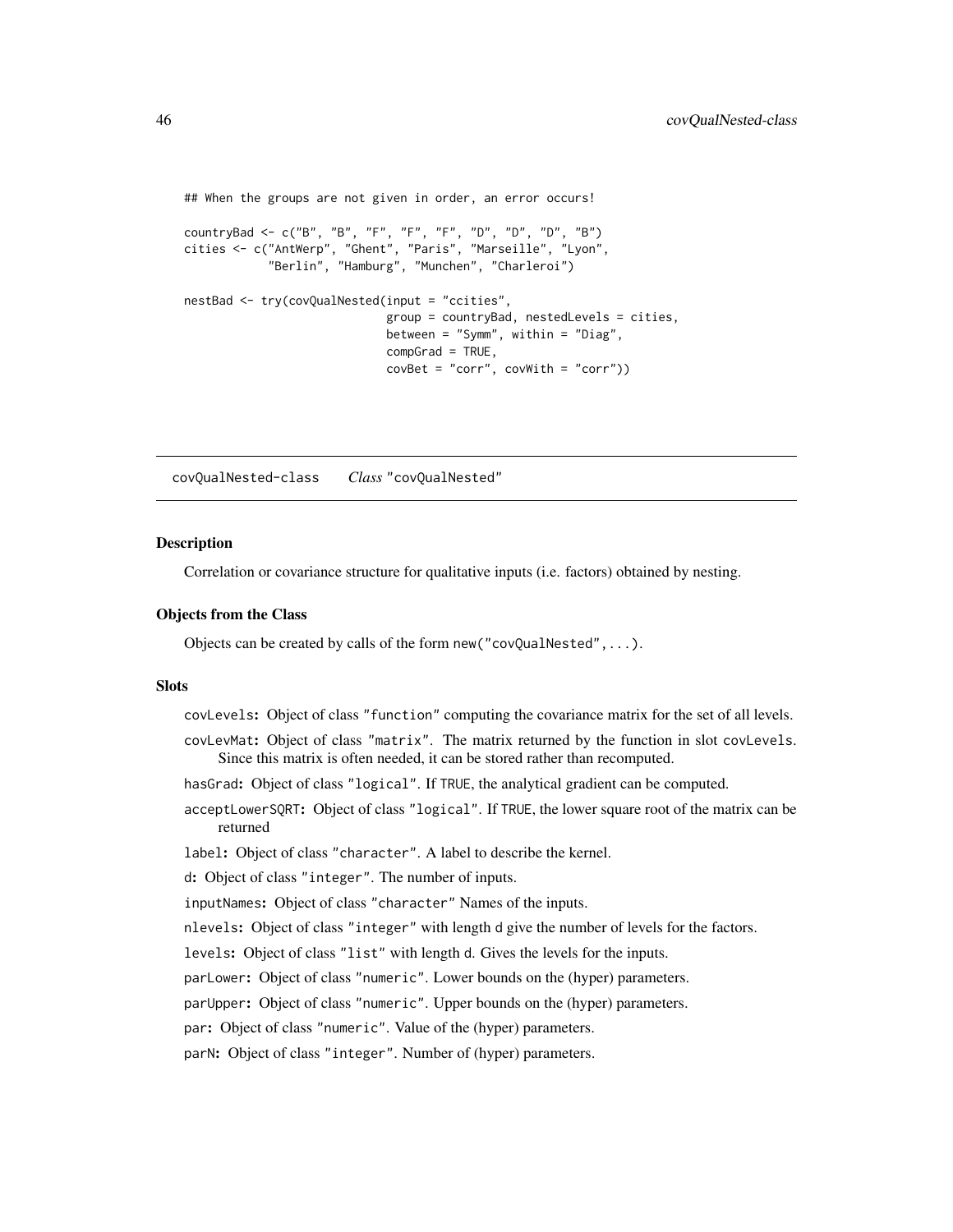#### covRadial and the contract of the contract of the contract of the contract of the contract of the contract of the contract of the contract of the contract of the contract of the contract of the contract of the contract of

kernParNames: Object of class "character". Name of the parameters.

group: Object of class "integer". Group numbers: one for each final level.

groupLevels: Object of class "character". Vector of labels for the groups.

- between: Object of class "covQual". A covariance or correlation structure that can be used between groups.
- within: Object of class "list". A list of covariance or correlation structures that are used within the groups. Each item has class "covQual".
- parNCum: Object of class "integer". Cumulated number of parameters. Used for technical computations.
- contrasts: Object of class "function". A contrast function like contr.helmod. This function must return a contrast matrix with columns having unit norm.

## Extends

Class ["covQual"](#page-40-0), directly. Class ["covAll"](#page-21-0), by class "covQual", distance 2.

## **Methods**

No methods defined with class "covQualNested" in the signature.

#### Examples

showClass("covQualNested")

<span id="page-46-0"></span>covRadial *Creator for the Class* "covRadial"

## **Description**

Creator for the class "covRadial", which describes *radial kernels*.

## Usage

```
covRadial(k1Fun1 = k1Fun1Gauss,
         cov = c("corr", "homo"),iso = 0, hasGrad = TRUE,
          inputs = NULL, d = NULL,parNames, par = NULL,
         parLower = NULL, parUpper = NULL,
          label = "Radial kernel",
          ...)
```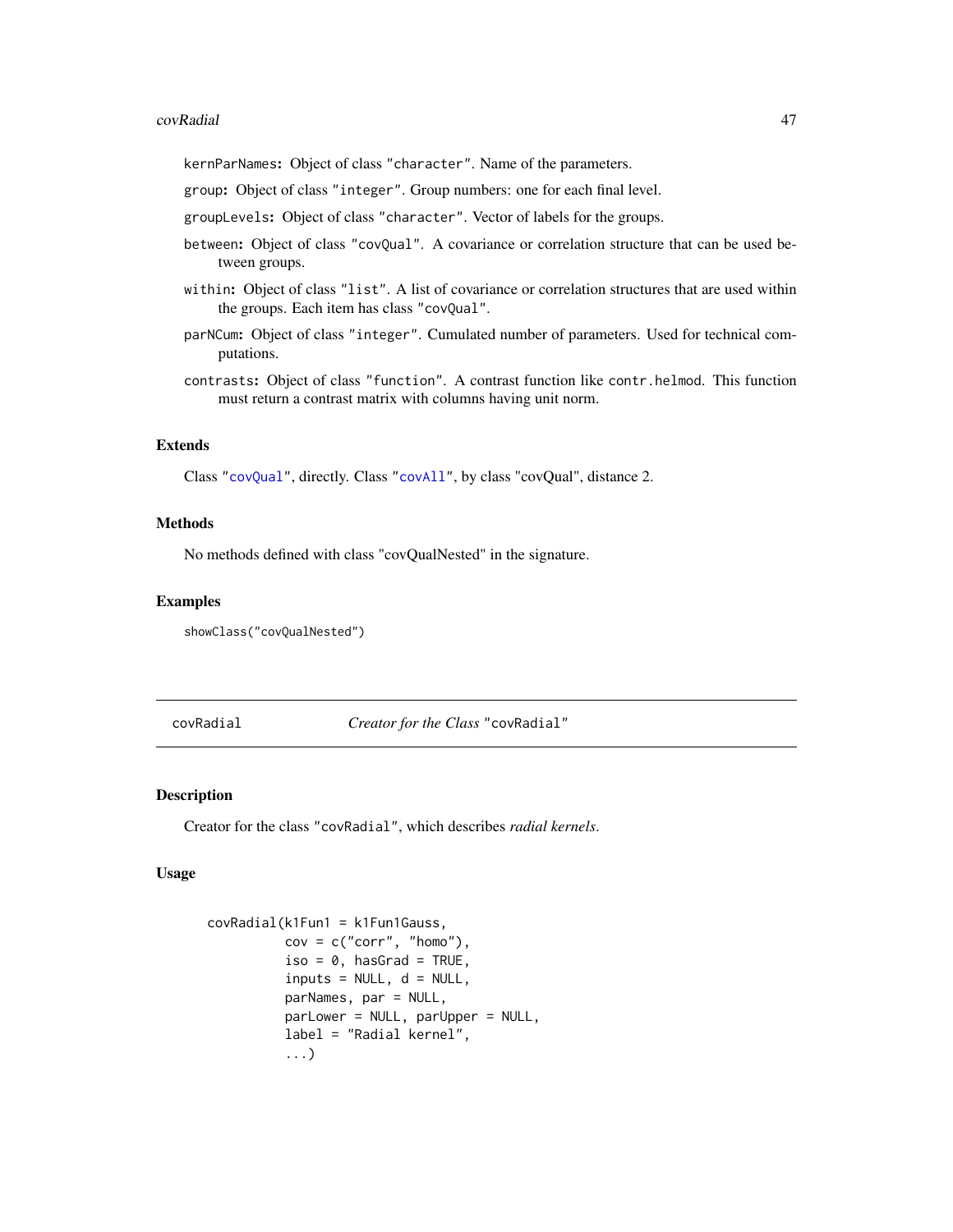#### Arguments

| k1Fun1                  | A function of a <i>scalar</i> numeric variable, and possibly of an extra "shape" param-<br>eter. This function should return the first-order derivative or the two-first order<br>derivatives as an attribute with name "der" and with a matrix content. When an<br>extra shape parameter exists, the gradient should also be returned as an attribute<br>with name "gradient", see Examples later. The name of the function can be<br>given as a character string. |
|-------------------------|---------------------------------------------------------------------------------------------------------------------------------------------------------------------------------------------------------------------------------------------------------------------------------------------------------------------------------------------------------------------------------------------------------------------------------------------------------------------|
| COV                     | A character string specifying the kind of covariance kernel: correlation kernel<br>("corr") or kernel of a homoscedastic GP ("homo"). Partial matching is al-<br>lowed.                                                                                                                                                                                                                                                                                             |
| iso                     | Integer. The value 1L corresponds to an isotropic covariance, with all the inputs<br>sharing the same range value.                                                                                                                                                                                                                                                                                                                                                  |
| hasGrad                 | Integer or logical. Tells if the value returned by the function k1Fun1 has an<br>attribute named "der" giving the derivative(s).                                                                                                                                                                                                                                                                                                                                    |
| inputs                  | Character. Names of the inputs.                                                                                                                                                                                                                                                                                                                                                                                                                                     |
| d                       | Integer. Number of inputs.                                                                                                                                                                                                                                                                                                                                                                                                                                          |
| par, parLower, parUpper |                                                                                                                                                                                                                                                                                                                                                                                                                                                                     |
|                         | Optional numeric values for the lower bounds on the parameters. Can be NA for<br>par, can be -Inf for parLower and Inf for parUpper.                                                                                                                                                                                                                                                                                                                                |
| parNames                | Names of the parameters. By default, ranges are prefixed "theta_" in the non-<br>iso case and the range is named "theta" in the iso case.                                                                                                                                                                                                                                                                                                                           |
| label                   | A short description of the kernel object.                                                                                                                                                                                                                                                                                                                                                                                                                           |
| $\cdots$                | Other arguments passed to the method new.                                                                                                                                                                                                                                                                                                                                                                                                                           |

### Details

A radial kernel on the d-dimensional Euclidean space takes the form

$$
K(\mathbf{x}, \mathbf{x}') = \sigma^2 k_1(r)
$$

where  $k_1(r)$  is a suitable correlation kernel for a one-dimensional input, and r is given by

$$
r = \left\{ \sum_{\ell=1}^d [x_\ell - x'_\ell]^2 / \theta_\ell^2 \right\}^{1/2}.
$$

In this default form, the radial kernel depends on  $d + 1$  parameters: the *ranges*  $\theta_{\ell} > 0$  and the variance  $\sigma^2$ .

An *isotropic* form uses the same range  $\theta$  for all inputs, i.e. sets  $\theta_\ell = \theta$  for all  $\ell$ . This is obtained by using iso = TRUE.

A *correlation* version uses  $\sigma^2 = 1$ . This is obtained by using cov = "corr".

Finally, the correlation kernel  $k_1(r)$  can depend on a "shape" parameter, e.g. have the form  $k_1(r; \alpha)$ . The extra shape parameter  $\alpha$  will be considered then as a parameter of the resulting radial kernel, making it possible to estimate it by ML along with the range(s) and the variance.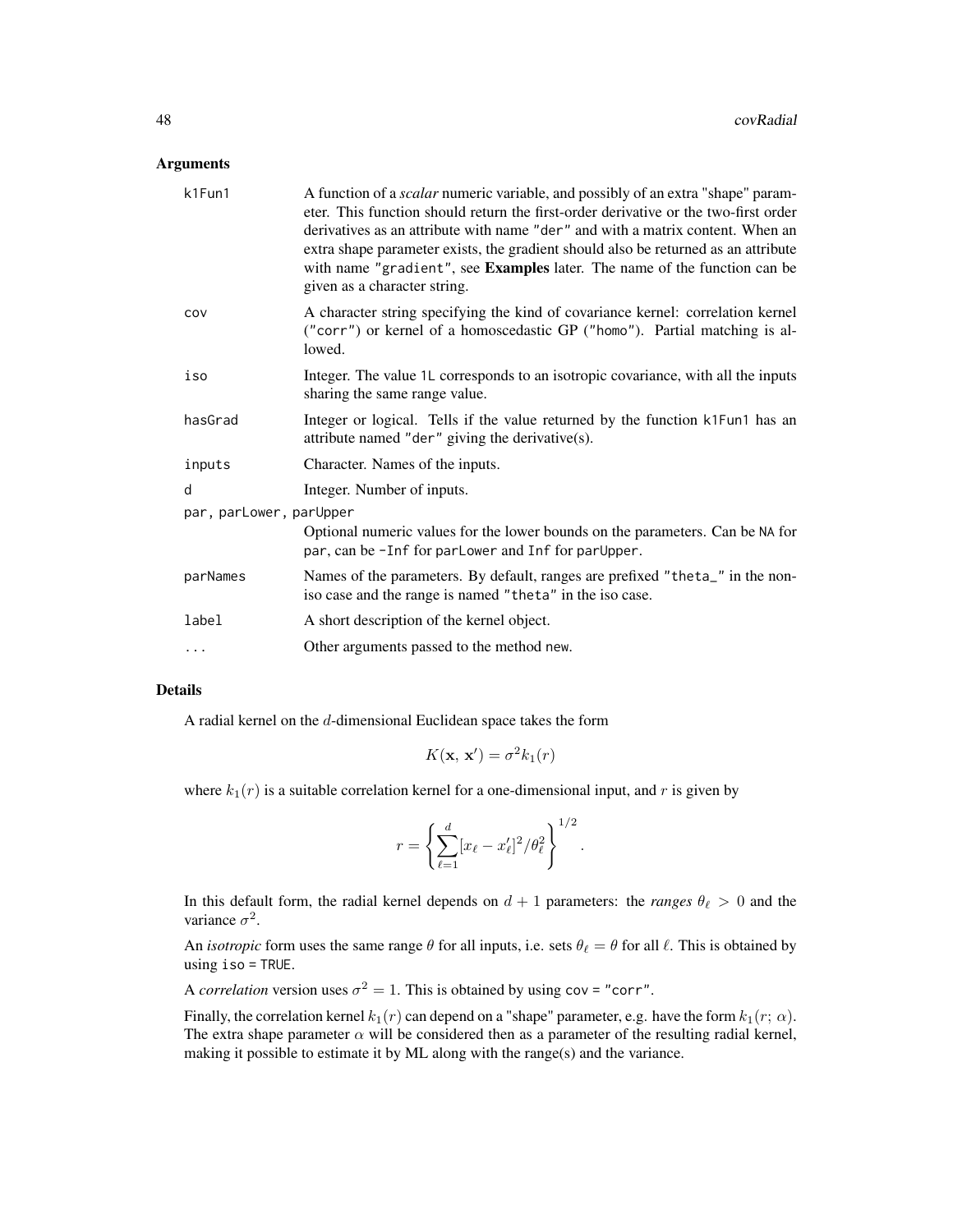#### covRadial and the contract of the contract of the contract of the contract of the contract of the contract of the contract of the contract of the contract of the contract of the contract of the contract of the contract of

#### Value

An object with class "covRadial".

#### **Note**

When k1Fun1 has more than one formal argument, its arguments with position  $> 1$  are assumed to be "shape" parameters of the model. Examples are functions with formals function( $x$ , shape  $= 1.0$ ) or function(x,alpha = 2.0, beta = 3.0), corresponding to vector of parameter names c("shape") and c("alpha","beta"). Using more than one shape parameter has not been tested yet.

Remind that using a one-dimensional correlation kernel  $k_1(r)$  here *does not* warrant that a positive semi-definite kernel will result for *any* dimension d. This question relates to Schoenberg's theorem and the concept of completely monotone functions.

#### References

Gregory Fassauher and Michael McCourt (2016) *Kernel-based Approximation Methods using MAT-LAB*. World Scientific.

### See Also

[k1Fun1Exp](#page-71-0), [k1Fun1Matern3\\_2](#page-71-0), [k1Fun1Matern5\\_2](#page-71-0) or [k1Fun1Gauss](#page-71-0) for examples of functions that can be used as values for the k1Fun1 formal.

## Examples

```
set.seed(123)
d \le -2; ng \le -20xg \le - seq(from = 0, to = 1, length.out = ng)
X \le - as.matrix(expand.grid(x1 = xg, x2 = xg))
## ============================================================================
## A radial kernel using the power-exponential one-dimensional
## function
## ============================================================================
d \leq -2myCovRadial \leq-covRadial(k1Fun1 = k1Fun1PowExp, d = 2, cov = "homo", iso = 1)coef(myCovRadial)
inputNames(myCovRadial) <- colnames(X)
coeff(myCovRadial) \leq c(alpha = 1.8, theta = 2.0, sigma2 = 4.0)y <- simulate(myCovRadial, X = X, nsim = 1)
persp(x = xg, y = xg, z = matrix(y, nrow = ng))## ============================================================================
## Define the inverse multiquadric kernel function. We return the first two
## derivatives and the gradient as attributes of the result.
## ============================================================================
myk1Fun \le function(x, beta = 2) {
    prov <-1 + x * x
```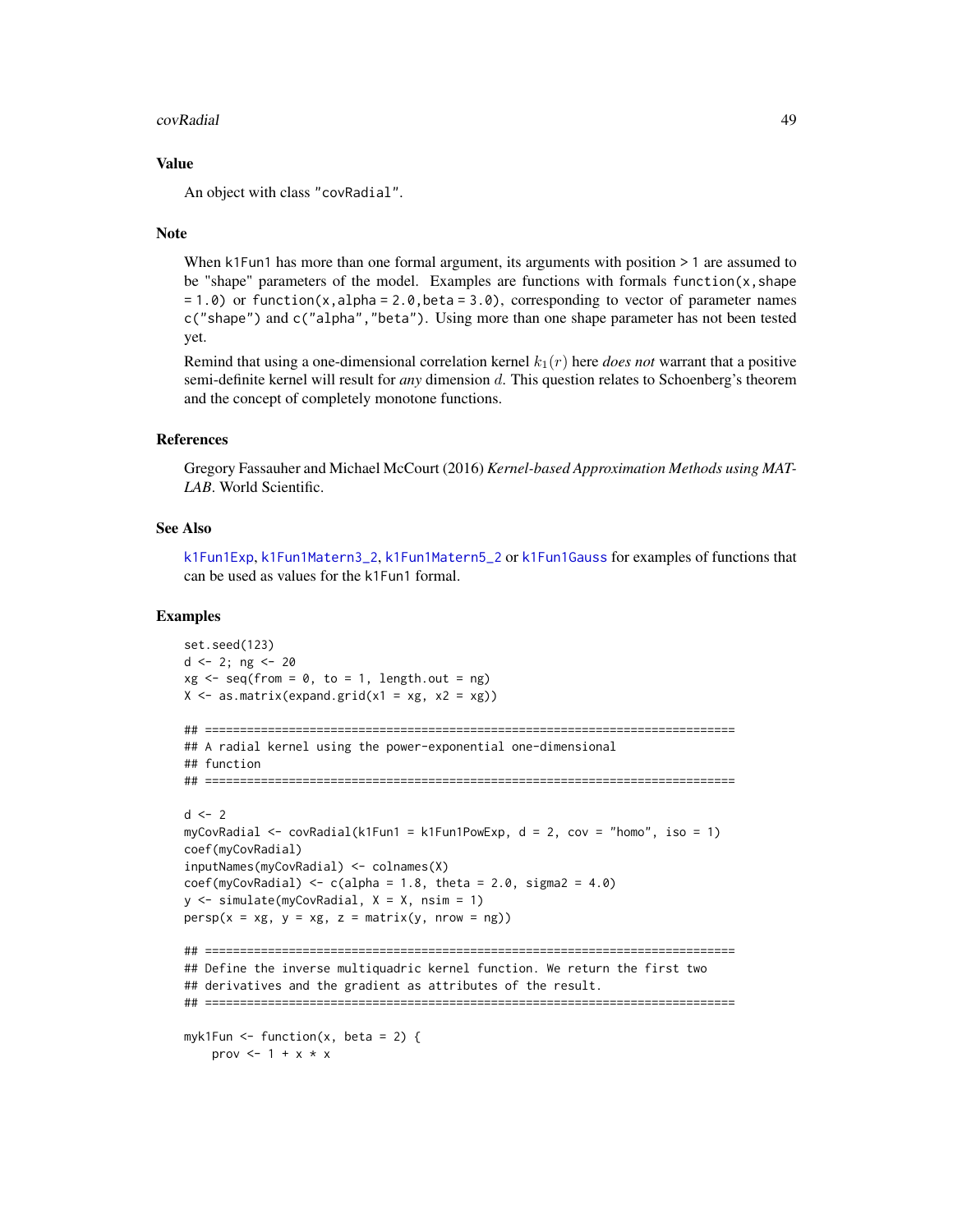```
res <- prov^(-beta)
   der \leq matrix(NA, nrow = length(x), ncol = 2)
   der[ , 1] <- - beta * 2 * x * res / prov
   der[, 2] <- -2 * beta * (1 - (1 + 2 * beta) * x * x) * res / prov / prov
   grad \leftarrow -log(prov) \star res
   attr(res, "gradient") <- grad
   attr(res, "der") <- der
    res
}
myCovRadial1 <- covRadial(k1Fun1 = myk1Fun, d = 2, cov = "homo", iso = 1)
coef(myCovRadial1)
inputNames(myCovRadial1) <- colnames(X)
coef(myCovRadial1) \leq c(beta = 0.2, theta = 0.4, sigma2 = 4.0)y1 <- simulate(myCovRadial1, X = X, nsim = 1)
persp(x = xg, y = xg, z = matrix(y1, nrow = ng))
```
<span id="page-49-0"></span>covRadial-class *Class* "covRadial"

#### Description

Class of radial covariance kernels.

### Objects from the Class

Objects can be created by calls of the form  $covRadial(....)$  of new("covRadial",...).

## **Slots**

- k1Fun1: Object of class "function" A function of a scalar numeric variable. Note that using a one-dimensional kernel here *does not* warrant that a positive semi-definite kernel results for any dimension d.
- k1Fun1Char: Object of class "character" describing the function in the slot k1Fun1.
- hasGrad: Object of class "logical". Tells if the value returned by the function kern1Fun has an attribute named "der" giving the derivative(s).
- cov: Object of class "integer". The value 0L corresponds to a correlation kernel while 1L is for a covariance kernel.
- iso: Object of class "integer". The value 1L corresponds to an isotropic covariance, with all the inputs sharing the same range value.
- label: Object of class "character". Short description of the object.
- d: Object of class "integer". Dimension, i.e. number of inputs.
- inputNames: Object of class "optCharacter". Names of the inputs.
- parLower: Object of class "numeric". Numeric values for the lower bounds on the parameters. Can be -Inf.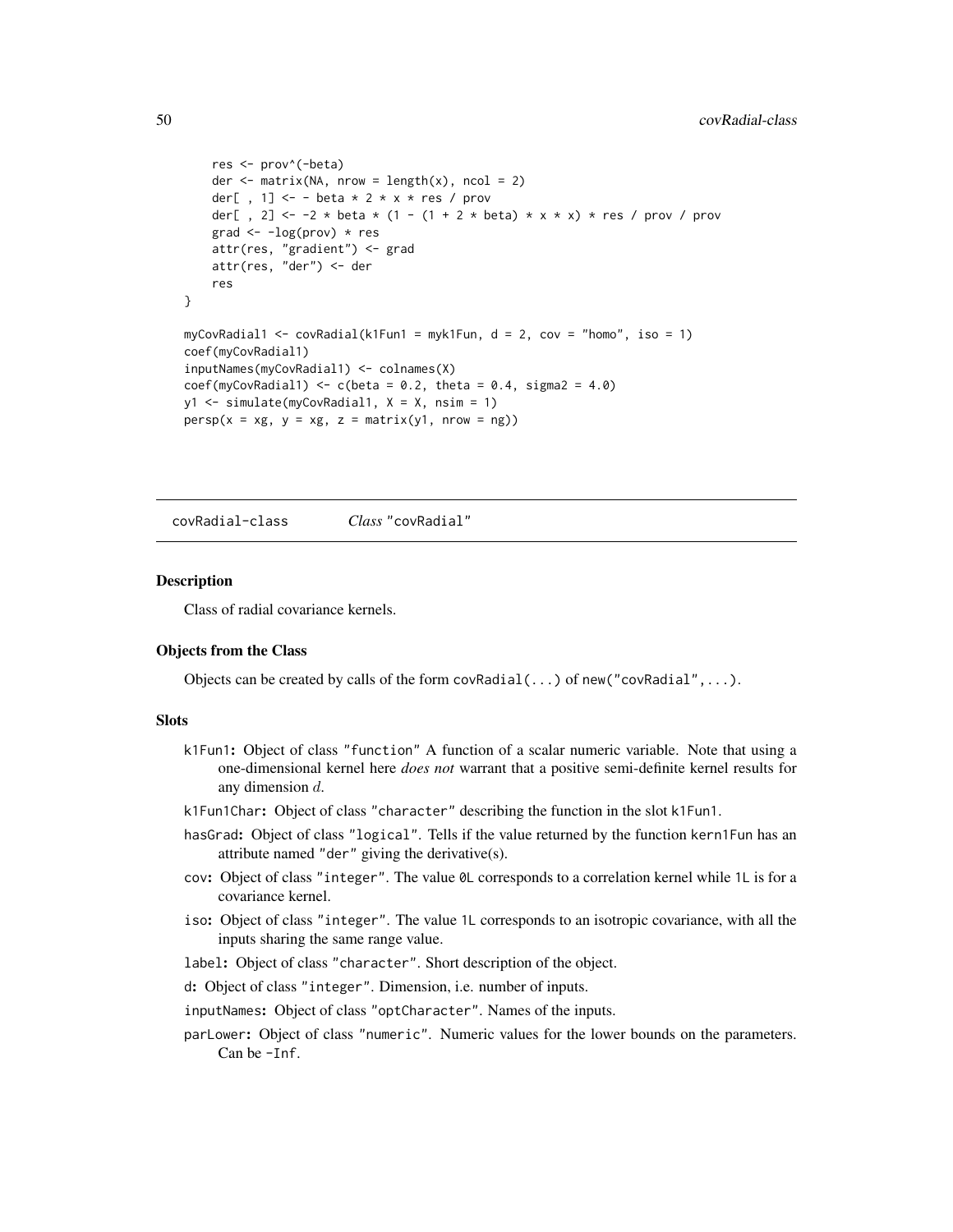- parUpper: Object of class "numeric". Numeric values for the upper bounds on the parameters. Can be Inf.
- par: Object of class "numeric". Numeric values for the parameters. Can be NA.
- parN1: Object of class "integer". Number of parameters of the function kern1Fun (such as a shape).
- parN: Object of class "integer". Number of parameters for the object. The include: *direct* parameters in the function kern1Fun, ranges, and variance.

kern1ParNames: Object of class "character". Names of the *direct* parameters.

kernParNames: Object of class "character". Names of the parameters.

#### Extends

Class ["covAll"](#page-21-0), directly.

#### Methods

- coef<- signature(object = "covRadial", value = "numeric"): Set the vector of values for the parameters.
- coefLower<- signature(object = "covRadial"): Set the vector of lower bounds on the parameters.
- coefLower signature(object = "covRadial"): Get the vector of lower bounds on the parameters.
- coef signature(object = "covRadial"): Get the vector of values for the parameters.
- coefUpper<- signature(object = "covRadial"): Set the vector of upper bounds on the parameters.
- coefUpper signature(object = "covRadial"): Get the vector of upper bounds on the parameters.
- covMat signature(object = "covRadial"): Compute the covariance matrix for given sites.

npar signature(object = "covRadial"): Get the number of parameters.

scores signature(object = "covRadial"): Compute the scores i.e. the derivatives w.r.t. the parameters of the contribution of the covariance in the log-likelihood of a gp.

show signature(object = "covRadial"): Print or show the object.

**varVec** signature(object = "covRadial"): Compute the variance vector for given sites.

### See Also

The creator function [covRadial](#page-46-0), where some details are given on the form of kernel. [covMan](#page-29-0) and [covMan](#page-32-0) for a comparable but more general class.

#### Examples

showClass("covRadial")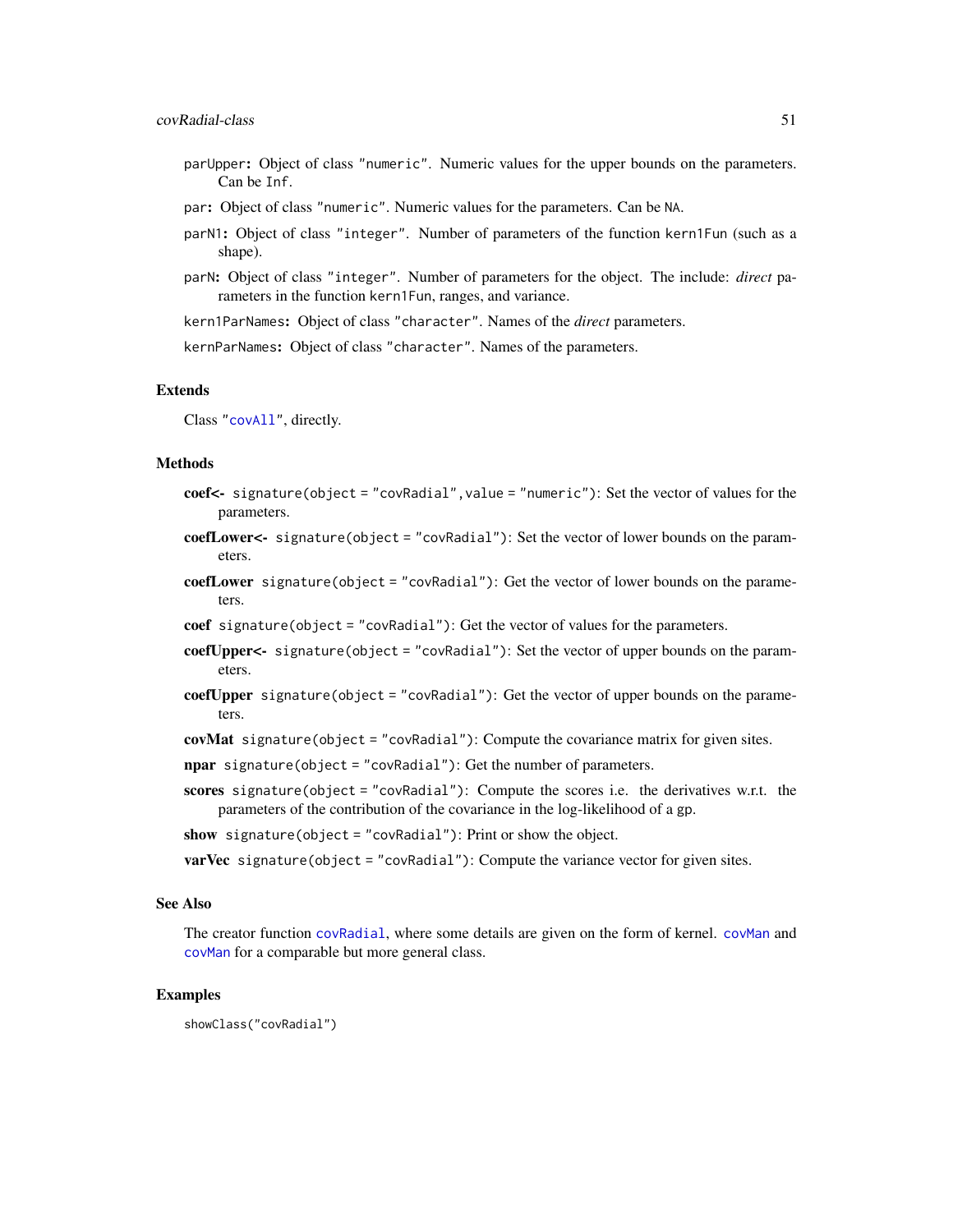<span id="page-51-0"></span>Creator for the class "covTP".

## Usage

```
covTP(k1Fun1 = k1Fun1Gauss,
     cov = c("corr", "homo"),iso = 0, iso1 = 1L,
     hasGrad = TRUE,inputs = NULL,
     d = NULL,parNames,
     par = NULL, parLower = NULL, parUpper = NULL,
     label = "Tensor product kernel",
      ...)
```
# Arguments

| k1Fun1   | A kernel function of a <i>scalar</i> numeric variable, and possibly of an extra "shape"<br>parameter. This function can also return the first-order derivative or the two-first<br>order derivatives as an attribute with name "der" and with a matrix content.<br>When an extra shape parameter exists, the gradient can also be returned as an<br>attribute with name "gradient", see Examples later. The name of the function<br>can be given as a character string. |
|----------|-------------------------------------------------------------------------------------------------------------------------------------------------------------------------------------------------------------------------------------------------------------------------------------------------------------------------------------------------------------------------------------------------------------------------------------------------------------------------|
| COV      | A character string specifying the kind of covariance kernel: correlation kernel<br>("corr") or kernel of a homoscedastic GP ("homo"). Partial matching is al-<br>lowed.                                                                                                                                                                                                                                                                                                 |
| iso      | Integer. The value 1L corresponds to an isotropic covariance, with all the inputs<br>sharing the same range value.                                                                                                                                                                                                                                                                                                                                                      |
| iso1     | Integer. This applies only when k1Fun1 contains one or more parameters that<br>can be called 'shape' parameters. At now, only one such parameter can be found<br>in k1Fun1 and consequently iso1 must be of length one. With $iso1 = 0$ the<br>shape parameter in k1Fun1 will generate d parameters in the covTP object with<br>their name suffixed by the dimension. When iso1 is 1 only one shape parameter<br>will be created in the covTP object.                   |
| hasGrad  | Integer or logical. Tells if the value returned by the function k1Fun1 has an<br>attribute named "der" giving the derivative(s).                                                                                                                                                                                                                                                                                                                                        |
| inputs   | Character. Names of the inputs.                                                                                                                                                                                                                                                                                                                                                                                                                                         |
| d        | Integer. Number of inputs.                                                                                                                                                                                                                                                                                                                                                                                                                                              |
| parNames | Names of the parameters. By default, ranges are prefixed "theta_" in the non-<br>iso case and the range is named "theta" in the iso case.                                                                                                                                                                                                                                                                                                                               |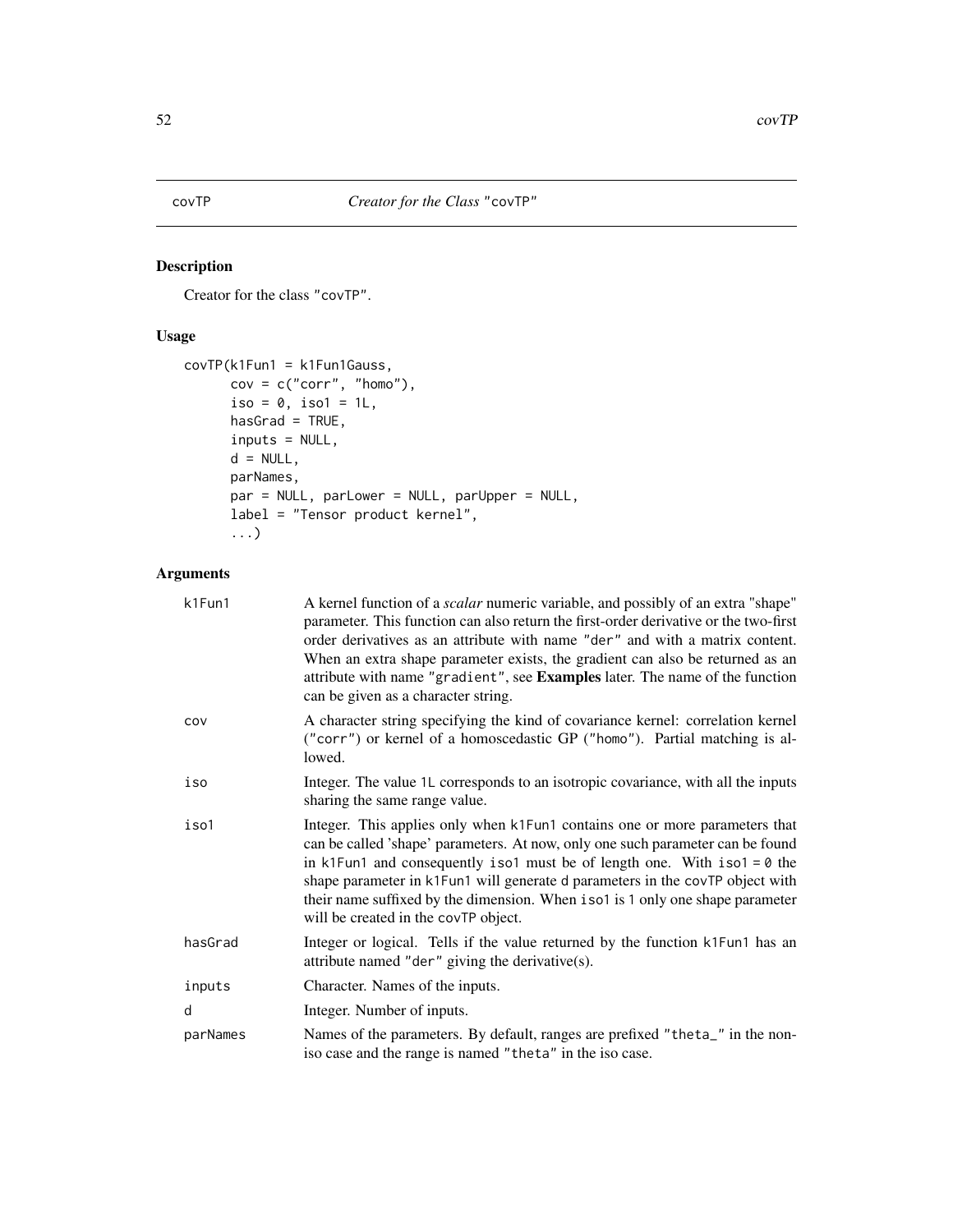| par      | Numeric values for the parameters. Can be NA.                       |
|----------|---------------------------------------------------------------------|
| parLower | Numeric values for the lower bounds on the parameters. Can be -Inf. |
| parUpper | Numeric values for the upper bounds on the parameters. Can be Inf.  |
| label    | A short description of the kernel object.                           |
|          | Other arguments passed to the method new.                           |

## Details

A tensor-product kernel on the  $d$ -dimensional Euclidean space takes the form

$$
K(\mathbf{x}, \mathbf{x}') = \sigma^2 \prod_{\ell=1}^d \kappa(r_\ell)
$$

where  $\kappa(r)$  is a suitable correlation kernel for a one-dimensional input, and  $r_\ell$  is given by  $r_\ell :=$  $[x_{\ell} - x'_{\ell}] / \theta_{\ell}$  for  $\ell = 1$  to d.

In this default form, the tensor-product kernel depends on  $d + 1$  parameters: the *ranges*  $\theta_{\ell} > 0$  and the variance  $\sigma^2$ .

An *isotropic* form uses the same range  $\theta$  for all inputs, i.e. sets  $\theta_{\ell} = \theta$  for all  $\ell$ . This is obtained by using iso = TRUE.

A *correlation* version uses  $\sigma^2 = 1$ . This is obtained by using cov = "corr".

Finally, the correlation kernel  $\kappa(r)$  can depend on a "shape" parameter, e.g. have the form  $\kappa(r; \alpha)$ . The extra shape parameter  $\alpha$  will be considered then as a parameter of the resulting tensor-product kernel, making it possible to estimate it by ML along with the range(s) and the variance.

## Value

An object with class "covTP".

## Examples

```
## Not run:
if (require(DiceKriging)) {
   ## a 16-points factorial design and the corresponding response
   d \langle - 2; n \langle - 16; x \langle - seq(from = 0.0, to = 1.0, length.out = 4)
   X \leq - expand.grid(x1 = x, x2 = x)
   y <- apply(X, 1, DiceKriging::branin)
    ## kriging model with matern5_2 covariance structure, constant
    ## trend. A crucial point is to set the upper bounds!
    mycov <- covTP(k1Fun1 = k1Fun1Matern5_2, d = 2, cov = "homo")coefUpper(mycov) <- c(2.0, 2.0, 1e10)
   mygp \leq gp(y \sim 1, data = data.frame(X, y),
               cov = mycov, multistart = 100, noise = FALSE)
   nGrid \leq 50; xGrid \leq seq(from = 0, to = 1, length.out = nGrid)
    XGrid \leftarrow expand.grid(x1 = xGrid, x2 = xGrid)yGrid <- apply(XGrid, 1, DiceKriging::branin)
   pgp <- predict(mygp, XGrid)$mean
```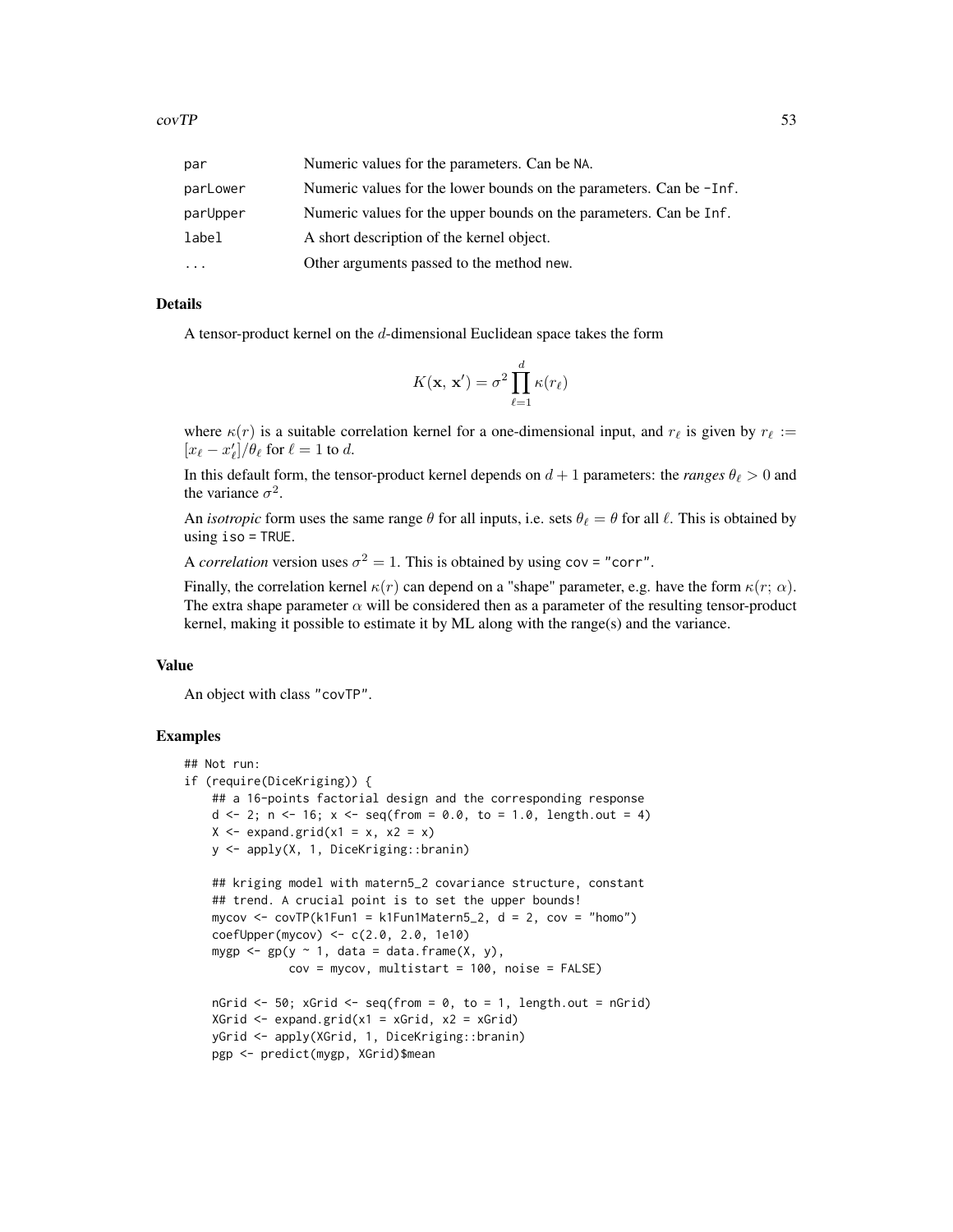```
mykm \leq km(design = X, response = y)
    pkm <- predict(mykm, XGrid, "UK")$mean
    c("km" = sqrt(mean((yGrid - pkm)^2)),"gp'' = sqrt(mean((yGrid - pgp)^2)))}
## End(Not run)
```
covTP-class *Class* "covTP"

### **Description**

S4 class representing a Tensor Product (TP) covariance kernel.

### Objects from the Class

Objects can be created by calls of the form new("covTP",...) or by using the [covTP](#page-51-0) function.

## Slots

k1Fun1: Object of class "function" A function of a scalar numeric variable.

k1Fun1Char: Object of class "character" describing the function in the slot k1Fun1.

- hasGrad: Object of class "logical". Tells if the value returned by the function kern1Fun has an attribute named "der" giving the derivative(s).
- cov: Object of class "integer". The value 0L corresponds to a correlation kernel while 1L is for a covariance kernel.
- iso: Object of class "integer". The value 1L corresponds to an isotropic covariance, with all the inputs sharing the same range value.
- iso1: Object of class "integer" used only when the function in the slot k1Fun1 depends on parameters i.e. has more than one formal argument. NOT IMPLEMENTED YET.
- label: Object of class "character". Short description of the object.
- d: Object of class "integer". Dimension, i.e. number of inputs.
- inputNames: Object of class "optCharacter". Names of the inputs.
- parLower: Object of class "numeric". Numeric values for the lower bounds on the parameters. Can be -Inf.
- parUpper: Object of class "numeric". Numeric values for the upper bounds on the parameters. Can be Inf.
- par: Object of class "numeric". Numeric values for the parameters. Can be NA.
- kern1ParN1: Object of class "integer". The number of parameters in k1Fun1 (such as a shape).
- parN1: Object of class "integer". Number of parameters of the function kern1Fun (such as a shape).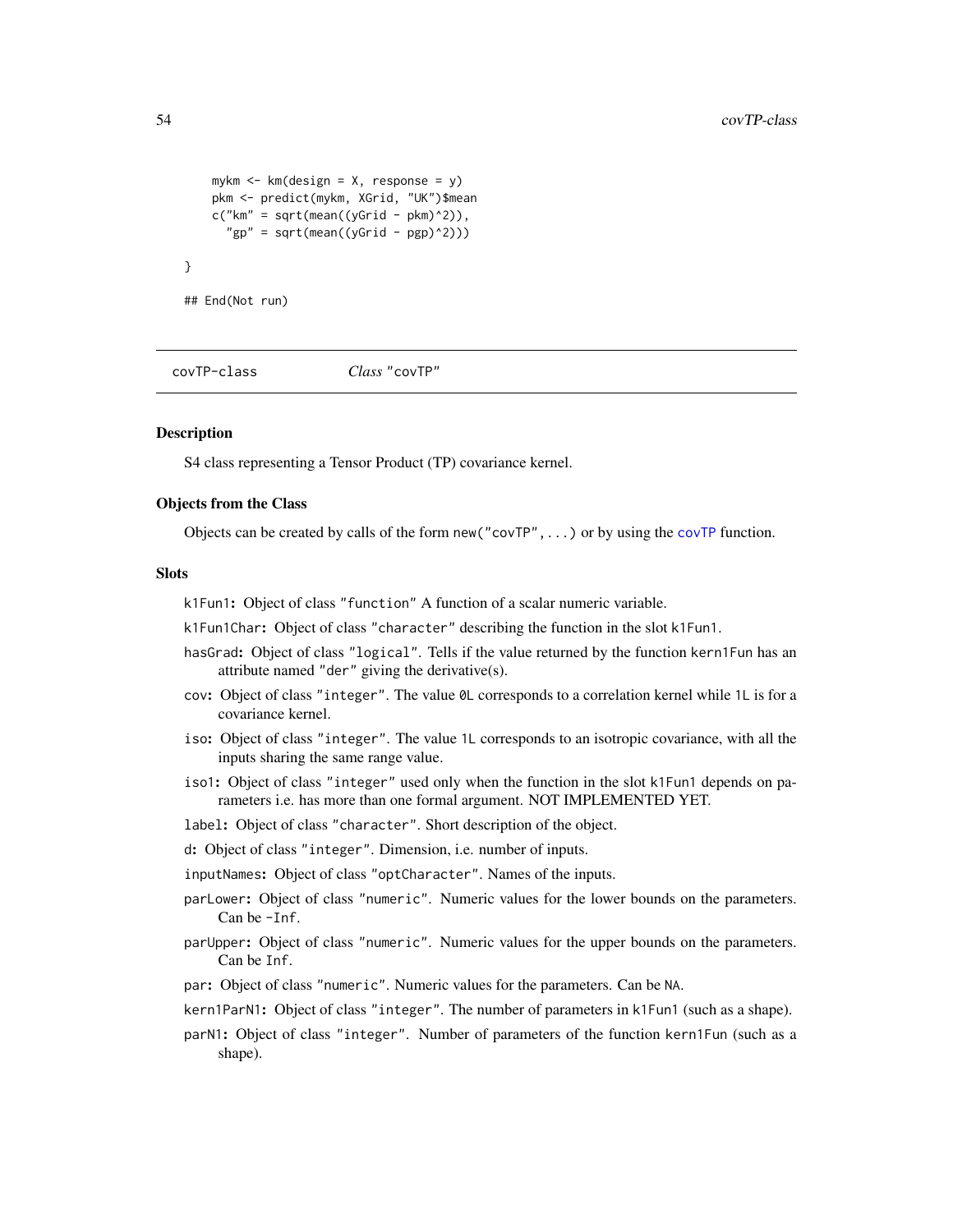#### $covTS$  55

- parN: Object of class "integer". Number of parameters for the object. The include: *direct* parameters in the function kern1Fun, ranges, and variance.
- kern1ParNames: Object of class "character". Names of the *direct* parameters.
- kernParNames: Object of class "character". Names of the parameters.

### Extends

Class ["covAll"](#page-21-0), directly.

## Methods

coef signature(object = "covTP"): Get the vector of values for the parameters.

coef<- signature(object = "covTP", value = "numeric"): Set the vector of values for the parameters.

coefLower signature(object = "covTP"): Get the vector of lower bounds on the parameters.

coefLower<- signature(object = "covTP"): Set the vector of lower bounds on the parameters.

coefUpper signature(object = "covTP"): Get the vector of upper bounds on the parameters.

coefUpper<- signature(object = "covTP"): Set the vector of upper bounds on the parameters.

covMat signature(object = "covTP"): Compute the covariance matrix for given sites.

npar signature(object = "covTP"): Get the number of parameters.

scores signature(object = "covTP"): Compute the scores i.e. the derivatives w.r.t. the parameters of the contribution of the covariance in the log-likelihood of a gp.

show signature(object = "covTP"): Print or show the object.

**varVec** signature(object = "covTP"): Compute the variance vector for given sites.

#### See Also

[covRadial](#page-49-0) which is a similar covariance class and [covTP](#page-51-0) which is intended to be the standard creator function for this class.

#### Examples

showClass("covTP")

<span id="page-54-0"></span>covTS *Creator Function for* covTS *Objects*

#### Description

Creator function for covTS objects representing a Tensor Sum covariance kernel.

#### Usage

```
covTS(inputs = paste("x", 1:d, sep = ""),
     d = length(inputs), kernel = "k1Matern5_2",dep = NULL, value = NULL, var = 1, ...)
```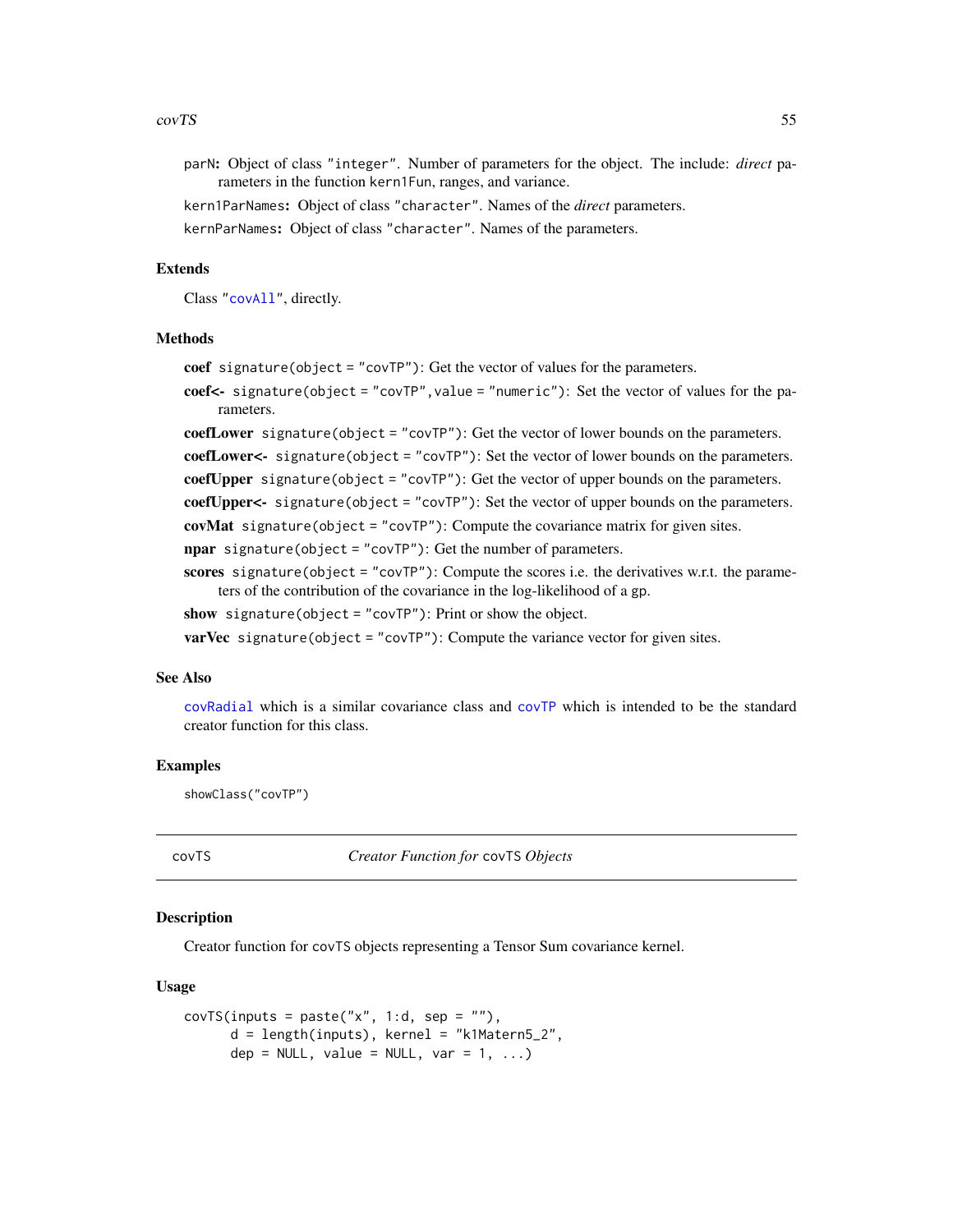### Arguments

| inputs | Character vector giving the names of the inputs used as arguments of kernel.<br>Optional if d is given.                                                                                                                                                                                                                                                                                                                                   |
|--------|-------------------------------------------------------------------------------------------------------------------------------------------------------------------------------------------------------------------------------------------------------------------------------------------------------------------------------------------------------------------------------------------------------------------------------------------|
| d      | Integer specifying the spatial dimension (equal to the number of inputs). Op-<br>tional if inputs is given.                                                                                                                                                                                                                                                                                                                               |
| kernel | Character, name of the one-dimensional kernel.                                                                                                                                                                                                                                                                                                                                                                                            |
| dep    | Character vector with elements "cst" or "input" usually built using the con-<br>catenation c. The names must correspond to parameters of the kernel specified<br>with kernel. When an element is "cst", the corresponding parameter of the 1d<br>kernel will be the same for all inputs. When the element is "input", the cor-<br>responding parameter of the 1d kernel gives birth to d parameters in the covTS<br>object, one by input. |
| value  | Named numeric vector. The names must correspond to the 1d kernel parameters.                                                                                                                                                                                                                                                                                                                                                              |
| var    | Numeric vector giving the variances $\sigma_i^2$ that weight the d components.                                                                                                                                                                                                                                                                                                                                                            |
| .      | Not used at this stage.                                                                                                                                                                                                                                                                                                                                                                                                                   |

## Details

A covTS object represents a  $d$ -dimensional kernel object  $K$  of the form

$$
K(\mathbf{x}, \mathbf{x}'; \boldsymbol{\theta}) = \sum_{i=1}^{d} k(x_i, x_i'; \boldsymbol{\theta}_{\mathbf{s}_i})
$$

where k is the covariance kernel for a Gaussian Process  $Y_x$  indexed by a scalar x. The d numbers  $x_i$  stand for the components of the d-dimensional location vector x. The length p of all the vectors  $s_i$  is the number of parameters of the one-dimensional kernel k, i.e. 2 or 3 for classical covariance kernels.

The package comes with the following covariance kernels which can be given as kernel argument.

| name     | description                                   |   | par. names          |
|----------|-----------------------------------------------|---|---------------------|
| k1Exp    | exponential                                   |   | range, var          |
|          | k1Matern3_2 Matérn $\nu = 3/2$                | 2 | range, var          |
|          | k1Matern5_2 Matérn $\nu = 5/2$                |   | range, var          |
| k1PowExp | power exponential                             |   | 3 range, shape, var |
| k1Gauss  | gaussian or "square exponential" 2 range, var |   |                     |

Note that the exponential kernel of k1Exp is identical to the Matérn kernel for  $\nu = 1/2$ , and that the three Matérns kernels provided here for  $\nu = 1/2$ ,  $\nu = 3/2$  and  $\nu = 5/2$  are special cases of Continuous AutoRegressive (CAR) process covariances, with respective order 1, 2 and 3.

# Value

An object with S4 class "covTS".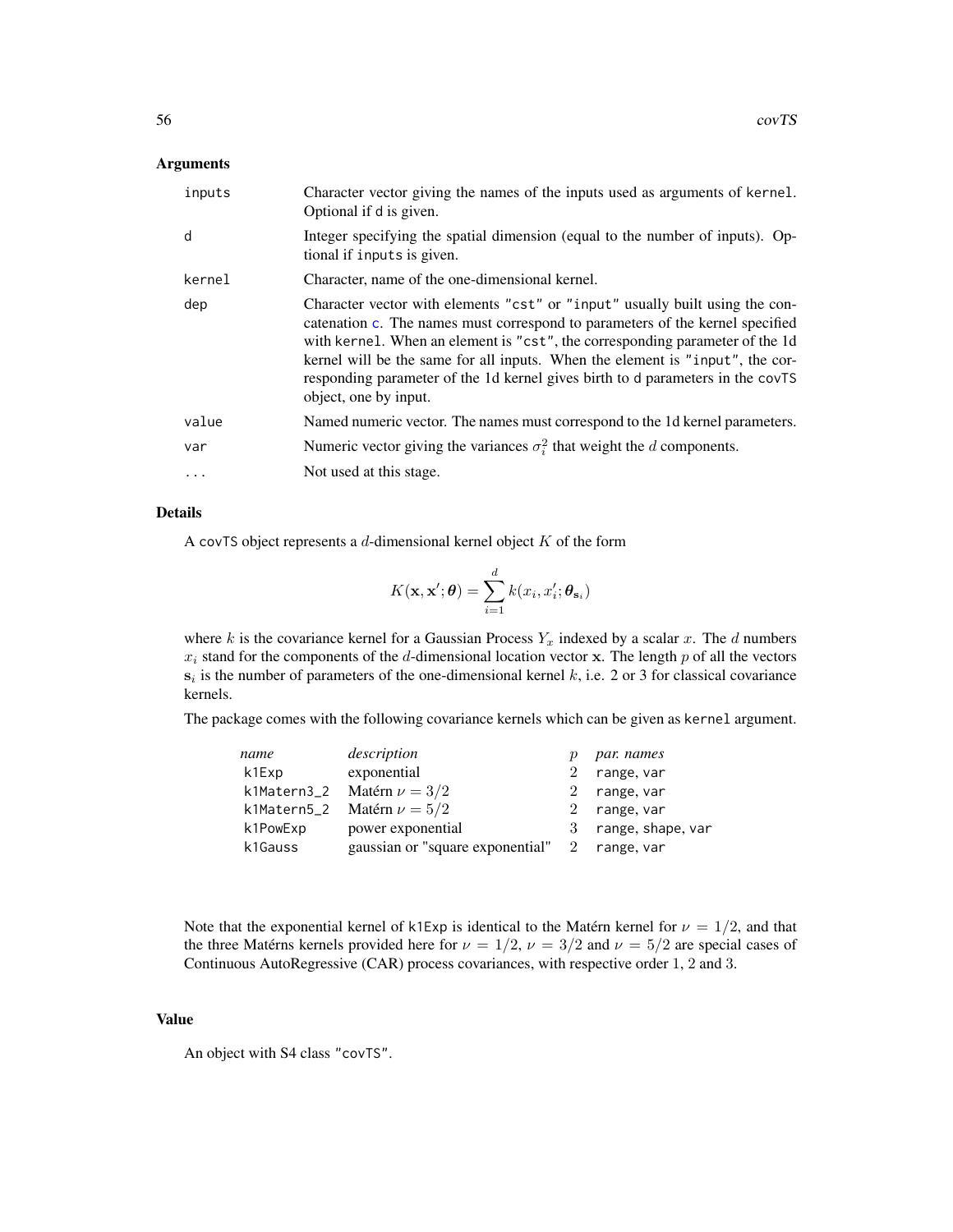#### covTS-class 57

## Caution

The  $1d$  kernel k as given in kernel is always assumed to have a variance parameter with name var. This assumption may be relaxed in future versions.

## Note

Most arguments receive default values or are recycled if necessary.

#### Author(s)

Y. Deville, O. Roustant D. Ginsbourger

# References

N. Durrande, D. Ginsbourger, and O. Roustant (2012) Additive "Covariance kernels for highdimensional Gaussian Process modeling", *Annales de la Faculté des Sciences de Toulouse* 21(3), pp. 481–499.

### Examples

```
myCov1 <- covTS(kernel = "k1Exp", inputs = c("v1", "v2", "v3"),
                dep = c(range = "input")coef(myCov1) \leq c(range = c(0.3, 0.7, 0.9), sigma2 = c(2, 2, 8))myCov1
coef(myCov1)
coef(myCov1, as = "matrix")
coef(myCov1, as = "list")
coef(myCov1, as = "matrix", type = "range")
# with a common range parameter
myCov2 <- covTS(kernel = "k1Exp", inputs = c("v1", "v2", "v3"),dep = c(range = "cst"), value = c(range = 0.7),
                var = c(2, 2, 8)myCov2
myCov3 <- covTS(d = 3, kernel = "k1PowExp",
                dep = c(range = "cst", shape = "cst"),value = c(shape = 1.8, range = 1.1),var = c(2, 2, 8)myCov3
```
covTS-class *Class* "covTS"

### Description

S4 class representing a Tensor Sum (TS) covariance kernel.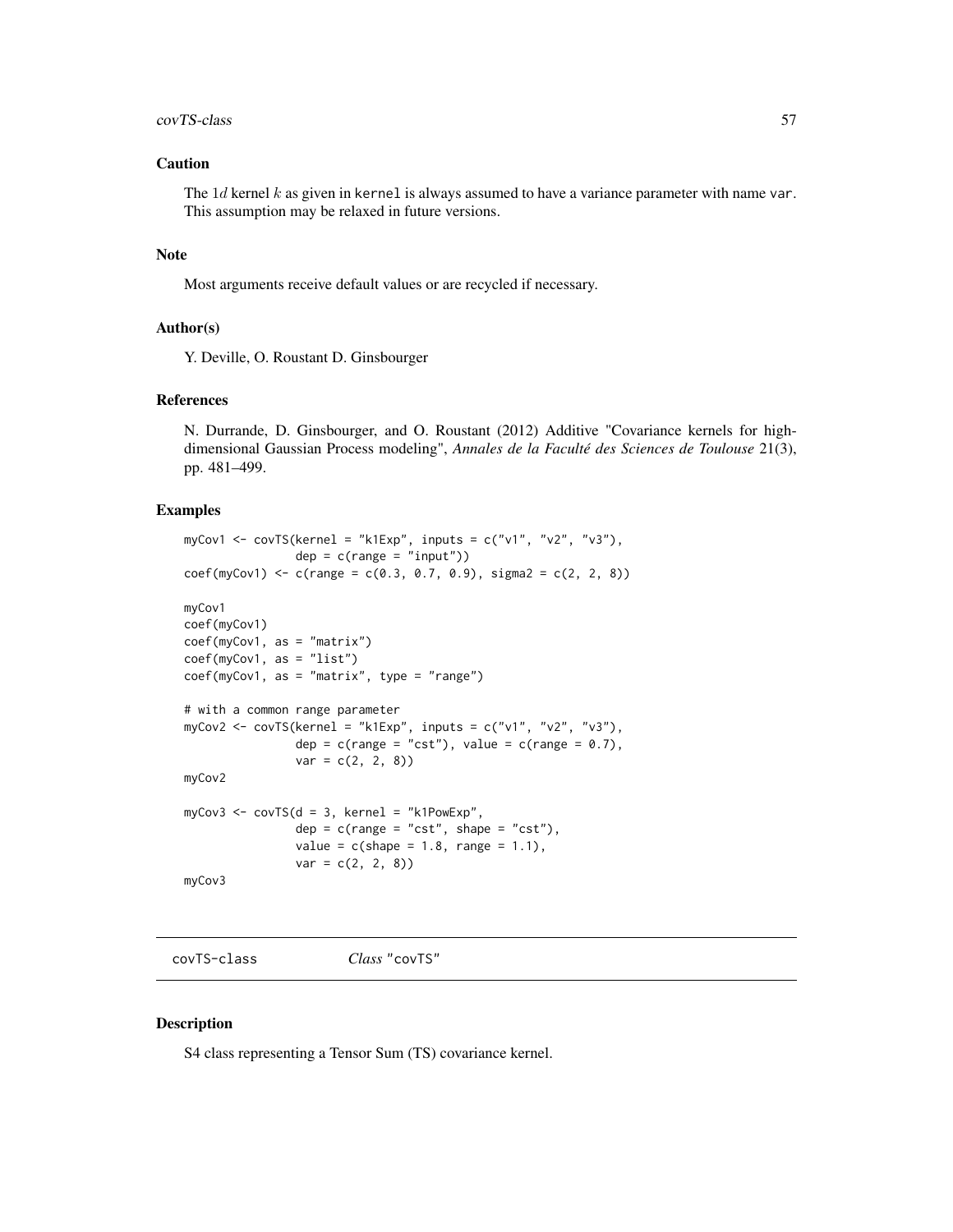### Objects from the Class

Objects can be created by call of the form  $new("covTS", \ldots)$  $new("covTS", \ldots)$  $new("covTS", \ldots)$  or by using the covTS function.

#### **Slots**

d: Object of class "integer", the spatial dimension or number of inputs of the covariance.

inputNames: Object of class "character", vector of input names. Length d.

kernel: Object of class "covMan" representing a 1d kernel.

- kernParNames: Object of class "character", name of the kernel (among the allowed ones).
- kernParCodes: Object of class "integer", an integer code stating the dependence of the parameter to the input.

par: Object of class "numeric", numeric vector of parameter values.

parN: Object of class "integer", total number of parameters.

parInput: Object of class "integer", the number of the inputs for each parameter. Same length as par, values between 1 and d.

parLower: ,

parUpper: Object of class "numeric" numeric, vector of (possibly infinite) lower/upper bounds on parameters.

parBlock: Object of class "integer"

#### Methods

coef signature(object = "covTS"): extracts the numeric values of the covariance parameters.

- coef<- signature(object = "covTS"): replaces the whole vector of coefficients, as required during ML estimation.
- coefLower signature(object = "covTS"): extracts the numeric values of the lower bounds.
- coefLower<- signature(object = "covTS"): replacement method for lower bounds on covTS coefficients.
- $coefUpper$  signature(object = "covTS"): ...
- coefUpper<- signature(object = "covTS"): replacement method for upper bounds on covTS coefficients.
- covMat signature(object = "covTS"): builds the covariance matrix, or the cross covariance matrix between two sets of locations for a covTS object.
- **kernelName** signature(object = "covTS"): return the character value of the kernel name.
- $parMap$  signature(object = "covTS"): an integer matrix used to map the covTS parameters on the inputs and kernel parameters during the computations.

scores signature(object = "covTS"): computes the scores.

show signature(object = "cov $TS$ "): prints in a custom format.

 $simuPar$  signature(object = "covTS"): simulates random values for the covariance parameters.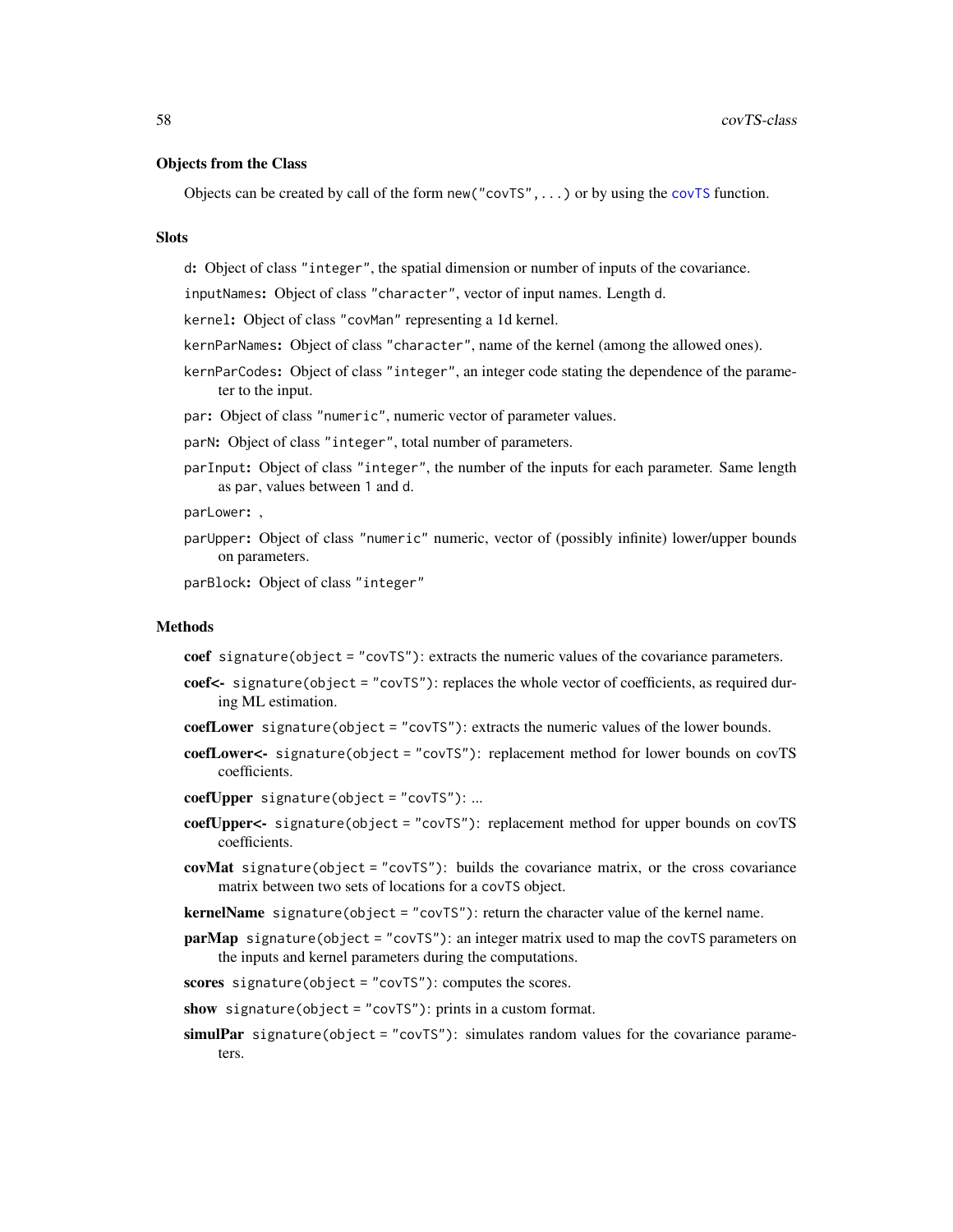# Note

The names of the methods strive to respect a [camelCase](https://en.wikipedia.org/wiki/CamelCase) naming convention.

While the coef<- replacement method is typically intended for internal use during likelihood maximization, the coefLower<- and coefUpper<- replacement methods can be used when some rough information exists on the possible values of the parameters.

### Author(s)

Y. Deville, O. Roustant, D. Ginsbourger.

## See Also

The [covTS](#page-54-0) function providing a creator.

### Examples

showClass("covTS")

gls *Generic Function: Generalized Least Squares Estimation with a Given Covariance Kernel*

## Description

Generic function computing a Generalized Least Squares estimation with a given covariance kernel.

#### Usage

gls(object, ...)

## Arguments

| object   | An object representing a covariance kernel. |
|----------|---------------------------------------------|
| $\cdots$ | Other arguments for methods.                |

## Value

A list with several elements corresponding to the estimation results.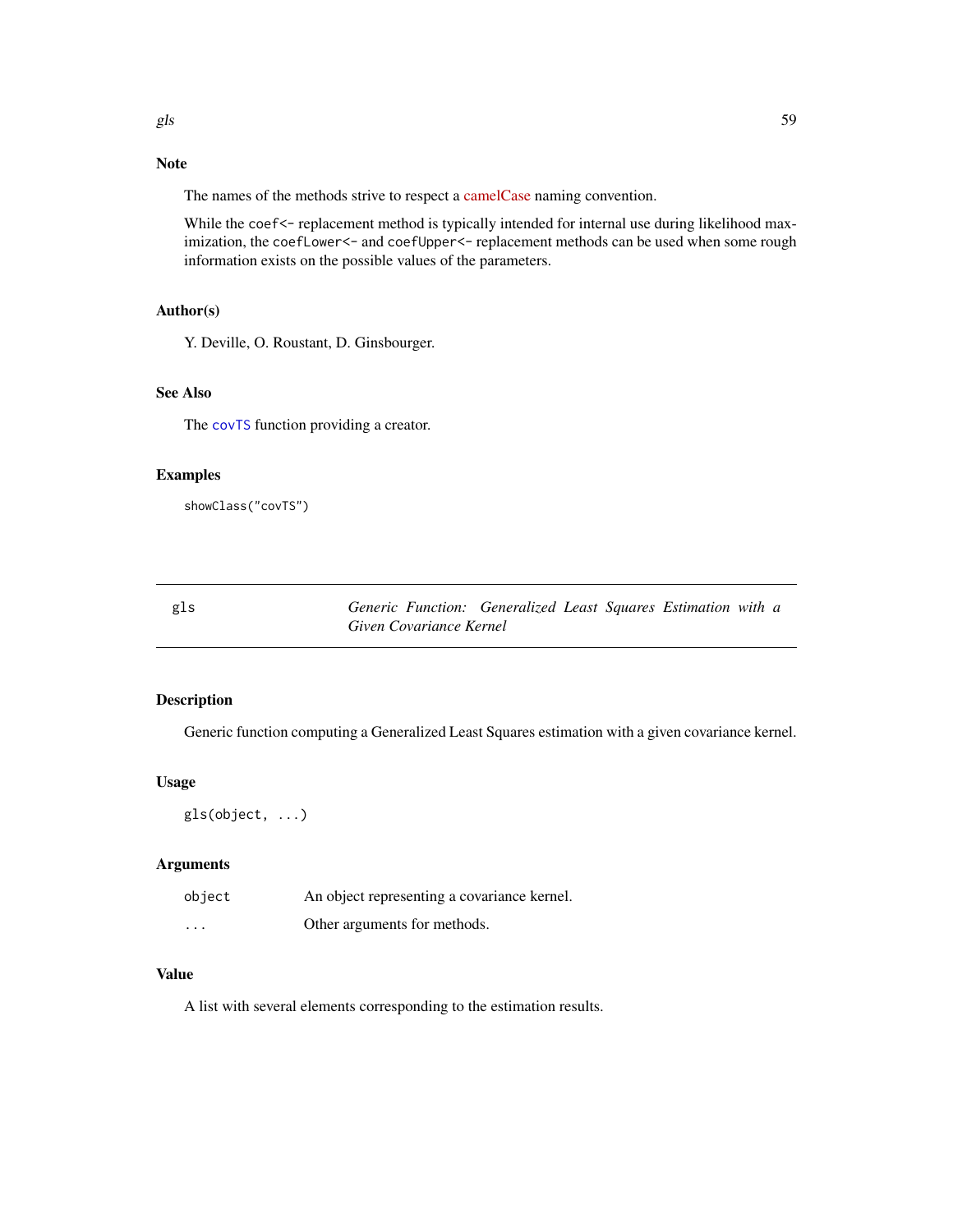Generalized Least Squares (GLS) estimation for a linear model with a covariance given by the covariance kernel object. The method gives auxiliary variables as needed in many algebraic computations.

## Usage

```
## S4 method for signature 'covAll'
gls(object,
    y, X, F = NULL, varNoise = NULL,
   beta = NULL, checkNames = TRUE,
    ...)
```
## Arguments

| An object with "covAll" class.                                                                                                                                                                           |
|----------------------------------------------------------------------------------------------------------------------------------------------------------------------------------------------------------|
| The response vector with length $n$ .                                                                                                                                                                    |
| The input (or spatial design) matrix with $n$ rows and $d$ columns. This matrix<br>must be compatible with the given covariance object, see checkX, covAll, matrix-method.                               |
| A trend design matrix with n rows and p columns. When F is NULL no trend is<br>used and the response y is simply a realization of a centered Gaussian Process<br>with covariance kernel given by object. |
| A known noise variance. When provided, must be a positive numeric value.                                                                                                                                 |
| A known vector of trend parameters. Default is NULL indicating that the trend<br>parameters must be estimated.                                                                                           |
| Logical. If TRUE (default), check the compatibility of X with object, see checkX.                                                                                                                        |
| not used yet.                                                                                                                                                                                            |
|                                                                                                                                                                                                          |

### Details

There are two options: for unknown trend, this is the usual GLS estimation with given covariance kernel; for a known trend, it returns the corresponding auxiliary variables (see value below).

## Value

A list with several elements.

betaHat Vector  $\widehat{\beta}$  of length p containing the estimated coefficients if beta = NULL, or the known coefficients  $\beta$  either.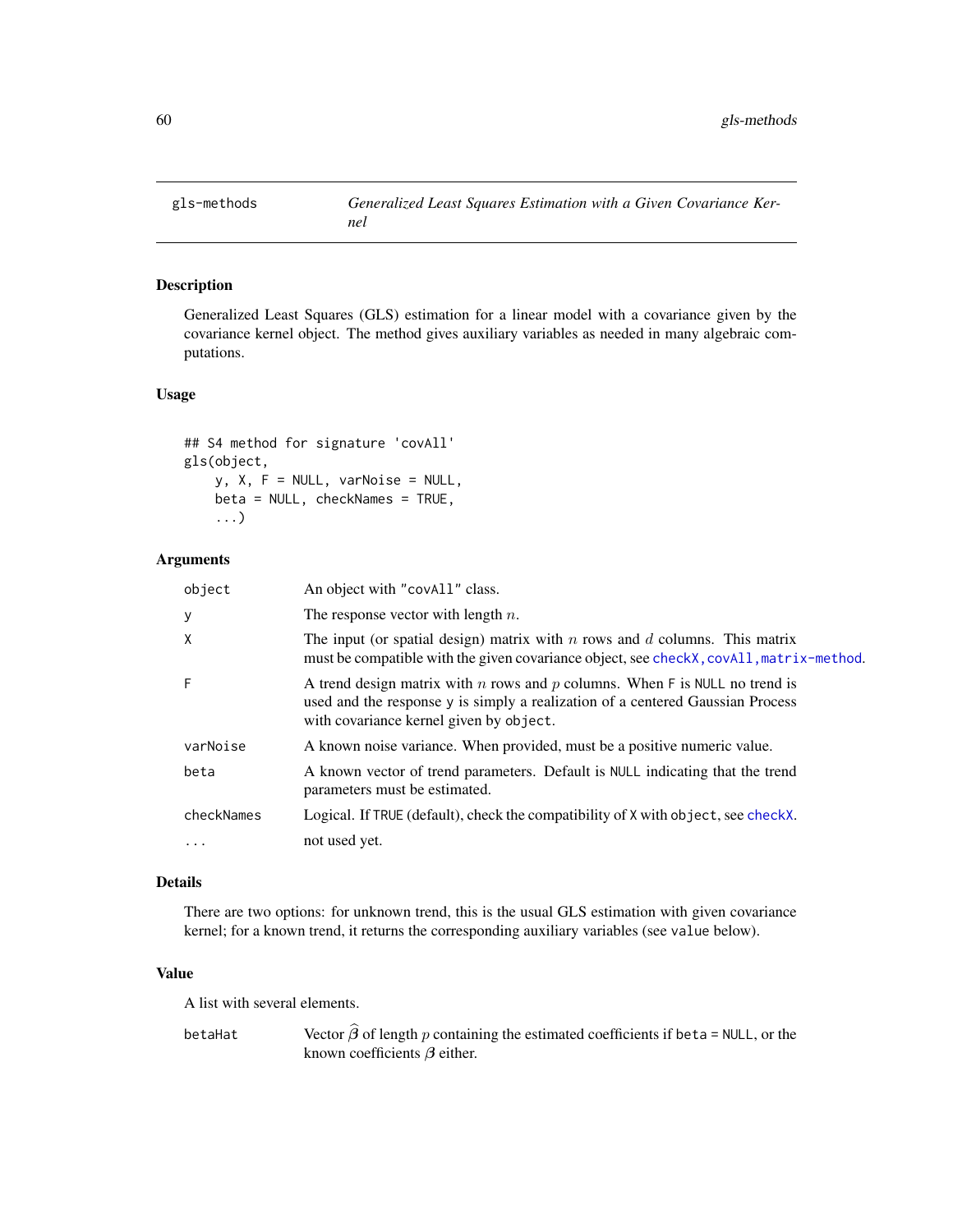| L.      | The (lower) Cholesky root matrix $L$ of the covariance matrix $C$ . This matrix<br>has <i>n</i> rows and <i>n</i> columns and $C = LL^\top$ . |
|---------|-----------------------------------------------------------------------------------------------------------------------------------------------|
| eStar   | Vector of length n: $e^* = L^{-1}(y - X\widehat{\beta}).$                                                                                     |
| Fstar   | Matrix $n \times p$ : $\mathbf{F}^* := \mathbf{L}^{-1} \mathbf{F}$ .                                                                          |
| sseStar | Sum of squared errors: $e^{*T}e^*$ .                                                                                                          |
| RStar   | The 'R' upper triangular $p \times p$ matrix in the QR decomposition of FStar: $\mathbf{F}^* =$<br>$QR^{\star}$ .                             |

All objects having length p or having one of their dimension equal to p will be NULL when F is NULL, meaning that  $p = 0$ .

### Author(s)

Y. Deville, O. Roustant

#### References

Kenneth Lange (2010), *Numerical Analysis for Statisticians* 2nd ed. pp. 102-103. Springer-Verlag,

#### Examples

```
## a possible 'covTS'
myCov <- covTS(inputs = c("Temp", "Humid"),
               kernel = "k1Matern5_2",
               dep = c(range = "input"),
               value = c(range = 0.4)d <- myCov@d; n <- 100;
X \le - matrix(runif(n*d), nrow = n, ncol = d)
colnames(X) <- inputNames(myCov)
## generate the 'GP part'
C \leq -\text{covMat}(\text{myCov}, X = X)L \leftarrow t(chol(C))zeta <- L %*% rnorm(n)
## trend matrix 'F' for Ordinary Kriging
F \le - matrix(1, nrow = n, ncol = 1)
varNoise <- 0.5
epsilon <- rnorm(n, sd = sqrt(varNoise))
beta <-10y <- F %*% beta + zeta + epsilon
fit \leq gls(myCov, X = X, y = y, F = F, varNoise = varNoise)
```
gp *Gaussian Process Model*

#### Description

Gaussian Process model.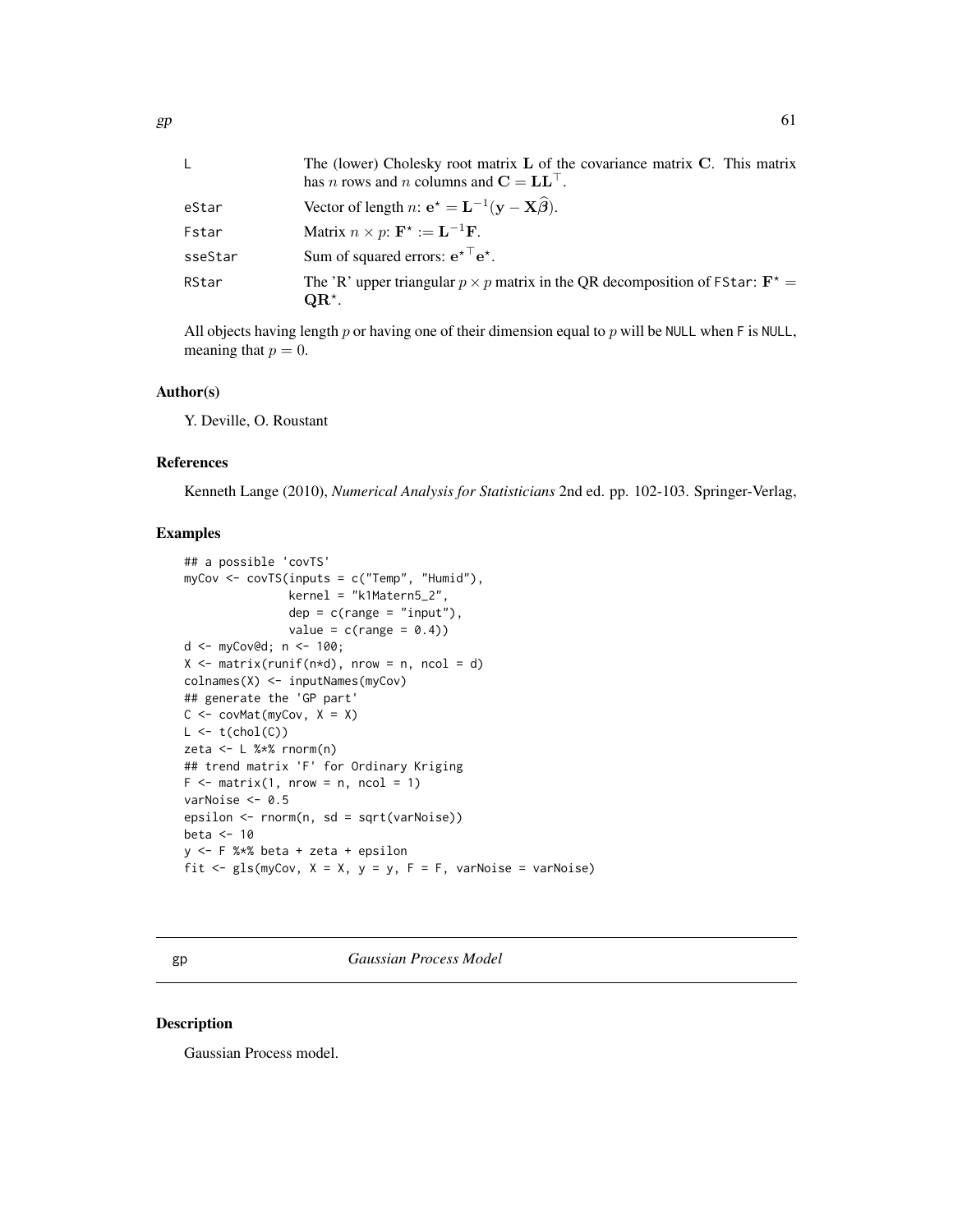# Usage

gp(formula, data, inputs = inputNames(cov), cov, estim = TRUE, ...)

# Arguments

| formula | A formula with a left-hand side specifying the response name, and the right-<br>hand side the trend covariates (see examples below). Factors are not allowed<br>neither as response nor as covariates.                                                                                                                                                                                                                                            |
|---------|---------------------------------------------------------------------------------------------------------------------------------------------------------------------------------------------------------------------------------------------------------------------------------------------------------------------------------------------------------------------------------------------------------------------------------------------------|
| data    | A data frame containing the response, the inputs specified in inputs, and all the<br>trend variables required in formula.                                                                                                                                                                                                                                                                                                                         |
| inputs  | A character vector giving the names of the inputs.                                                                                                                                                                                                                                                                                                                                                                                                |
| COV     | A covariance kernel object or call.                                                                                                                                                                                                                                                                                                                                                                                                               |
| estim   | Logical. If TRUE, the model parameters are estimated by Maximum Likelihood.<br>The initial values can then be specified using the parCovIni and varNoiseIni<br>arguments of mle, covAll-method passed though dots. If FALSE, a simple Gen-<br>eralized Least Squares estimation will be used, see gls, covAll-method. Then<br>the value of varNoise must be given and passed through dots in case noise is<br>TRUE.                               |
|         | Other arguments passed to the estimation method. This will be the mle, covall-method<br>if estim is TRUE or gls, covAll-method if estim is FALSE. In the first case, the<br>arguments will typically include varNoiseIni. In the second case, they will<br>typically include varNoise. Note that a logical noise can be used in the "mle"<br>case. In both cases, the arguments y, X, F can not be used since they are auto-<br>matically passed. |

## Value

A list object which is given the S3 class "gp". The list content is very likely to change, and should be used through methods.

#### Note

When estim is TRUE, the covariance object in cov is expected to provide a gradient when used to compute a covariance matrix, since the default value of compGrad it TRUE, see mle, covAll-method.

## Author(s)

Y. Deville, D. Ginsbourger, O. Roustant

# See Also

[mle,covAll-method](#page-0-0) for a detailed example of maximum-likelihood estimation.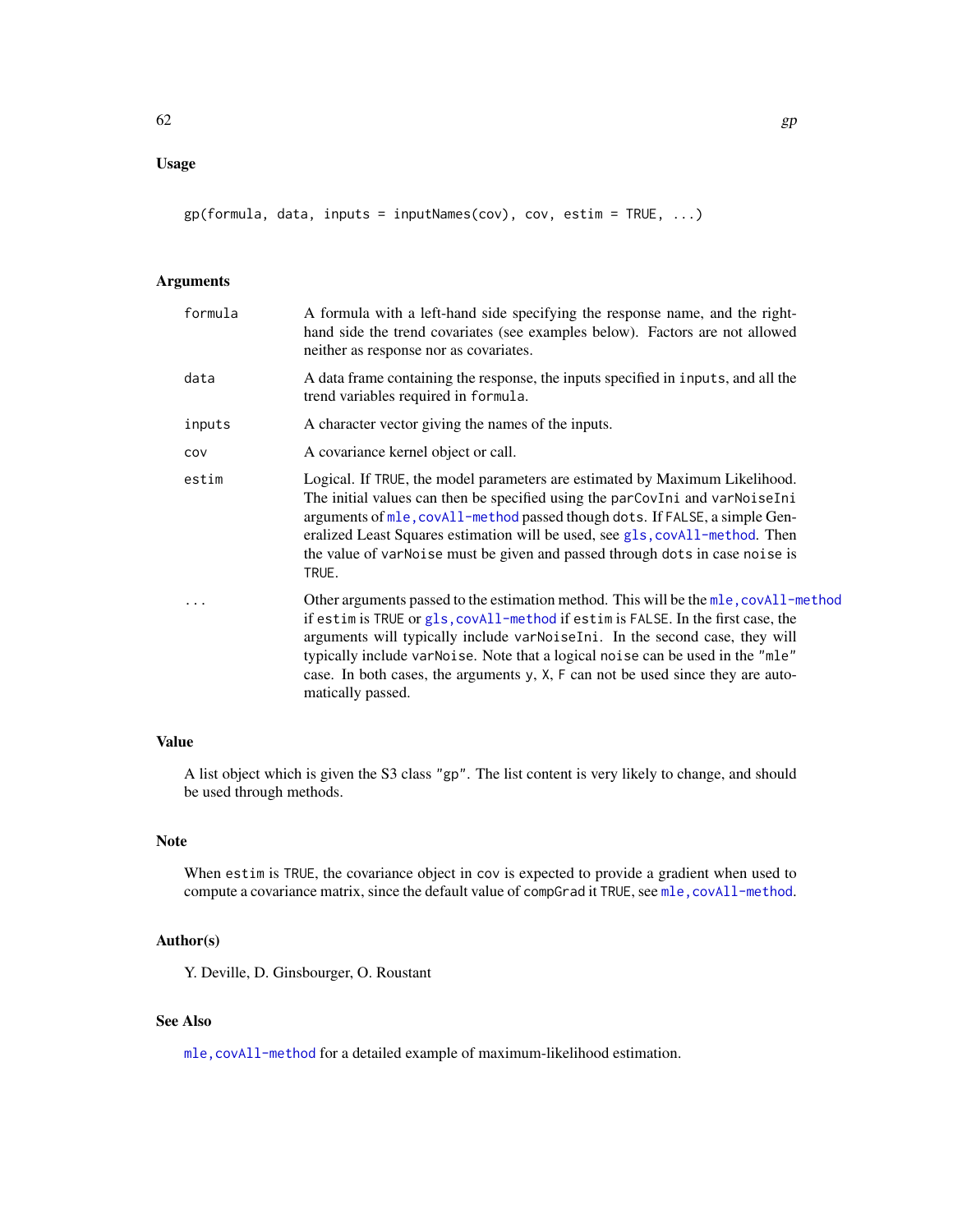### Examples

```
## ==================================================================
## Example 1. Data sampled from a GP model with a known covTS object
## ==================================================================
set.seed(1234)
myCov <- covTS(inputs = c("Temp", "Humid"),
               kernel = "k1Matern5_2",
               dep = c(range = "input"),
               value = c(range = 0.4)## change coefficients (variances)
coef(myCov) \leq c(0.5, 0.8, 2, 16)d <- myCov@d; n <- 20
## design matrix
X \leq matrix(runif(n*d), nrow = n, ncol = d)
colnames(X) <- inputNames(myCov)
## generate the GP realization
myGp \leq gp(formula = y \sim 1, data = data.frame(y = rep(0, n), X),
            cov = myCov, estim = FALSE,
            beta = 10, varNoise = 0.05)
y <- simulate(myGp, cond = FALSE)$sim
## parIni: add noise to true parameters
parCovIni <- coef(myCov)
parCovIni[] <- 0.9 * parCovIni[] + 0.1 * runif(length(parCovIni))
coefLower(myCov) <- rep(1e-2, 4)
coefUpper(myCov) <- c(5, 5, 20, 20)
est \leq gp(y \sim 1, data = data.frame(y = y, X),
          cov = myCov,
          noise = TRUE,
          varNoiseLower = 1e-2,
          varNoiseIni = 1.0,
          parCovIni = parCovIni)
summary(est)
coef(est)
## =======================================================================
## Example 2. Predicting an additive function with an additive GP model
## =======================================================================
## Not run:
    addfun6d \leq function(x){
       res <- x[1]^3 + cos(pi * x[2]) + abs(x[3]) * sin(x[3]^2) +
           3 \times x[4]<sup>2</sup> + 3 \times cos(pi \times x[5]) + 3 \times abs(x[6]) \times sin(x[6]<sup>2</sup>2)
    }
    ## 'Fit' is for the learning set, 'Val' for the validation set
    set.seed(123)
    nFit <- 50
    nVal <- 200
    d \leq -6inputs \leq paste("x", 1L:d, sep = "")
```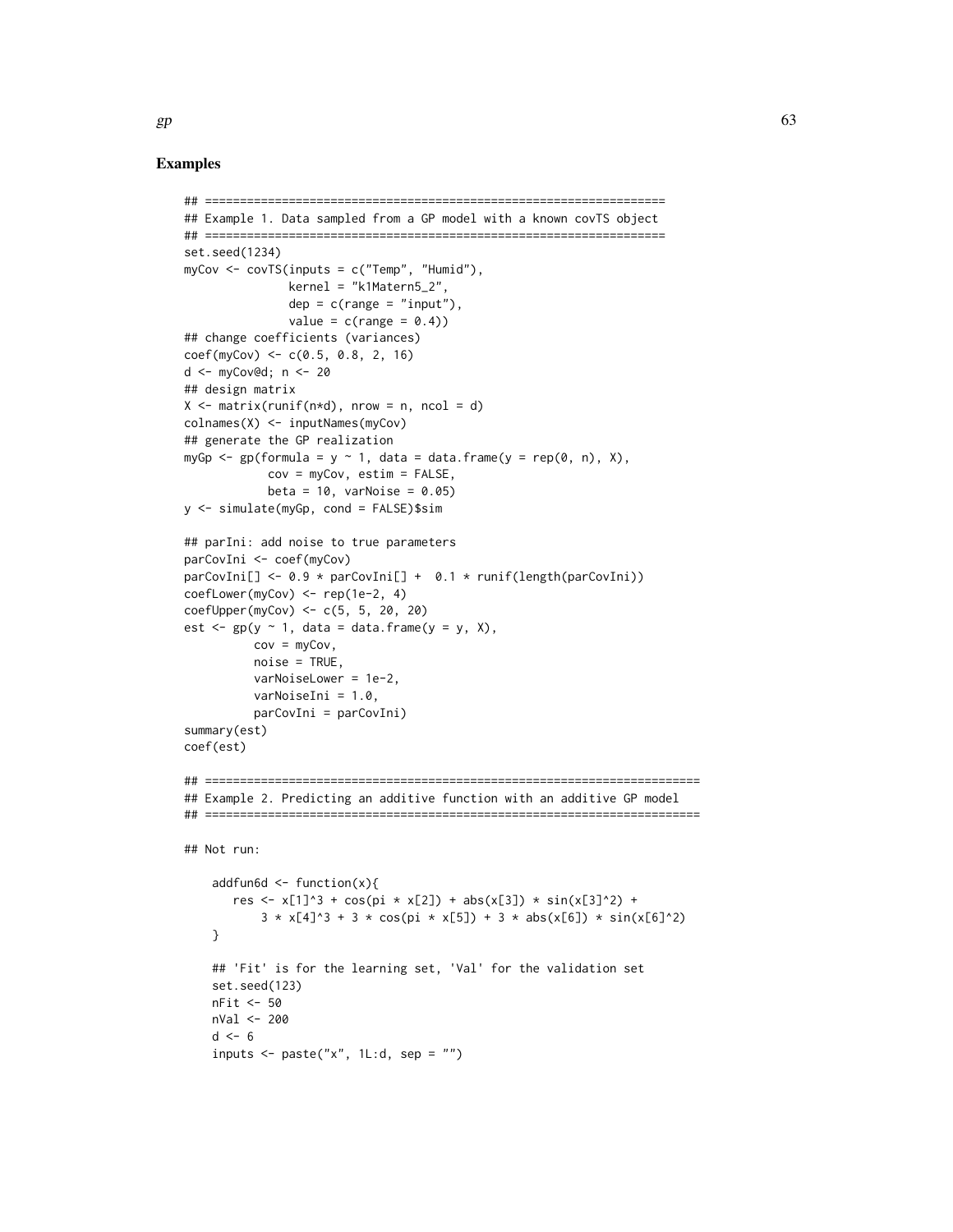```
## create design matrices with DiceDesign package
require(DiceDesign)
require(DiceKriging)
set.seed(0)
dataFitIni <- DiceDesign::lhsDesign(nFit, d)$design
dataValIni <- DiceDesign::lhsDesign(nVal, d)$design
dataFit <- DiceDesign::maximinSA_LHS(dataFitIni)$design
dataVal <- DiceDesign::maximinSA_LHS(dataValIni)$design
colnames(dataFit) <- colnames(dataVal) <- inputs
testfun <- addfun6d
dataFit <- data.frame(dataFit, y = apply(dataFit, 1, testfun))
dataVal <- data.frame(dataVal, y = apply(dataVal, 1, testfun))
## Creation of "CovTS" object with one range by input
myCov <- covTS(inputs = inputs, d = d, kernel = "k1Matern3_2",
               dep = c(range = "input")## Creation of a gp object
fitgp \leq gp(formula = y \sim 1, data = dataFit,
            cov = myCov, noise = TRUE,
            parCovIni = rep(1, 2*d),parCovLower = c(rep(1e-4, 2*d)),parCovUpper = c(rep(5, d), rep(10, d)))predTS <- predict(fitgp, newdata = as.matrix(dataVal[ , inputs]), type = "UK")$mean
## Classical tensor product kernel as a reference for comparison
fitRef <- DiceKriging::km(formula = ~1,
                          design = dataFit[ , inputs],
                          response = dataFit$y, covtype="matern3_2")
predRef <- predict(fitRef,
                   newdata = as.matrix(dataVal[ , inputs]),
                   type = "UK")$mean
## Compare TS and Ref
RMSE <- data.frame(TS = sqrt(mean((dataVal$y - predTS)^2)),
                   Ref = sqrt(mean((dataVal$y - predRef)^2)),
                   row.names = "RMSE")
print(RMSE)
Comp <- data.frame(y = dataVal$y, predTS, predRef)
plot(predRef \sim y, data = Comp, col = "black", pch = 4,
     xlab = "True", ylab = "Predicted",
     main = paste("Prediction on a validation set (nFit = ",
                  nFit, ", nVal = ", nVal, ").", sep = ""))
points(predTS \sim y, data = Comp, col = "red", pch = 20)
abline(a = 0, b = 1, col = "blue", lty = "dotted")legend("bottomright", pch = c(4, 20), col = c("black", "red"),legend = c("Ref", "Tensor Sum"))
```
## End(Not run)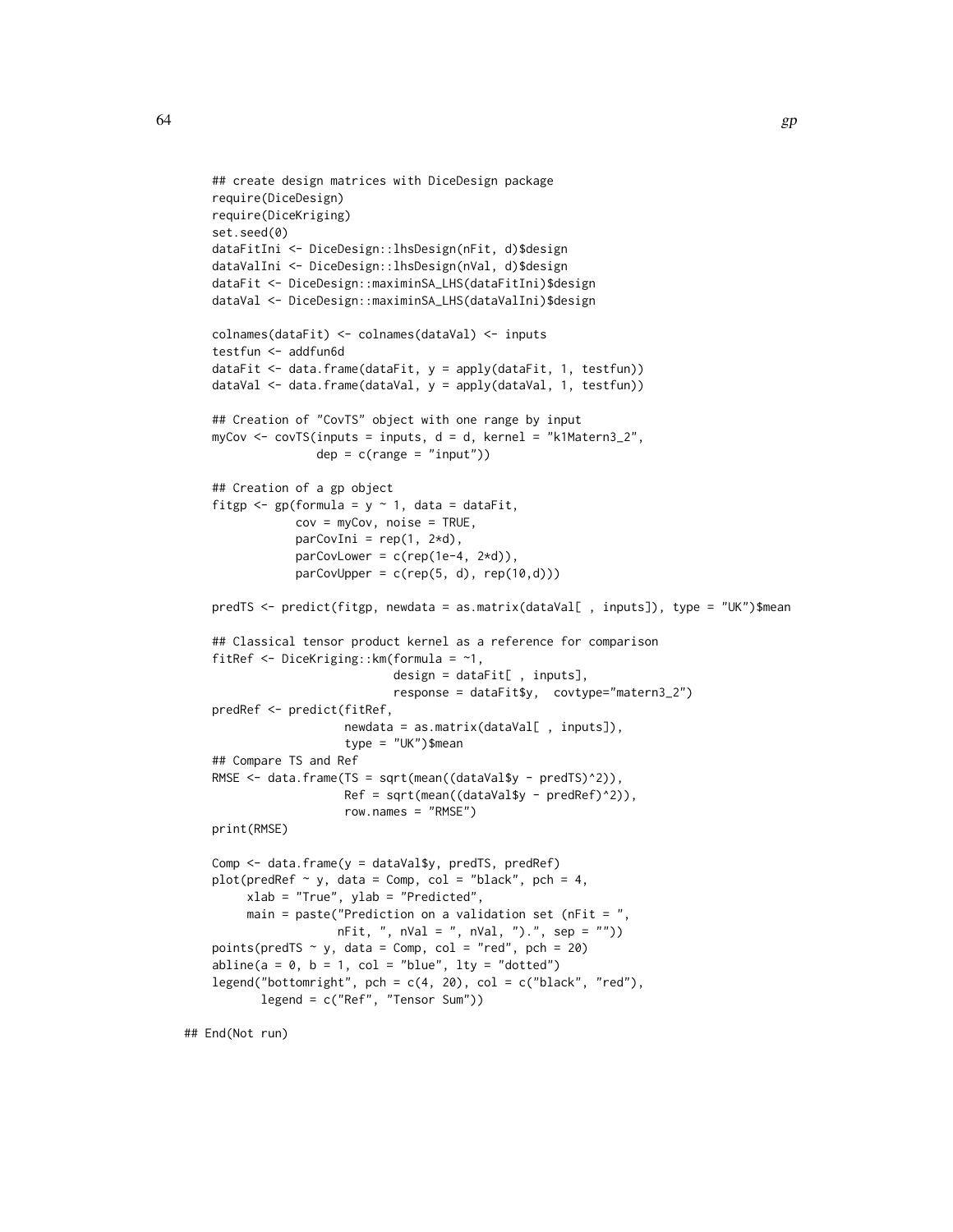```
##=======================================================================
## Example 3: a 'covMan' kernel with 3 implementations
##=======================================================================
d \le -4## -- Define a 4-dimensional covariance structure with a kernel in R
myGaussFunR <- function(x1, x2, par) {
    h \leftarrow (x1 - x2) / par[1]SS2 <- sum(h^2)
    d2 <- exp(-SS2)
    kern \le par[2] \star d2
    d1 <- 2 * kern * SS2 / par[1]
    attr(kern, "gradient") \leq c(theta = d1, sigma2 = d2)
    return(kern)
}
myGaussR <- covMan(kernel = myGaussFunR,
                   hasGrad = TRUE,
                    d = d,
                    parLower = c(theta = 0.0, sigma2 = 0.0),
                   parUpper = c(theta = Inf, sigma2 = Inf),
                    parNames = c("theta", "sigma2"),
                   label = "Gaussian kernel: R implementation")
## -- The same, still in R, but with a kernel admitting matrices as arguments
myGaussFunRVec <- function(x1, x2, par) {
    # x1, x2 : matrices with same number of columns 'd' (dimension)
    n \leq -nrow(x1)d \leftarrow \text{ncol}(x1)SS2 \leftarrow 0for (j in 1:d){
        Aj <- outer(x1[ , j], x2[ , j], "-")
        Hj2 \leftarrow (Aj / par[1])^2SS2 <- SS2 + Hj2
    }
    D2 \leq -exp(-SS2)kern \le par[2] \star D2
    D1 <- 2 * kern * SS2 / par[1]
    attr(kern, "gradient") <- list(theta = D1, sigma2 = D2)
    return(kern)
}
myGaussRVec <- covMan(
    kernel = myGaussFunRVec,
    hasGrad = TRUE,
    acceptMatrix = TRUE,d = d,
    parLower = c(theta = 0.0, sigma2 = 0.0),
    parUpper = c(theta = Inf, sigma2 = Inf),
```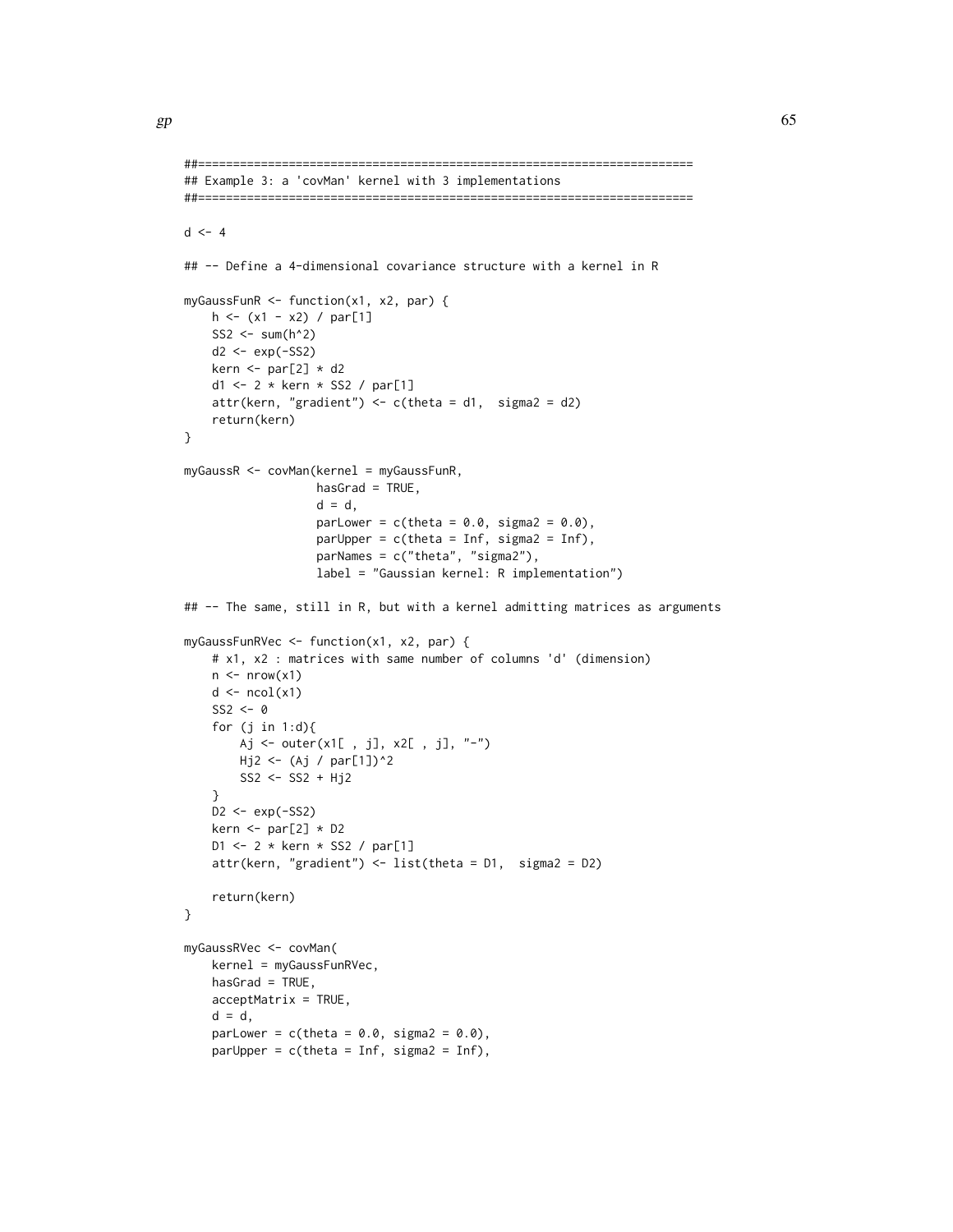```
parNames = c("theta", "sigma2"),
    label = "Gaussian kernel: vectorised R implementation"
)
## -- The same, with inlined C code
## (see also another example with Rcpp by typing: ?kergp).
if (require(inline)) {
    kernCode <- "
       SEXP kern, dkern;
       int nprotect = 0, d;
       double SS2 = 0.0, d2, z, *rkern, *rdkern;
       d = LENGTH(x1);PROTECT(kern = allocVector(REALSXP, 1)); nprotect++;
       PROTECT(dkern = allocVector(REALSXP, 2)); nprotect++;
       rkern = REAL(kern);
       rdkern = REAL(dkern);
       for (int i = 0; i < d; i++) {
          z = ( REAL(x1)[i] - REAL(x2)[i]) / REAL(par)[0];SS2 += z * z;
       }
       d2 = exp(-SS2);r \text{kern[0]} = \text{REAL(par)[1]} \times d2;rdkern[1] = d2;rdkern[0] = 2 * rkern[0] * SSS / REAL(par)[0];SET_ATTR(kern, install(\"gradient\"), dkern);
       UNPROTECT(nprotect);
       return kern;
   "
    myGaussFunC <- cfunction(sig = signature(x1 = "numeric", x2 = "numeric",
                                           par = "numeric"),
                             body = kernCode)
    myGaussC <- covMan(kernel = myGaussFunC,
                       hasGrad = TRUE,
                       d = d,
                       parLower = c(theta = 0.0, sigma2 = 0.0),
                       parUpper = c(theta = Inf, sigma2 = Inf),
                       parNames = c("theta", "sigma2"),
                       label = "Gaussian kernel: C/inline implementation")
}
## == Simulate data for covMan and trend ==
n < -100; p < -d + 1X \leq - matrix(runif(n * d), nrow = n)
colnames(X) <- inputNames(myGaussRVec)
```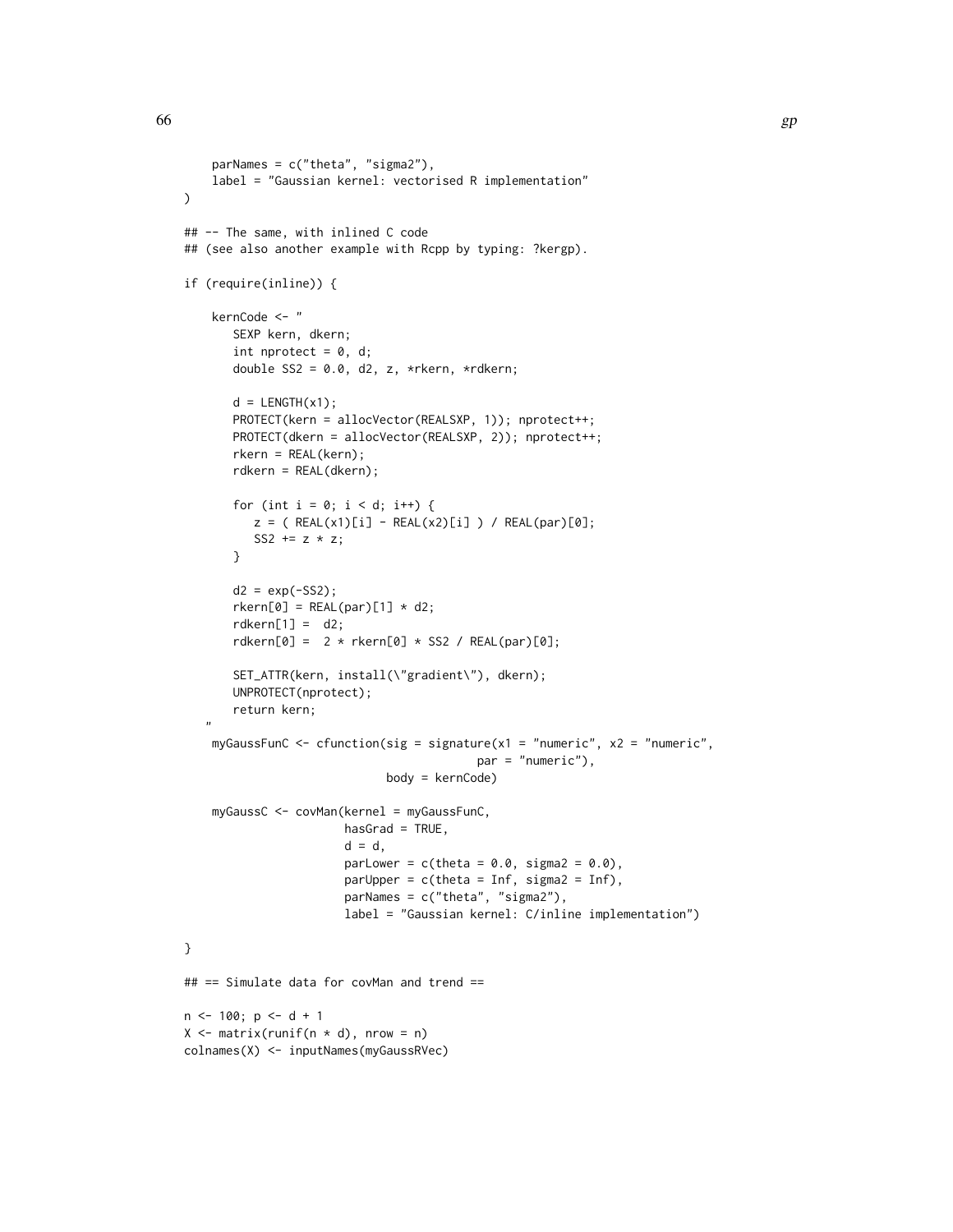```
design <- data.frame(X)
coef(myGaussRVec) <- myPar <- c(theta = 0.5, sigma2 = 2)myGp \leq gp(formula = y \leq 1, data = data.frame(y = rep(0, n), design),
            cov = myGaussRVec, estim = FALSE,
            beta = 0, varNoise = 1e-8)
y <- simulate(myGp, cond = FALSE)$sim
F \leq - matrix(runif(n * p), nrow = n, ncol = p)
beta \leftarrow (1:p) / p
y <- tcrossprod(F, t(beta)) + y
## == ML estimation. ==
tRVec <- system.time(
    resRVec <- gp(formula = y \sim ., data = data-frame(y = y, design),cov = myGaussRVec,
                   compGrad = TRUE,
                   parCovIni = c(0.5, 0.5), varNoiseLower = 1e-4,
                   parCovLower = c(1e-5, 1e-5), parCovUpper = c(Inf, Inf))
\mathcal{L}summary(resRVec)
coef(resRVec)
pRVec <- predict(resRVec, newdata = design, type = "UK")
tAll <- tRVec
coefAll <- coef(resRVec)
## compare time required by the 3 implementations
## Not run:
    tR <- system.time(
        resR \leq gp(formula = y \sim ., data = data.frame(y = y, design),
                    cov = myGaussR,
                    compGrad = TRUE,
                    parCovIni = c(0.5, 0.5), varNoiseLower = 1e-4,
                    parCovLower = c(1e-5, 1e-5), parCovUpper = c(Inf, Inf))\lambdatAll \leftarrow \text{rbind}(tRVec = tAll, tR)coefAll <- rbind(coefAll, coef(resR))
    if (require(inline)) {
        tC <- system.time(
            resC <- gp( formula = y \sim ., data = data.frame(y = y, design),
                        cov = myGaussC,
                        compGrad = TRUE,
                        parCovIni = c(0.5, 0.5), varNoiseLower = 1e-4,
                        parCovLower = c(1e-5, 1e-5), parCovUpper = c(Inf, Inf))
        \lambdatAll <- rbind(tAll, tC)
        coefAll <- rbind(coefAll, coef(resC))
    }
## End(Not run)
tAll
## rows must be identical
coefAll
```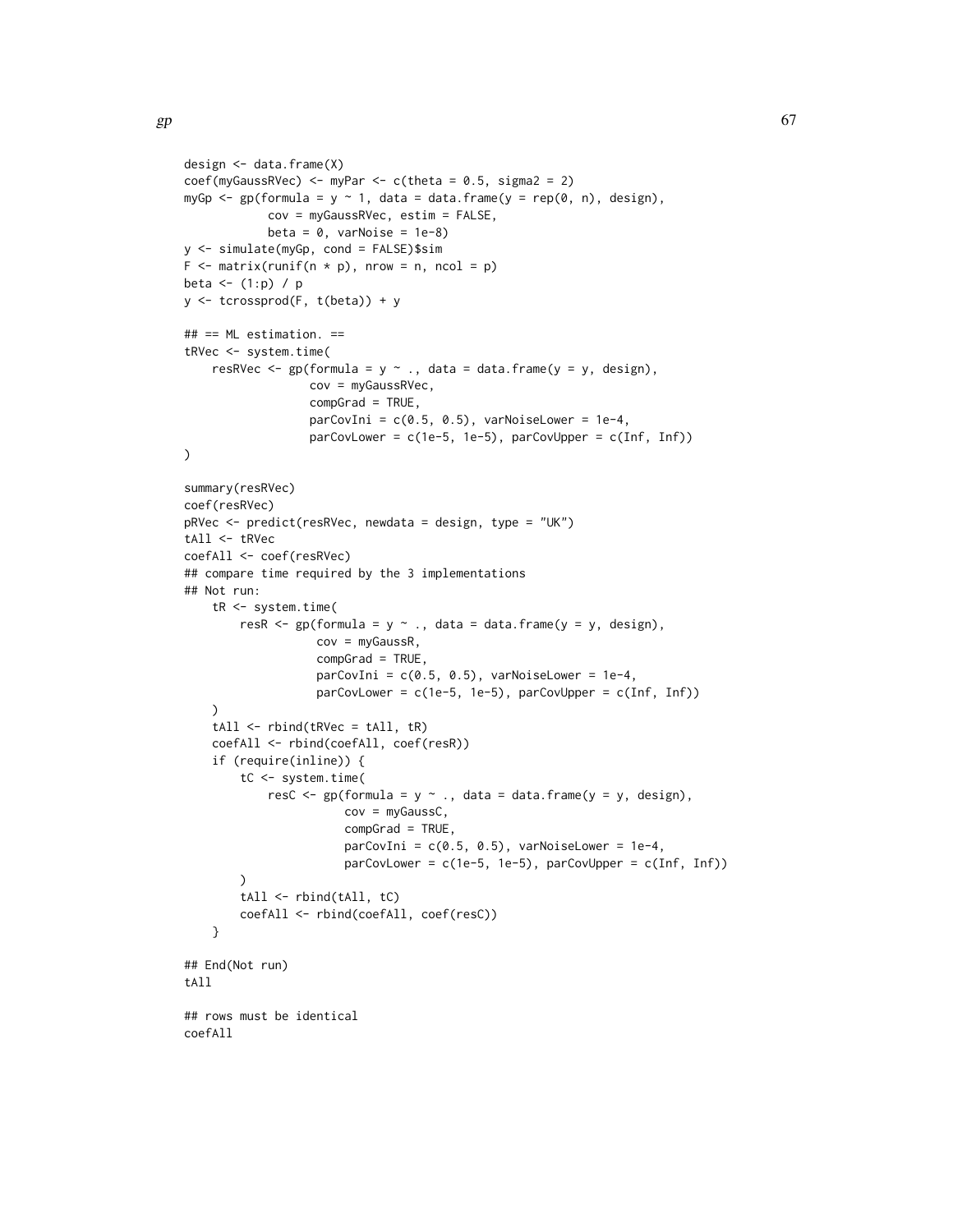Generic function returning the slot hasGrad of a Covariance Kernel.

## Usage

```
hasGrad(object, ...)
```

```
## S4 method for signature 'covAll'
hasGrad(object, ...)
```
## Arguments

| object                  | A covariance kernel object.  |
|-------------------------|------------------------------|
| $\cdot$ $\cdot$ $\cdot$ | Other arguments for methods. |

## Value

A logical indicating whether the gradient is supplied in object (as indicated in the slot 'hasGrad').

| influence.gp | Diagnostics for a Gaussian Process Model, Based on Leave-One-Out |  |
|--------------|------------------------------------------------------------------|--|
|--------------|------------------------------------------------------------------|--|

## Description

Cross Validation by leave-one-out for a gp object.

### Usage

```
## S3 method for class 'gp'
influence(model, type = "UK", trend.reestim = TRUE, ...)
```
## Arguments

| model         | An object of class "gp".                                                                                                               |  |
|---------------|----------------------------------------------------------------------------------------------------------------------------------------|--|
| type          | Character string corresponding to the GP "kriging" family, to be chosen between<br>simple kriging ("SK"), or universal kriging ("UK"). |  |
| trend.reestim | Should the trend be re-estimated when removing an observation? Default to<br>TRUE.                                                     |  |
| $\cdots$      | Not used.                                                                                                                              |  |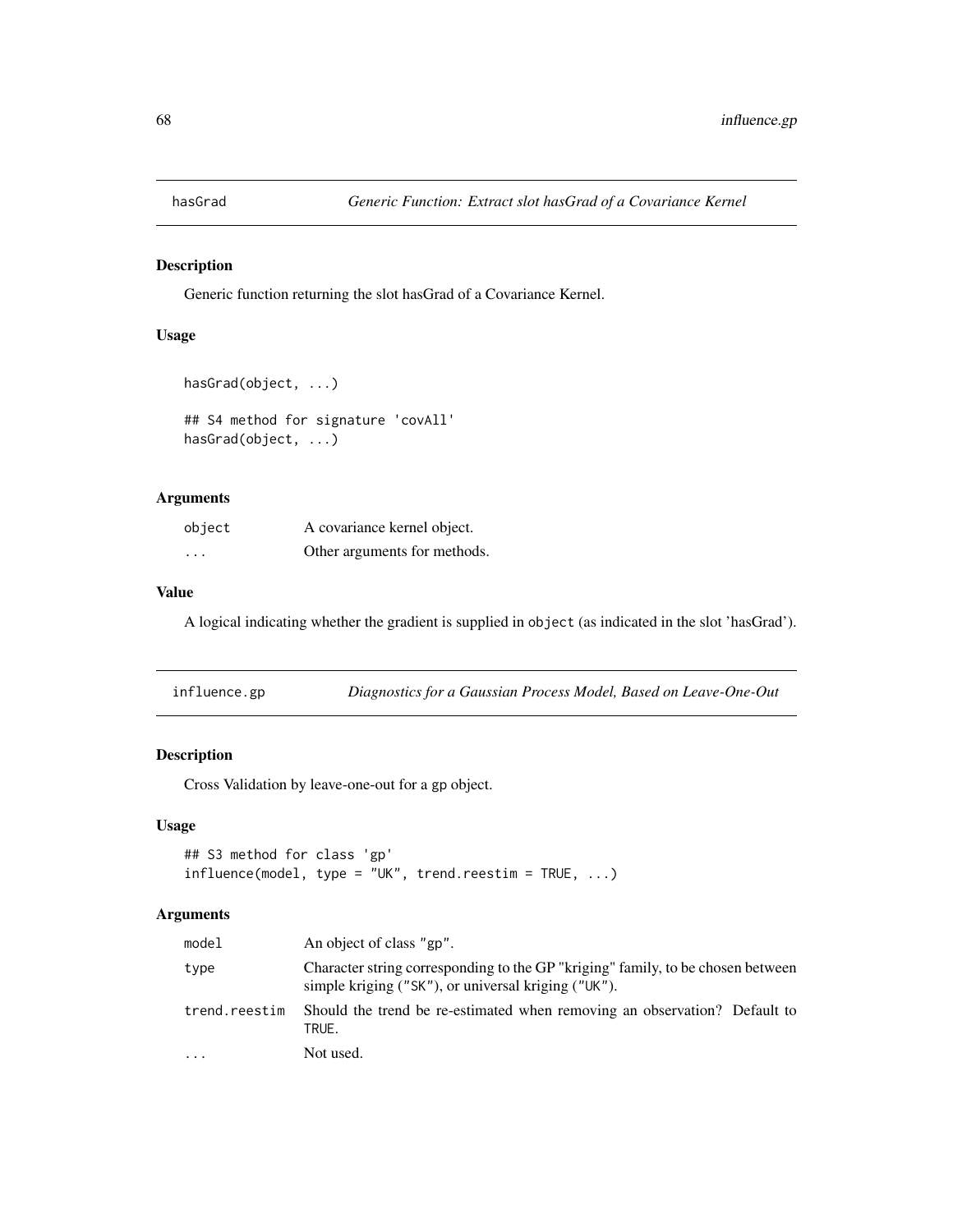## influence.gp 69

## Details

Leave-one-out (LOO) consists in computing the prediction at a design point when the corresponding observation is removed from the learning set (and this, for all design points). A quick version of LOO based on Dubrule's formula is also implemented; It is limited to 2 cases:

- (type == "SK") & !trend.reestim and
- (type == "UK") & trend.reestim.

### Value

A list composed of the following elements, where *n* is the total number of observations.

| mean | Vector of length $n$ . The <i>i</i> -th element is the kriging mean (including the trend) at<br>the <i>i</i> th observation number when removing it from the learning set. |
|------|----------------------------------------------------------------------------------------------------------------------------------------------------------------------------|
| sd   | Vector of length <i>n</i> . The <i>i</i> -th element is the kriging standard deviation at the <i>i</i> -th<br>observation number when removing it from the learning set.   |

### Warning

Only trend parameters are re-estimated when removing one observation. When the number  $n$  of observations is small, the re-estimated values can be far away from those obtained with the entire learning set.

#### Author(s)

O. Roustant, D. Ginsbourger.

### References

F. Bachoc (2013), "Cross Validation and Maximum Likelihood estimations of hyper-parameters of Gaussian processes with model misspecification". *Computational Statistics and Data Analysis*, 66, 55-69 [link](https://www.sciencedirect.com/science/article/pii/S0167947313001187)

N.A.C. Cressie (1993), *Statistics for spatial data*. Wiley series in probability and mathematical statistics.

O. Dubrule (1983), "Cross validation of Kriging in a unique neighborhood". *Mathematical Geology*, 15, 687-699.

J.D. Martin and T.W. Simpson (2005), "Use of kriging models to approximate deterministic computer models". *AIAA Journal*, 43 no. 4, 853-863.

M. Schonlau (1997), *Computer experiments and global optimization*. Ph.D. thesis, University of Waterloo.

### See Also

[predict.gp](#page-90-0), [plot.gp](#page-88-0)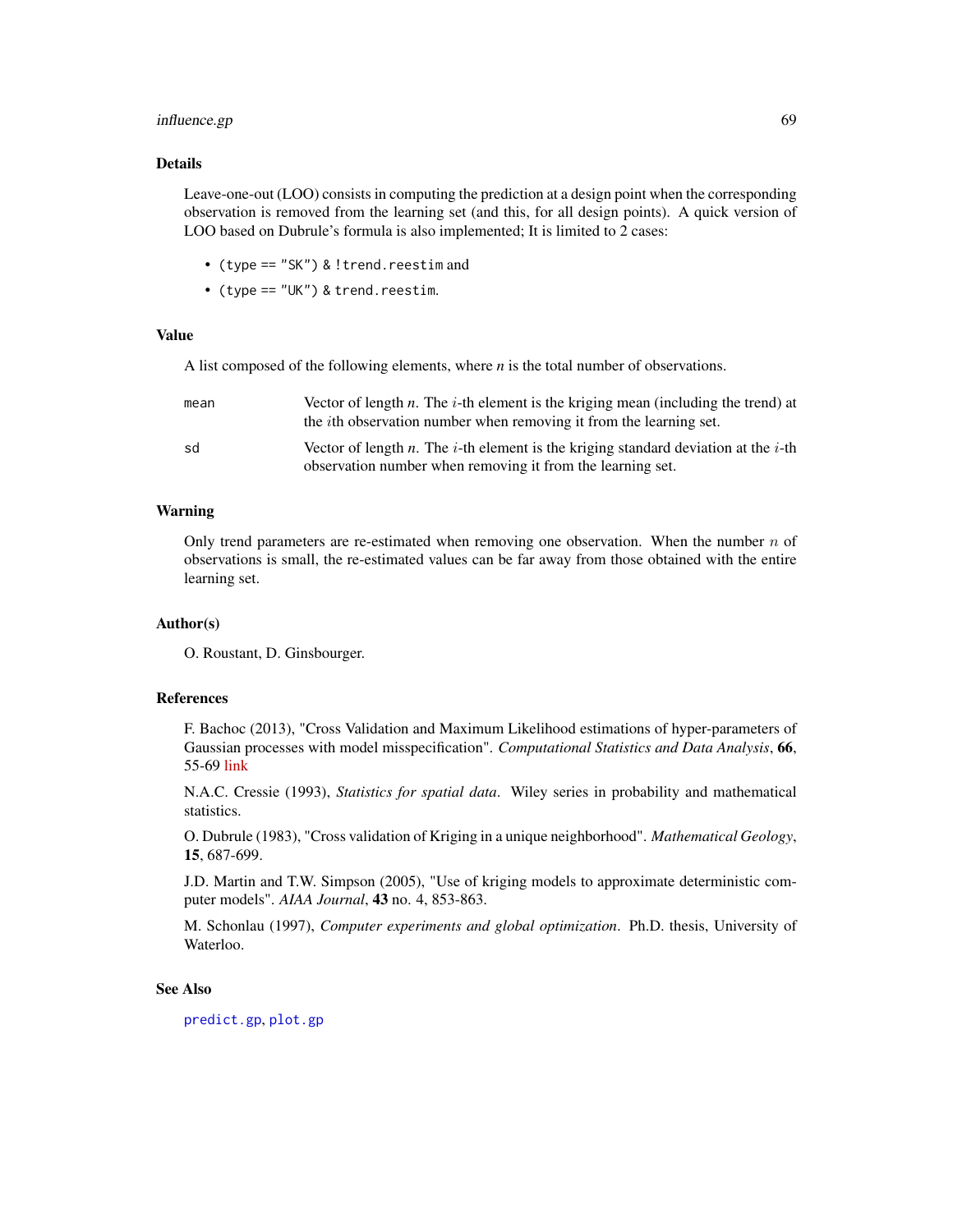Generic function returning or setting the names of the inputs attached with a covariance kernel.

## Usage

```
inputNames(object, ...)
```

```
## S4 replacement method for signature 'covAll'
inputNames(object, ...) <- value
```
## Arguments

| object | A covariance kernel object.  |
|--------|------------------------------|
| value  | A suitable character vector. |
|        | Other arguments for methods. |

### Value

A character vector with *distinct* input names that are used e.g. in prediction.

#### Note

The input names are usually checked to control that they match the colnames of a spatial design matrix. They play an important role since in general the inputs are found among other columns of a data frame, and their order is not fixed. For instance in a data frame used as newdata formal in the predict method, the inputs are generally found at positions which differ from those in the data frame used at the creation of the object.

### See Also

[checkX](#page-10-0)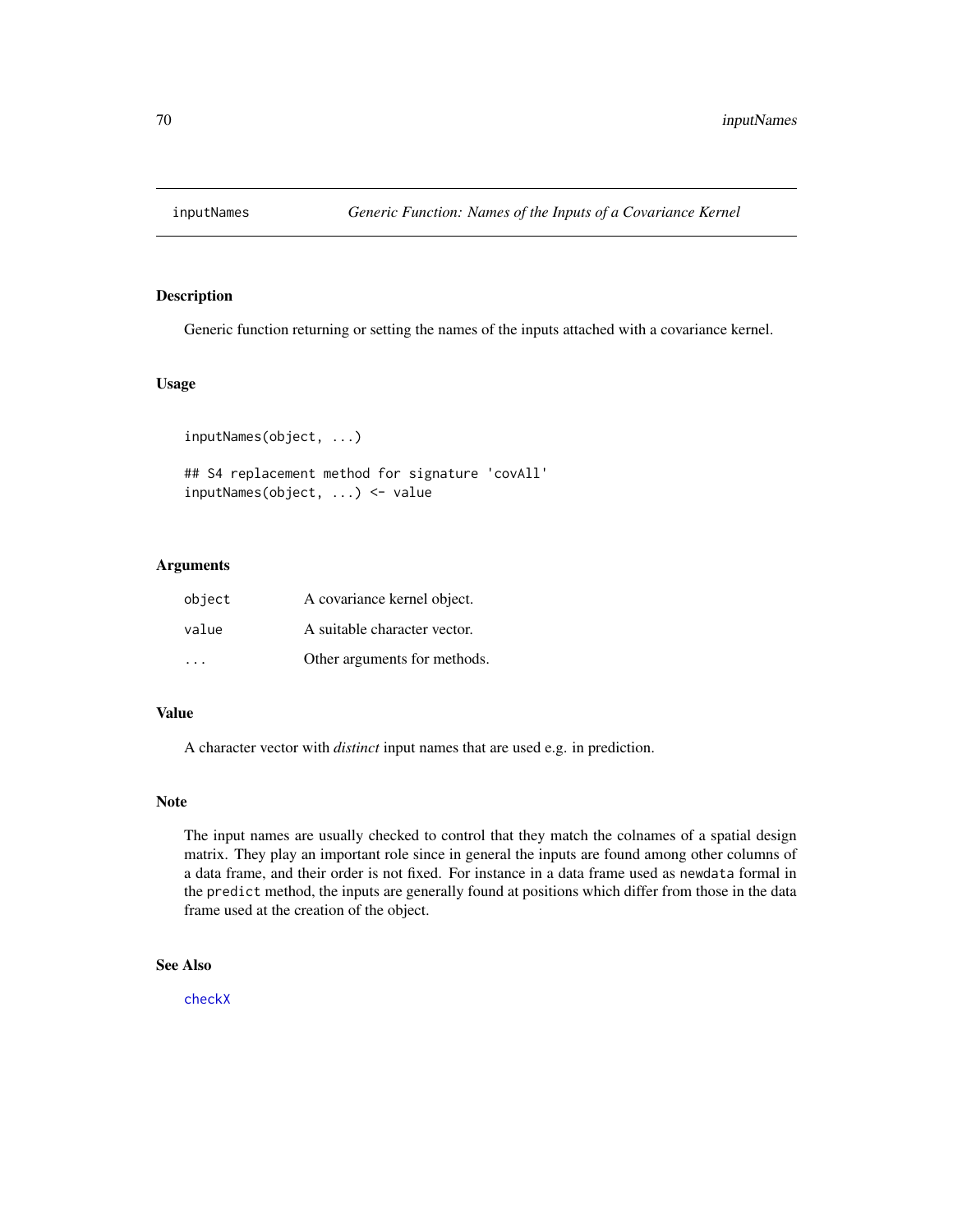Predefined kernel Objects as covMan objects.

#### Usage

k1Exp k1Matern3\_2 k1Matern5\_2 k1Gauss

## Format

Objects with class "covMan".

## Details

These objects are provided mainly as examples. They are used [covTS](#page-54-0).

## Examples

```
set.seed(1234)
x <- sort(runif(40))
X \leftarrow \text{cbind}(x = x)yExp <- simulate(k1Exp, nsim = 20, X = X)
matplot(X, yExp, type = "l", col = "SpringGreen", ylab = "")
yGauss <- simulate(k1Gauss, nsim = 20, X = X)
matlines(X, yGauss, col = "orangered")
title("Simulated paths from 'k1Exp' (green) and 'k1Gauss' (orange)")
## ============================================================================
## You can build a similar object using a creator of
## 'covMan'. Although the objects 'k1Gauss' and 'myk1Gauss' differ,
## they describe the same mathematical object.
## ============================================================================
```
myk1Gauss <- kGauss(d = 1)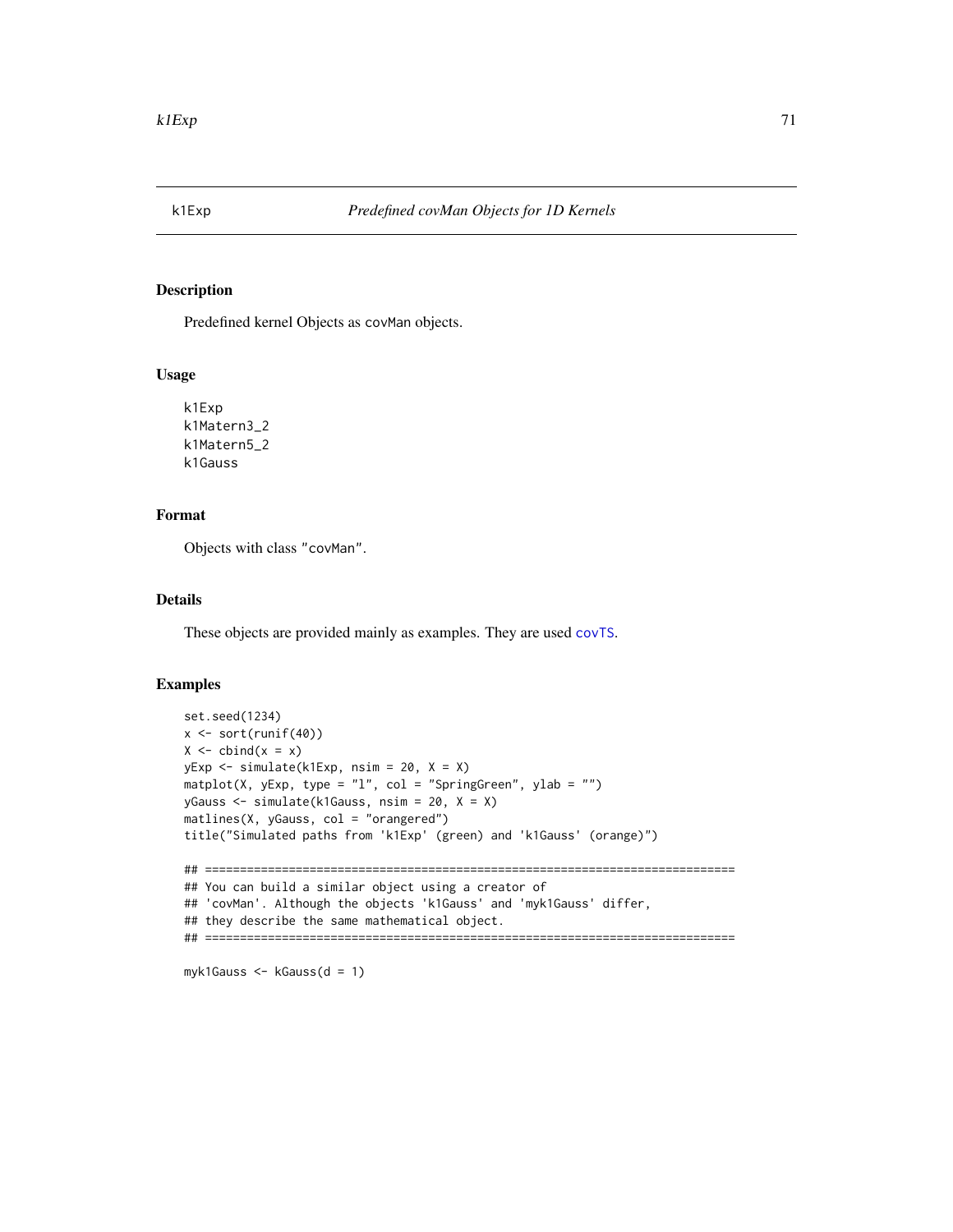<span id="page-71-0"></span>

One-dimensional classical covariance kernel Functions.

#### Usage

```
k1FunExp(x1, x2, par)
k1FunGauss(x1, x2, par)
k1FunPowExp(x1, x2, par)
k1FunMatern3_2(x1, x2, par)
k1FunMatern5_2(x1, x2, par)
k1Fun1Cos(x)
k1Fun1Exp(x)
k1Fun1Gauss(x)
k1Fun1PowExp(x, alpha = 1.5)k1Fun1Matern3_2(x)
k1Fun1Matern5_2(x)
```
### Arguments

| x1           | First location vector.                                                                                                                                                                                                                                                                             |
|--------------|----------------------------------------------------------------------------------------------------------------------------------------------------------------------------------------------------------------------------------------------------------------------------------------------------|
| x2           | Second location vector. Must have the same length as x1.                                                                                                                                                                                                                                           |
| $\mathsf{x}$ | For stationary covariance functions, the vector containing difference of posi-<br>tions: $x = x1 - x2$ .                                                                                                                                                                                           |
| alpha        | Regularity parameter in $(0, 2]$ for Power Exponential covariance function.                                                                                                                                                                                                                        |
| par          | Vector of parameters. The length and the meaning of the elements in this vector<br>depend on the chosen kernel. The first parameter is the range parameter (if there<br>is one), the last is the variance. So the shape parameter of k1FunPowExp is the<br>second one out of the three parameters. |

### Details

These kernel functions are described in the Roustant et al (2012), table 1 p. 8. More details are given in chap. 4 of Rasmussen et al (2006).

## Value

A matrix with a "gradient" attribute. This matrix has  $n_1$  rows and  $n_2$  columns where  $n_1$  and  $n_2$ are the length of  $x1$  and  $x2$ . If  $x1$  and  $x2$  have length 1, the attribute is a vector of the same length p as par and gives the derivative of the kernel with respect to the parameters in the same order. If x1 or x2 have length  $> 1$ , the attribute is an array with dimension  $(n_1, n_2, p)$ .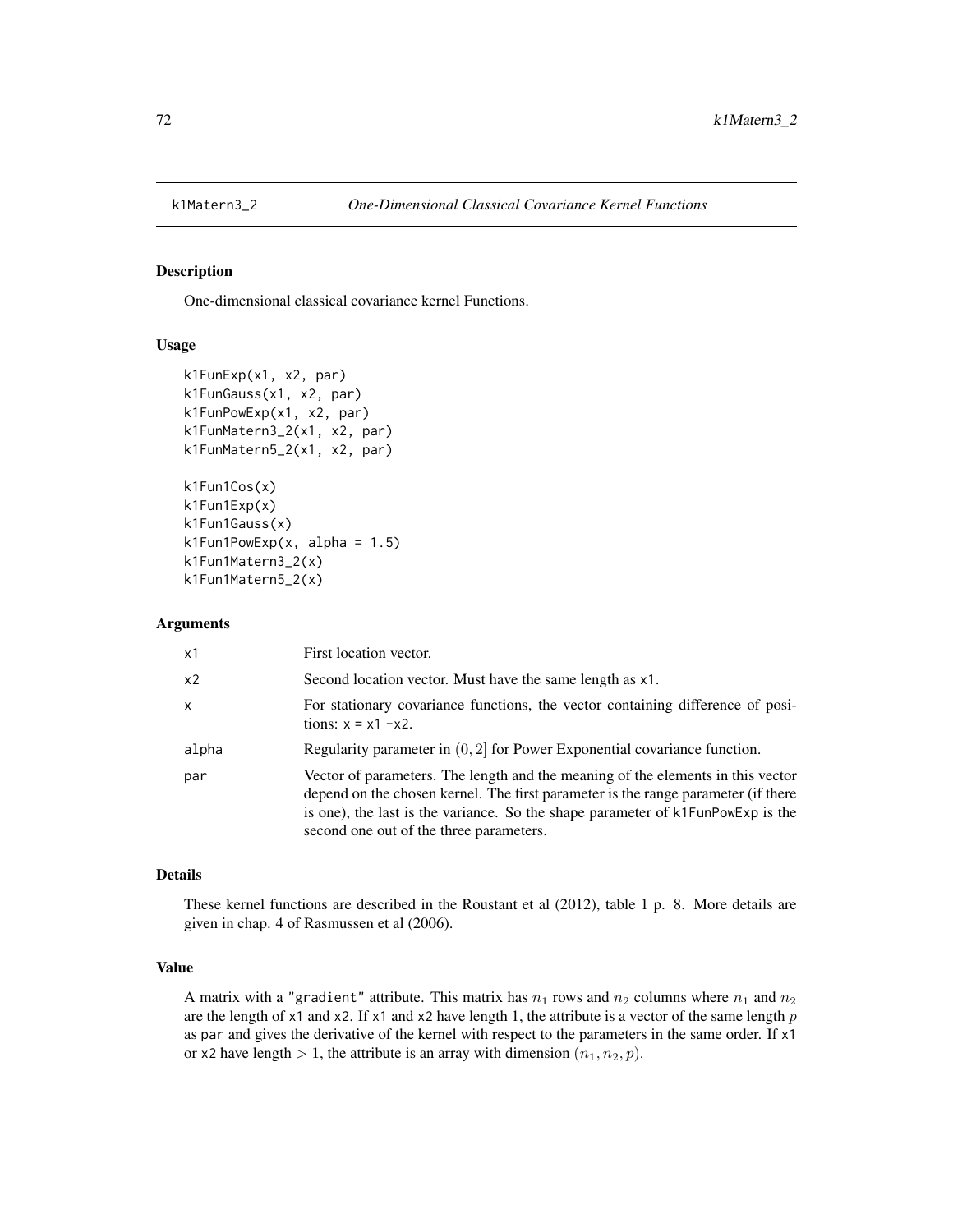#### kernelName 73

#### Note

The kernel functions are coded in C through the .Call interface and are mainly intended for internal use. They are used by the covTS class.

Be aware that very few checks are done (length of objects, order of the parameters, ...).

#### Author(s)

Oivier Roustant, David Ginsbourger, Yves Deville

#### References

C.E. Rasmussen and C.K.I. Williams (2006), *Gaussian Processes for Machine Learning*, the MIT Press, <http://www.GaussianProcess.org/gpml/>

O. Roustant, D. Ginsbourger, Y. Deville (2012). "DiceKriging, DiceOptim: Two R Packages for the Analysis of Computer Experiments by Kriging-Based Metamodeling and Optimization." *Journal of Statistical Software*, 51(1), 1-55. <https://www.jstatsoft.org/v51/i01/>

## Examples

```
## show the functions
n < -300x0 \leftarrow 0x \leq - seq(from = 0, to = 3, length.out = n)
kExpVal \leq k1FunExp(x0, x, par = c(range = 1, var = 2))kGaussVal \leftarrow k1FunGauss(x0, x, par = c(range = 1, var = 2))kPowExpVal \leq k1FunPowExp(x0, x, par = c(range = 1, shape = 1.5, var = 2))kMatern3_2Val <- k1FunMatern3_2(x0, x, par = c(range = 1, var = 2))
kMatern5_2Val <- k1FunMatern5_2(x0, x, par = c(range = 1, var = 2))
kerns <- cbind(as.vector(kExpVal), as.vector(kGaussVal), as.vector(kPowExpVal),
               as.vector(kMatern3_2Val), as.vector(kMatern5_2Val))
mathot(x, kerns, type = "l", main = "five 'kergp' 1d-kernels", lwd = 2)## extract gradient
head(attr(kPowExpVal, "gradient"))
```
kernelName *Name of the One-Dimensional Kernel in a Composite Kernel Object*

#### **Description**

Name of the 1d kernel in a composite kernel object.

#### Usage

kernelName(object, ...)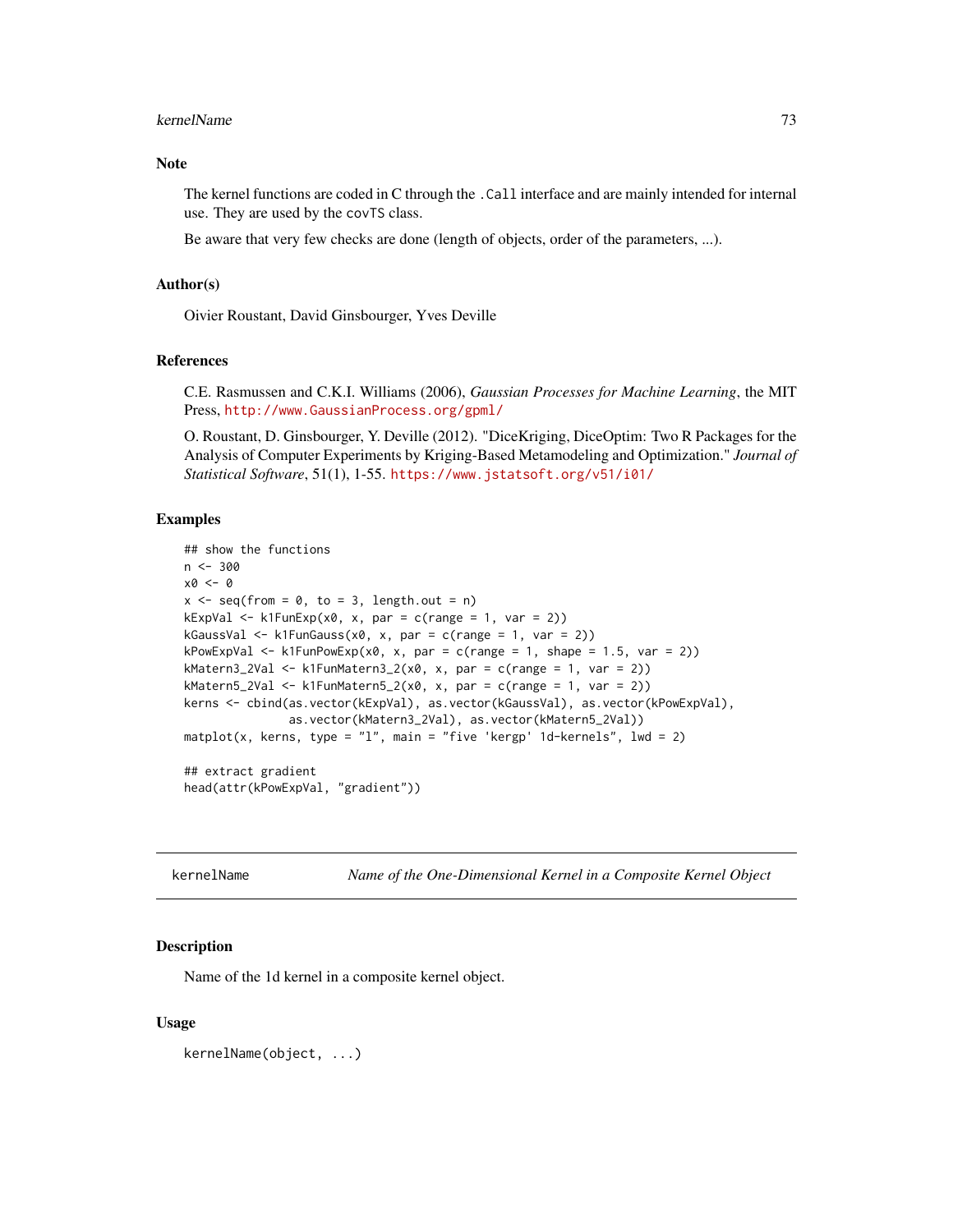#### 74 kGauss

#### Arguments

| object  | A covariance kernel.   |
|---------|------------------------|
| $\cdot$ | Arguments for methods. |

# Value

A character string giving the kernel name.

# kGauss *Gauss (Squared-Exponential) Kernel*

# Description

Gauss (or squared exponential) covariance function.

# Usage

kGauss(d)

# Arguments

d Dimension.

## Value

An object of class "covMan" with default parameters: 1 for ranges and variance values.

# References

C.E. Rasmussen and C.K.I. Williams (2006), *Gaussian Processes for Machine Learning*, the MIT Press, <http://www.GaussianProcess.org/gpml/>

# Examples

```
kGauss() # default: d = 1, nu = 5/2myGauss <- kGauss(d = 2)
coef(myGauss) < -c(range = c(2, 5), sigma2 = 0.1)myGauss
```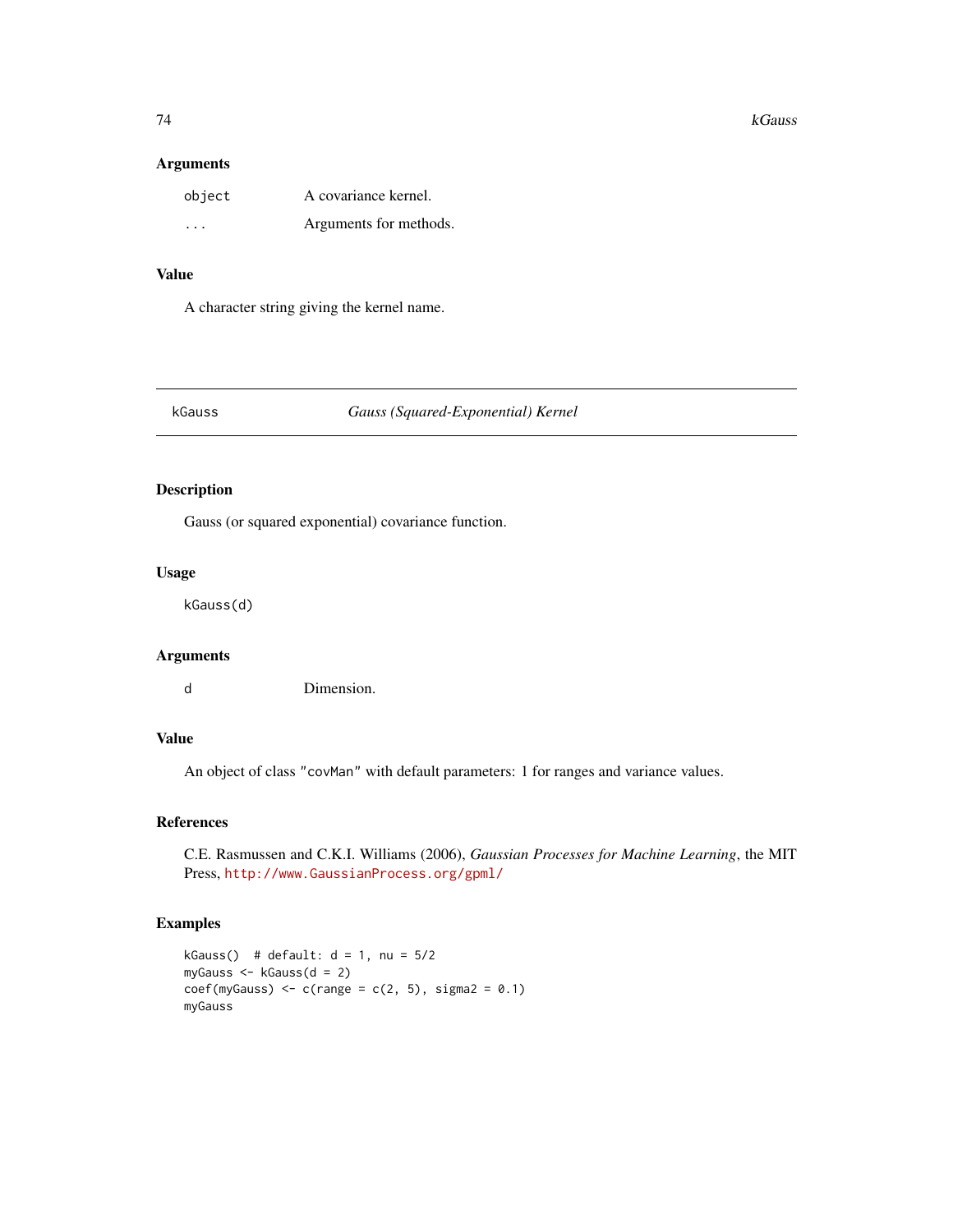# Description

Matérn kernels, obtained by plugging the Euclidian norm into a 1-dimensional Matérn function.

# Usage

```
kMatern(d, nu = "5/2")
```
# Arguments

|    | Dimension.                                                                                  |
|----|---------------------------------------------------------------------------------------------|
| nu | Character corresponding to the smoothness parameter $\nu$ of Matérn kernels. At             |
|    | this stage, the possible values are " $1/2$ " (exponential kernel), " $3/2$ " or " $5/2$ ". |

#### Value

An object of class "covMan" with default parameters: 1 for ranges and variance values.

#### Note

Notice that these kernels are NOT obtained by tensor product.

# References

C.E. Rasmussen and C.K.I. Williams (2006), *Gaussian Processes for Machine Learning*, the MIT Press, <http://www.GaussianProcess.org/gpml/>

# Examples

kMatern() # default:  $d = 1$ , nu =  $5/2$  $kMatern(d = 2)$ myMatern <- kMatern(d = 5, nu = "3/2")  $coef(myMaterial) \leq c(range = 1:5, sigma2 = 0.1)$ myMatern  $try(kMatern(nu = 2))$  # error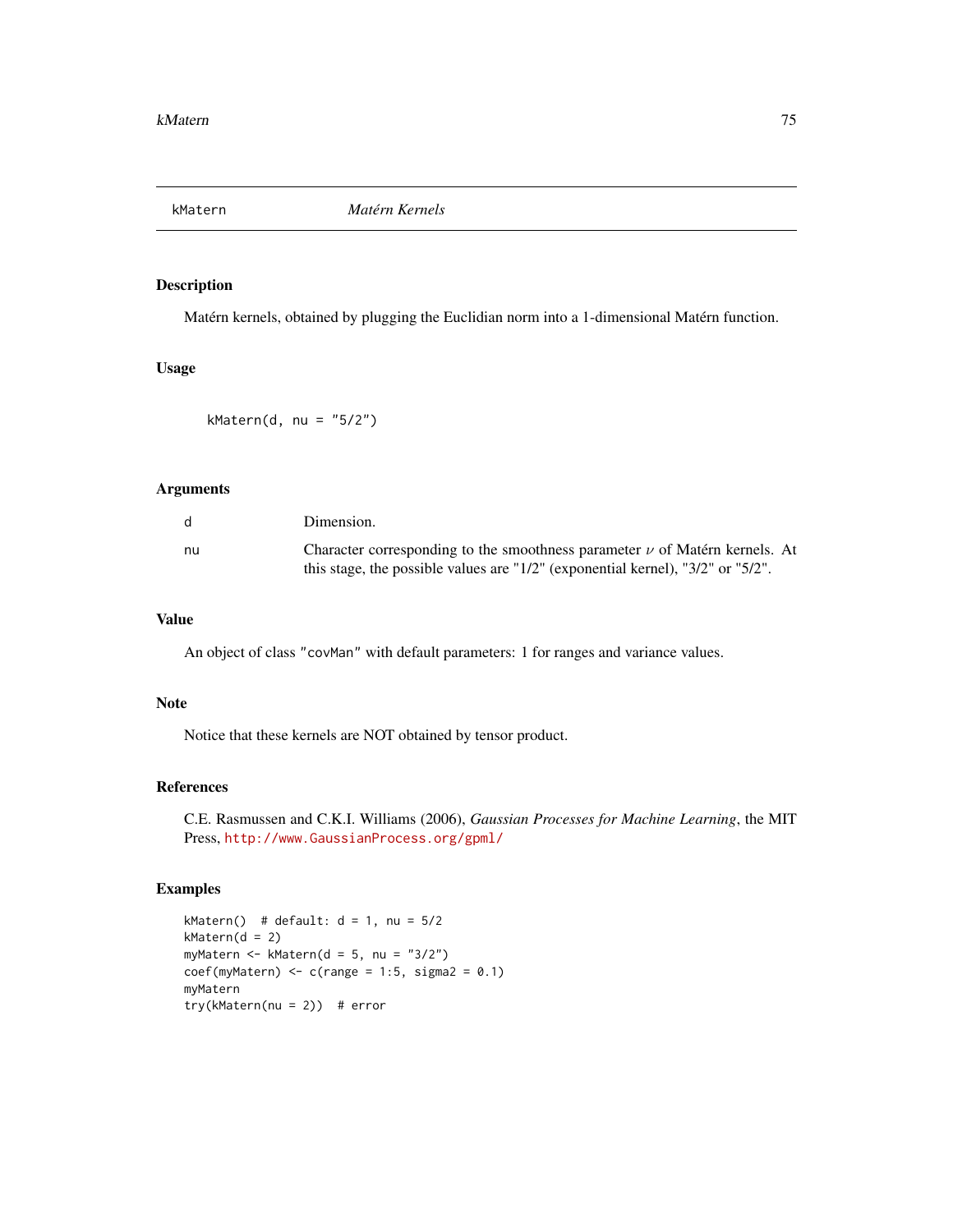mle *Generic Function: Maximum Likelihood Estimation of a Gaussian Process Model*

# Description

Generic function for the Maximum Likelihood estimation of a Gaussian Process model.

#### Usage

mle(object, ...)

# Arguments

| object   | An object representing a covariance kernel.                            |
|----------|------------------------------------------------------------------------|
| $\cdots$ | Other arguments for methods, typically including a response, a design, |

## Value

An estimated model, typically a list.

#### See Also

[mle-methods](#page-75-0) for examples.

<span id="page-75-0"></span>

| mle-methods | Maximum Likelihood Estimation of Gaussian Process Model Parame- |
|-------------|-----------------------------------------------------------------|
|             | ters                                                            |

## Description

Maximum Likelihood estimation of Gaussian Process models which covariance structure is described in a covariance kernel object.

# Usage

```
## S4 method for signature 'covAll'
mle(object,
   y, X, F = NULL, beta = NULL,
   parCovIni = coef(object),
   parCovLower = coefLower(object),
   parCovUpper = coefUpper(object),
   noise = TRUE, varNoiseIni = var(y) / 10,
   varNoiseLower = 0, varNoiseUpper = Inf,
   compGrad = hasGrad(object),
```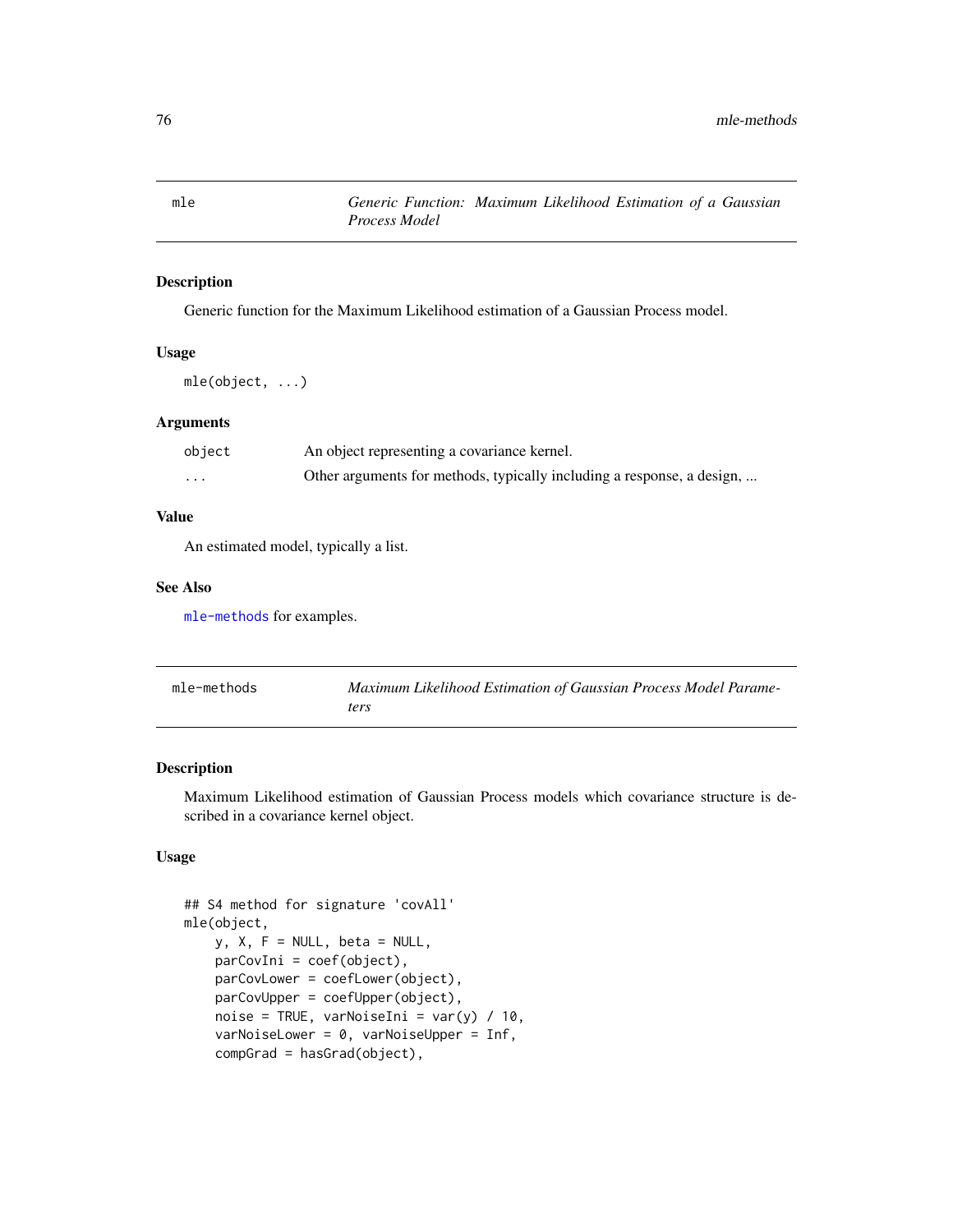# mle-methods 77

```
do0ptim = TRUE,
optimFun = c("nloptr::nloptr", "stats::optim"),
optimMethod = ifelse(compGrad, "NLOPT_LD_LBFGS", "NLOPT_LN_COBYLA"),
optimCode = NULL,
multistart = 1,
parTrack = FALSE, trace = 0, checkNames = TRUE,...)
```
# Arguments

| object        | An object representing a covariance kernel.                                                                                                                                                                                                                                                                                                                                                                    |
|---------------|----------------------------------------------------------------------------------------------------------------------------------------------------------------------------------------------------------------------------------------------------------------------------------------------------------------------------------------------------------------------------------------------------------------|
| y             | Response vector.                                                                                                                                                                                                                                                                                                                                                                                               |
| Χ             | Spatial (or input) design matrix.                                                                                                                                                                                                                                                                                                                                                                              |
| F             | Trend matrix.                                                                                                                                                                                                                                                                                                                                                                                                  |
| beta          | Vector of trend coefficients if known/fixed.                                                                                                                                                                                                                                                                                                                                                                   |
| parCovIni     | Vector with named elements or matrix giving the initial values for the parame-<br>ters. See Examples. When this argument is omitted, the vector of covariance<br>parameters given in object is used if multistart == 1; If multistart > 1, a<br>matrix of parameters is simulated by using simulPar. Remind that you can use<br>the coef and coef<- methods to get and set this slot of the covariance object. |
| parCovLower   | Lower bounds for the parameters. When this argument is omitted, the vector of<br>parameters lower bounds in the covariance given in object is used. You can use<br>coefLower and coefLower<- methods to get and set this slot of the covariance<br>object.                                                                                                                                                     |
| parCovUpper   | Upper bounds for the parameters. When this argument is omitted, the vector of<br>parameters lower bounds in the covariance given in object is used. You can use<br>coefUpper and coefUpper<- methods to get and set this slot of the covariance<br>object.                                                                                                                                                     |
| noise         | Logical. Should a noise be added to the error term?                                                                                                                                                                                                                                                                                                                                                            |
| varNoiseIni   | Initial value for the noise variance.                                                                                                                                                                                                                                                                                                                                                                          |
| varNoiseLower | Lower bound for the noise variance. Should be <= varNoiseIni.                                                                                                                                                                                                                                                                                                                                                  |
| varNoiseUpper | Upper bound for the noise variance. Should be >= varNoiseIni.                                                                                                                                                                                                                                                                                                                                                  |
| compGrad      | Logical: compute and use the analytical gradient in optimization? This is only<br>possible when object provides the analytical gradient.                                                                                                                                                                                                                                                                       |
| doOptim       | Logical. If FALSE no optimization is done.                                                                                                                                                                                                                                                                                                                                                                     |
| optimFun      | Function used for optimization. The two pre-defined choices are nloptr:: nloptr<br>(default) and stats:: optim, both in combination with a few specific optimiza-<br>tion methods. Ignored if optimCode is provided.                                                                                                                                                                                           |
| optimMethod   | Name of the optimization method or algorithm. This is passed as the "algorithm"<br>element of the opts argument when nloptr::nloptr is used (default), or to<br>the method argument when stats:: optim is used. When another value of<br>optimFun is given, the value of optimMethod is ignored. Ignored if optimCode<br>is provided. Use optimMethods to obtain the list of usable values.                    |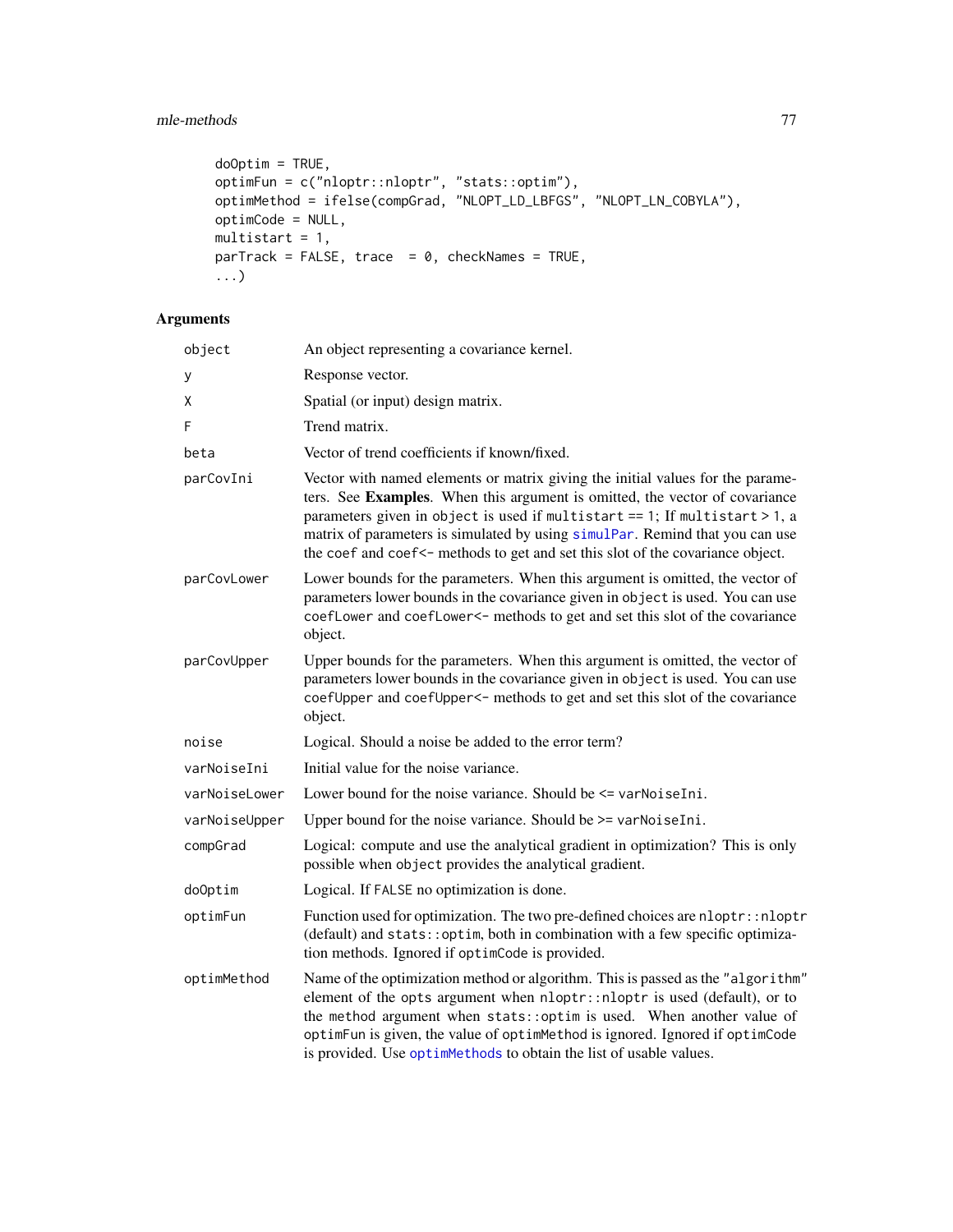| optimCode  | An object with class "expression" or "character" representing a user-written       |
|------------|------------------------------------------------------------------------------------|
|            | R code to be parsed and performing the log-likelihood maximization. Notice         |
|            | that this argument will bypass optimFun and optimMethod. The expression            |
|            | must define an object named "opt", which is either a list containing optimiza-     |
|            | tion results, either an object inheriting from "try-error" to cope with the case   |
|            | where a problem occurred during the optimization.                                  |
| multistart | Number of optimizations to perform from different starting points (see parCovIni). |
|            | Parallel backend is encouraged.                                                    |
| parTrack   | If TRUE, the parameter vectors used during the optimization are tracked and re-    |
|            | turned as a matrix.                                                                |
| trace      | Integer level of verbosity.                                                        |
| checkNames | if TRUE (default), check the compatibility of X with object, see checkX.           |
|            | Further arguments to be passed to the optimization function, nloptr or optim.      |
|            |                                                                                    |

## Details

The choice of optimization method is as follows.

- When optimFun is nloptr:nloptr, it is assumed that we are minimizing the negative loglikelihood − log L. Note that both predefined methods "NLOPT\_LD\_LBFGS" and "NLOPT\_LN\_COBYLA" can cope with a non-finite value of the objective, except for the initial value of the parameter. Non-finite values of  $-\log L$  are often met in practice during optimization steps. The method "NLOPT\_LD\_LBFGS" used when compGrad is TRUE requires that the gradient is provided by/with the covariance object. You can try other values of optimMethod corresponding to the possible choice of the "algorithm" element in the opts argument of nloptr:nloptr. It may be useful to give other options in order to control the optimization and its stopping rule.
- When optimFun is "stats:optim", it is assumed that we are maximizing the log-likelihood log L. We suggest to use one of the methods "L-BFGS-B" or "BFGS". Notice that control can be provided in  $\dots$ , but control\$fnscale is forced to be -1, corresponding to maximization. Note that "L-BFGS-B" uses box constraints, but the optimization stops as soon as the loglikelihood is non-finite or NA. The method "BFGS" does not use constraints but allows the loglikelihood to be non-finite or NA. Both methods can be used without gradient or with gradient if object allows this.

The vectors parCovIni, parCovLower, parCovUpper must have elements corresponding to those of the vector of kernel parameters given by coef(object). These vectors should have suitably named elements.

#### Value

A list with elements hopefully having understandable names.

| opt         | List of optimization results if it was successful, or an error object otherwise.                                   |
|-------------|--------------------------------------------------------------------------------------------------------------------|
| coef.kernel | The vector of 'kernel' coefficients. This will include one or several variance<br>parameters.                      |
| coef.trend  | Estimate of the vector $\beta$ of the trend coefficients.                                                          |
| parTracked  | A matrix with rows giving the successive iterates during optimization if the<br>parTrack argument was set to TRUE. |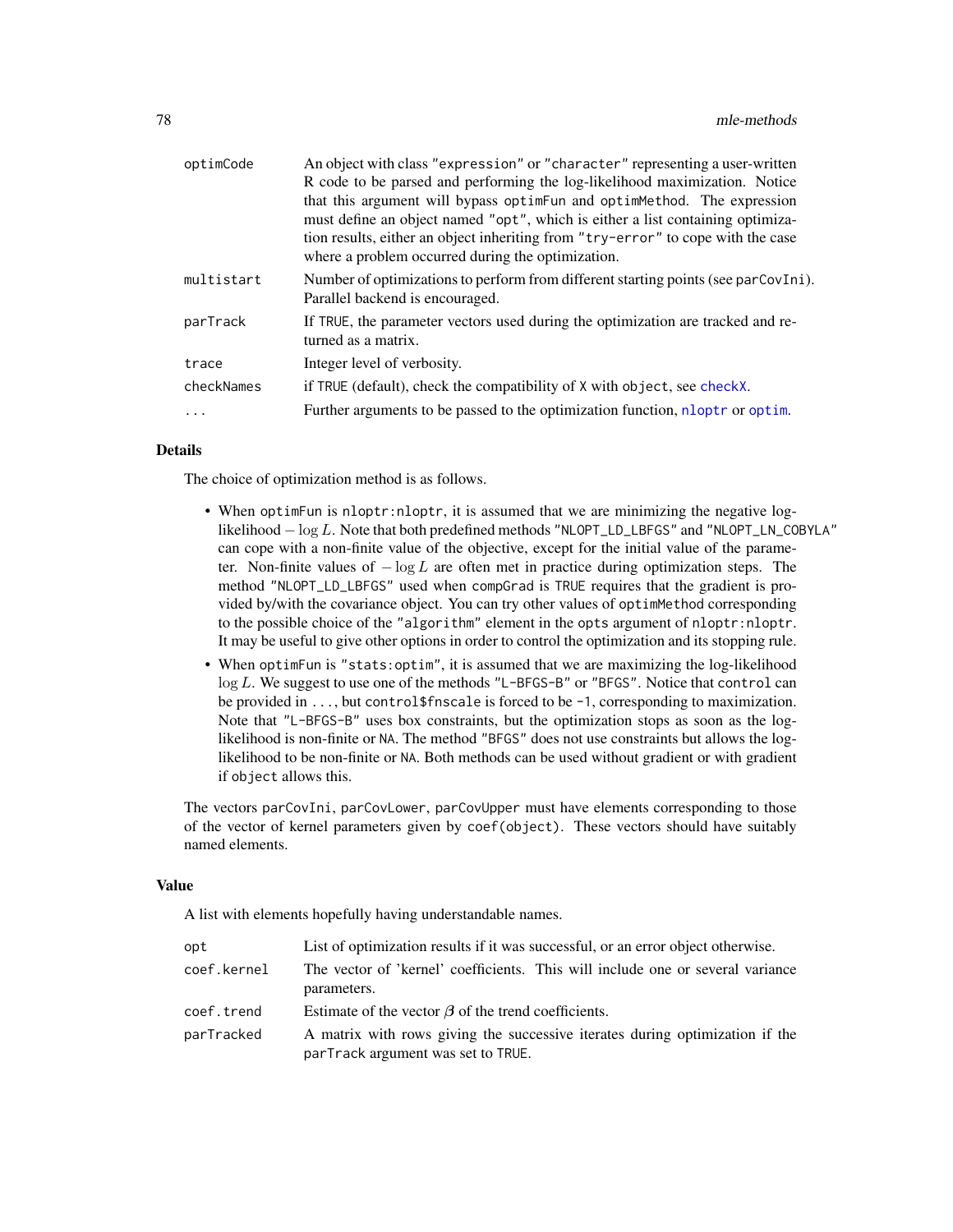#### mle-methods 79

# Note

The checks concerning the parameter names, dimensions of provided objects, . . . are not fully implemented yet.

Using the optimCode possibility requires a bit of programming effort, although a typical code only contains a few lines.

## Author(s)

Y. Deville, O. Roustant

# See Also

[gp](#page-60-0) for various examples, [optimMethods](#page-82-0) to see the possible values of the argument optimMethod.

# Examples

```
set.seed(29770)
```

```
##=======================================================================
## Example. A 4-dimensional "covMan" kernel
##=======================================================================
d \leq -4myCovMan <-
     covMan(
        kernel = function(x1, x2, par) {
        htilde \leftarrow (x1 - x2) / par[1]
        SS2 <- sum(htilde^2)
        d2 <- exp(-SS2)
        kern \le par[2] \star d2
        d1 <- 2 * kern * SS2 / par[1]
        attr(kern, "gradient") <- c(theta = d1, sigma2 = d2)
        return(kern)
      },
      label = "myGauss",
      hasGrad = TRUE,
      d = 4,
      parLower = c(theta = 0.0, sigma2 = 0.0),
      parUpper = c(theta = +Inf, sigma2 = +Inf),
      parNames = c("theta", "sigma2"),
      par = c(NA, NA))
kernCode <- "
       SEXP kern, dkern;
       int nprotect = 0, d;
       double SS2 = 0.0, d2, z, *rkern, *rdkern;
       d = LENGTH(x1);
       PROTECT(kern = allocVector(REALSXP, 1)); nprotect++;
       PROTECT(dkern = allocVector(REALSXP, 2)); nprotect++;
       rkern = REAL(kern);
```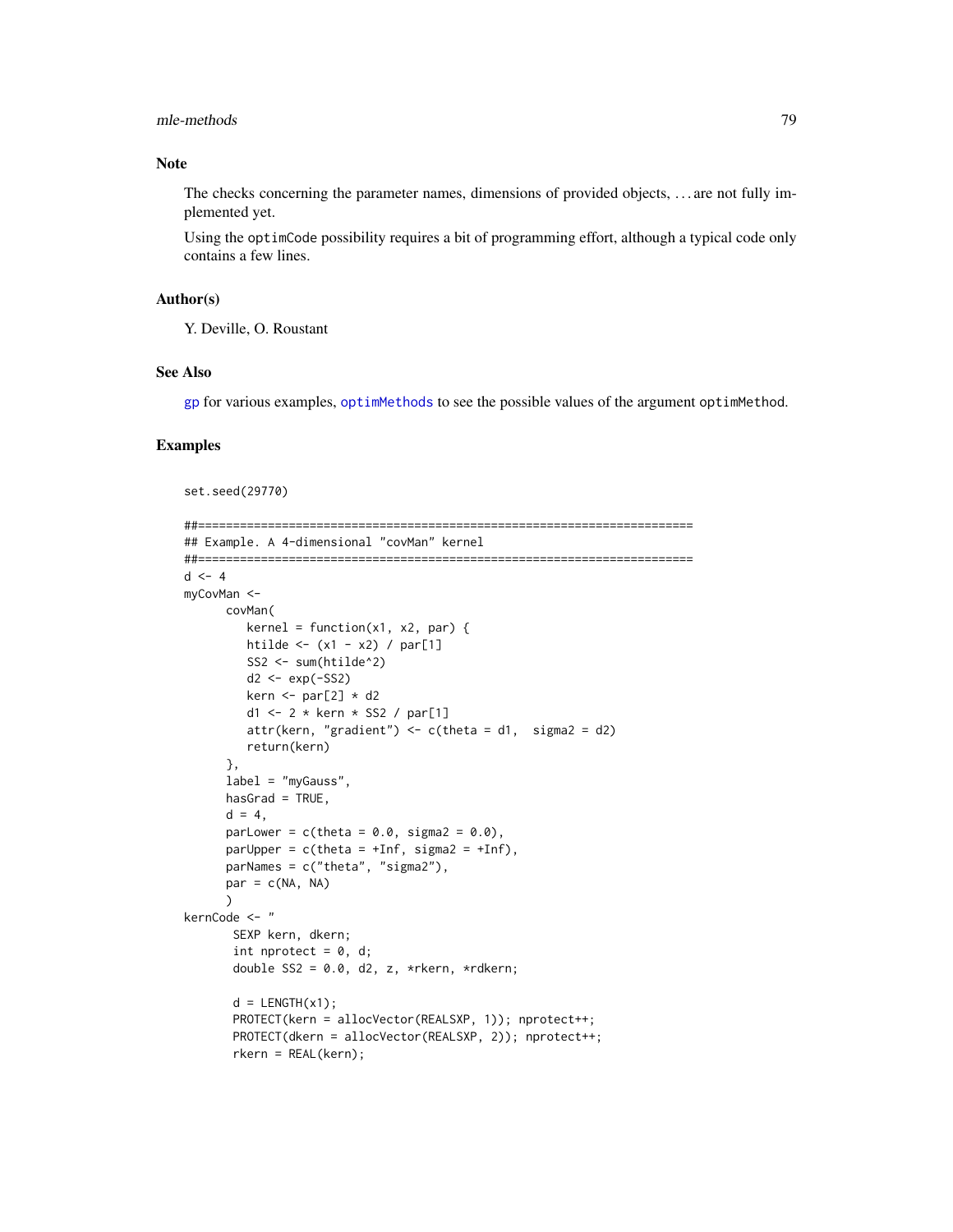```
rdkern = REAL(dkern);
       for (int i = 0; i < d; i++) {
        z = ( REAL(x1)[i] - REAL(x2)[i]) / REAL(par)[0];SS2 += z * z;}
       d2 = exp(-SS2);r \text{kern[0]} = \text{REAL(par)[1]} \times d2;rdkern[1] = d2;rdkern[0] = 2 * rken[0] * SSS / REAL(par)[0];SET_ATTR(kern, install(\"gradient\"), dkern);
       UNPROTECT(nprotect);
      return kern;
     "
## inline the C function into an R function: MUCH MORE EFFICIENT!!!
## Not run:
require(inline)
kernC <- cfunction(sig = signature(x1 = "numeric", x2 = "numeric",
                                    par = "numeric"),
                    body = kernCode)
myCovMan <- covMan(kernel = kernC, hasGrad = TRUE, label = "myGauss", d = 4,
                   parNames = c("theta", "sigma2"),
                   parLower = c("theta" = 0.0, "sigma2" = 0.0),parUpper = c("theta" = Inf, "sigma2" = Inf)## End(Not run)
##=======================================================================
## Example (continued). Simulate data for covMan and trend
##=======================================================================
n < -100;
X \leq - matrix(runif(n * d), nrow = n)
colnames(X) <- inputNames(myCovMan)
coef(myCovMan) \leq myPar \leq c(theta = 0.5, sigma2 = 2)C \leq covMat(object = myCovMan, X = X,
            compGrad = FALSE, index = 1L)
library(MASS)
set.seed(456)
y \le - mvrnorm(mu = rep(0, n), Sigma = C)
p \leftarrow \text{rpois}(1, \text{lambda} = 4)if (p > 0) {
 F \leq - matrix(runif(n * p), nrow = n, ncol = p)
 beta \leq rnorm(p)
 y <- F %*% beta + y
} else F <- NULL
par \le parCovIni \le c("theta" = 0.6, "sigma2" = 4)
```
##=======================================================================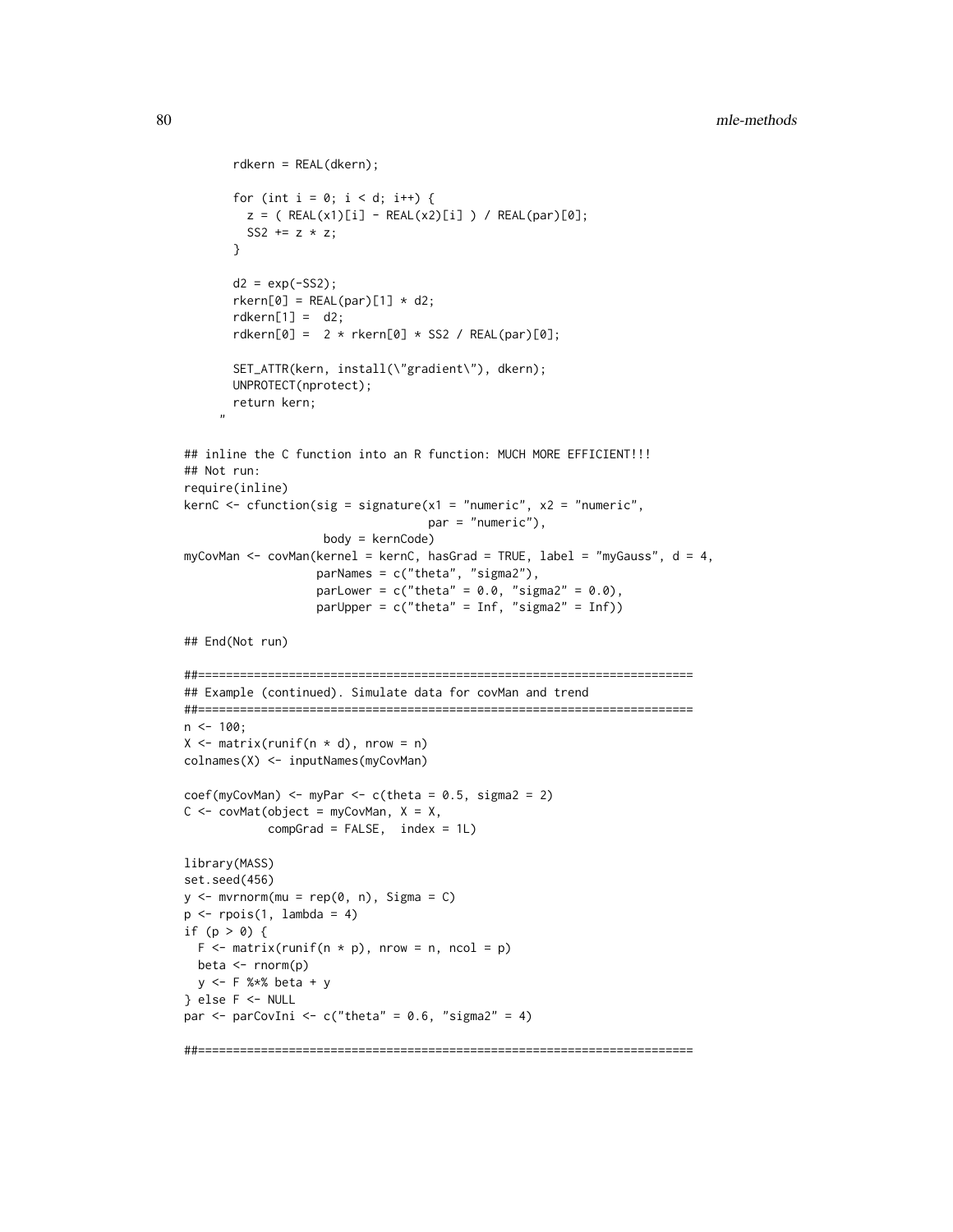```
## Example (continued). ML estimation. Note the 'partrack' argument
##=======================================================================
est <- mle(object = myCovMan,
           parCovIni = parCovIni,
           y = y, X = X, F = F,
           parCovLower = c(0.05, 0.05), parCovUpper = c(10, 100),
           parTrack = TRUE, noise = FALSE, checkNames = FALSE)
est$opt$value
## change the (constrained) optimization method
## Not run:
est1 <- mle(object = myCovMan,
            parCovIni = parCovIni,
            optimFun = "stats::optim",
            optimMethod = "L-BFGS-B",
            y = y, X = X, F = F,
            parCovLower = c(0.05, 0.05), parCovUpper = c(10, 100),
            parTrack = TRUE, noise = FALSE, checkNames = FALSE)
est1$opt$value
## End(Not run)
##=======================================================================
## Example (continued). Grid for graphical analysis
##=======================================================================
## Not run:
   theta.grid \leq seq(from = 0.1, to = 0.7, by = 0.2)
   sigma2.grid \leq seq(from = 0.3, to = 6, by = 0.4)
   par.grid <- expand.grid(theta = theta.grid, sigma2 = sigma2.grid)
   ll <- apply(as.matrix(par.grid), 1, est$logLikFun)
   llmat <- matrix(ll, nrow = length(theta.grid),
                    ncol = length(sigma2.grid))
## End(Not run)
##=======================================================================
## Example (continued). Explore the surface ?
##=======================================================================
## Not run:
  require(rgl)
  persp3d(x = theta.grid, y = sigma2.grid, z = 11,xlab = "theta", ylab = "sigma2", zlab = "logLik",
           col = "SpringGreen3", alpha = 0.6)## End(Not run)
##=======================================================================
## Example (continued). Draw a contour plot for the log-lik
## and show iterates
##=======================================================================
## Not run:
    contour(x = \text{theta}, y = \text{sigma2}, \text{grid}, z = \text{llmat},col = "SpringGreen3", xlab = "theta", ylab = "sigma2",
```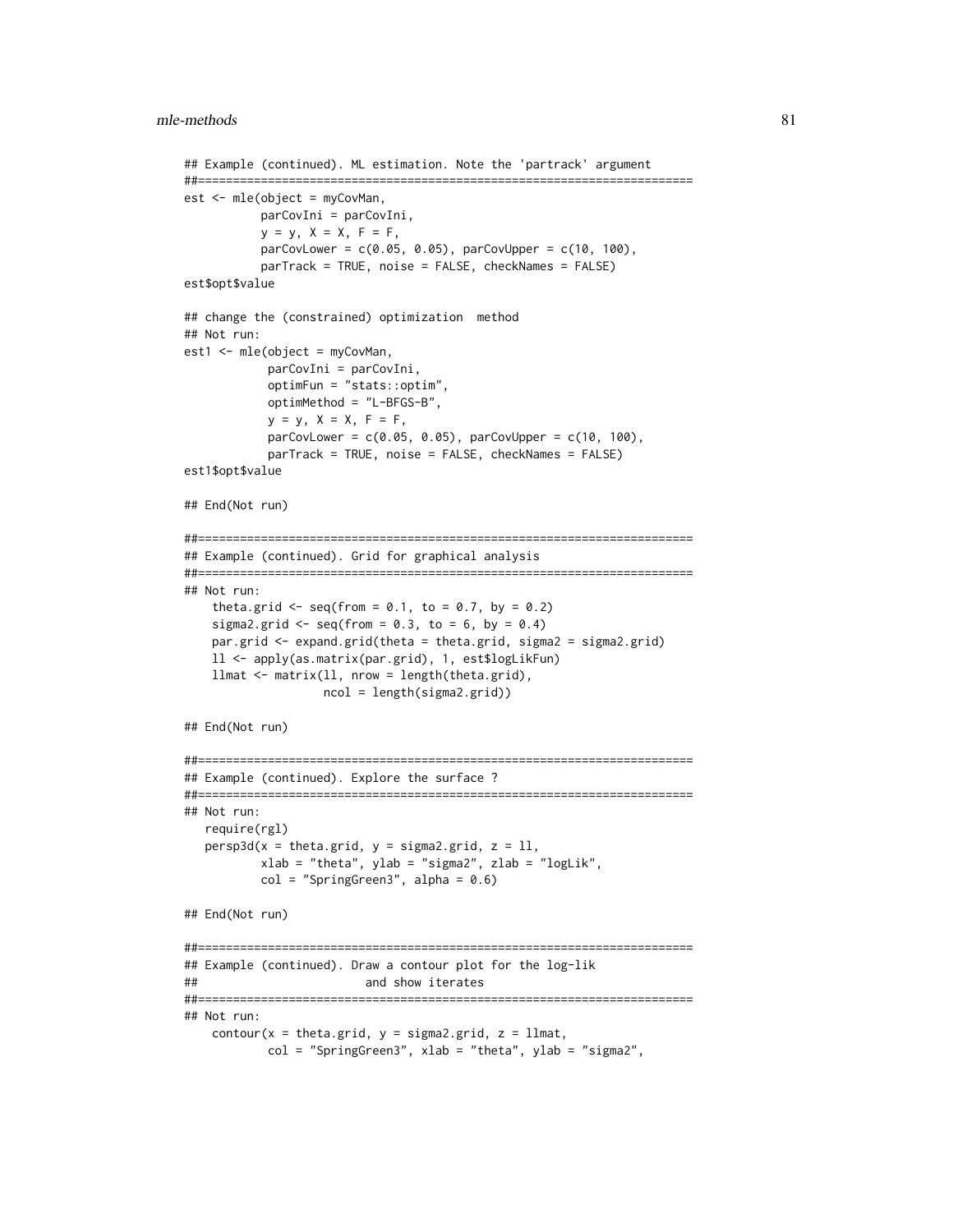```
main = "log-likelihood contours and iterates",
        xlim = range(theta.grid, est$parTracked[ , 1], na.rm = TRUE),
        ylim = range(sigma2.grid, est$parTracked[ , 2], na.rm = TRUE))
abline(v = estscoref.kernel[1], h = estscoref.kernel[2], lty = "dotted")niter <- nrow(est$parTracked)
points(est$parTracked[1:niter-1, ],
       col = "orangered", bg = "yellow", pch = 21, lwd = 2, type = "o")points(est$parTracked[niter, , drop = FALSE],
      col = "blue", bg = "blue", pch = 21, lwd = 2, type = "o", cex = 1.5)ann \leq seq(from = 1, to = niter, by = 5)
text(x = est$parTracked[ann, 1], y = est$parTracked[ann, 2],labels = ann - 1L, pos = 4, cex = 0.8, col = "orangered")
points(x = myPar["theta"], y = myPar["sigma2"],
       bg = "Chartreuse3", col = "ForestGreen",
      pch = 22, 1wd = 2, cex = 1.4)
legend("topright", legend = c("optim", "optim (last)", "true"),
       pch = c(21, 21, 22), lwd = c(2, 2, 2), lty = c(1, 1, NA),
       col = c("orangered", "blue", "ForestGreen"),
       pt.bg = c("yellow", "blue", "Chartreuse3"))
```
## End(Not run)

npar *Generic function: Number of Free Parameters in a Covariance Kernel*

#### Description

Generic function returning the number of free parameters in a covariance kernel.

#### Usage

npar(object, ...)

## Arguments

| object   | A covariance kernel object.  |
|----------|------------------------------|
| $\cdots$ | Other arguments for methods. |

# Value

The number of parameters.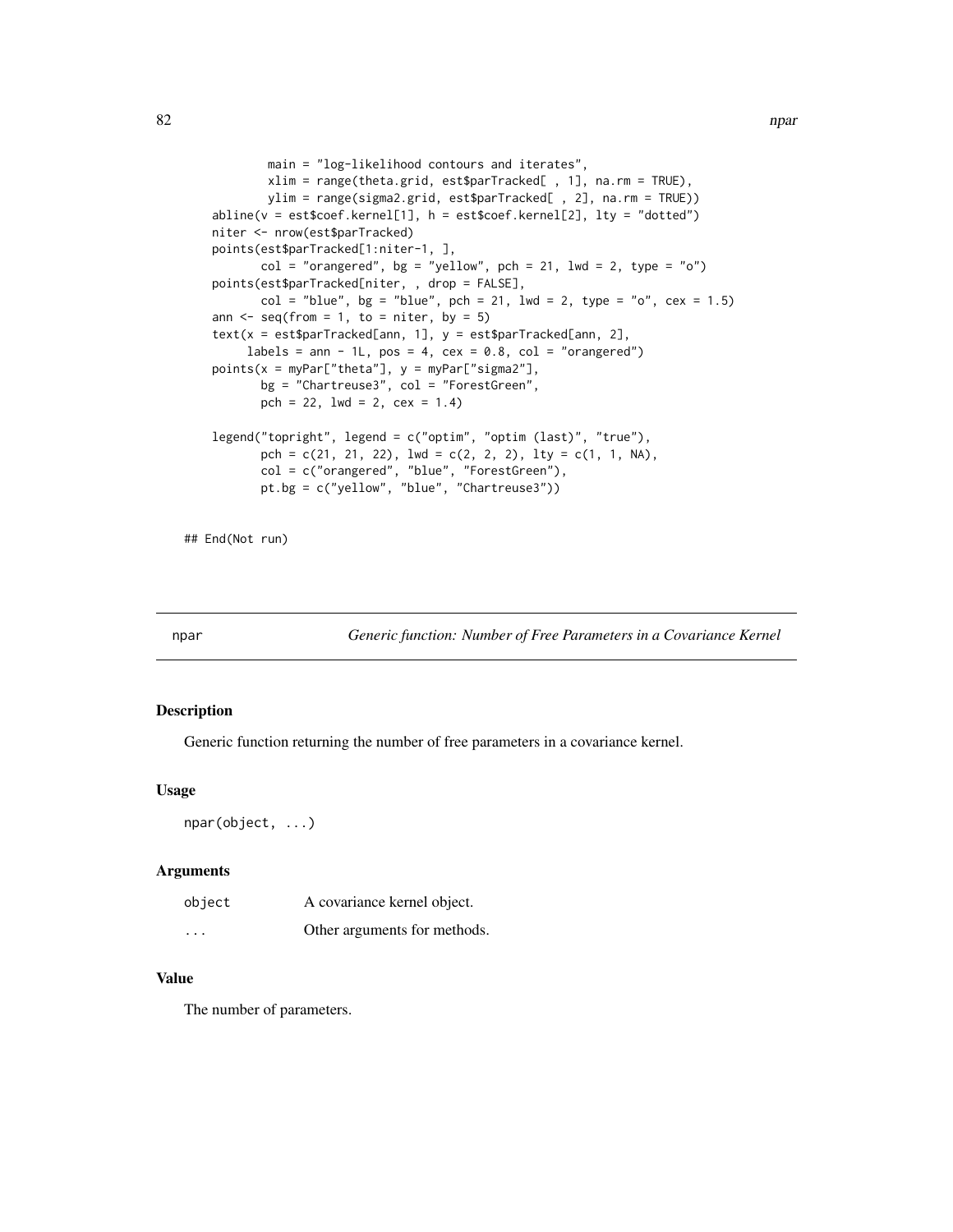# Description

Number of parameters for a covariance kernel object.

# Usage

```
## S4 method for signature 'covMan'
npar(object, ...)
## S4 method for signature 'covTS'
npar(object, ...)
```
# Arguments

| object | An object with S4 class corresponding to a covariance kernel. |
|--------|---------------------------------------------------------------|
| .      | Not used yet.                                                 |

# Value

The number of parameters.

# See Also

[coef](#page-0-0) method

<span id="page-82-0"></span>optimMethods *Optimization Methods (or Algorithms) for the* mle *Method*

# **Description**

Optimization methods (or algorithms) for the mle method.

# Usage

```
optimMethods(optimMethod = NULL,
            optimFun = c("both", "nloptr::nloptr", "stats::optim"))
```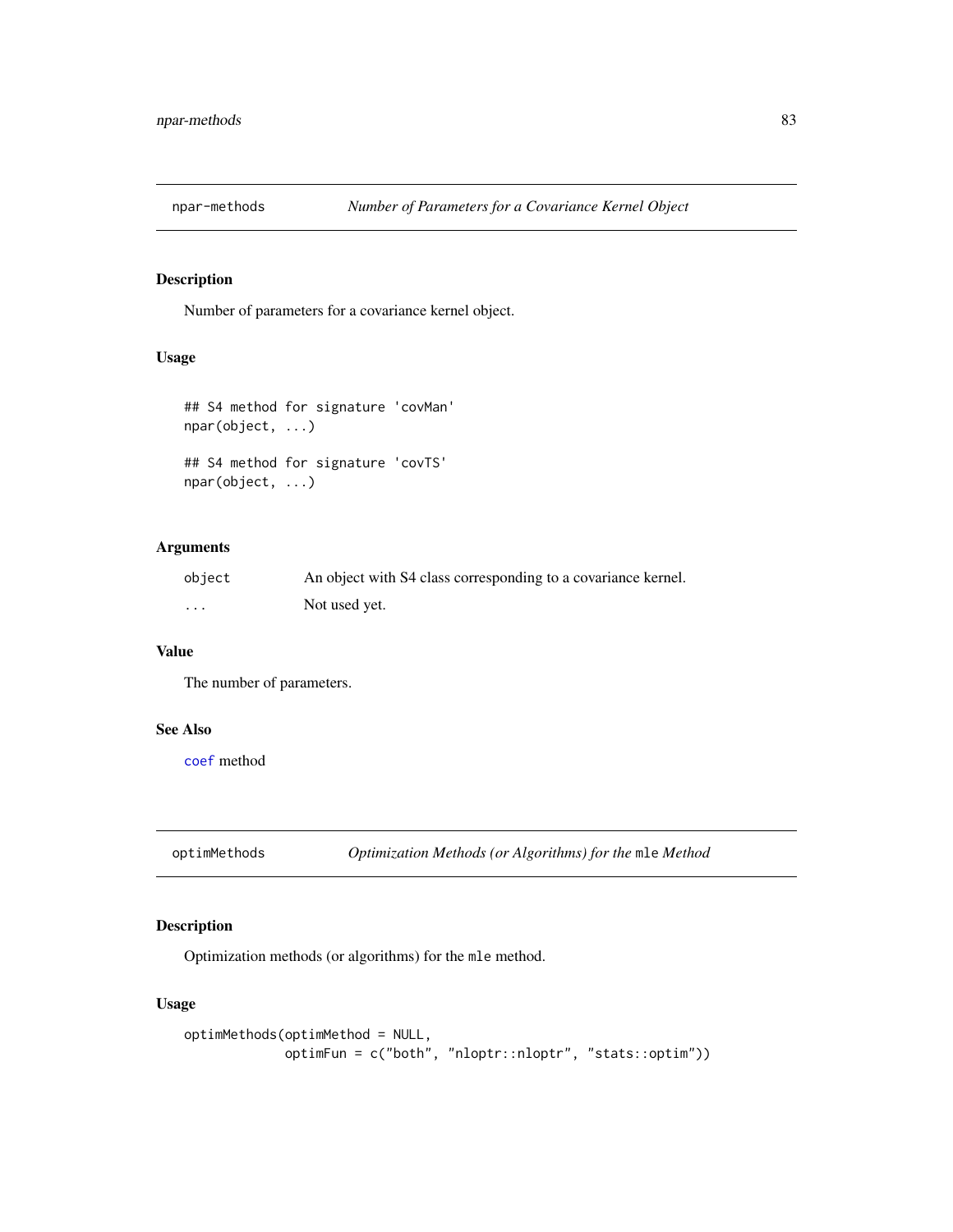#### Arguments

| optimMethod | A character string used to find a method in a possible approximated fashion, see<br><b>Examples.</b> |
|-------------|------------------------------------------------------------------------------------------------------|
| optimFun    | Value of the corresponding formal argument of the mle method, or "both". In                          |
|             | the later case the full list of algorithms will be obtained.                                         |

#### Value

A data frame with four character columns: optimFun, optimMethod, globLoc and derNo. The column globLoc indicate whether the method is global  $("G")$  or local  $("L")$ . The column derNo indicates whether the method uses derivatives (D) or not ("N") or *possibly* uses it ("P"). Only methods corresponding the optimFun = "stats::optim" can have the value "P" for derNo. The data frame can be zero-row if optimMethod is given and no method match.

## Caution

The optimization method given in the argument optimMethod of the mle method should be compliant with the compGrad argument. Only a small number of possibilities have been tested, including the default values.

# References

See [The NLopt website.](https://nlopt.readthedocs.io/en/latest/)

#### See Also

[mle-methods](#page-75-0), [optim](#page-0-0), [nloptr](#page-0-0).

#### Examples

```
optimMethods()
optimMethods(optimMethod = "cobyla")
optimMethods(optimMethod = "nelder")
optimMethods(optimMethod = "BFGS")
optimMethods("CMAES")
```
parMap *Generic Function: Map the Parameters of a Composite Covariance Kernel*

#### **Description**

Map the parameter of a composite covariance kernel on the inputs and the parameters of the 1d kernel.

#### Usage

parMap(object, ...)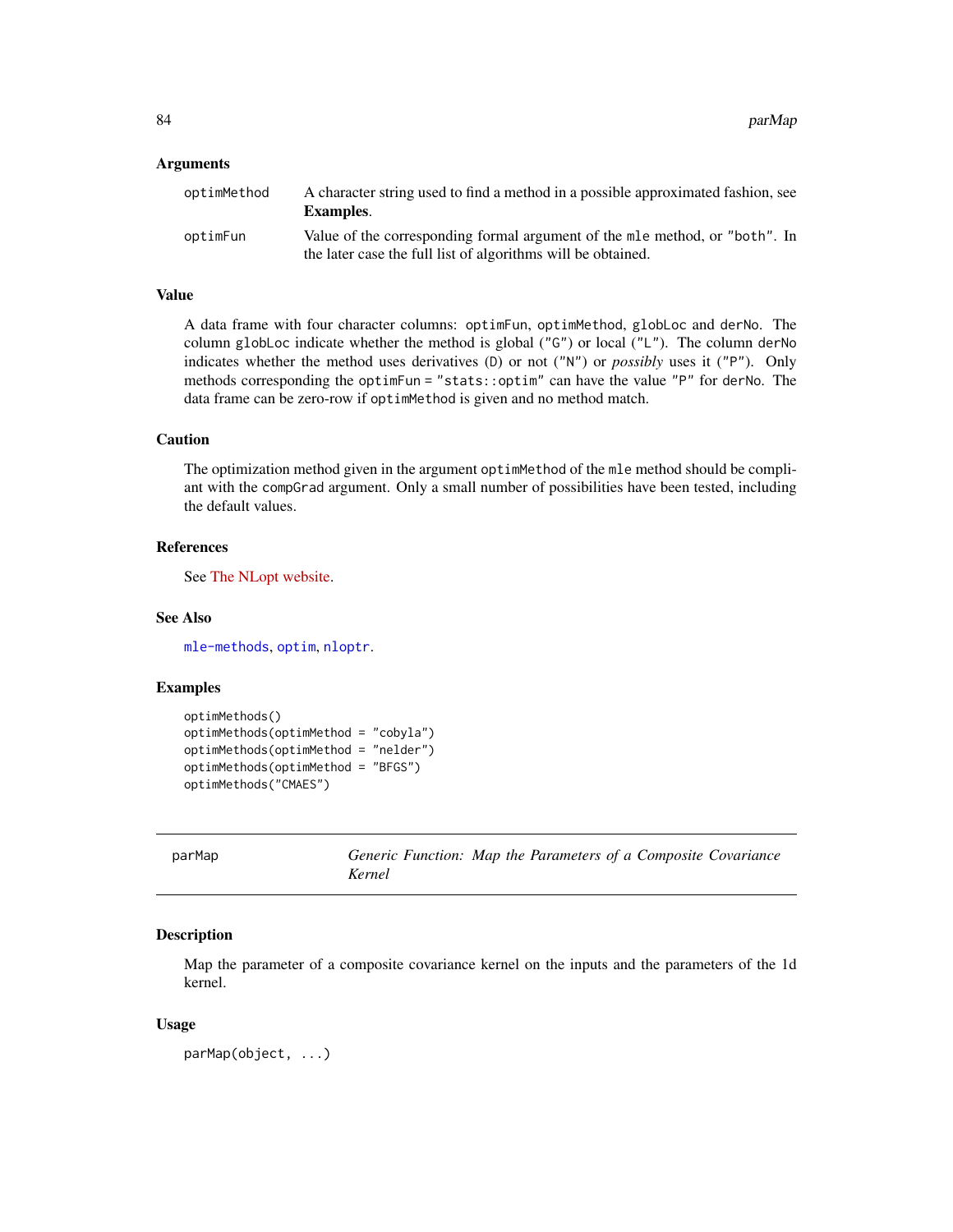# parMap-methods 85

## Arguments

| object   | A composite covariance kernel. |
|----------|--------------------------------|
| $\cdots$ | Arguments for methods.         |

# Value

A matrix with one row by input and one column for each of the parameters of the 1d kernel.

| parMap-methods | Map the Parameters of a Structure on the Inputs and Kernel Parame- |
|----------------|--------------------------------------------------------------------|
|                | ters                                                               |

#### Description

Map the parameters of a structure on the inputs and kernel parameters.

# Usage

## S4 method for signature 'covTS' parMap(object, ...)

# Arguments

| object | An object with class "covTS". |
|--------|-------------------------------|
| .      | Not used yet.                 |

# Value

A matrix with integer values. The rows correspond to the inputs of the object and the columns to the 1d kernel parameters. The matrix element is the number of the corresponding official coefficient. The same parameter of the structure can be used for several inputs but not (yet) for several kernel parameters. So each row must have different integer elements, while the same element can be repeated within a column.

# Note

This function is for internal use only.

# Examples

```
myCov <- covTS(d = 3, kernel = "k1Gauss",
              dep = c(range = "input"), value = c(range = 1.1)parMap(myCov)
```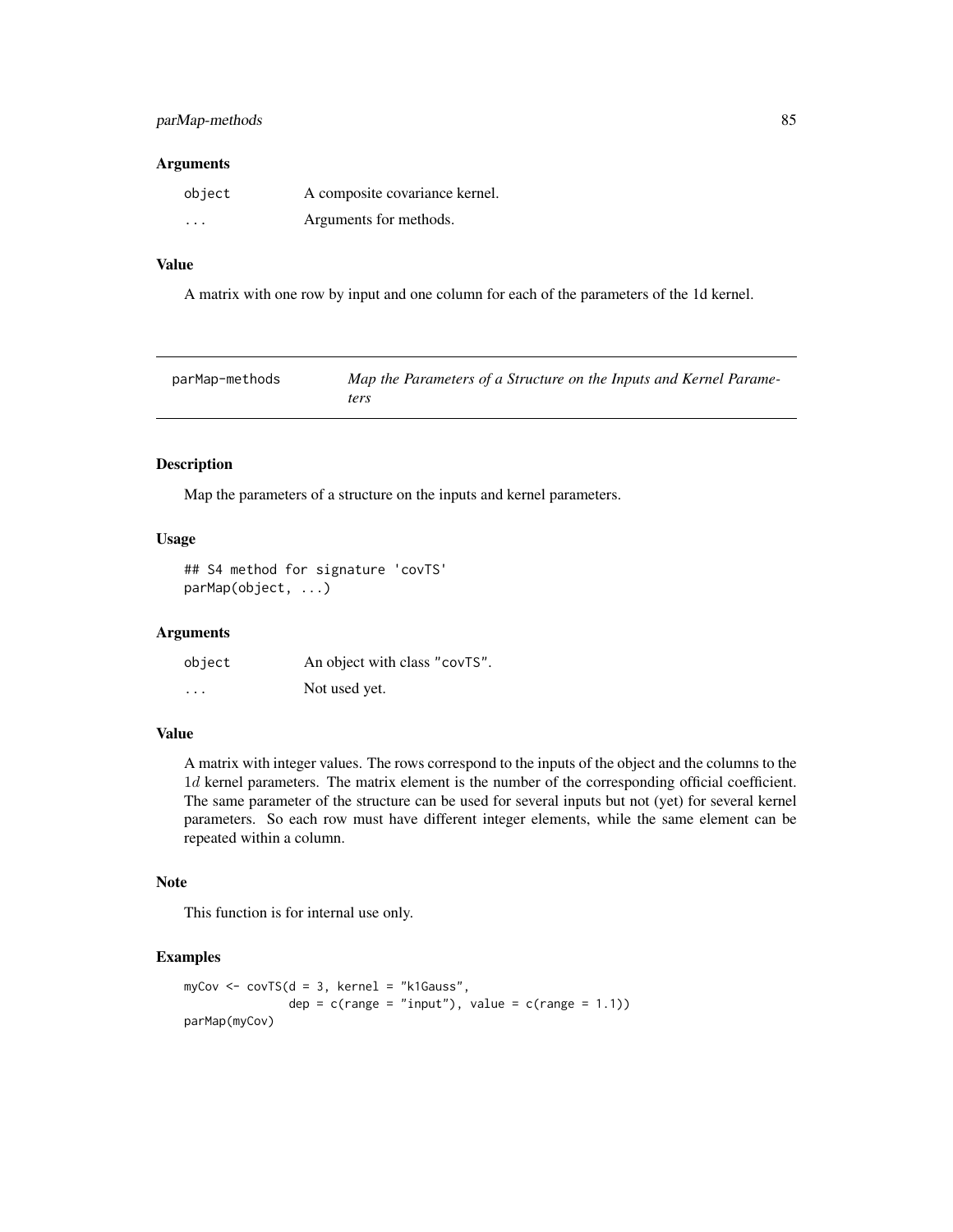# Description

Vector of names for the general 'Symm' parameterisation.

## Usage

```
parNamesSymm(nlev)
```
# Arguments

nlev Number of levels.

# Value

Character vector of names.

# Examples

```
parNamesSymm(nlev = 4)
```

| parseCovFormula | Parse a Formula or Expression Describing a Composite Covariance |
|-----------------|-----------------------------------------------------------------|
|                 | Kernel                                                          |

# Description

Parse a formula (or expression) describing a composite covariance kernel.

# Usage

```
parseCovFormula(formula, where = .GlobalEnv, trace = 0)
```
# Arguments

| formula | A formula or expression describing a covariance kernel. See <b>Examples</b> . |
|---------|-------------------------------------------------------------------------------|
| where   | An environment where kernel objects and top parameters are searched for.      |
| trace   | Integer level of verbosity.                                                   |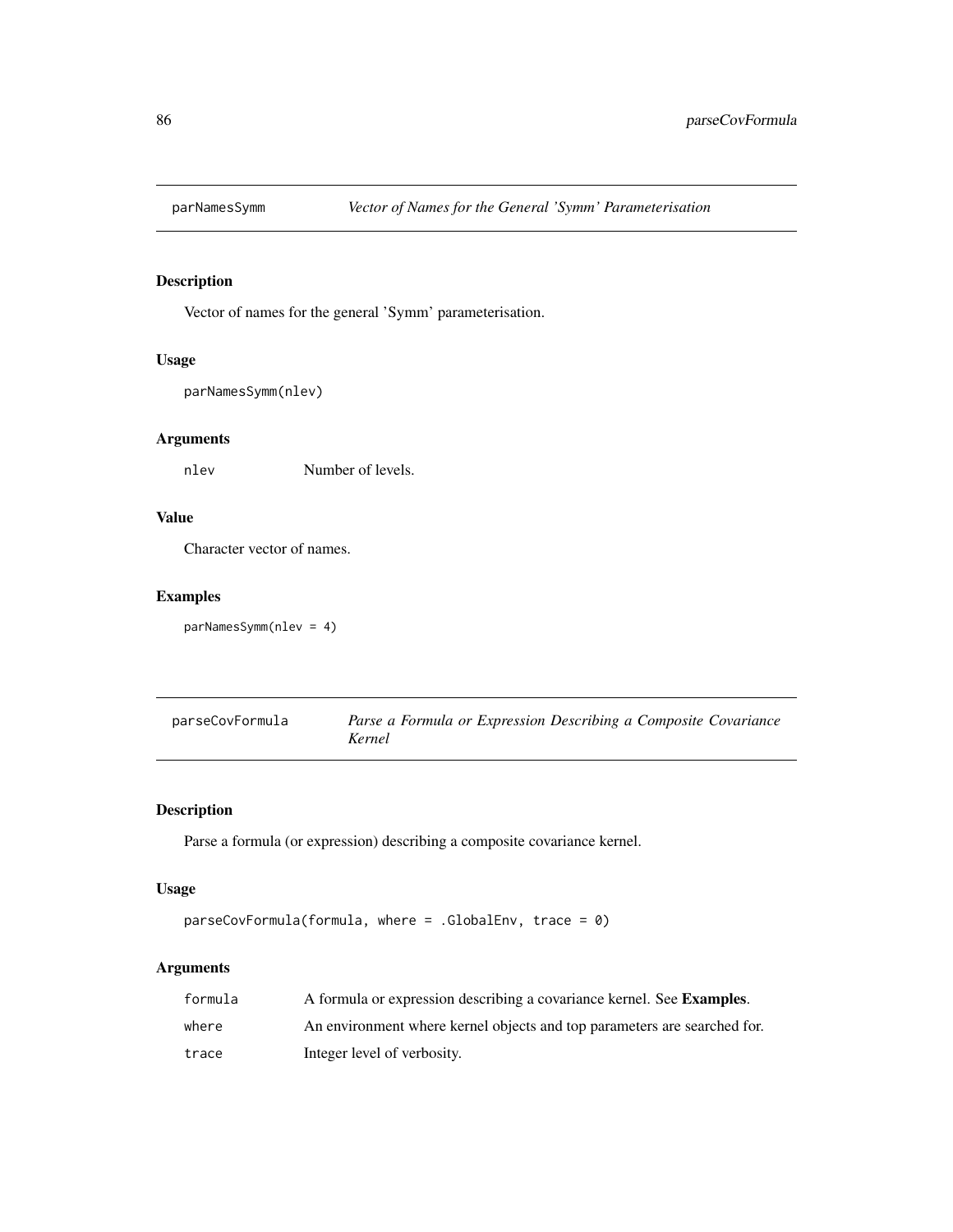#### Details

The formula involves existing covariance kernel objects and must define a valid kernel composition rule. For instance the sum and the product of kernels, the convex combination of kernels are classically used. The kernels objects are used in the formula with parentheses as is they where functions calls with no formal arguments e.g. obj( ). Non-kernel objects used in the formula must be numeric scalar parameters and are called *top* parameters. The covariance objects must exist in the environment defined by where because their slots will be used to identify the inputs and the parameters of the composite kernel defined by the formula.

#### Value

A list with the results of parsing. Although the results content is easy to understand, the function is not intended to be used by the final user, and the results may change in future versions.

#### Caution

Only relatively simple formulas are correctly parsed. So use only formulas having a structure similar to one of those given in the examples. In case of problems, error messages are likely to be difficult to understand.

#### Note

The parsing separates covariance objects from top parameters. It retrieves information about the kernel inputs and parameters from the slots. Obviously, any change in the covariances objects after the parsing (e.g. change in the parameters names or values) will not be reported in the results of the parsing, so kernel any needed customization must be done prior to the parsing.

#### Author(s)

Yves Deville

#### Examples

```
## =========================================================================
## build some kernels (with their inputNames) in the global environment
## =========================================================================
myCovExp3 \leq -kMatern(d = 3, nu = "1/2")inputNames(myCovExp3) <- c("x", "y", "z")
myCovGauss2 <- kGauss(d = 2)
inputNames(myCovGauss2) <- c("temp1", "temp2")
k \leq -kMatern(d = 1)inputNames(k) <- "x"
ell \leq kMatern(d = 1)
inputNames(ell) <- "y"
## =========================================================================
```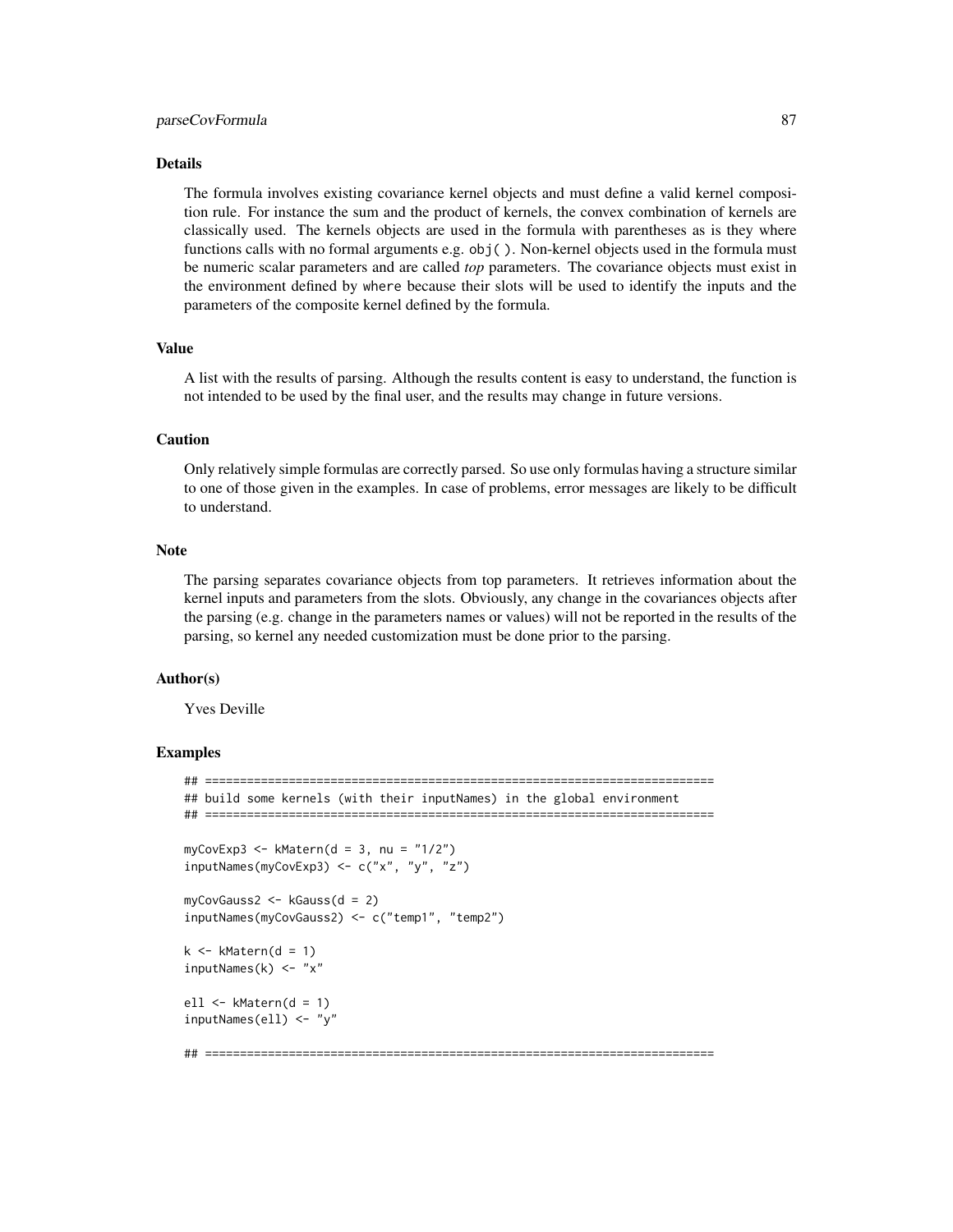```
## Parse a formula. This formula is stupid because 'myCovGauss2'
## and 'myCovExp3' should be CORRELATION kernels and not
## covariance kernels to produce an identifiable model.
## =========================================================================
cov <- \sim tau2 * myCovGauss2() * myCovExp3() + sigma2 * k()
pf <- parseCovFormula(cov, trace = 1)
## =========================================================================
## Parse a formula with ANOVA composition
## =========================================================================
cov1 <- ~ tau2 * myCovGauss2() * myCovExp3() + sigma2 * (1 + k()) * (1 + ell())
pf1 <- parseCovFormula(cov1, trace = 1)
```
plot *Plot for a qualitative input*

#### Description

Plots of the covariance matrix or the correlation matrix of a qualitative input. For an ordinal factor, the warping function can also be plotted.

#### Usage

## S4 method for signature 'covQual'  $plot(x, y, type = c("cov", "cor", "warping"), ...)$ 

#### Arguments

| X        | An object of class covQual-class.                                                                 |
|----------|---------------------------------------------------------------------------------------------------|
| V        | Not used.                                                                                         |
| type     | A character indicating the desired type of plot. Type warping only works for an<br>ordinal input. |
| $\cdots$ | Other arguments passed to corrplot:: corrplot or plot.                                            |

#### Details

Covariance / correlation plots are done with package corrplot if loaded, or lattice else.

#### See Also

[covOrd](#page-36-0).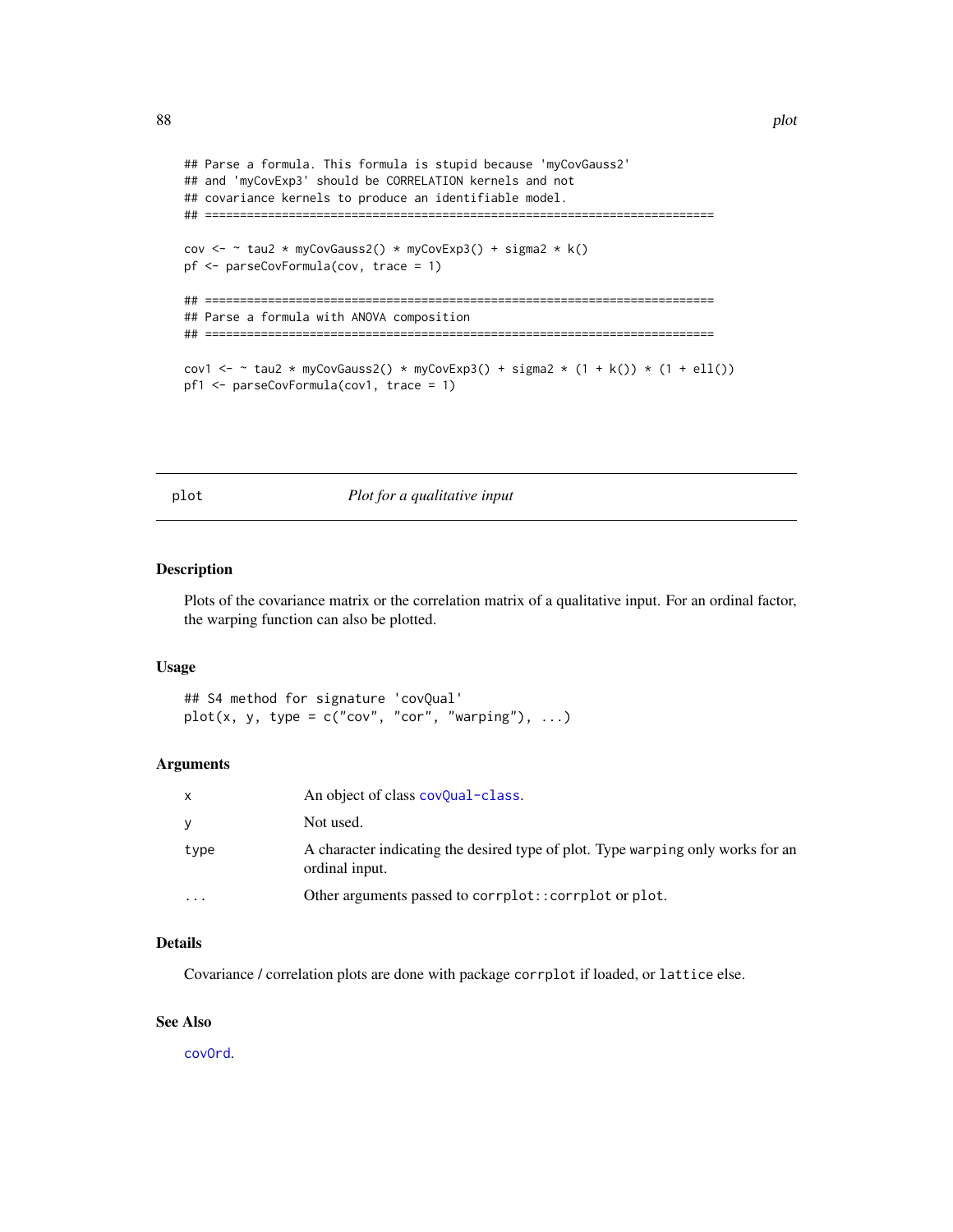#### plot.gp 89

#### Examples

```
u \le - ordered(1:6, levels = letters[1:6])
myCov2 <- covOrd(ordered = u, k1Fun1 = k1Fun1Cos, warpFun = "norm")
coef(myCov2) <- c(mean = 0.5, sd = 0.05, theta = 0.1)plot(myCov2, type = "cor", method = "ellipse")
plot(myCov2, type = "warp", col = "blue", lwd = 2)
```
#### plot.gp *Diagnostic Plot for the Validation of a* gp *Object*

## Description

Three plots are currently available, based on the influence results: one plot of fitted values against response values, one plot of standardized residuals, and one qqplot of standardized residuals.

#### Usage

```
## S3 method for class 'gp'
plot(x, y, kriging.type = "UK",
    trend.reestim = TRUE, which = 1:3, ...)
```
## Arguments

| $\mathsf{x}$  | An object with S3 class "gp".                                                                                                                  |
|---------------|------------------------------------------------------------------------------------------------------------------------------------------------|
| y             | Not used.                                                                                                                                      |
| kriging.type  | Optional character string corresponding to the GP "kriging" family, to be chosen<br>between simple kriging ("SK") or universal kriging ("UK"). |
| trend.reestim | Should the trend be re-estimated when removing an observation? Default to<br>TRUE.                                                             |
| which         | A subset of 1, 2, 3 indicating which figures to plot (see Description above).<br>Default is 1:3 (all figures).                                 |
|               | No other argument for this method.                                                                                                             |

# Details

The standardized residuals are defined by  $[y(x_i)-\hat{y}_{-i}(x_i)]/\hat{\sigma}_{-i}(x_i)$ , where  $y(x_i)$  is the response at the location  $\mathbf{x}_i$ ,  $\hat{y}_{-i}(\mathbf{x}_i)$  is the fitted value when the *i*-th observation is omitted (see [influence.gp](#page-67-0)), and  $\hat{\sigma}_{-i}(\mathbf{x}_i)$  is the corresponding kriging standard deviation.

#### Value

A list composed of the following elements where *n* is the total number of observations.

| mean | A vector of length $n$ . The $i$ -th element is the kriging mean (including the trend)          |
|------|-------------------------------------------------------------------------------------------------|
|      | at the $i$ -th observation number when removing it from the learning set.                       |
| sd   | A vector of length <i>n</i> . The <i>i</i> -th element is the kriging standard deviation at the |
|      | $i$ -th observation number when removing it from the learning set.                              |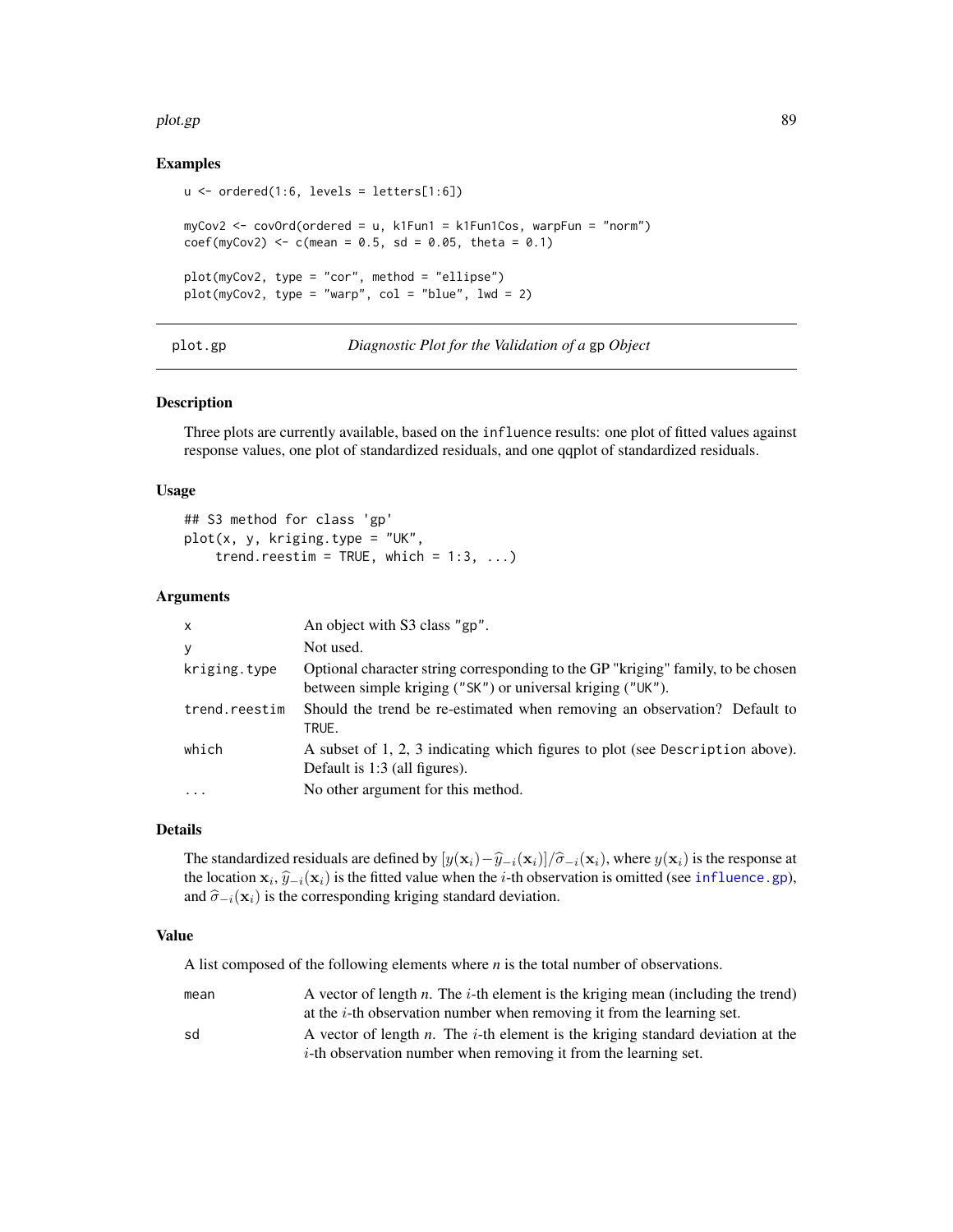#### Warning

Only trend parameters are re-estimated when removing one observation. When the number  $n$  of observations is small, re-estimated values can substantially differ from those obtained with the whole learning set.

#### References

F. Bachoc (2013), "Cross Validation and Maximum Likelihood estimations of hyper-parameters of Gaussian processes with model misspecification". *Computational Statistics and Data Analysis*, 66, 55-69.

N.A.C. Cressie (1993), *Statistics for spatial data*. Wiley series in probability and mathematical statistics.

O. Dubrule (1983), "Cross validation of Kriging in a unique neighborhood". *Mathematical Geology*, 15, 687-699.

J.D. Martin and T.W. Simpson (2005), "Use of kriging models to approximate deterministic computer models". *AIAA Journal*, 43 no. 4, 853-863.

M. Schonlau (1997), *Computer experiments and global optimization*. Ph.D. thesis, University of Waterloo.

#### See Also

[predict.gp](#page-90-0) and [influence.gp](#page-67-0), the predict and influence methods for "gp".

plot.simulate.gp *Plot Simulations from a* gp *Object*

#### **Description**

Function to plot simulations from a gp object.

#### Usage

```
## S3 method for class 'simulate.gp'
plot(x, y,
       col = list(sim = "SpringGreen3", trend = "orangeed"),show = c(sim = TRUE, trend = TRUE, y = TRUE),...)
```
#### Arguments

| $\mathsf{x}$ | An object containing simulations, produced by 'simulate' with output = "list". |
|--------------|--------------------------------------------------------------------------------|
| y            | Not used yet.                                                                  |
| col          | Named list of colors to be used, with elements "sim" and "trend".              |
| show         | A logical vector telling which elements must be shown.                         |
| $\cdots$     | Further argument passed to plot.                                               |
|              |                                                                                |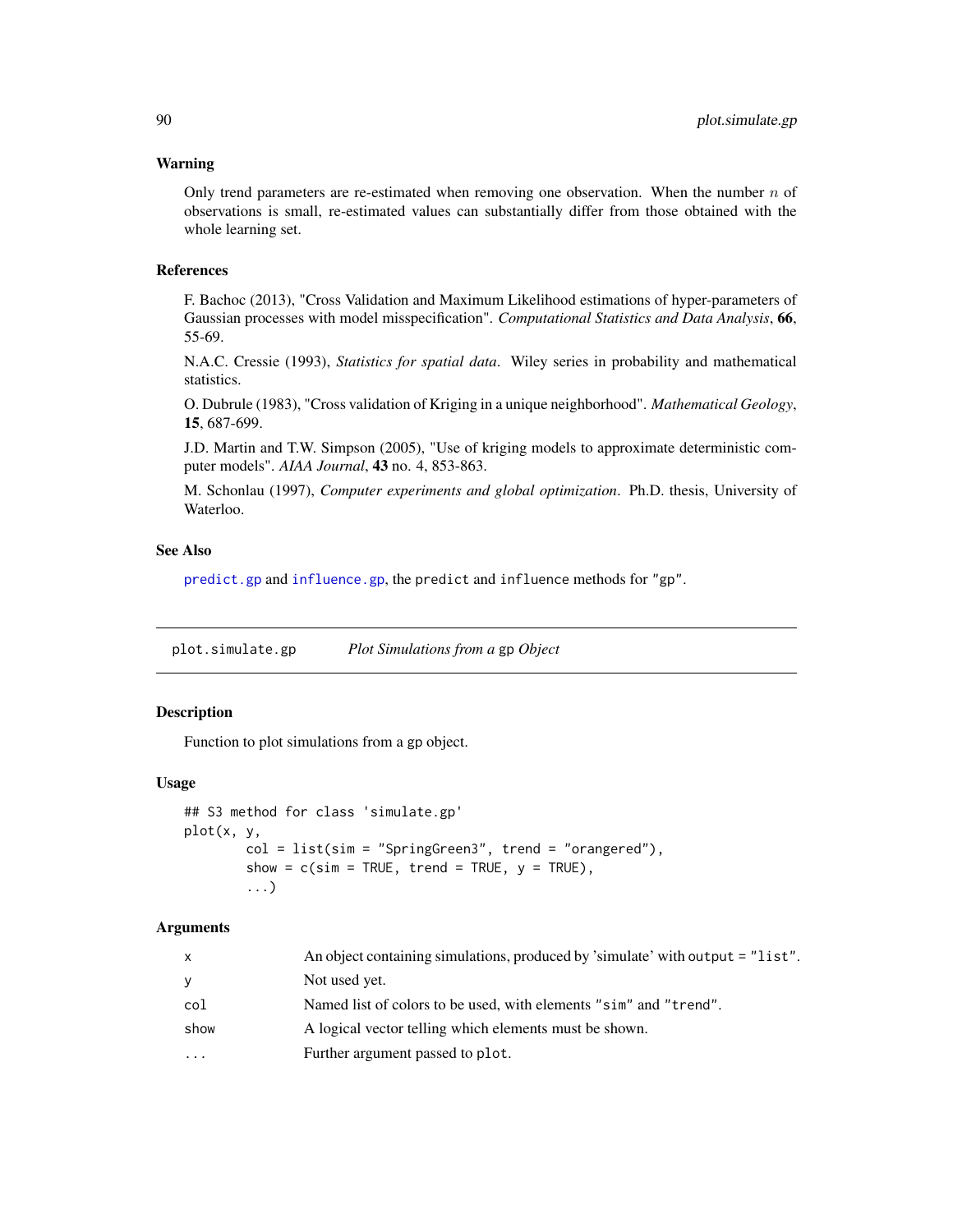#### predict.gp 91

# Value

Nothing.

# Note

For now, this function can be used only when the number of inputs is one.

# See Also

[simulate.gp](#page-101-0).

# <span id="page-90-0"></span>predict.gp *Prediction Method for the* "gp" *S3 Class*

# Description

Prediction method for the "gp" S3 class.

# Usage

```
## S3 method for class 'gp'
predict(object, newdata,
        type = ifelse(object$trendKnown, "SK", "UK"),
        seCompute = TRUE, covCompute = FALSE,
        lightReturn = FALSE, biasCorrect = FALSE,
        forceInterp,
        ...)
```
# Arguments

| object      | An object with S3 class "gp".                                                                                                                                                                  |
|-------------|------------------------------------------------------------------------------------------------------------------------------------------------------------------------------------------------|
| newdata     | A data frame containing all the variables required for prediction: inputs and<br>trend variables, if applicable.                                                                               |
| type        | A character string corresponding to the GP "kriging" family, to be chosen be-<br>tween simple kriging ("SK"), or universal kriging ("UK").                                                     |
| seCompute   | Optional logical. If FALSE, only the kriging mean is computed. If TRUE, the<br>kriging variance (actually, the corresponding standard deviation) and prediction<br>intervals are computed too. |
| covCompute  | Logical. If TRUE the covariance matrix is computed.                                                                                                                                            |
| lightReturn | Optional logical. If TRUE, c and cStar are not returned. This should be reserved<br>to expert users who want to save memory and know that they will not miss these<br>values.                  |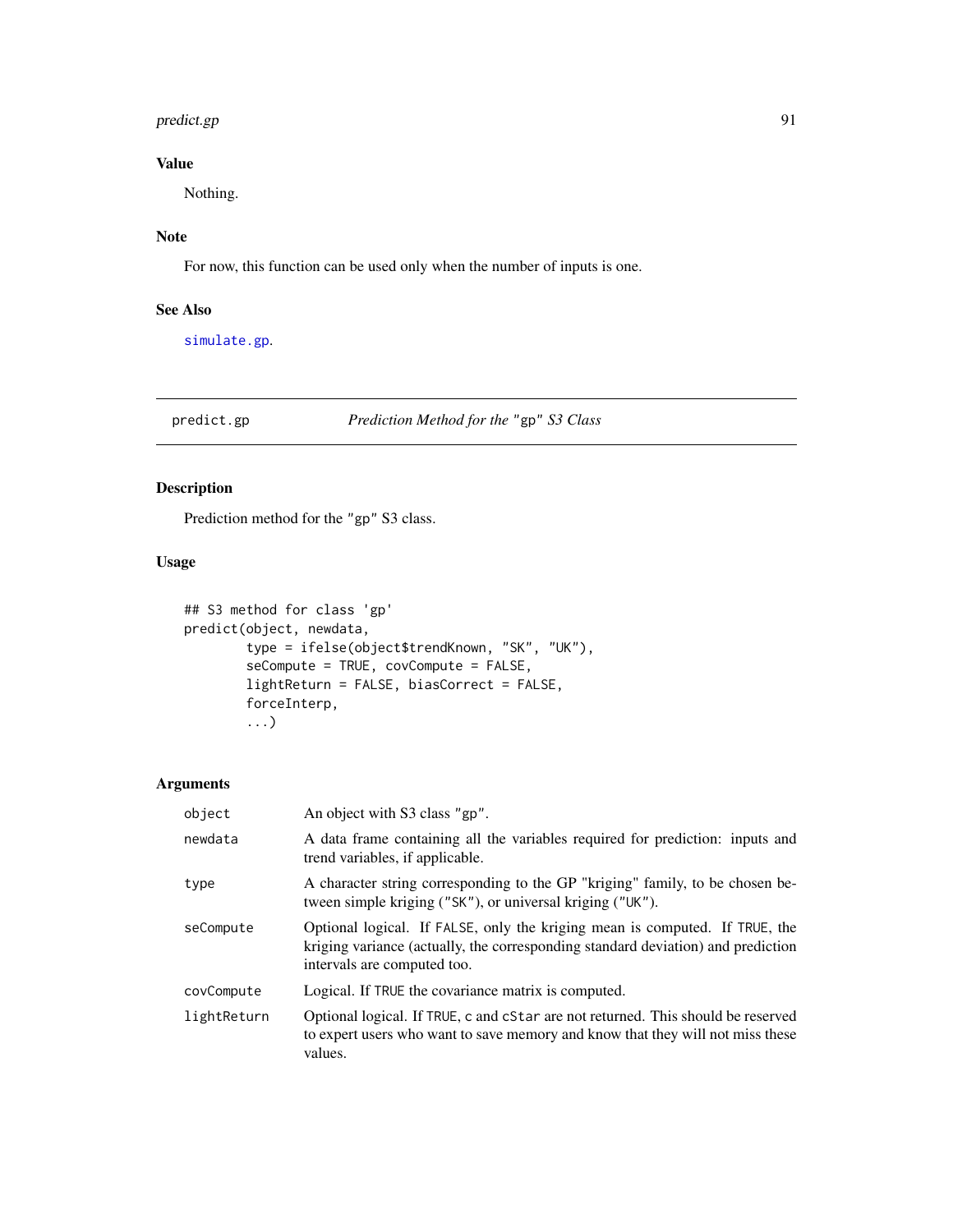| biasCorrect | Optional logical to correct bias in the UK variance and covariances. Default is<br>FALSE. See <b>Details</b> below.                                                  |
|-------------|----------------------------------------------------------------------------------------------------------------------------------------------------------------------|
| forceInterp | Logical used to force a nugget-type prediction. If TRUE, the noise will be inter-<br>preted as a nugget effect. This argument is likely to be removed in the future. |
| $\cdots$    | Not used yet.                                                                                                                                                        |

# Details

The estimated (UK) variance and covariances are NOT multiplied by  $n/(n - p)$  by default (*n* and  $p$  denoting the number of rows and columns of the trend matrix  $\bf{F}$ ). Recall that this correction would contribute to limit bias: it would totally remove it if the correlation parameters were known (which is not the case here). However, this correction is often ignored in the context of computer experiments, especially in adaptive strategies. It can be activated by turning biasCorrect to TRUE, when  $type = "UK"$ 

#### Value

A list with the following elements.

| mean         | GP mean ("kriging") predictor (including the trend) computed at newdata.                                                                                                                              |
|--------------|-------------------------------------------------------------------------------------------------------------------------------------------------------------------------------------------------------|
| sd           | GP prediction ("kriging") standard deviation computed at newdata. Not com-<br>puted if seCompute is FALSE.                                                                                            |
| sdSK         | Part of the above standard deviation corresponding to simple kriging (coincides<br>with sd when type = "SK"). Not computed if seCompute is FALSE.                                                     |
| trend        | The computed trend function, evaluated at newdata.                                                                                                                                                    |
| COV          | GP prediction ("kriging") conditional covariance matrix. Not computed if covCompute<br>is FALSE (default).                                                                                            |
| lower95,     |                                                                                                                                                                                                       |
| upper95      | Bounds of the 95 % GP prediction interval computed at newdata (to be inter-<br>preted with special care when parameters are estimated, see description above).<br>Not computed if seCompute is FALSE. |
| $\mathsf{C}$ | An auxiliary matrix c, containing all the covariances between the points in<br>newdata and those in the initial design. Not returned if lightReturn is TRUE.                                          |
| cStar        | An auxiliary vector, equal to $L^{-1}c$ where L is the Cholesky root of the covari-<br>ance matrix C used in the estimation. Not returned if light Return is TRUE.                                    |

## Author(s)

O. Roustant, D. Ginsbourger, Y. Deville

#### See Also

[gp](#page-60-0) for the creation/estimation of a model. See [gls-methods](#page-59-0) for the signification of the auxiliary variables.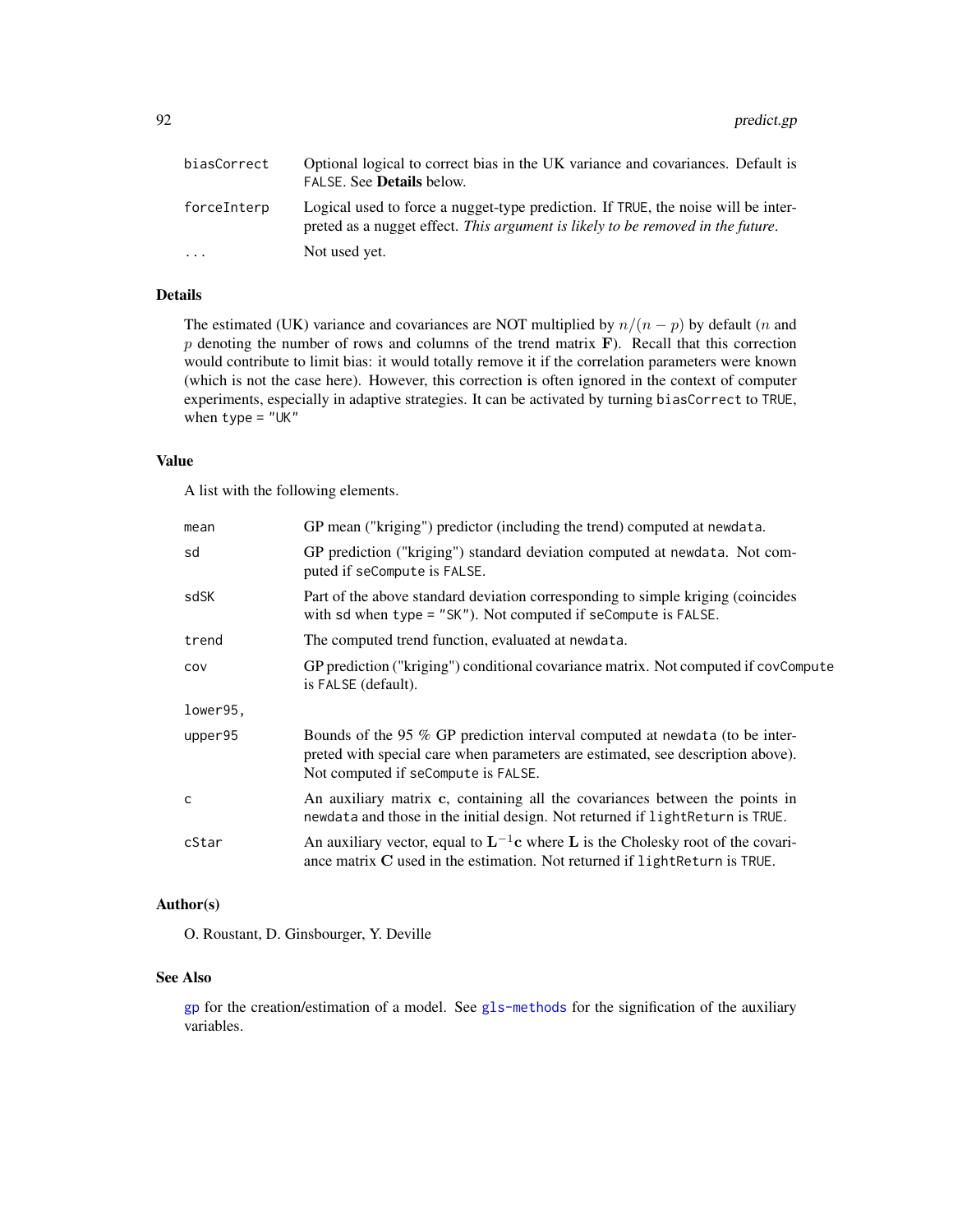#### Description

Principal Kriging Functions.

#### Usage

prinKrige(object)

## Arguments

object An object with class "gp".

#### Details

The Principal Kriging Functions (PKF) are the eigenvectors of a symmetric positive matrix B named the *Bending Energy Matrix* which is met when combining a linear trend and a covariance kernel as done in [gp](#page-60-0). This matrix has dimension  $n \times n$  and rank  $n - p$ . The PKF are given in the *ascending* order of the eigenvalues  $e_i$ 

$$
e_1 = e_2 = \ldots = e_p = 0 < e_{p+1} \le e_{p+2} \le \ldots \le e_n.
$$

The p first PKF generate the same space as do the p columns of the trend matrix  $\bf{F}$ , say colspan( $\bf{F}$ ). The following  $n - p$  PKFs generate a supplementary of the subspace colspan(F), and they have a decreasing influence on the response. So the  $p+1$ -th PKF can give a hint on a possible deterministic trend functions that could be added to the  $p$  existing ones.

The matrix **B** is such that  $BF = 0$ , so the columns of **F** can be thought of as the eigenvectors that are associated with the zero eigenvalues  $e_1, \ldots, e_p$ .

#### Value

A list

- values The eigenvalues of the energy bending matrix in *ascending* order. The first p values must be very close to zero, but will not be zero since they are provided by numerical linear algebra.
- vectors A matrix U with its columns  $u_i$  equal to the eigenvectors of the energy bending matrix, in correspondence with the eigenvalues  $e_i$ .
- B The Energy Bending Matrix B. Remind that the eigenvectors are used here in the ascending order of the eigenvalues, which is the reverse of the usual order.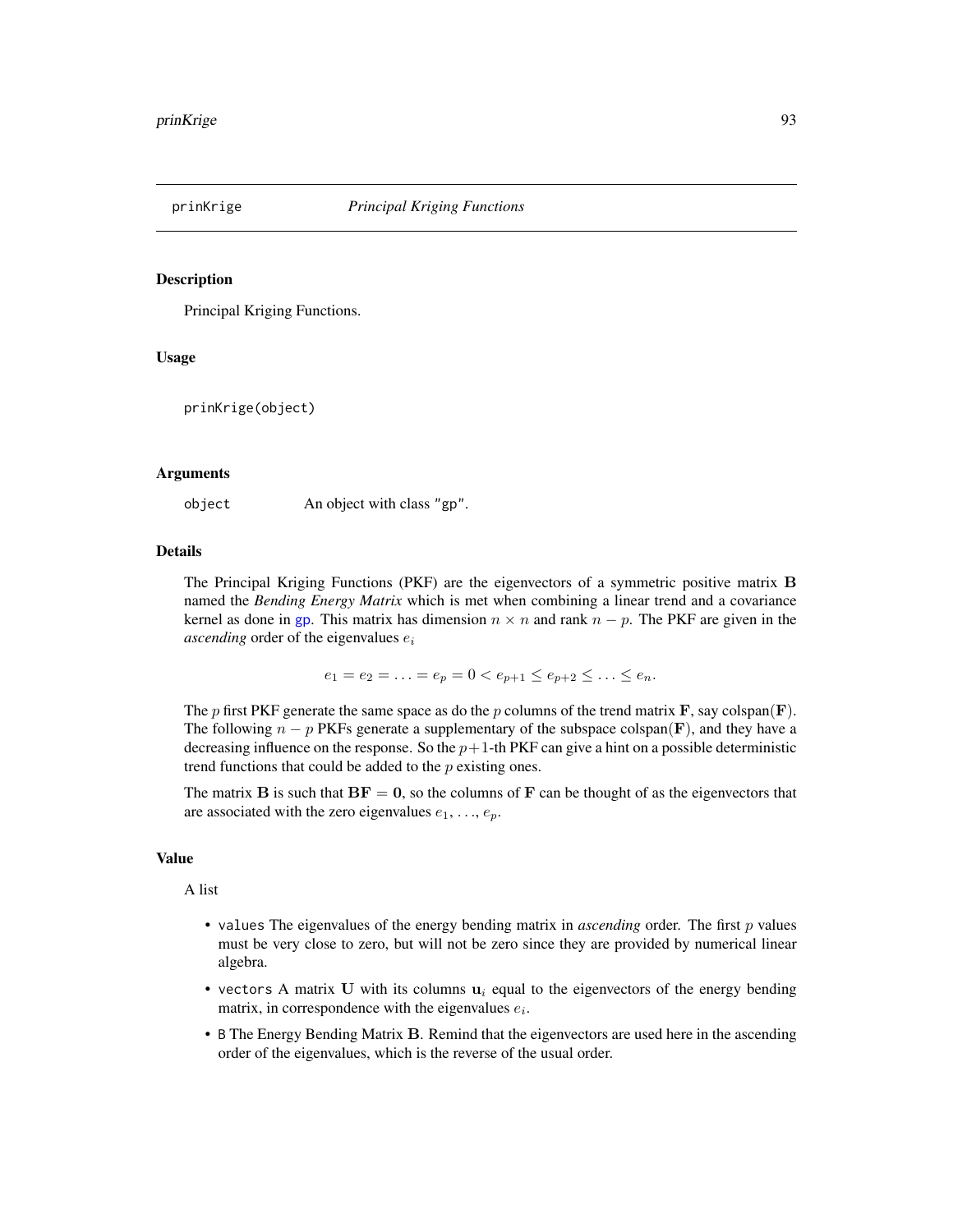When an eigenvalue  $e_i$  is such that  $e_{i-1} < e_i < e_{i+1}$  (which can happen only for  $i > p$ ), the corresponding PKF is unique up to a change of sign. However a run of  $r > 1$  identical eigenvalues is associated with a r-dimensional eigenspace and the corresponding PKFs have no meaning when they are considered individually.

#### References

Sahu S.K. and Mardia K.V. (2003). A Bayesian kriged Kalman model for short-term forecasting of air pollution levels. *Appl. Statist.* 54 (1), pp. 223-244.

#### Examples

```
library(kergp)
set.seed(314159)
n < -100x <- sort(runif(n))
y \le -2 + 4 \times x + 2 \times x^2 + 3 \times \sin(6 \times pi \times x) + 1.0 \times \text{rnorm}(n)nNew <- 60; xNew <- sort(runif(nNew))
df \le data.frame(x = x, y = y)
##-------------------------------------------------------------------------
## use a Matern 3/2 covariance and a mispecified trend. We should guess
## that it lacks a mainily linear and slightly quadratic part.
##-------------------------------------------------------------------------
myKern <- k1Matern3_2
inputNames(myKern) <- "x"
mygp \leq gp(formula = y \sim sin(6 \star pi \star x),
            data = df,
            parCovLower = c(0.01, 0.01), parCovUpper = c(10, 100),cov = myKern, estim = TRUE, noise = TRUE)
PK <- prinKrige(mygp)
## the third PKF suggests a possible linear trend term, and the
## fourth may suggest a possible quadratic linear trend
matplot(x, PK$vectors[ , 1:4], type = "l", lwd = 2)
```
<span id="page-93-0"></span>q1CompSymm *Qualitative Correlation or Covariance Kernel with one Input and Compound Symmetric Correlation*

#### **Description**

Qualitative correlation or covariance kernel with one input and compound symmetric correlation.

# **Note**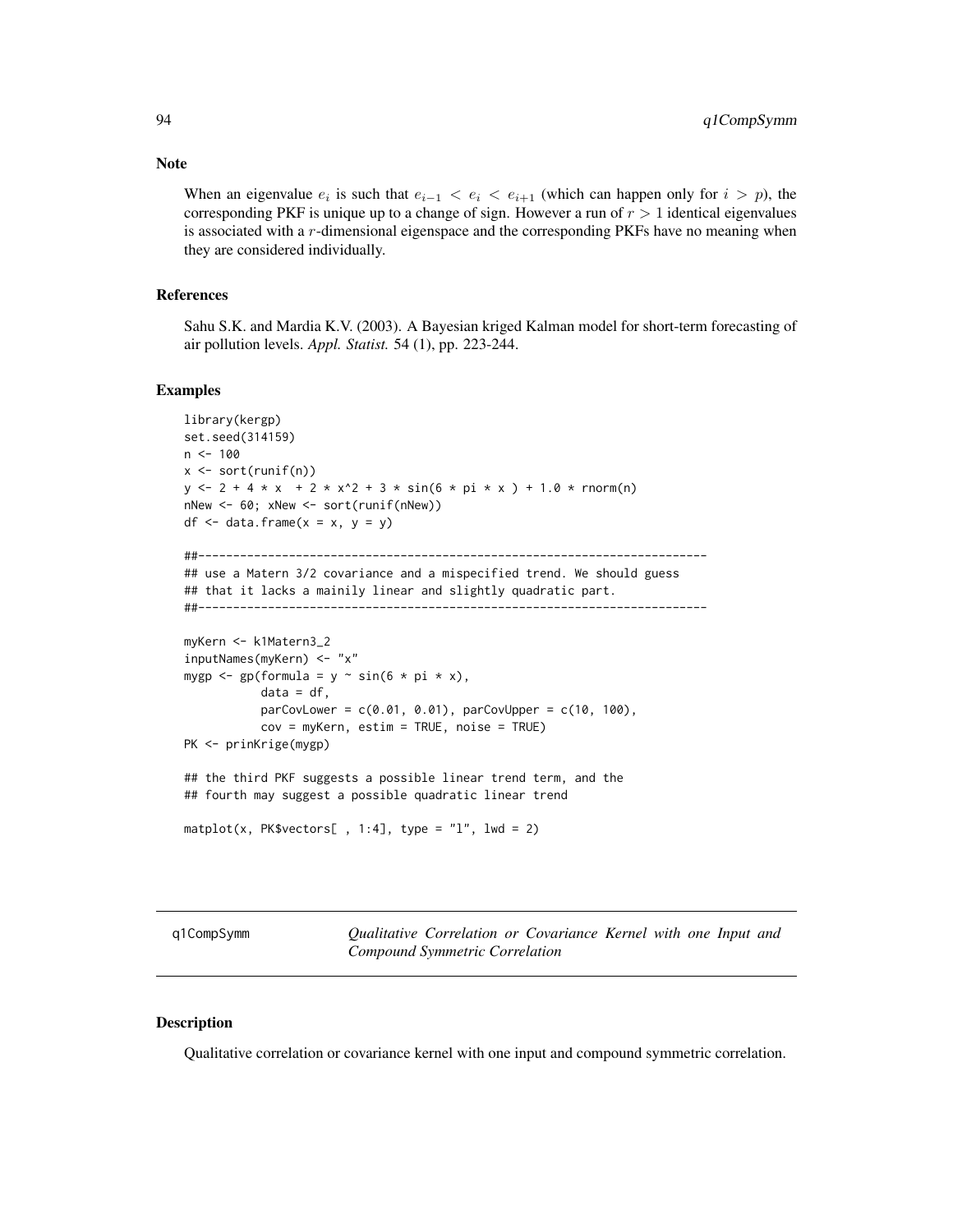# q1CompSymm 95

# Usage

```
q1CompSymm(factor, input = "x", cov = c("corr", "homo"), intAsChar = TRUE)
```
# Arguments

| factor    | A factor with the wanted levels for the covariance kernel object.                                                                       |
|-----------|-----------------------------------------------------------------------------------------------------------------------------------------|
| input     | Name of (qualitative) input for the kernel.                                                                                             |
| cov       | Character telling if the kernel is a correlation kernel or a homoscedastic covari-<br>ance kernel.                                      |
| intAsChar | Logical. If TRUE (default), an integer-valued input will be coerced into a charac-<br>ter. Otherwise, it will be coerced into a factor. |

# Value

An object with class "covQual" with  $d = 1$  qualitative input.

#### Note

Correlation kernels are needed in tensor products because the tensor product of two covariance kernels each with unknown variance would not be identifiable.

#### See Also

The [corLevCompSymm](#page-14-0) function used to compute the correlation matrix and its gradients w.r.t. the correlation parameters.

#### Examples

```
School <- factor(1L:3L, labels = c("Bad", "Mean" , "Good"))
myCor <- q1CompSymm(School, input = "School")
coef(myCor) < -0.26plot(myCor, type = "cor")
## Use a data.frame with a factor
set.seed(246)
newSchool <- factor(sample(1L:3L, size = 20, replace = TRUE),
                    labels = c("Bad", "Mean" , "Good"))
C1 \leq covMat(myCor, X = data . frame(School = new School),compGrad = FALSE, lowerSQRT = FALSE)
```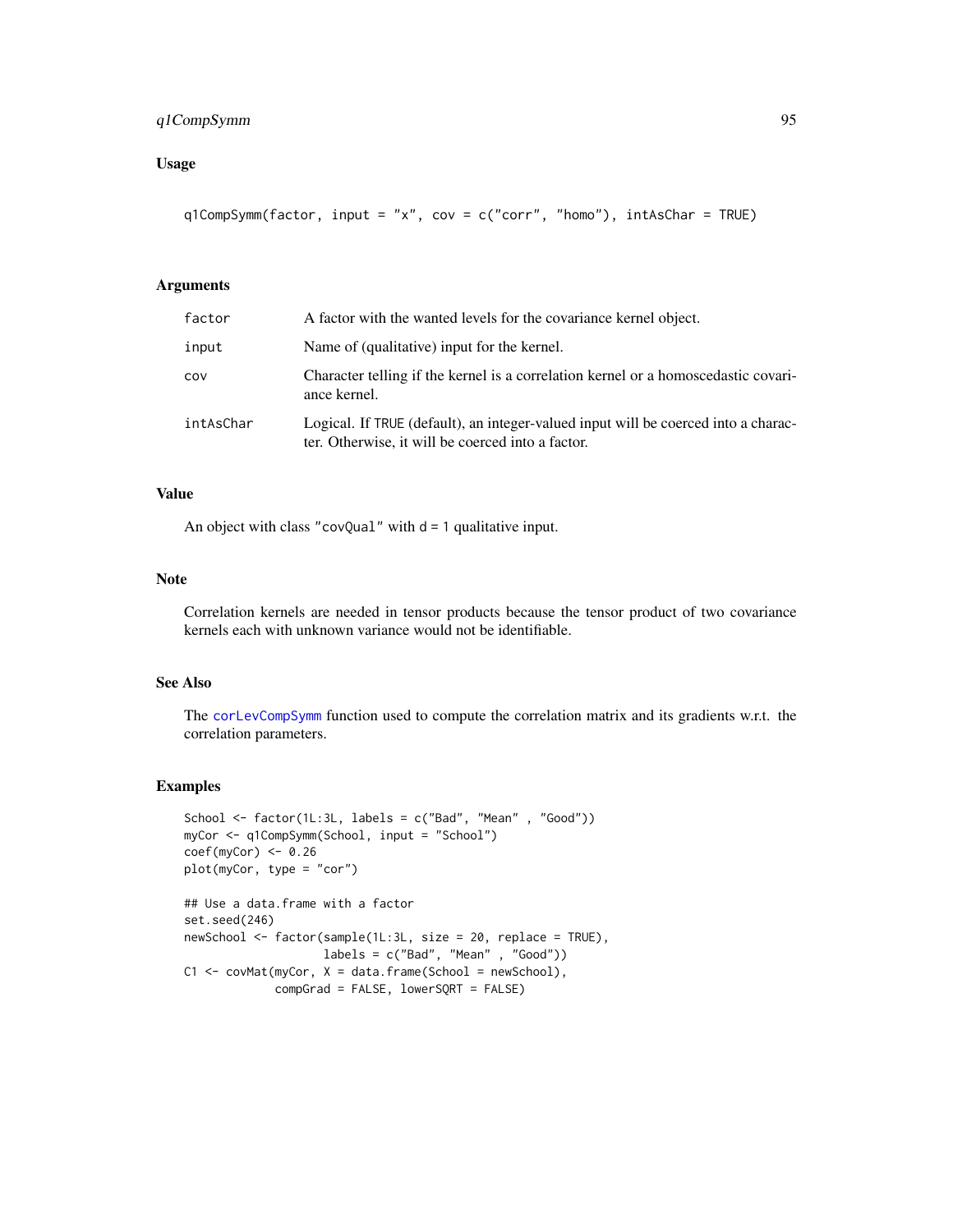# Description

Qualitative correlation or covariance kernel with one input and diagonal structure.

## Usage

```
q1Diag(factor, input = "x", cov = c("corr", "homo", "hete"), intAsChar = TRUE)
```
# Arguments

| factor    | A factor with the wanted levels for the covariance kernel object.                                                                                                              |
|-----------|--------------------------------------------------------------------------------------------------------------------------------------------------------------------------------|
| input     | Name of (qualitative) input for the kernel.                                                                                                                                    |
| COV       | Character telling if the result is a correlation kernel, an homoscedastic covari-<br>ance kernel or an heteroscedastic covariance kernel with an arbitrary variance<br>vector. |
| intAsChar | Logical. If TRUE (default), an integer-valued input will be coerced into a charac-<br>ter. Otherwise, it will be coerced into a factor.                                        |

## Value

An object with class "covQual" with  $d = 1$  qualitative input.

# Note

The correlation version obtained with cov = "corr" has no parameters.

# See Also

[q1Symm](#page-97-0), [q1CompSymm](#page-93-0) are other covariance structures for one qualitative input.

#### Examples

```
School \le factor(1L:3L, labels = c("Bad", "Mean", "Good"))
## correlation: no parameter!
myCor <- q1Diag(School, input = "School")
## covariance
myCov <- q1Diag(School, input = "School", cov = "hete")
coef(myCov) \leq c(1.1, 2.2, 3.3)
```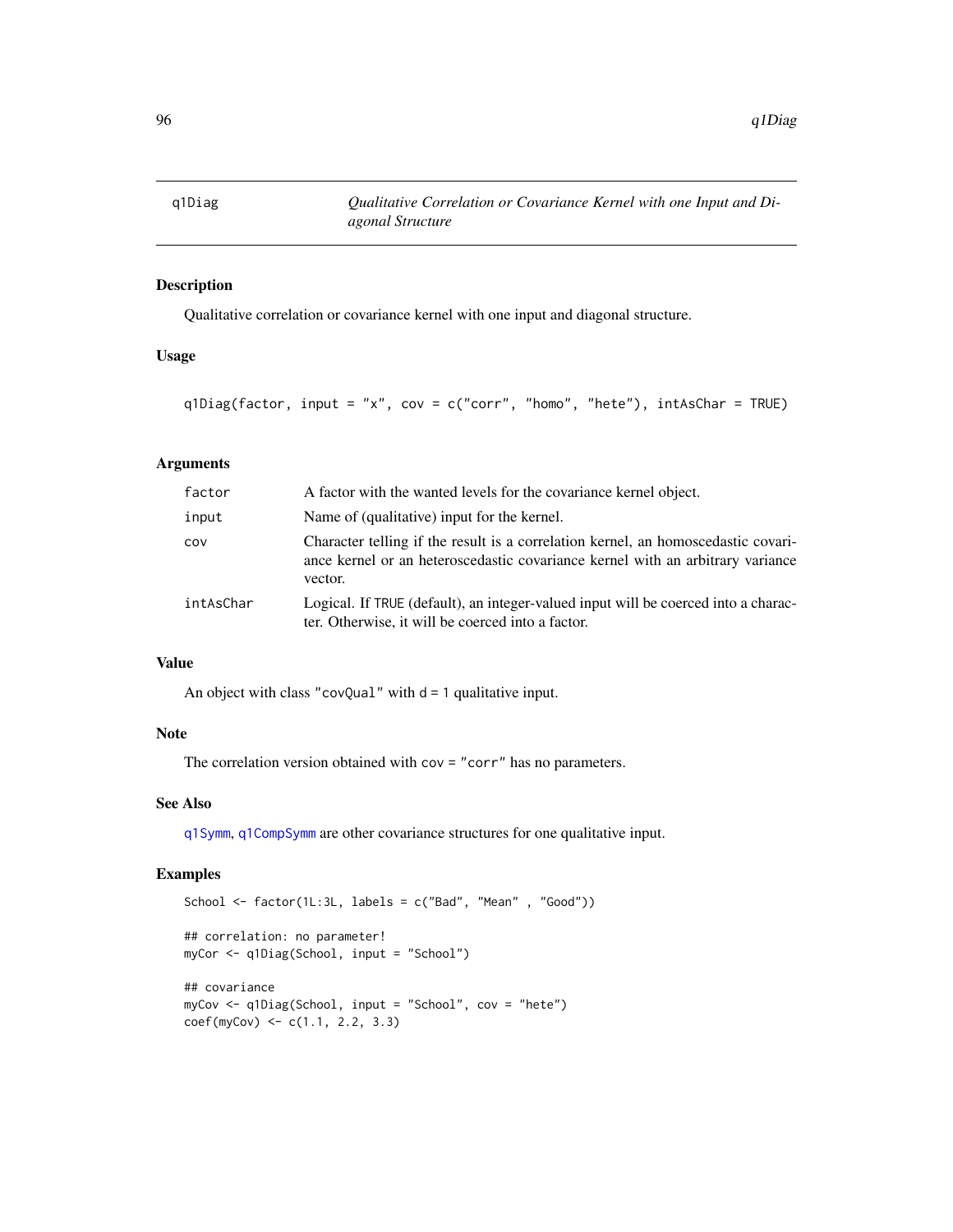# Description

Qualitative correlation or covariance kernel with one input and low-rank correlation.

#### Usage

```
q1LowRank(factor, rank = 2L, input = "x",
         cov = c("corr", "homo", "hete"), intAsChar = TRUE)
```
## Arguments

| factor    | A factor with the wanted levels for the covariance kernel object.                                                                                                                                                          |
|-----------|----------------------------------------------------------------------------------------------------------------------------------------------------------------------------------------------------------------------------|
| rank      | The wanted rank, which must be $\geq 2$ and $\lt m$ where m is the number of levels.                                                                                                                                       |
| input     | Name of (qualitative) input for the kernel.                                                                                                                                                                                |
| COV       | Character telling what variance structure will be chosen: <i>correlation</i> with no<br>variance parameter, <i>homoscedastic</i> with one variance parameter or <i>heteroscedas</i> -<br>tic with $m$ variance parameters. |
| intAsChar | Logical. If TRUE (default), an integer-valued input will be coerced into a charac-<br>ter. Otherwise, it will be coerced into a factor.                                                                                    |

#### Details

The correlation structure involves  $(r-1)(m-r/2)$  parameters. The parameterization of Rapisarda et al is used: the correlation parameters are angles  $\theta_{i,j}$  corresponding to  $1 < i \leq r$  and  $1 \leq j < i$ or to  $r < i \leq m$  and  $1 \leq j < r$ . The correlation matrix C for the levels, with size m, factors as  $C = LL^{\top}$  where L is a lower-triangular matrix with dimension  $m \times r$  with all its rows having unit Euclidean norm. Note that the diagonal elements of L can be negative and correspondingly the angles  $\theta_{i,1}$  are taken in the interval  $[0, 2\pi)$  for  $1 < i \leq r$ . The matrix **L** is not unique. As explained in Grubišić and Pietersz, the parameterization is surjective: any correlation with rank  $\leq r$ is obtained by choosing a suitable vector of parameters, but this vector is not unique.

Correlation kernels are needed in tensor products because the tensor product of two covariance kernels each with unknown variance would not be identifiable.

#### Value

An object with class "covQual" with  $d = 1$  qualitative input.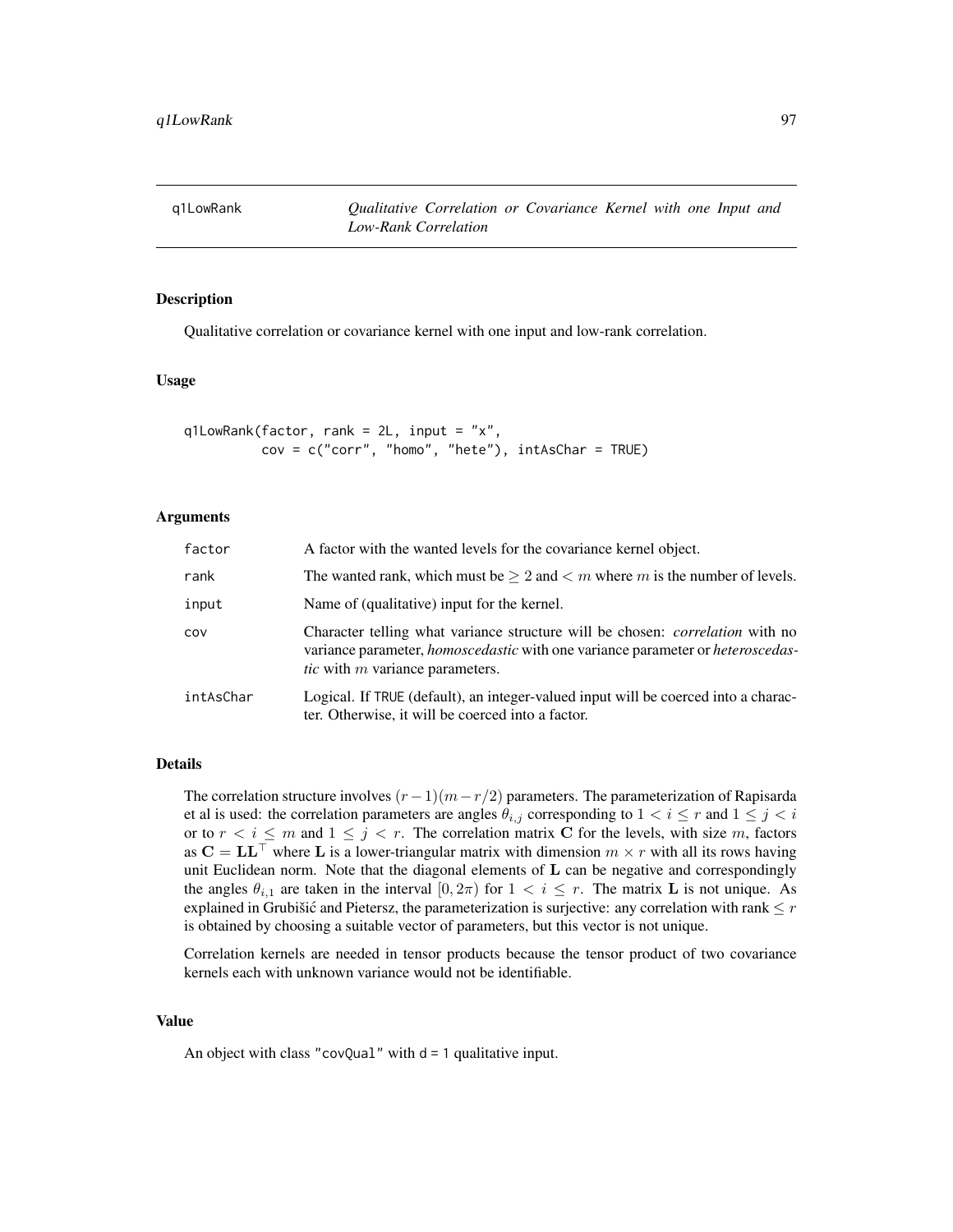#### References

Francesco Rapisarda, Damanio Brigo, Fabio Mercurio (2007). "Parameterizing Correlations a Geometric Interpretation". *IMA Journal of Management Mathematics*, 18(1): 55-73.

Igor Grubišić, Raoul Pietersz (2007). "Efficient Rank Reduction of Correlation Matrices". *Linear Algebra and its Applications*, 422: 629-653.

## See Also

The [q1Symm](#page-97-0) function to create a kernel object for the full-rank case and [corLevLowRank](#page-17-0) for the correlation function.

# Examples

```
myFact <- factor(letters[1:8])
myCov <- q1LowRank(factor = myFact, rank = 3)
## corrplot
plot(myCov)
## find the rank using a pivoted Cholesky
chol(covMat(myCov), pivot = TRUE)
```
<span id="page-97-0"></span>

| q1Symm | Qualitative Correlation or Covariance Kernel with one Input and Gen- |
|--------|----------------------------------------------------------------------|
|        | eral Symmetric Correlation                                           |

#### Description

Qualitative correlation or covariance kernel with one input and general symmetric correlation.

## Usage

```
q1Symm(factor, input = "x", cov = c("corr", "homo", "hete"), intAsChar = TRUE)
```
## Arguments

| factor    | A factor with the wanted levels for the covariance kernel object.                                                                                                              |
|-----------|--------------------------------------------------------------------------------------------------------------------------------------------------------------------------------|
| input     | Name of (qualitative) input for the kernel.                                                                                                                                    |
| COV       | Character telling if the result is a correlation kernel, an homoscedastic covari-<br>ance kernel or an heteroscedastic covariance kernel with an arbitrary variance<br>vector. |
| intAsChar | Logical. If TRUE (default), an integer-valued input will be coerced into a charac-<br>ter. Otherwise, it will be coerced into a factor.                                        |

# Value

An object with class "covQual" with  $d = 1$  qualitative input.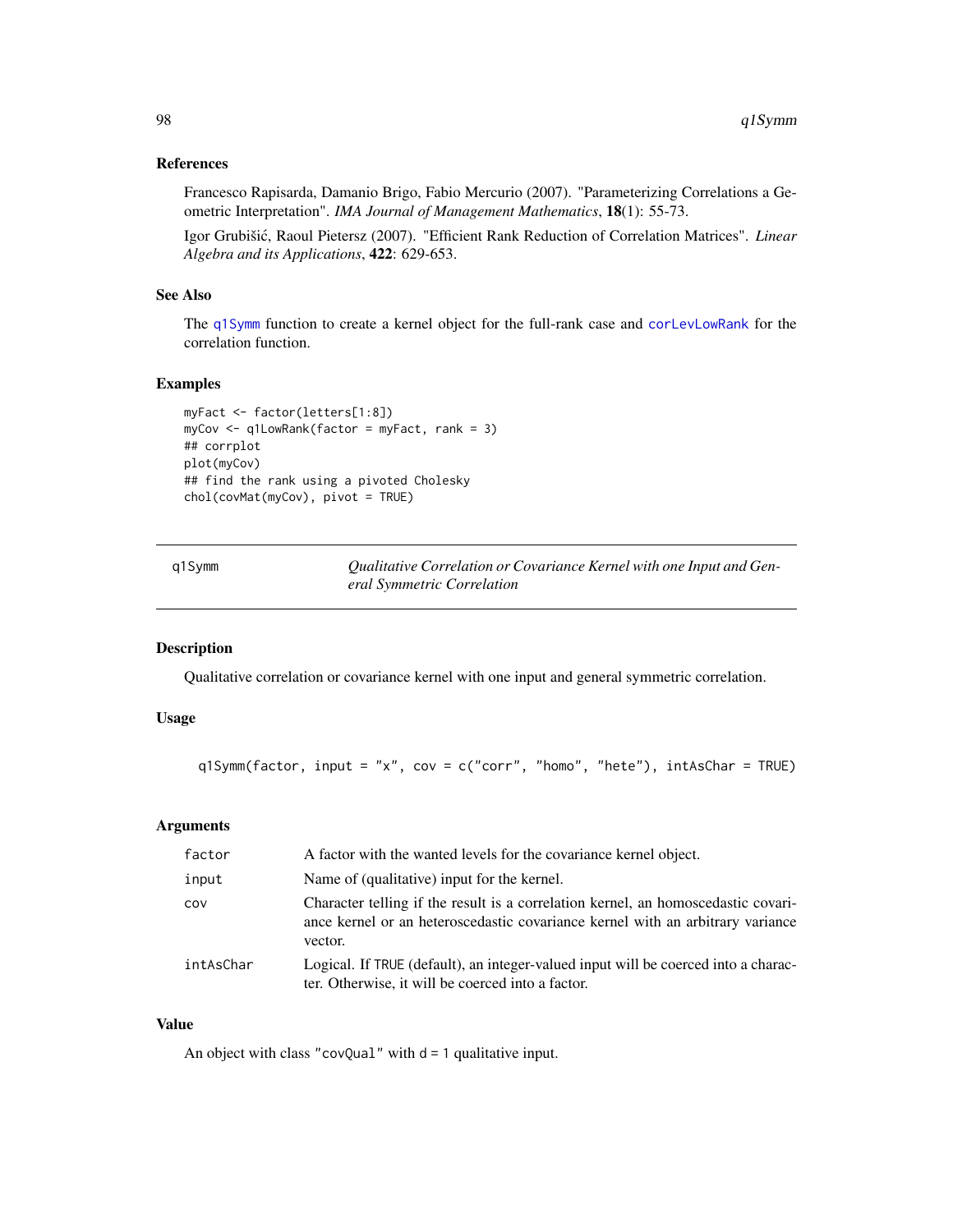#### scores and the set of the set of the set of the set of the set of the set of the set of the set of the set of the set of the set of the set of the set of the set of the set of the set of the set of the set of the set of th

#### Note

Correlation kernels are needed in tensor products because the tensor product of two covariance kernels each with unknown variance would not be identifiable.

#### See Also

The [corLevSymm](#page-18-0) function used to compute the correlation matrix and its gradients w.r.t. the correlation parameters.

## Examples

```
School <- factor(1L:3L, labels = c("Bad", "Mean" , "Good"))
myCor <- q1Symm(School, input = "School")
coef(myCor) <- c(theta_2_1 = pi / 3, theta_3_1 = pi / 4, theta_3_2 = pi / 8)
plot(myCor, type = "cor")
## Use a data.frame with a factor
set.seed(246)
newSchool <- factor(sample(1L:3L, size = 20, replace = TRUE),
                    labels = c("Bad", "Mean", "Good")C1 \leq covMat(myCor, X = data . frame(School = new School),compGrad = FALSE, lowerSQRT = FALSE)
```
scores *Generic Function: Scores for a Covariance Kernel Object*

#### Description

Generic function returning the scores for a covariance kernel object.

#### Usage

scores(object, ...)

#### **Arguments**

| object                  | A covariance object.               |
|-------------------------|------------------------------------|
| $\cdot$ $\cdot$ $\cdot$ | Other arguments passed to methods. |

# Details

Compute the derivatives  $\partial_{\theta_k} \ell$  for the (possibly concentrated) log-likelihood  $\ell := \log L$  of a covariance object with parameter vector  $\theta$ . The score for  $\theta_k$  is obtained as a matrix scalar product

$$
\partial_{\theta_k}\ell = \text{trace}(\mathbf{W}\mathbf{D})
$$

where  $D := \partial_{\theta_k} C$  and where W is the matrix  $W := ee^{\top} - C^{-1}$ . The vector e is the vector of residuals and the matrix C is the covariance computed for the design X.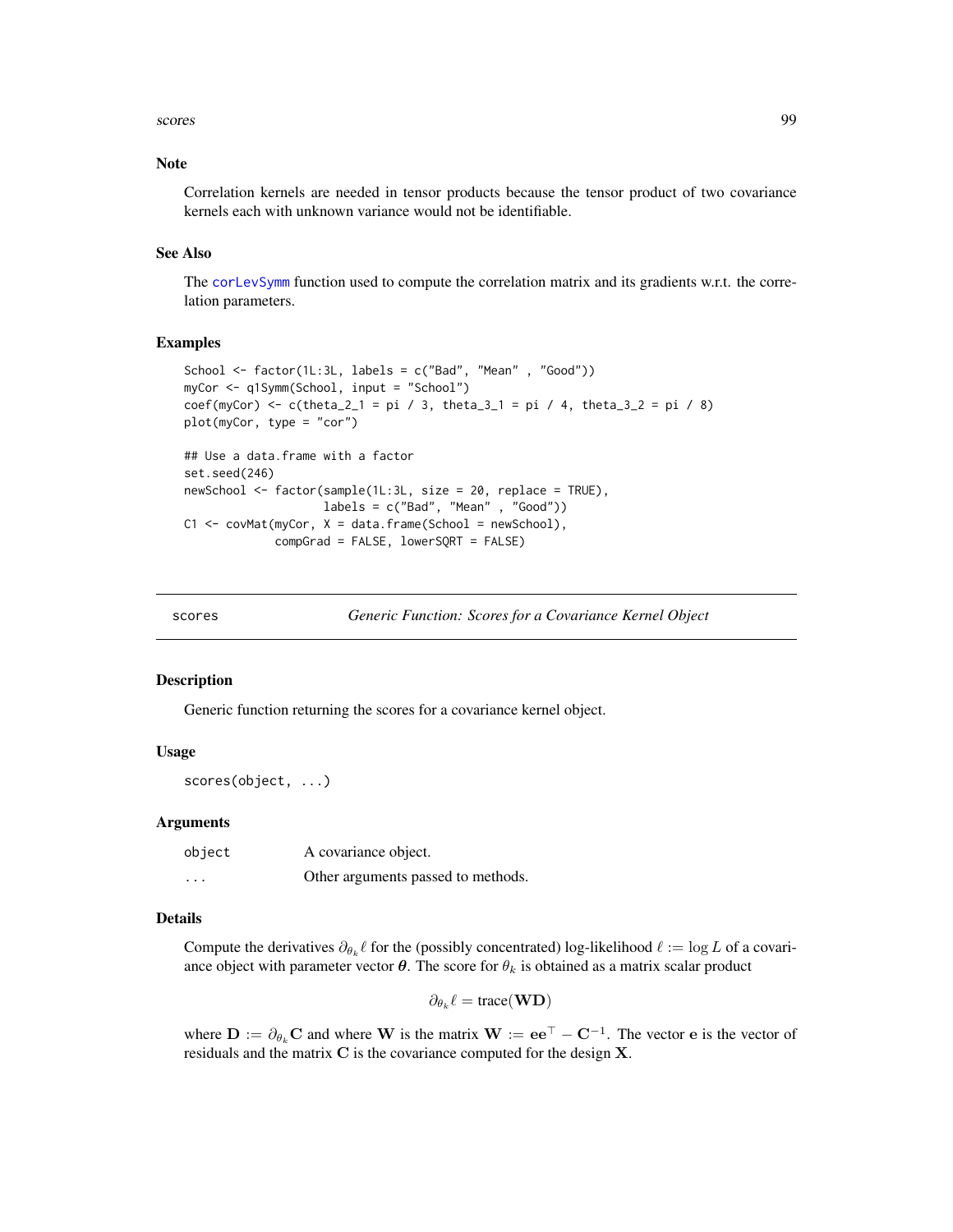# Value

A numeric vector of length npar(object) containing the scores.

# Note

The scores can be efficiently computed when the matrix W has already been pre-computed.

shapeSlot *Extracts the Slots of a Structure*

# Description

Extract the slot of a structure.

# Usage

```
shapeSlot(object, slotName = "par", type = "all", as = "vector")
```
# Arguments

| object   | An object to extract from, typically a covariance kernel.                        |
|----------|----------------------------------------------------------------------------------|
| slotName | Name of the slot to be extracted.                                                |
| type     | Type of slot to be extracted. Can be either a type of parameter, "var" or "all". |
| as       | Type of result wanted. Can be "vector", "list" or "matrix".                      |

# Value

A vector, list or matrix containing the extraction.

#### Note

This function is for internal use only.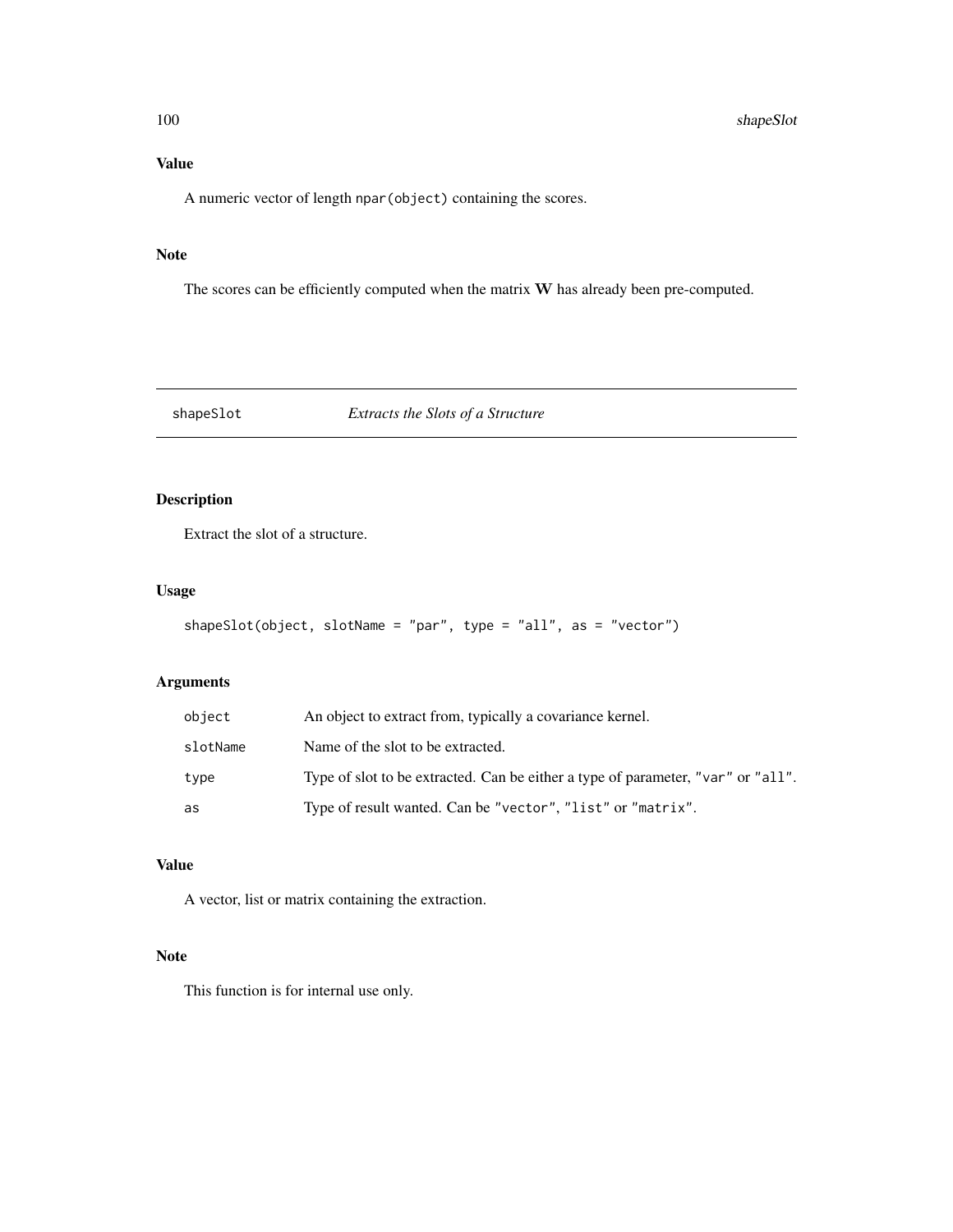simulate, covAll-method

*Simulation of a* covAll *Object*

# Description

Simulation of a covAll object.

# Usage

```
## S4 method for signature 'covAll'
simulate(object, nsim = 1, seed = NULL,
        X, mu = NULL, method = "mvrnorm", checkNames = TRUE,
         ...)
```
# Arguments

| object     | A covariance kernel object.                                                                                                                                          |
|------------|----------------------------------------------------------------------------------------------------------------------------------------------------------------------|
| nsim       | Number of simulated paths.                                                                                                                                           |
| seed       | Not used yet.                                                                                                                                                        |
| X          | A matrix with the needed inputs as its columns.                                                                                                                      |
| mu         | Optional vector with length nrow(X) giving the expectation $\mu(\mathbf{x})$ of the Gaus-<br>sian Process at the simulation locations x.                             |
| method     | Character used to choose the simulation method. For now the only possible<br>value is "myrnorm" corresponding to the function with this name in the MASS<br>package. |
| checkNames | Logical. It TRUE the colnames of X and the input names of object as given by<br>inputNames(object) must be identical sets.                                           |
|            | Other arguments for methods.                                                                                                                                         |

# Value

A numeric matrix with nrow(X) rows and nsim columns. Each column is the vector of the simulated path at the simulation locations.

# Note

The simulation is unconditional.

# See Also

The [mvrnorm](#page-0-0) function.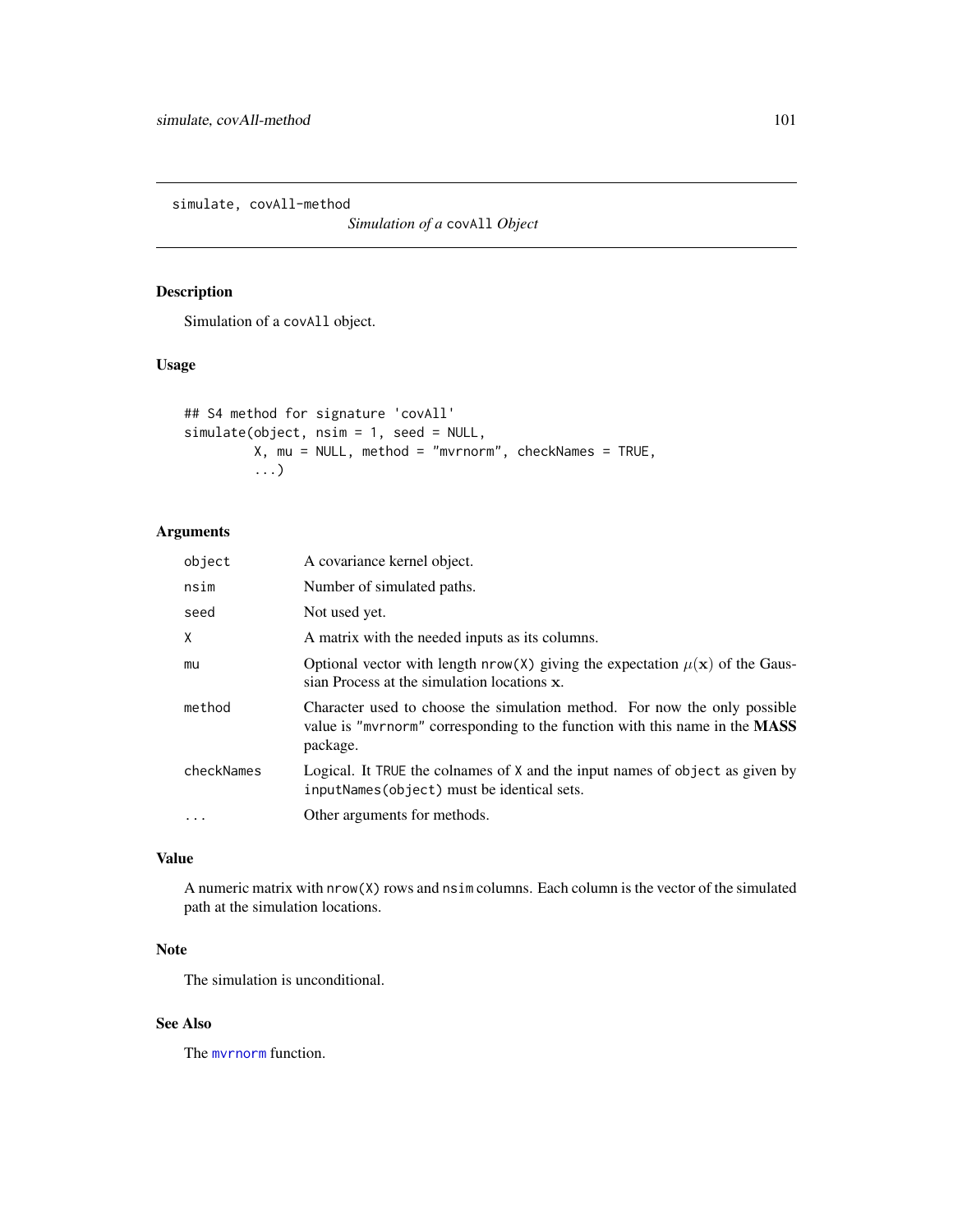## Examples

```
## -- as in example(kergp) define an argumentwise invariant kernel --
kernFun <- function(x1, x2, par) {
  h \leftarrow (abs(x1) - abs(x2)) / par[1]S \leq sum(h^2)
  d2 \leq -\exp(-S)K \leftarrow par[2] * d2d1 <- 2 * K * S / par[1]
  attr(K, "gradient") \leftarrow c(theta = d1, sigma2 = d2)return(K)
}
covSymGauss <- covMan(kernel = kernFun,
                      hasGrad = TRUE,
                      label = "argumentwise invariant",
                      d = 2,
                      parNames = c("theta", "sigma2"),
                      par = c(theta = 0.5, sigma2 = 2)## -- simulate a path from the corresponding GP --
nGrid <-24; n <- nGrid^2; d <-2xGrid \leftarrow seq(from = -1, to = 1, length.out = nGrid)Xgrid <- expand.grid(x1 = xGrid, x2 = xGrid)
ySim <- simulate(covSymGauss, X = Xgrid)
contour(x = xGrid, y = xGrid,z = matrix(ySim, nrow = nGrid, ncol = nGrid),nlevels = 15)
```
<span id="page-101-0"></span>simulate.gp *Simulation of Paths from a* gp *Object*

#### Description

Simulation of paths from a gp object.

#### Usage

```
## S3 method for class 'gp'
simulate(object, nsim = 1L, seed = NULL,
         newdata = NULL,cond = TRUE,
         trendKnown = FALSE,
         newVarNoise = NULL,
         nuggetSim = 1e-8,checkNames = TRUE,
```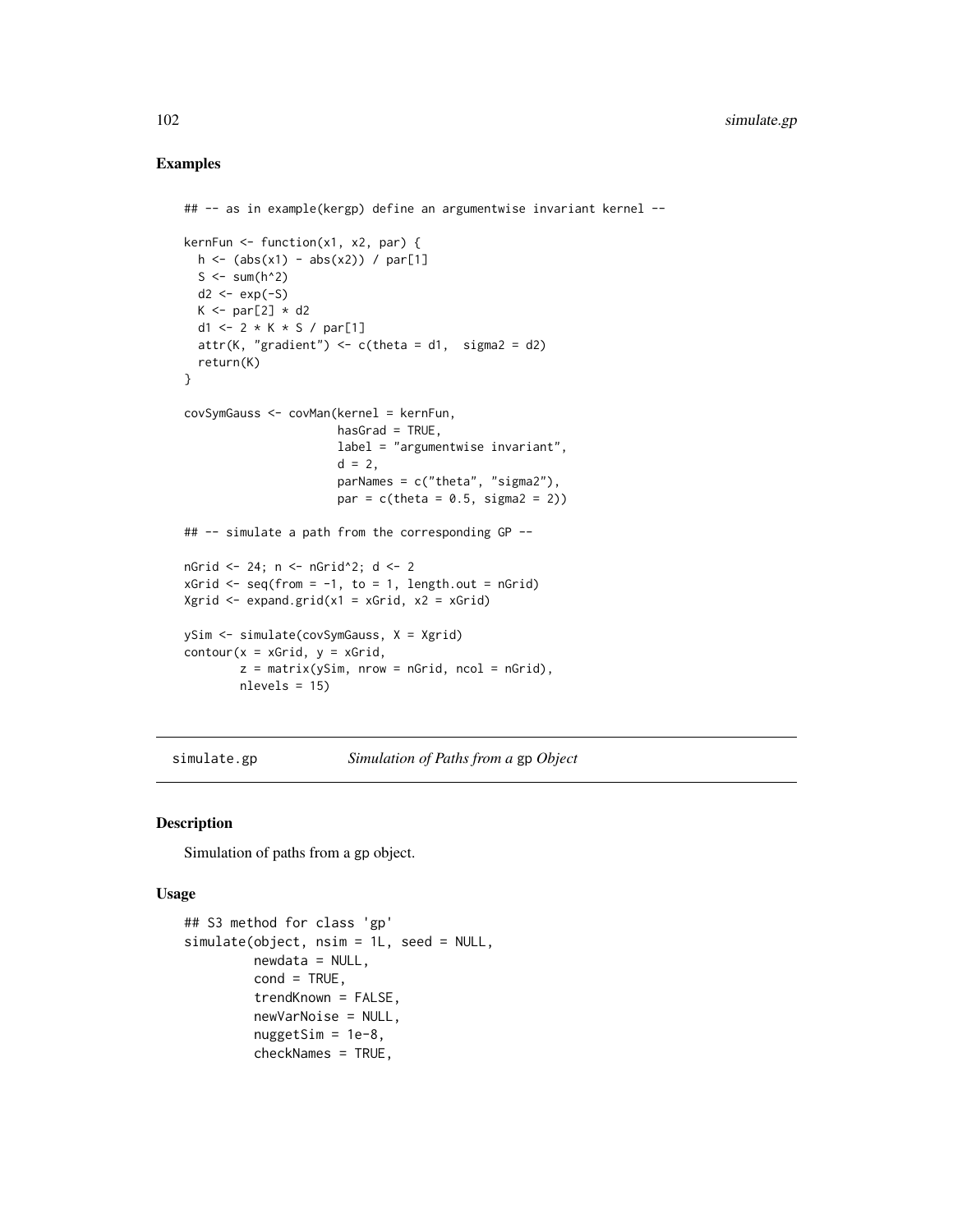# simulate.gp 103

output = c("list", "matrix"), label = "y", unit = "", ...)

# Arguments

| object      | An object with class "gp".                                                                                                                                                                                                                                                                                                                                                                           |
|-------------|------------------------------------------------------------------------------------------------------------------------------------------------------------------------------------------------------------------------------------------------------------------------------------------------------------------------------------------------------------------------------------------------------|
| nsim        | Number of paths wanted.                                                                                                                                                                                                                                                                                                                                                                              |
| seed        | Not used yet.                                                                                                                                                                                                                                                                                                                                                                                        |
| newdata     | A data frame containing the inputs values used for simulation as well as the<br>required trend covariates, if any. This is similar to the newdata formal in<br>predict.gp.                                                                                                                                                                                                                           |
| cond        | Logical. Should the simulations be conditional on the observations used in the<br>object or not?                                                                                                                                                                                                                                                                                                     |
| trendKnown  | Logical. If TRUE the vector of trend coefficients will be regarded as known so<br>all simulated paths share the same trend. When FALSE, the trend must have been<br>estimated so that its estimation covariance is known. Then each path will have<br>a different trend.                                                                                                                             |
| newVarNoise | Variance of the noise for the "new" simulated observations. For the default NULL,<br>the noise variance found in object is used. Note that if a very small positive<br>value is used, each simulated path is the sum of the trend the smooth GP part<br>and an interval containing say 95% of the simulated responses can be regarded<br>as a confidence interval rather than a prediction interval. |
| nuggetSim   | Small positive number ("nugget") added to the diagonal of conditional covari-<br>ance matrices before computing a Cholesky decomposition, for numerical lack<br>of positive-definiteness. This may happen when the covariance kernel is not<br>(either theoretically or numerically) positive definite.                                                                                              |
| checkNames  | Logical. It TRUE the colnames of X and the input names of the covariance in<br>object as given by inputNames(object) must be identical sets.                                                                                                                                                                                                                                                         |
| output      | The type of output wanted. A simple matrix as in standard simulation methods<br>may be quite poor, since interesting intermediate results are then lost.                                                                                                                                                                                                                                             |
| label, unit | A label and unit that will be copied into the output object when output is<br>"list".                                                                                                                                                                                                                                                                                                                |
| $\cdots$    | Further arguments to be passed to the simulate method of the "covAll" class.                                                                                                                                                                                                                                                                                                                         |

#### Value

A matrix with the simulated paths as its columns or a more complete list with more results. This list which is given the S3 class "simulate.gp" has the following elements.

- X, F, y Inputs, trend covariates and response.
- XNew, FNew New inputs, new trend covariates.
- sim Matrix of simulated paths.
- trend Matrix of simulated trends.
- trendKnown, noise, newVarNoise Values of the formals.
- Call The call.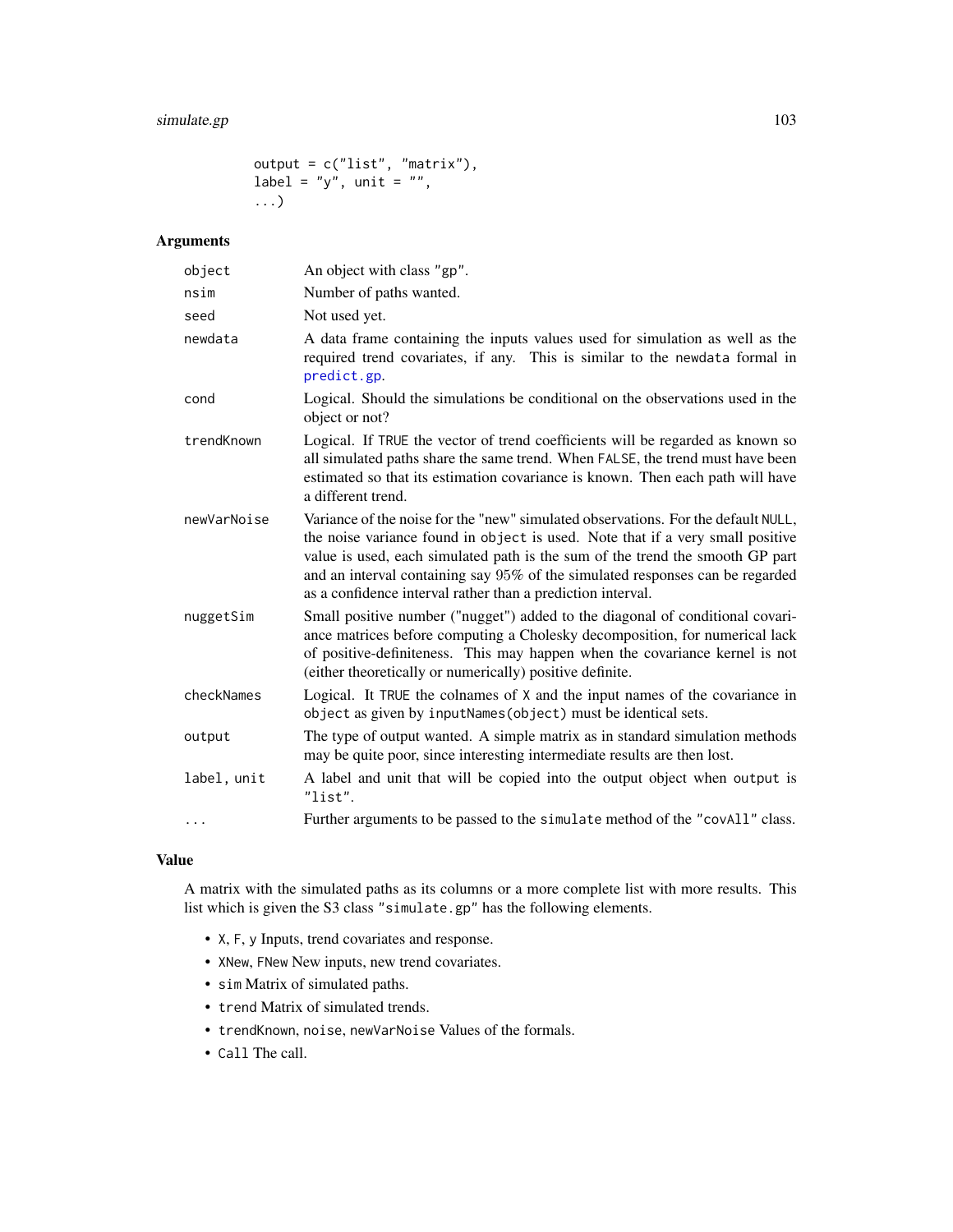When betaKnown is FALSE, the *trend* and the *smooth GP* parts of a simulation are usually correlated, and their sum will show less dispersion than each of the two components. The covariance of the vector  $\beta$  can be regarded as the posterior distribution corresponding to a non-informative prior, the distribution from which a new path is drawn being the predictive distribution.

## Author(s)

Yves Deville

#### Examples

```
set.seed(314159)
n < -40x \leftarrow sort(runif(n))y \le -2 + 4 + x + 2 + x^2 + 3 + \sin(6 + \pi x) + 1.0 + \text{norm(n)}df \leq data.frame(x = x, y = y)
##-------------------------------------------------------------------------
## use a Matern 3/2 covariance. With model #2, the trend is mispecified,
## so the smooth GP part of the model captures a part of the trend.
##-------------------------------------------------------------------------
myKern <- k1Matern3_2
inputNames(myKern) <- "x"
mygp \leftarrow list()mygp[[1]] \leq gp(formula = y \sim x + I(x^2) + sin(6 \star pi \star x), data = df,
                 parCovLower = c(0.01, 0.01), parCovUpper = c(10, 100),cov = myKern, estim = TRUE, noise = TRUE)
mygp[[2]] \leftarrow gp(formula = y \sim sin(6 * pi * x), data = df,parCovLower = c(0.01, 0.01), parCovUpper = c(10, 100),cov = myKern, estim = TRUE, noise = TRUE)
##-------------------------------------------------------------------------
## New data
##-------------------------------------------------------------------------
nNew < - 150xNew < - seq(from = -0.2, to= 1.2, length.out = nNew)
dfNew < - data.frame(x = xNew)
opar \leq par(mfrow = c(2L, 2L))
nsim < -40for (i in 1:2) {
    ##--------------------------------------------------------------------
    ## beta known or not, conditional
    ##--------------------------------------------------------------------
    simTU \leq -simU at mU \leq -sim(object = mygp[[i]], newdata = dfNew, nsim = nsim,
                       trendKnown = FALSE)
```
# Note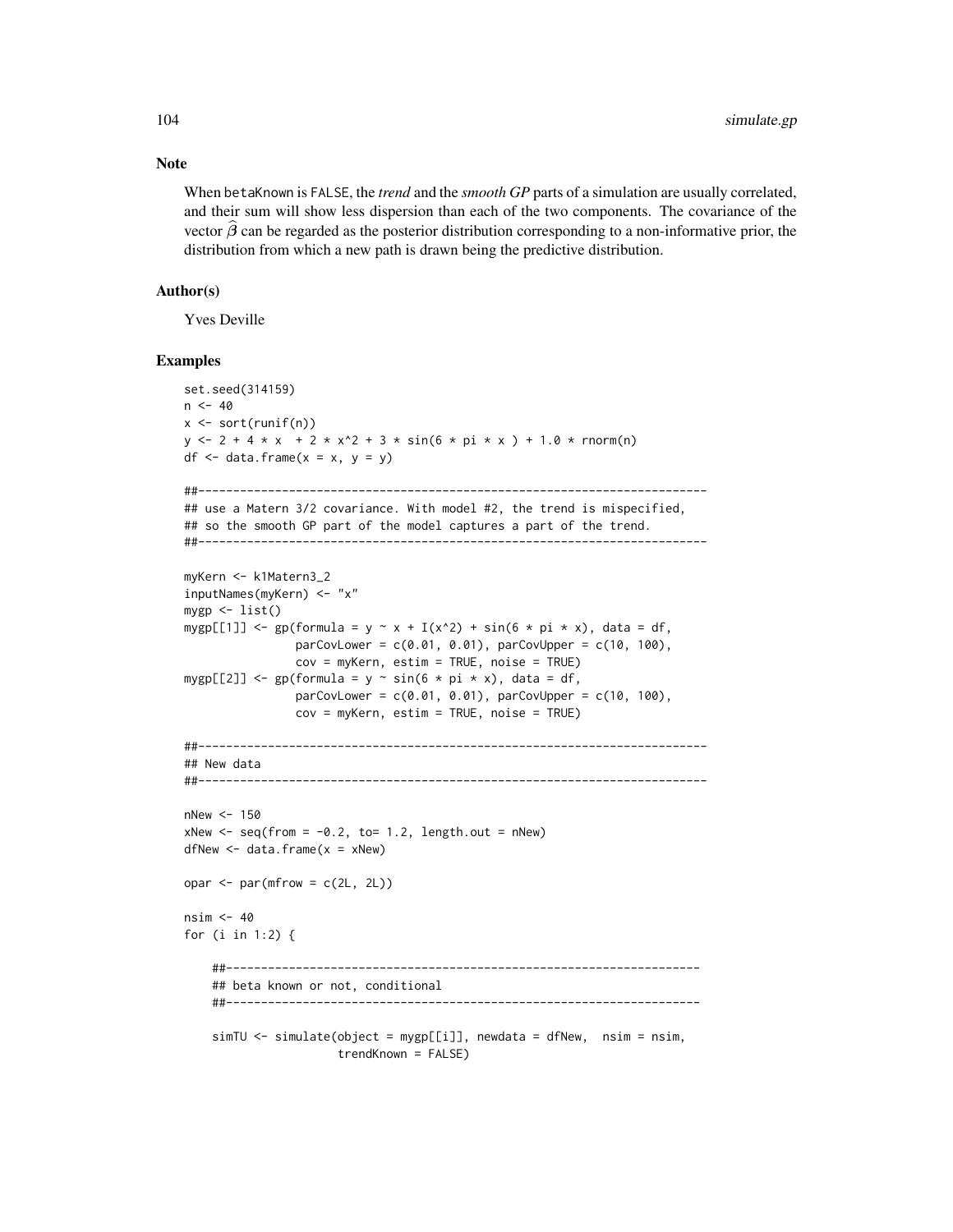#### simulPar the contract of the contract of the contract of the contract of the contract of the contract of the contract of the contract of the contract of the contract of the contract of the contract of the contract of the c

```
plot(simTU, main = "trend unknown, conditional")
    simTK <- simulate(object = mygp[[i]], newdata = dfNew, nsim = nsim,
                      trendKnown = TRUE)
    plot(simTK, main = "trend known, conditional")
    ##--------------------------------------------------------------------
    ## The same but UNconditional
    ##--------------------------------------------------------------------
    simTU <- simulate(object = mygp[[i]], newdata = dfNew, nsim = nsim,
                     trendKnown = FALSE, cond = FALSE)
    plot(simTU, main = "trend unknown, unconditional")
    simTK <- simulate(object = mygp[[i]], newdata = dfNew, nsim = nsim,
                      trendKnown = TRUE, cond = FALSE)
   plot(simTK, main = "trend known, unconditional")
par(opar)
```
<span id="page-104-0"></span>

| simulPar | Generic function: Draw Random Values for the Parameters of a Co- |  |  |
|----------|------------------------------------------------------------------|--|--|
|          | variance Kernel                                                  |  |  |

#### Description

}

Generic function to draw random values for the parameters of a covariance kernel object.

# Usage

 $simlPar(object, nsim = 1L, seed = NULL, ...)$ 

#### Arguments

| object | A covariance kernel.           |
|--------|--------------------------------|
| nsim   | Number of drawings.            |
| seed   | Seed for the random generator. |
|        | Other arguments for methods.   |

# Details

Draw random values for the parameters of a covariance kernel object using the informations coefLower and coefUpper.

## Value

A matrix with nsim rows and npar(object) columns.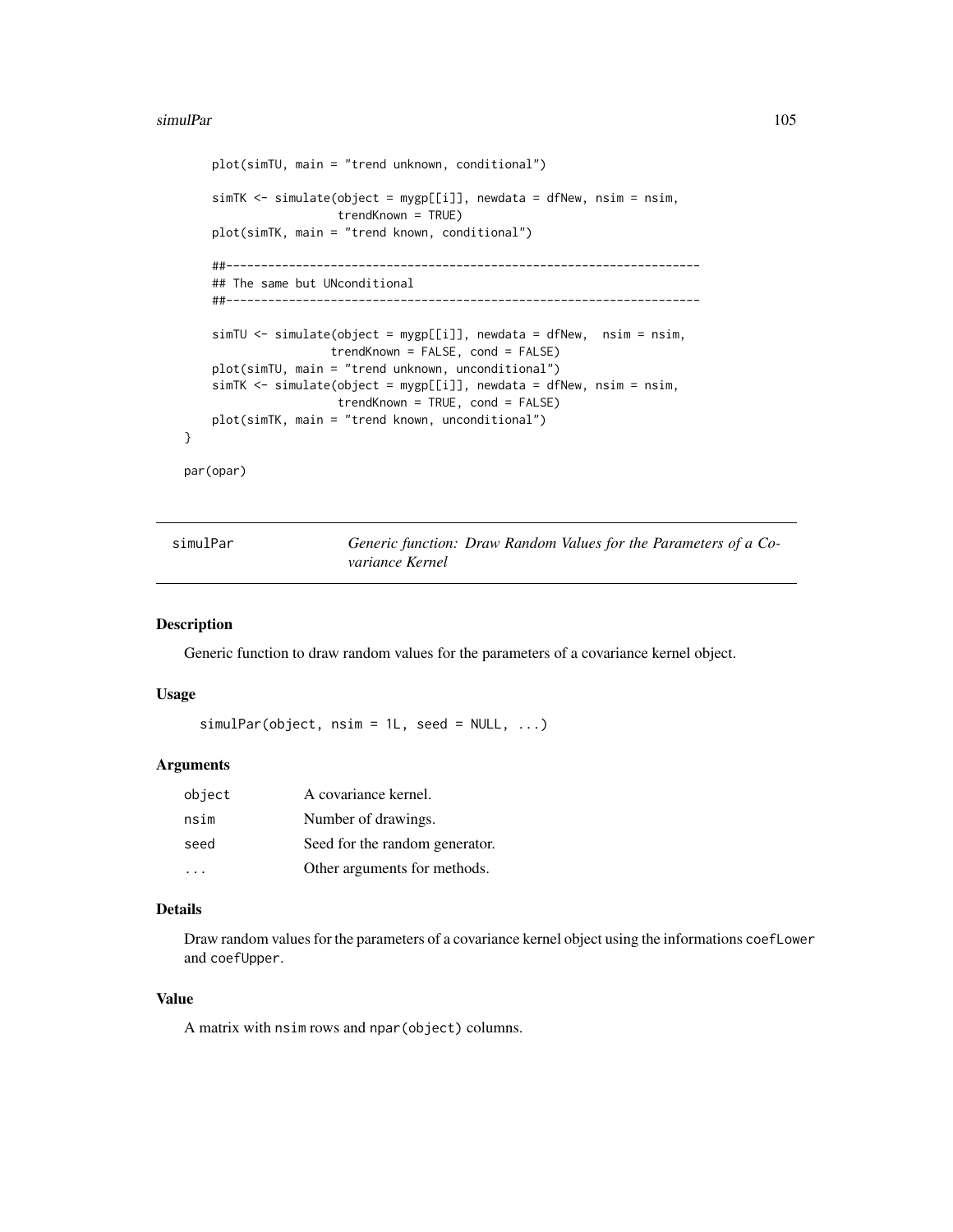simulPar,covAll-method

*Draw Random Values for the Parameters of a Covariance Kernel*

# Description

Draw random values for the parameters of a covariance kernel object.

## Usage

```
## S4 method for signature 'covAll'
simulPar(object, nsim = 1L, seed = NULL)
```
# Arguments

| object | A covariance kernel.           |
|--------|--------------------------------|
| nsim   | Number of drawings.            |
| seed   | Seed for the random generator. |

# Details

Draw random values for the parameters of a covariance kernel object using the informations coefLower and coefUpper.

# Value

A matrix with nsim rows and npar(object) columns.

symIndices *Vector of Indices Useful for Symmetric or Anti-Symmetric Matrices.*

# Description

Vector of indices useful for symmetric or anti-symmetric matrices

# Usage

symIndices(n, diag = FALSE)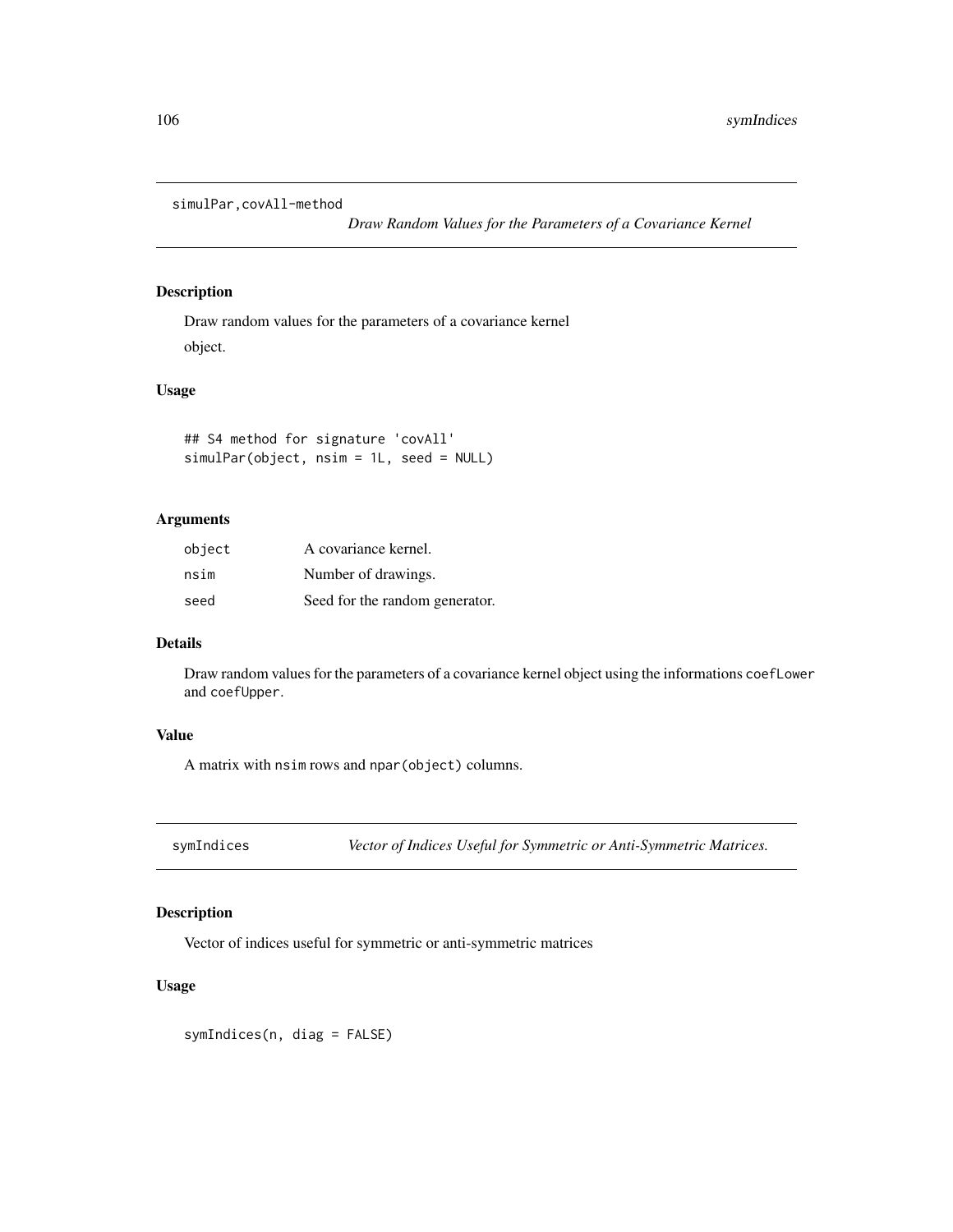#### translude the contract of the contract of the contract of the contract of the contract of the contract of the contract of the contract of the contract of the contract of the contract of the contract of the contract of the

## Arguments

|      | Size of a square matrix.                                                      |
|------|-------------------------------------------------------------------------------|
| diag | Logical. When FALSE the diagonal is omitted in the lower and upper triangles. |

# Details

This function is intended to provide computations which are faster than lower.tri and upper.tri.

# Value

A list containing the following integer vectors, each with length  $(n - 1)n/2$ .

| i, j | Row and column indices for the lower triangle to be used in a two-index style.                                                                                                                                                                                |
|------|---------------------------------------------------------------------------------------------------------------------------------------------------------------------------------------------------------------------------------------------------------------|
| kL   | Indices for the lower triangle, to be used in single-index style. The elements are<br>picked in column order. So if X is a square matrix with size n, then $X[kL]$ is the<br>vector containing the elements of the lower triangle of X taken in column order. |
| kU   | Indices for the upper triangle, to be used in a single-index style. The elements<br>are picked in row order. So if X is a square matrix with size n, then $X[k\cup]$ is the<br>vector containing the elements of the upper triangle of X taken in row order.  |

# Examples

```
n \leftarrow \text{rpois}(1, \text{ lambda} = 10)L <- symIndices(n)
X \leq - matrix(1L:(n * n), nrow = n)
max(abs(X[lower.tri(X, diag = FALSE)] - L$kL))
max(abs(t(X)[lower.tri(X, diag = FALSE)] - L$kU))cbind(row = L$i, col = L$j)
```
translude *Make Translucent colors*

# Description

Make translucent colors.

# Usage

```
translude(colors, alpha = 0.6)
```
# Arguments

| colors | A vector of colors in a format that can be understood by collarged.                                                                                                      |
|--------|--------------------------------------------------------------------------------------------------------------------------------------------------------------------------|
| alpha  | Level of opacity ("0" means fully transparent and "max" means opaque). After<br>recycling to reach the required length, this value or vector is used as alpha in<br>rgb. |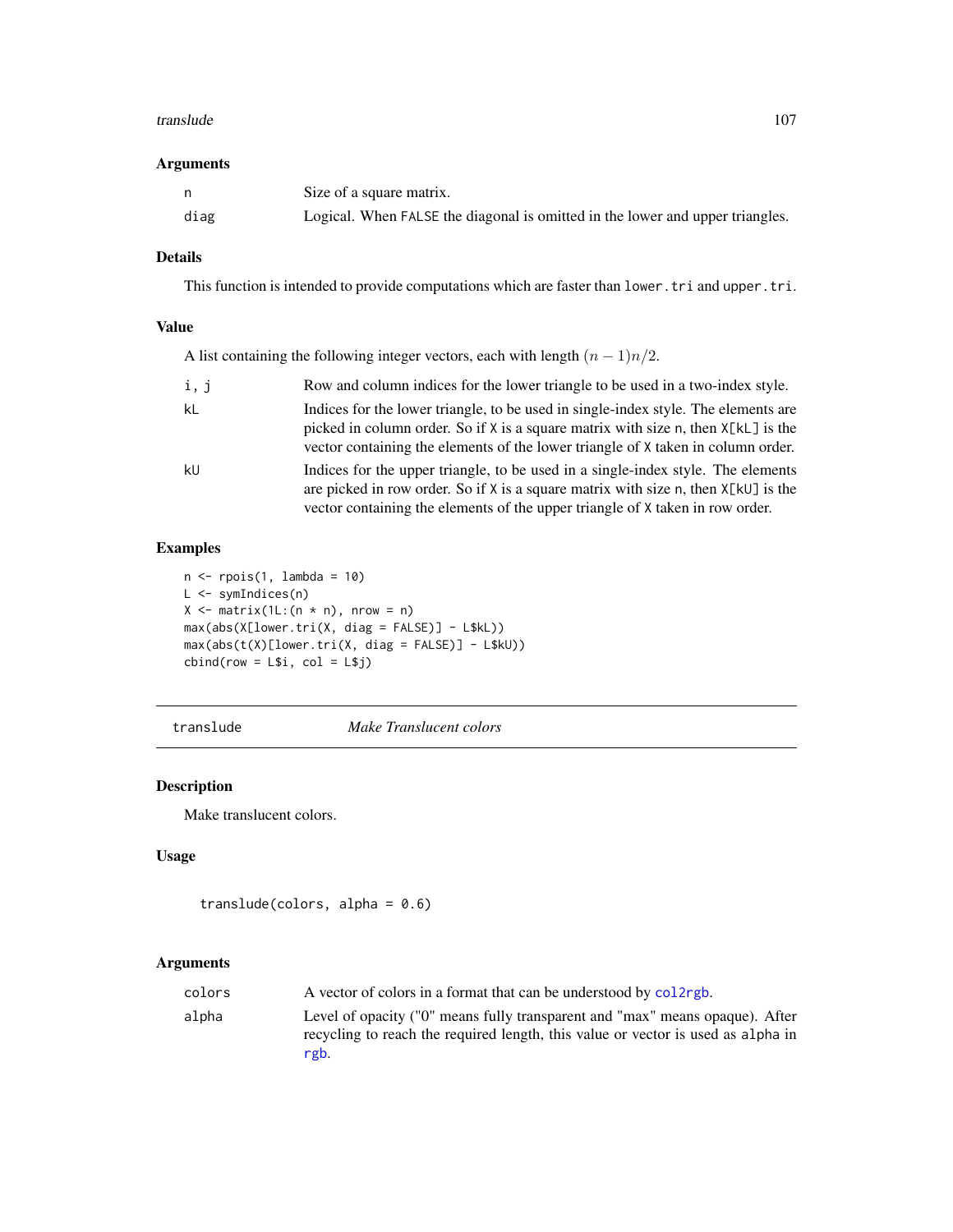# Value

A vector of translucent (or semi-transparent) colors.

varVec *Generic Function: Variance of Gaussian Process at Specific Locations*

# Description

Generic function returning a variance vector

## Usage

varVec(object, X, ...)

## Arguments

| object                  | Covariance kernel object.                                                                                                              |
|-------------------------|----------------------------------------------------------------------------------------------------------------------------------------|
| X.                      | A matrix with d columns, where d is the number of inputs of the covariance<br>kernel. The $n$ rows define a set of sites or locations. |
| $\cdot$ $\cdot$ $\cdot$ | Other arguments for methods.                                                                                                           |

## Value

A numeric vector with length nrow(X) containing the variances  $K(\mathbf{x}, \mathbf{x})$  for all the sites x.

varVec-methods *Covariance Matrix for a Covariance Kernel Object*

# Description

Covariance matrix for a covariance kernel object.

#### Usage

```
## S4 method for signature 'covMan'
varVec(object, X, compGrad = FALSE,
       checkNames = NULL, index = -1L, ...)## S4 method for signature 'covTS'
varVec(object, X, compGrad = FALSE,
       checkNames = TRUE, index = -1L, ...)
```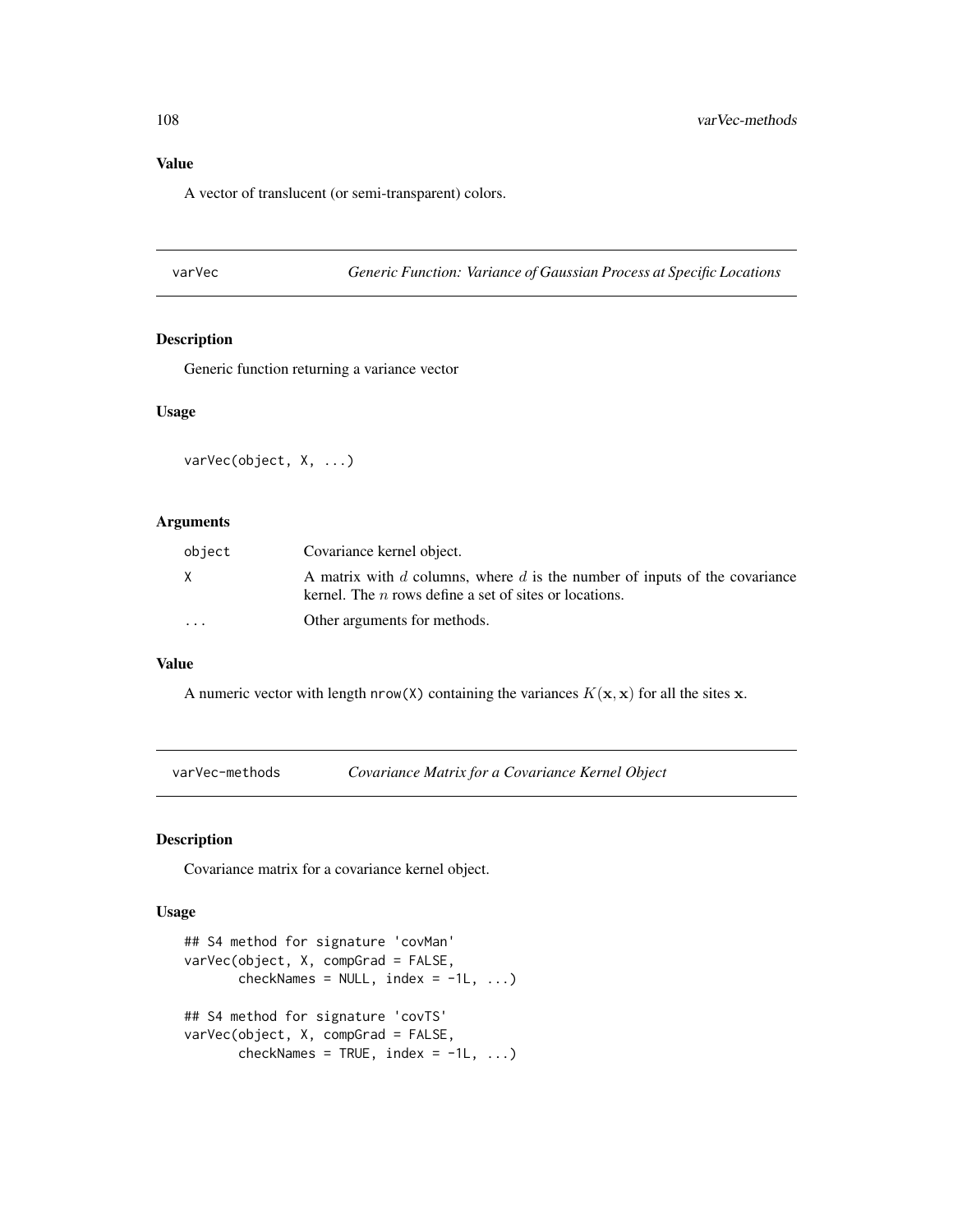### <span id="page-108-0"></span>varVec-methods 109

#### Arguments

| object     | An object with S4 class corresponding to a covariance kernel.                                                                                                                                                                                                                              |
|------------|--------------------------------------------------------------------------------------------------------------------------------------------------------------------------------------------------------------------------------------------------------------------------------------------|
| X          | The usual matrix of spatial design points, with $n$ rows and $d$ cols where $n$ is the<br>number of spatial points and $d$ is the 'spatial' dimension.                                                                                                                                     |
| compGrad   | Logical. If TRUE a derivative with respect to the vector of parameters will be<br>computed and returned as an attribute of the result. For the covman class, this<br>is possible only when the gradient of the kernel is computed and returned as a<br>"gradient" attribute of the result. |
| checkNames | Logical. If TRUE (default), check the compatibility of X with object, see checkX.                                                                                                                                                                                                          |
| index      | Integer giving the index of the derivation parameter in the official order.                                                                                                                                                                                                                |
| $\ddots$   | Not used yet.                                                                                                                                                                                                                                                                              |

# Details

The variance vector is computed in a C program using the .Call interface. The R kernel function is evaluated within the C code using eval.

## Value

A vector of length nrow(X) with general element  $V_i := K(\mathbf{x}_i, \mathbf{x}_i; \boldsymbol{\theta})$  where  $K(\mathbf{x}_1, \mathbf{x}_2; \boldsymbol{\theta})$  is the covariance kernel function.

## Note

The value of the parameter  $\theta$  can be extracted from the object with the coef method.

## See Also

[coef](#page-0-0) method

#### Examples

```
myCov <- covTS(inputs = c("Temp", "Humid", "Press"),
               kernel = "k1PowExp",
               dep = c(range = "cst", shape = "cst"),
               value = c(shape = 1.8, range = 1.1)n \le -100; X \le - matrix(runif(n \times 3), nrow = n, ncol = 3)
try(V1 <- varVec(myCov, X = X)) ## bad colnames
colnames(X) <- inputNames(myCov)
V2 <- varVec(myCov, X = X)
Xnew \leq matrix(runif(n \neq 3), nrow = n, ncol = 3)
colnames(Xnew) <- inputNames(myCov)
V2 \leq -varVec(myCov, X = X)
```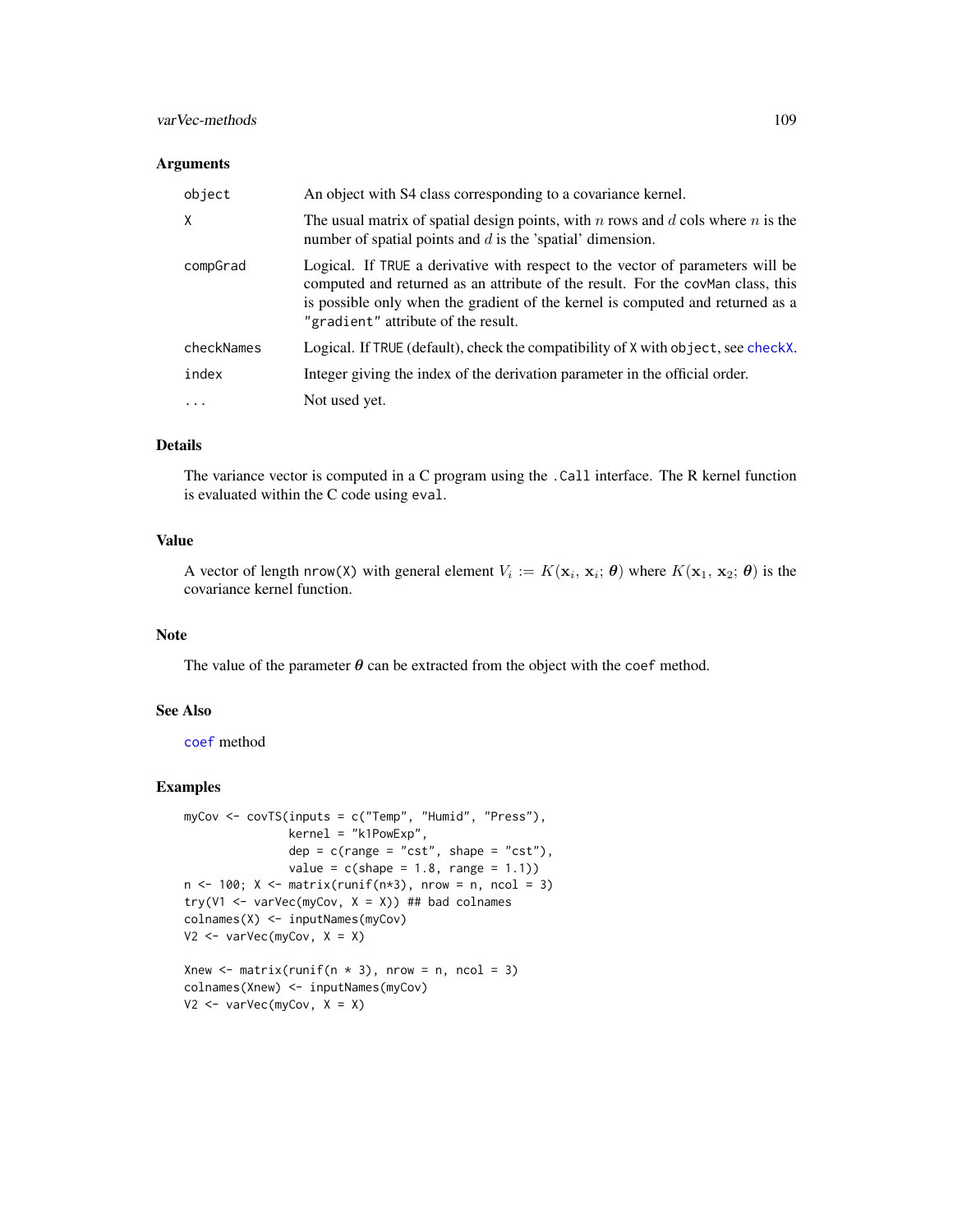<span id="page-109-0"></span>

#### Description

Given warpings for ordinal inputs.

#### Usage

warpNorm warpUnorm warpPower warpSpline1 warpSpline2

#### Format

The format is a list of 6:

\$ fun : the warping function. The second argument is the vector of parameters. The function returns a numeric vector with an attribute "gradient" giving the derivative w.r.t. the parameters.

\$ parNames : names of warping parameters (character vector).

\$ parDefault: default values of warping parameters (numeric vector).

\$ parLower : lower bounds of warping parameters (numeric vector).

\$ parUpper : upper bounds of warping parameters (numeric vector).

\$ hasGrad : a boolean equal to TRUE if gradient is supplied as an attribute of fun.

#### Details

See cov0rd for the definition of a warping in this context. At this stage, two warpings corresponding to cumulative density functions (cdf) are implemented:

• Normal distribution, truncated to  $[0, 1]$ :

$$
F(x) = \frac{[N(x) - N(0)]}{[N(1) - N(0)]}
$$

where  $N(x) = \Phi(|x - \mu|/\sigma)$  is the cdf of the normal distribution with mean  $\mu$  and standard deviation  $\sigma$ .

• Power distribution on [0, 1]:  $F(x) = x^{pow}$ .

Furthermore, a warping corresponding to unnormalized Normal cdf is implemented, as well as spline warpings of degree 1 and 2. Splines are defined by a sequence of k knots between 0 and 1. The first knot is 0, and the last is 1. A spline warping of degree 1 is a continuous piecewise linear function. It is parameterized by a positive vector of length k-1, representing the increments at knots. A spline warping of degree 2 is a non-decreasing quadratic spline. It is obtained by integrating a spline of degree 1. Its parameters form a positive vector of length k, representing the derivatives at knots. The implementation relies on the function scalingFun1d of DiceKriging package.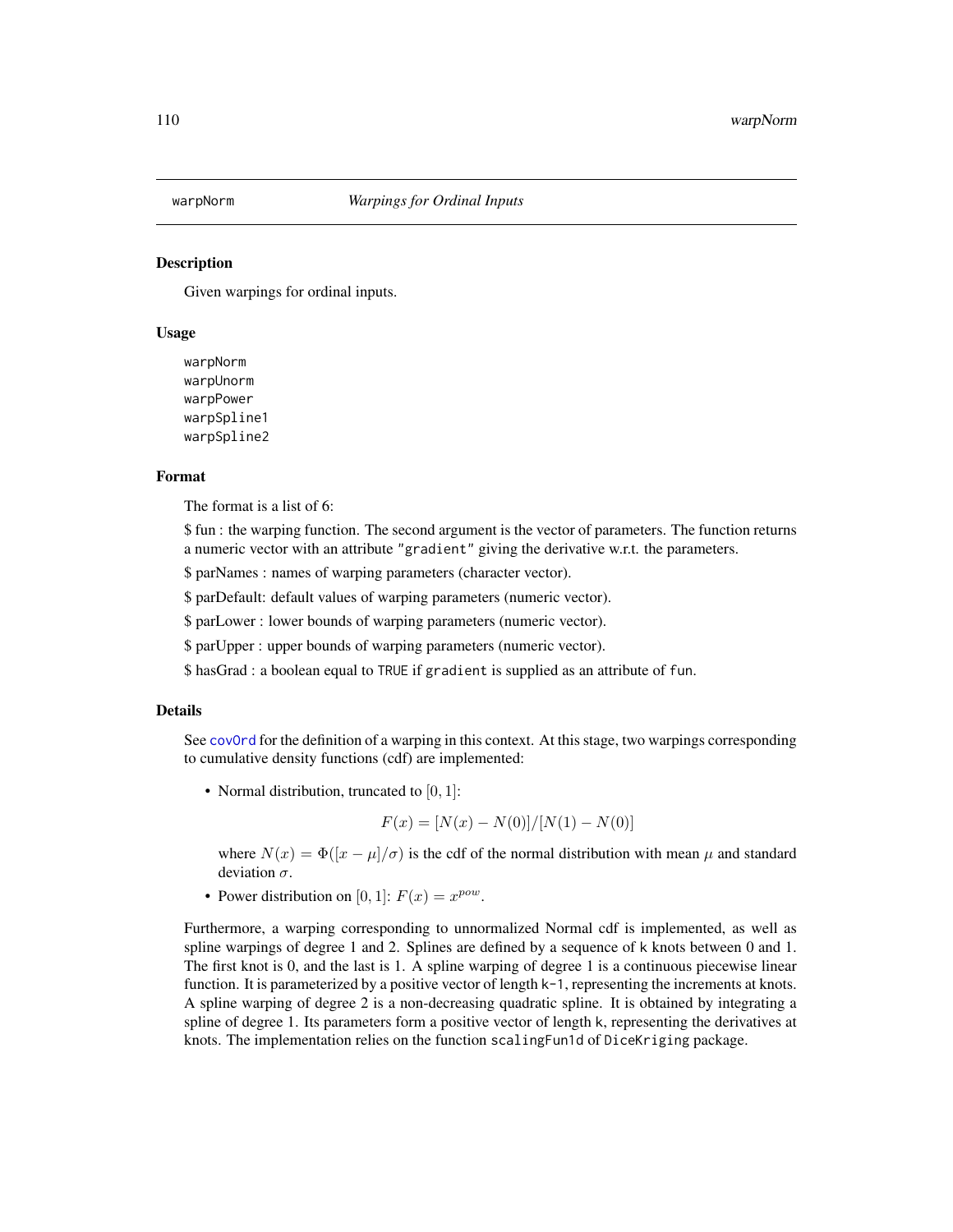# **Index**

∗ classes covAll-class, [22](#page-21-0) covANOVA-class, [25](#page-24-0) covComp-class, [28](#page-27-0) covMan-class, [33](#page-32-0) covOrd-class, [39](#page-38-0) covQual-class, [41](#page-40-0) covQualNested-class, [46](#page-45-0) covRadial-class, [50](#page-49-0) covTP-class, [54](#page-53-0) covTS-class, [57](#page-56-0) ∗ datasets k1Exp, [71](#page-70-0) ∗ methods plot.gp, [89](#page-88-0) ∗ models influence.gp, [68](#page-67-0) plot.gp, [89](#page-88-0) as.list, covTP-method, [7](#page-6-0)

as.list,covComp-method *(*covComp-class*)*, [28](#page-27-0) as.list,covTP-method *(*as.list, covTP-method*)*, [7](#page-6-0)

## c, *[56](#page-55-0)*

checkGrad, [8](#page-7-0) checkPar, [10](#page-9-0) checkX, [11,](#page-10-1) *[36](#page-35-0)*, *[60](#page-59-0)*, *[70](#page-69-0)*, *[78](#page-77-0)*, *[109](#page-108-0)* checkX,covAll,data.frame-method *(*covAll-class*)*, [22](#page-21-0) checkX,covAll,matrix-method *(*covAll-class*)*, [22](#page-21-0) checkX,covAll-method *(*checkX-methods*)*, [11](#page-10-1) checkX,covComp,data.frame-method *(*covComp-class*)*, [28](#page-27-0) checkX,covOrd,data.frame-method *(*covOrd-class*)*, [39](#page-38-0)

checkX,covOrd,matrix-method *(*covOrd-class*)*, [39](#page-38-0) checkX,covQual,data.frame-method *(*covQual-class*)*, [41](#page-40-0) checkX,covQual,matrix-method *(*covQual-class*)*, [41](#page-40-0) checkX-methods, [11](#page-10-1) coef, *[36](#page-35-0)*, *[83](#page-82-0)*, *[109](#page-108-0)* coef,covANOVA-method *(*covANOVA-class*)*, [25](#page-24-0) coef,covComp-method *(*covComp-class*)*, [28](#page-27-0) coef,covMan-method *(*coef-methods*)*, [12](#page-11-0) coef,covOrd-method *(*covOrd-class*)*, [39](#page-38-0) coef,covQual-method *(*covQual-class*)*, [41](#page-40-0) coef,covRadial-method *(*covRadial-class*)*, [50](#page-49-0) coef,covTP-method *(*covTP-class*)*, [54](#page-53-0) coef,covTS-method *(*coef-methods*)*, [12](#page-11-0) coef,methods *(*coef-methods*)*, [12](#page-11-0) coef-methods, [12](#page-11-0) coef<-, [13](#page-12-0) coef<-,covANOVA,numeric-method *(*covANOVA-class*)*, [25](#page-24-0) coef<-,covComp,numeric-method *(*covComp-class*)*, [28](#page-27-0) coef<-,covMan,numeric-method *(*covMan-class*)*, [33](#page-32-0) coef<-,covOrd,numeric-method *(*covOrd-class*)*, [39](#page-38-0) coef<-,covQual,numeric-method *(*covQual-class*)*, [41](#page-40-0) coef<-,covRadial,numeric-method *(*covRadial-class*)*, [50](#page-49-0) coef<-,covTP,numeric-method *(*covTP-class*)*, [54](#page-53-0) coef<-,covTS,numeric-method *(*covTS-class*)*, [57](#page-56-0) coefLower, [14](#page-13-0) coefLower,covANOVA-method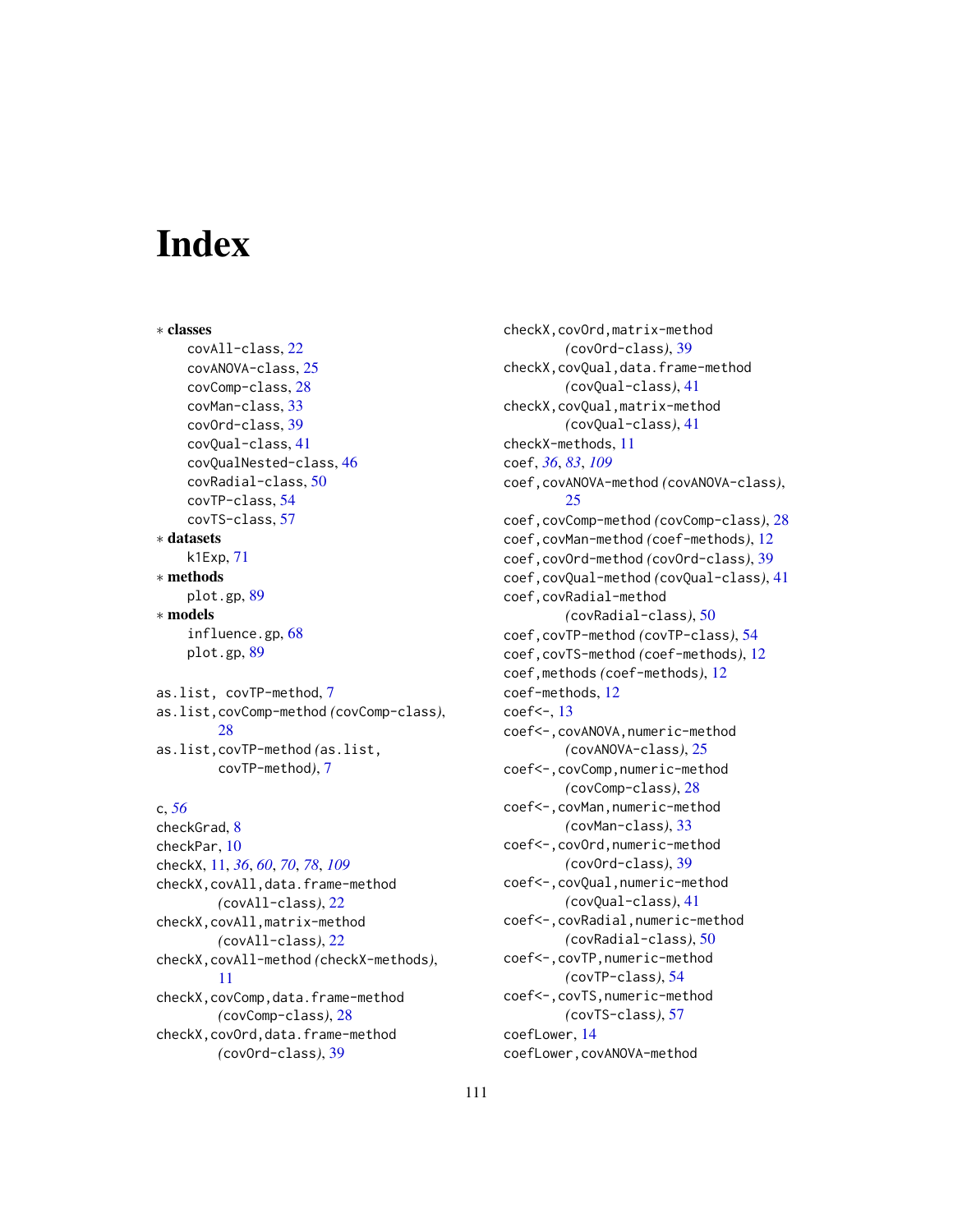*(*covANOVA-class*)*, [25](#page-24-0) coefLower,covComp-method *(*covComp-class*)*, [28](#page-27-0) coefLower,covMan-method *(*covMan-class*)*, [33](#page-32-0) coefLower,covOrd-method *(*covOrd-class*)*, [39](#page-38-0) coefLower,covQual-method *(*covQual-class*)*, [41](#page-40-0) coefLower,covRadial-method *(*covRadial-class*)*, [50](#page-49-0) coefLower,covTP-method *(*covTP-class*)*, [54](#page-53-0) coefLower,covTS-method *(*covTS-class*)*, [57](#page-56-0) coefLower<- *(*coefLower*)*, [14](#page-13-0) coefLower<-,covANOVA-method *(*covANOVA-class*)*, [25](#page-24-0) coefLower<-,covMan-method *(*covMan-class*)*, [33](#page-32-0) coefLower<-,covOrd-method *(*covOrd-class*)*, [39](#page-38-0) coefLower<-,covQual-method *(*covQual-class*)*, [41](#page-40-0) coefLower<-,covRadial-method *(*covRadial-class*)*, [50](#page-49-0) coefLower<-,covTP-method *(*covTP-class*)*, [54](#page-53-0) coefLower<-,covTS-method *(*covTS-class*)*, [57](#page-56-0) coefUpper *(*coefLower*)*, [14](#page-13-0) coefUpper,covANOVA-method *(*covANOVA-class*)*, [25](#page-24-0) coefUpper,covComp-method *(*covComp-class*)*, [28](#page-27-0) coefUpper,covMan-method *(*covMan-class*)*, [33](#page-32-0) coefUpper,covOrd-method *(*covOrd-class*)*, [39](#page-38-0) coefUpper,covQual-method *(*covQual-class*)*, [41](#page-40-0) coefUpper,covRadial-method *(*covRadial-class*)*, [50](#page-49-0) coefUpper,covTP-method *(*covTP-class*)*, [54](#page-53-0) coefUpper,covTS-method *(*covTS-class*)*, [57](#page-56-0) coefUpper<- *(*coefLower*)*, [14](#page-13-0) coefUpper<-,covANOVA-method *(*covANOVA-class*)*, [25](#page-24-0) coefUpper<-,covMan-method *(*covMan-class*)*, [33](#page-32-0)

coefUpper<-,covOrd-method *(*covOrd-class*)*, [39](#page-38-0) coefUpper<-,covQual-method *(*covQual-class*)*, [41](#page-40-0) coefUpper<-,covRadial-method *(*covRadial-class*)*, [50](#page-49-0) coefUpper<-,covTP-method *(*covTP-class*)*, [54](#page-53-0) coefUpper<-,covTS-method *(*covTS-class*)*, [57](#page-56-0) coerce,covMan,function-method *(*covMan-class*)*, [33](#page-32-0) coerce,covOrd,function-method *(*covOrd-class*)*, [39](#page-38-0) coerce,covQual,function-method *(*covQual-class*)*, [41](#page-40-0) col2rgb, *[107](#page-106-0)* contr.helmert, *[44](#page-43-0)* contr.helmod, [14,](#page-13-0) *[44](#page-43-0)* contr.treatment, *[44](#page-43-0)* corLevCompSymm, [15,](#page-14-0) *[95](#page-94-0)* corLevDiag, [17](#page-16-0) corLevLowRank, [18,](#page-17-0) *[98](#page-97-0)* corLevSymm, *[19](#page-18-0)*, [19,](#page-18-0) *[99](#page-98-0)* covAll, *[26](#page-25-0)*, *[29](#page-28-0)*, *[47](#page-46-0)*, *[51](#page-50-0)*, *[55](#page-54-0)* covAll-class, [22](#page-21-0) covANOVA, [23,](#page-22-0) *[25](#page-24-0)* covANOVA-class, [25](#page-24-0) covComp, [27,](#page-26-0) *[29](#page-28-0)* covComp-class, [28](#page-27-0) covMan, [30,](#page-29-0) *[33,](#page-32-0) [34](#page-33-0)*, *[41](#page-40-0)*, *[43](#page-42-0)*, *[51](#page-50-0)* covMan-class, [33](#page-32-0) covMat, [35](#page-34-0) covMat,covANOVA-method *(*covANOVA-class*)*, [25](#page-24-0) covMat,covComp-method *(*covComp-class*)*, [28](#page-27-0) covMat,covMan-method *(*covMat-methods*)*, [35](#page-34-0) covMat,covOrd-method *(*covOrd-class*)*, [39](#page-38-0) covMat,covQual-method *(*covQual-class*)*, [41](#page-40-0) covMat,covRadial-method *(*covRadial-class*)*, [50](#page-49-0) covMat,covTP-method *(*covTP-class*)*, [54](#page-53-0) covMat,covTS-method *(*covMat-methods*)*, [35](#page-34-0) covMat-methods, [35](#page-34-0) covOrd, [37,](#page-36-1) *[88](#page-87-0)*, *[110](#page-109-0)*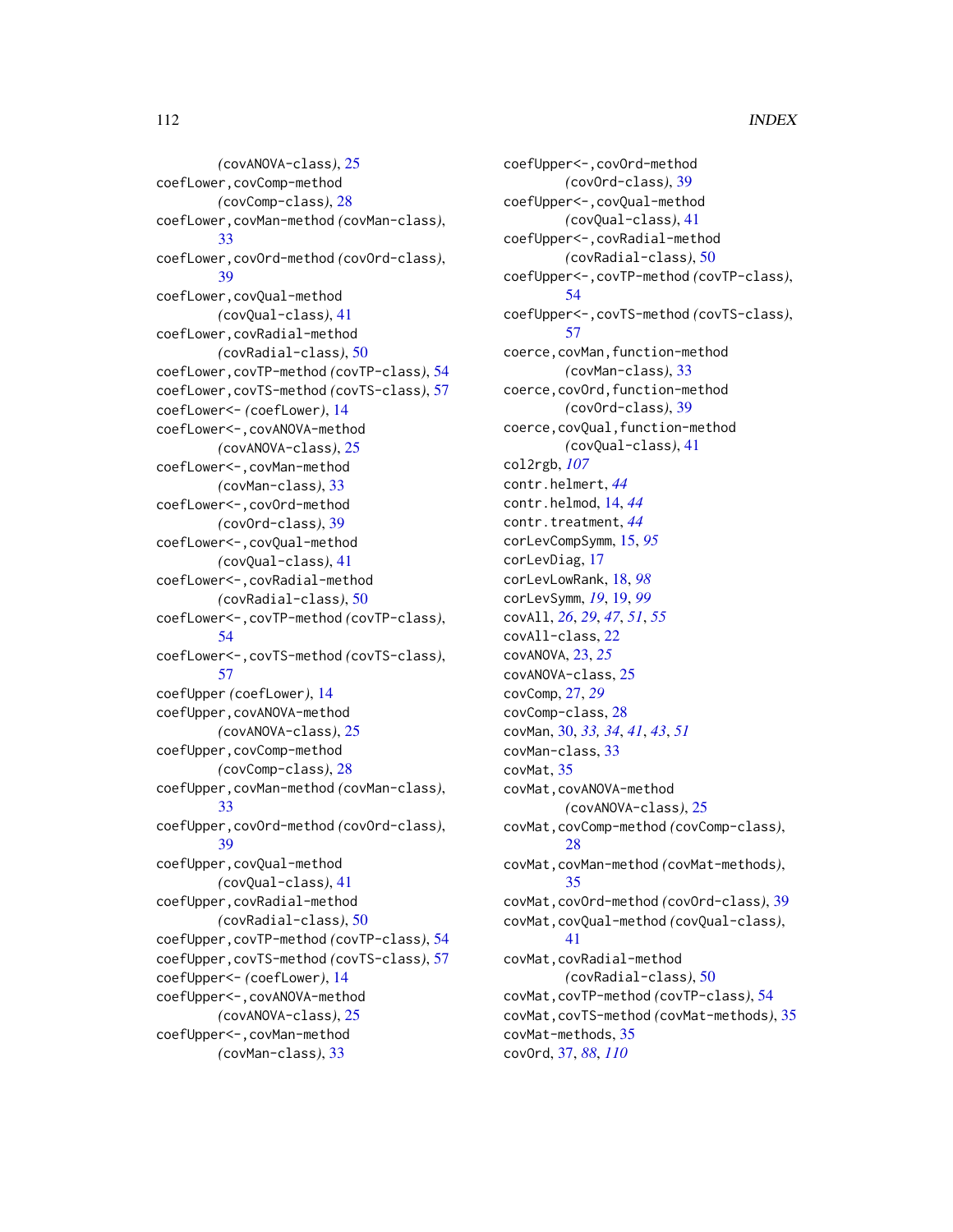#### INDEX 113

covOrd-class, [39](#page-38-0) covQual, *[47](#page-46-0)* covQual-class, [41](#page-40-0) covQualNested, [43](#page-42-0) covQualNested-class, [46](#page-45-0) covRadial, [47,](#page-46-0) *[51](#page-50-0)*, *[55](#page-54-0)* covRadial-class, [50](#page-49-0) covTP, *[8](#page-7-0)*, *[26](#page-25-0)*, [52,](#page-51-0) *[54,](#page-53-0) [55](#page-54-0)* covTP-class, [54](#page-53-0) covTS, [55,](#page-54-0) *[58,](#page-57-0) [59](#page-58-0)*, *[71](#page-70-0)* covTS-class, [57](#page-56-0) gls, [59](#page-58-0) gls,covAll-method *(*gls-methods*)*, [60](#page-59-0) gls-methods, [60](#page-59-0) gp, [61,](#page-60-0) *[79](#page-78-0)*, *[92,](#page-91-0) [93](#page-92-0)* hasGrad, [68](#page-67-0) hasGrad,covAll-method *(*hasGrad*)*, [68](#page-67-0) influence.gp, [68,](#page-67-0) *[89,](#page-88-0) [90](#page-89-0)* inputNames, *[11,](#page-10-1) [12](#page-11-0)*, [70](#page-69-0) inputNames,covAll-method *(*inputNames*)*, [70](#page-69-0) inputNames<- *(*inputNames*)*, [70](#page-69-0) inputNames<-,covAll,character-method *(*inputNames*)*, [70](#page-69-0) inputNames<-,covAll-method *(*inputNames*)*, [70](#page-69-0) inputNames<-,covComp,character-method *(*covComp-class*)*, [28](#page-27-0) k1Exp, [71](#page-70-0) k1Fun1Cos *(*k1Matern3\_2*)*, [72](#page-71-0) k1Fun1Exp, *[49](#page-48-0)* k1Fun1Exp *(*k1Matern3\_2*)*, [72](#page-71-0) k1Fun1Gauss, *[49](#page-48-0)* k1Fun1Gauss *(*k1Matern3\_2*)*, [72](#page-71-0) k1Fun1Matern3\_2, *[49](#page-48-0)*

k1Fun1Matern3\_2 *(*k1Matern3\_2*)*, [72](#page-71-0)

k1Fun1Matern5\_2 *(*k1Matern3\_2*)*, [72](#page-71-0) k1Fun1PowExp *(*k1Matern3\_2*)*, [72](#page-71-0) k1FunExp *(*k1Matern3\_2*)*, [72](#page-71-0) k1FunGauss *(*k1Matern3\_2*)*, [72](#page-71-0) k1FunMatern3\_2 *(*k1Matern3\_2*)*, [72](#page-71-0) k1FunMatern5\_2 *(*k1Matern3\_2*)*, [72](#page-71-0) k1FunPowExp *(*k1Matern3\_2*)*, [72](#page-71-0)

k1Fun1Matern5\_2, *[49](#page-48-0)*

k1Gauss *(*k1Exp*)*, [71](#page-70-0)

k1Matern3\_2, [72](#page-71-0) k1Matern3\_2 *(*k1Exp*)*, [71](#page-70-0) k1Matern5\_2 *(*k1Exp*)*, [71](#page-70-0) k1PowExp *(*k1Exp*)*, [71](#page-70-0) kergp *(*kergp-package*)*, [3](#page-2-0) kergp-package, [3](#page-2-0) kernelName, [73](#page-72-0) kernelName,covTS-method *(*covTS-class*)*, [57](#page-56-0) kExp *(*kMatern*)*, [75](#page-74-0) kGauss, [74](#page-73-0) kMatern, [75](#page-74-0) kSE *(*kGauss*)*, [74](#page-73-0) mle, [76](#page-75-0) mle,covAll-method *(*mle-methods*)*, [76](#page-75-0) mle-methods, [76](#page-75-0) mvrnorm, *[101](#page-100-0)* nloptr, *[78](#page-77-0)*, *[84](#page-83-0)* npar, [82](#page-81-0) npar,covANOVA-method *(*covANOVA-class*)*, [25](#page-24-0) npar,covMan-method *(*npar-methods*)*, [83](#page-82-0) npar,covOrd-method *(*covOrd-class*)*, [39](#page-38-0) npar,covQual-method *(*covQual-class*)*, [41](#page-40-0) npar,covRadial-method *(*covRadial-class*)*, [50](#page-49-0) npar,covTP-method *(*covTP-class*)*, [54](#page-53-0) npar,covTS-method *(*npar-methods*)*, [83](#page-82-0) npar-methods, [83](#page-82-0)

optim, *[78](#page-77-0)*, *[84](#page-83-0)* optimMethods, *[77](#page-76-0)*, *[79](#page-78-0)*, [83](#page-82-0) ordered, *[37](#page-36-1)*

parMap, [84](#page-83-0) parMap,covTS-method *(*parMap-methods*)*, [85](#page-84-0) parMap-methods, [85](#page-84-0) parNamesSymm, [86](#page-85-0) parseCovFormula, [86](#page-85-0) plot, [88](#page-87-0) plot,covQual,ANY-method *(*plot*)*, [88](#page-87-0) plot,covQual-method *(*plot*)*, [88](#page-87-0) plot.covQual *(*plot*)*, [88](#page-87-0) plot.gp, *[69](#page-68-0)*, [89](#page-88-0) plot.simulate.gp, [90](#page-89-0) predict.gp, *[69](#page-68-0)*, *[90](#page-89-0)*, [91,](#page-90-0) *[103](#page-102-0)* prinKrige, [93](#page-92-0)